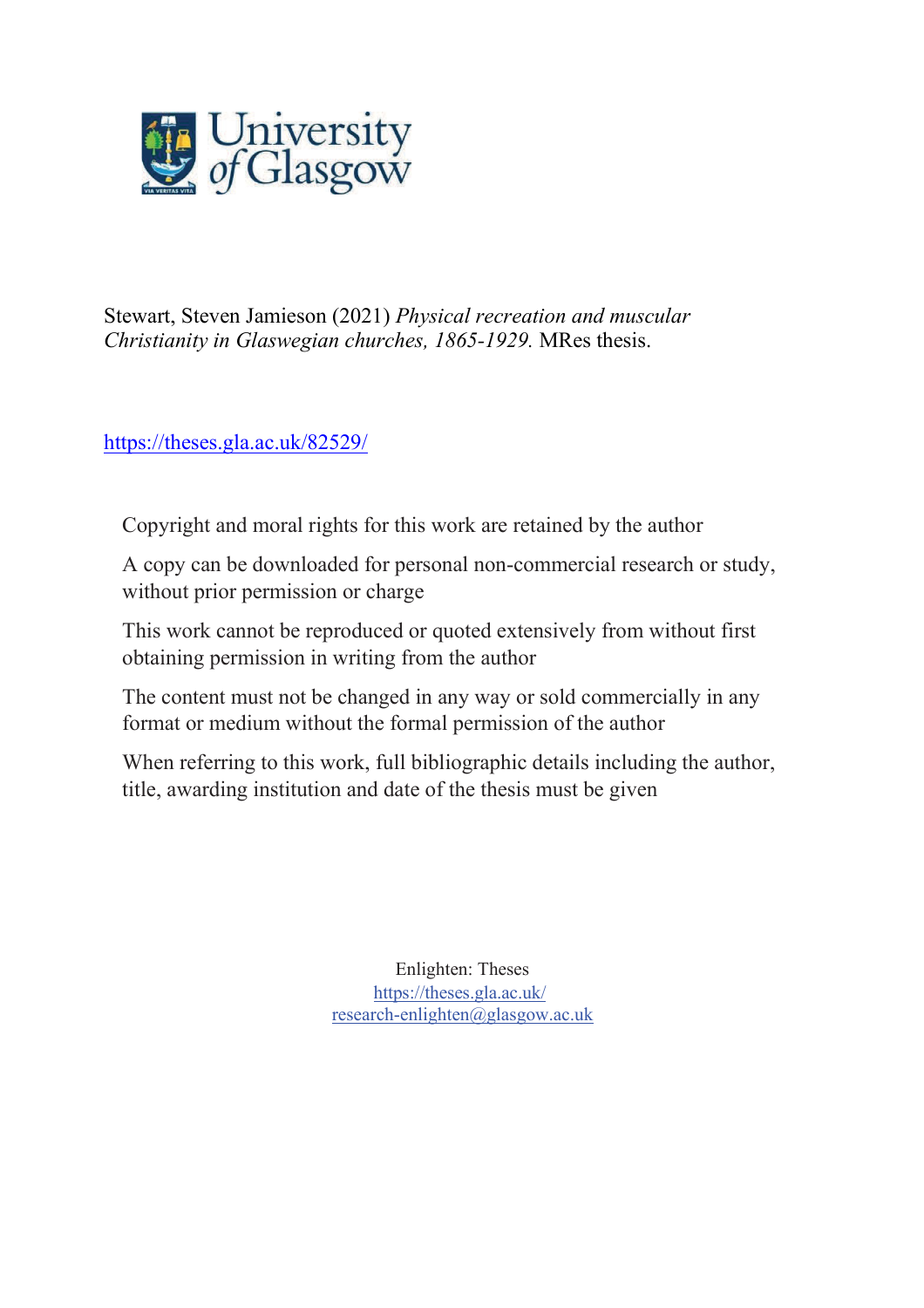

# **PHYSICAL RECREATION AND MUSCULAR CHRISTIANITY IN GLASWEGIAN CHURCHES, 1865 - 1929**

Author: Steven Jamieson Stewart (MA Hons)

Submitted in partial fulfilment of the requirements of the degree History of MRes

School of Humanities

College of Arts

University of Glasgow

July 2021

Word Count: 29,951

Professor Callum Brown

Professor Scott Spurlock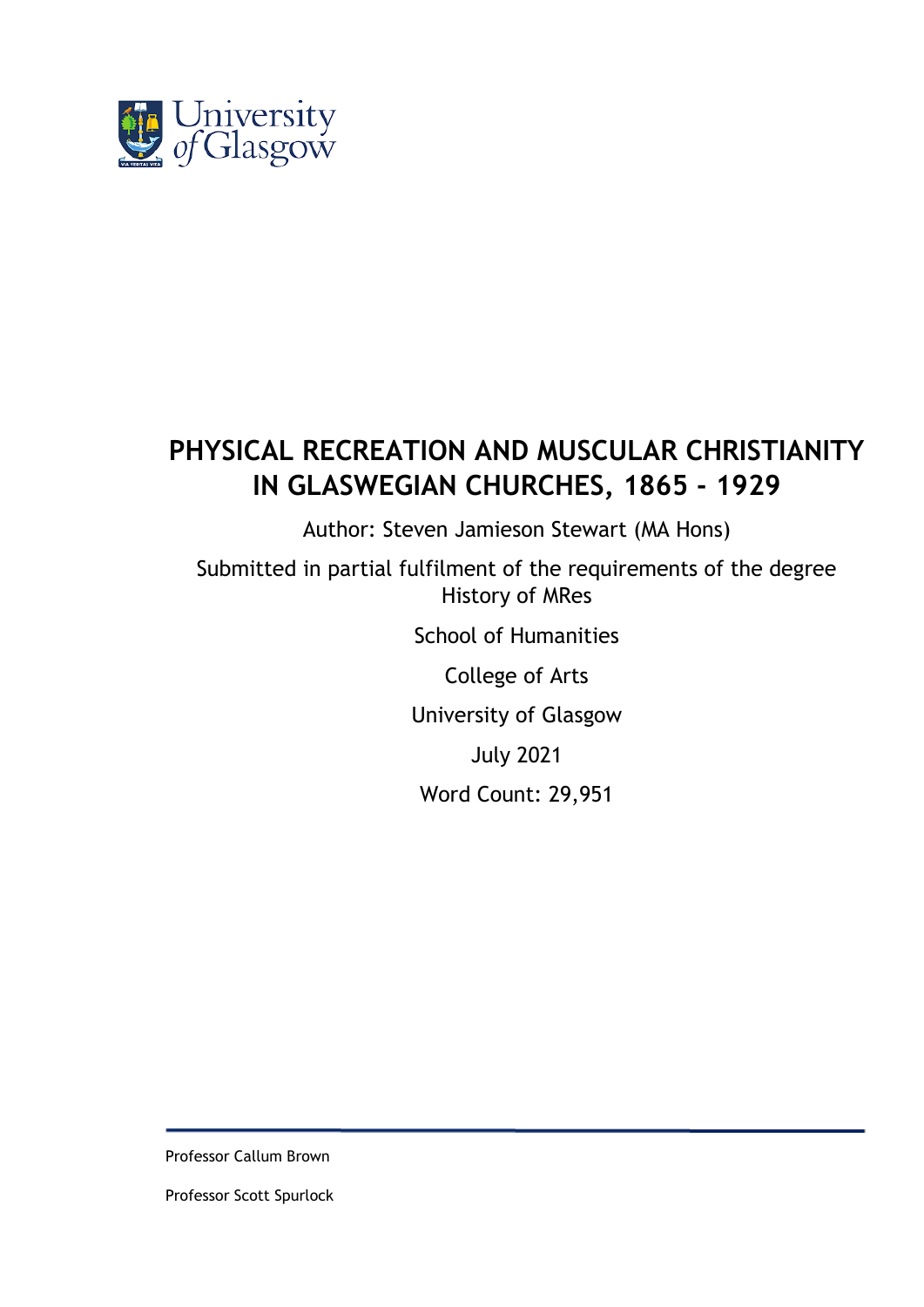### **Abstract**

This study fills a gap in the understanding of Muscular Christianity and church use of physical recreation in Scotland. From the research conducted it can be claimed that Glasgow, during the mid-to-late Victorian era and the early twentieth century, embraced and contributed to the Muscular Christian movement in multiple ways. This was notably the case with the Boy's Brigade which was a fusion between the Christian Militarism and Rational Recreation of the local Volunteer force. However, there were numerous other manifestations of Muscular Christianity in Glasgow such as Young Men's Clubs, Church Football Leagues and Christian footballers. Amongst these groups it was hoped that sport could develop the moral character of the participants but in an environment separated from cultural vices, and also as means to attract young men to other religious activities. Muscular Christianity in Glasgow may have been part of a wider mission to the city's working class as indicated by the statements of supporting clergymen and the growth of church football teams. Interestingly, local clergymen were divided on attitudes towards sport in the 1890s. However, the Muscular Christian position overcame opposition and remained active from the pre-war era onwards.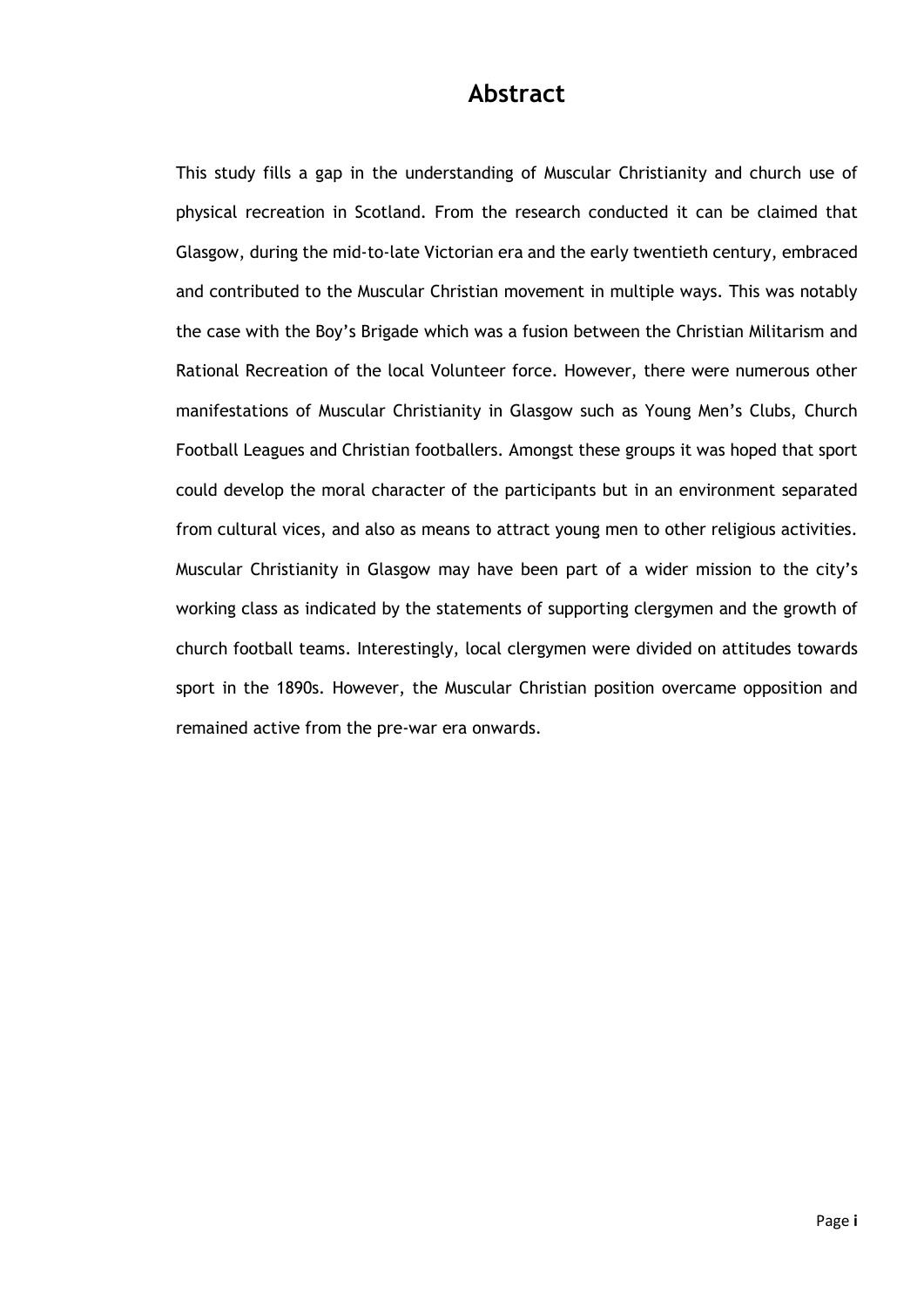## **Contents**

| List of Abbreviations                                 | iii          |
|-------------------------------------------------------|--------------|
| List of Tables                                        | iv           |
| Introduction                                          | $\mathbf{1}$ |
| Scottish and Glaswegian Muscular Christianity         | 15           |
| Glasgow Churches and Physical Recreation, 1867 - 1929 | 48           |
| Muscular Christianity, Christian Militarism           |              |
| and Cross Class Identity                              | 65           |
| Conclusion                                            | 83           |
| Bibliography                                          | 88           |
| Appendix A                                            | 105          |
| Appendix B                                            | 107          |
| Appendix C                                            | 110          |
| Appendix D                                            | 111          |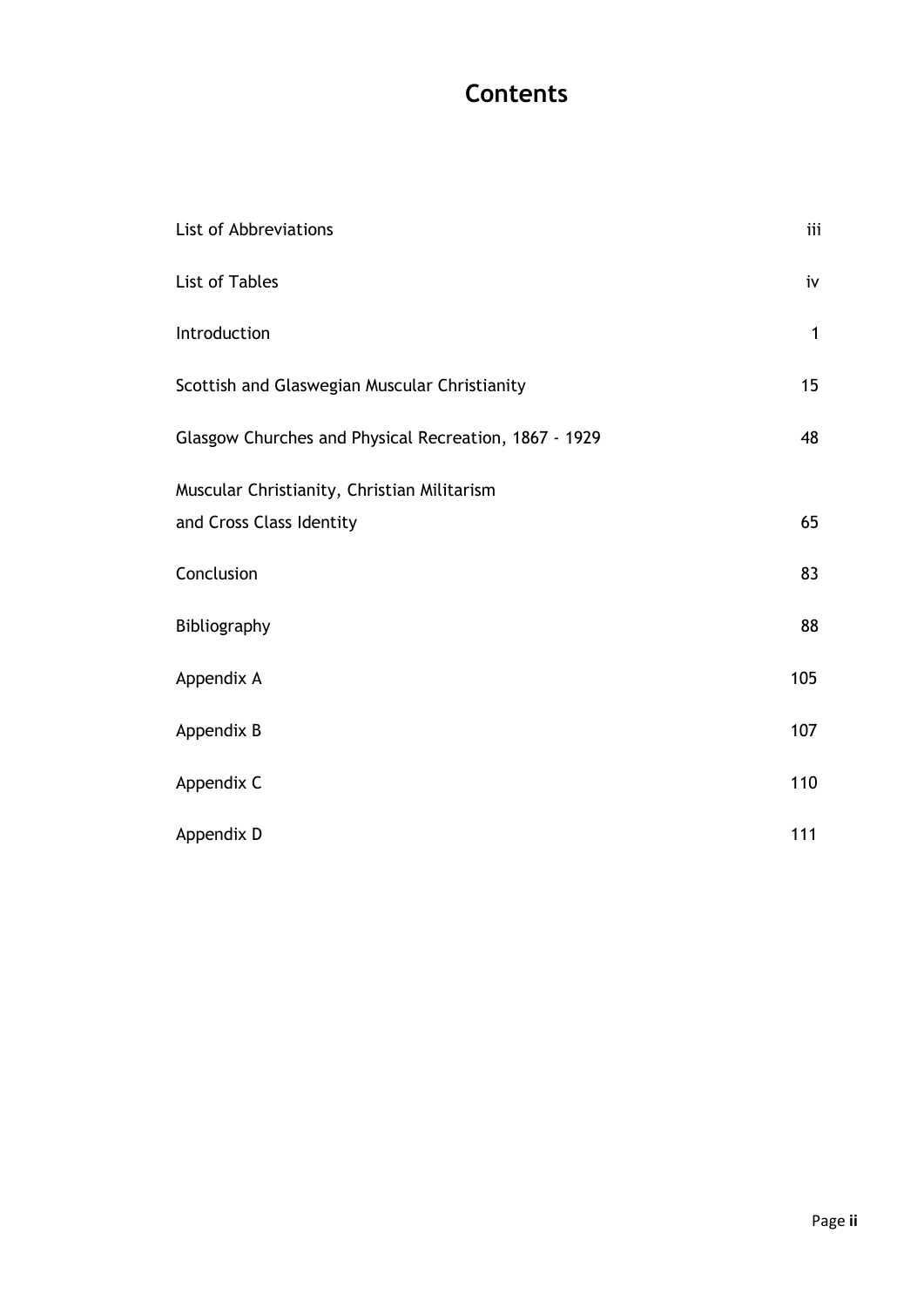## **List of Abbreviations**

| BB            | <b>Boys Brigade</b>                              |
|---------------|--------------------------------------------------|
| <b>EU</b>     | <b>Evangelical Union</b>                         |
| <b>FC</b>     | Free Church                                      |
| <b>GDCL</b>   | Glasgow & District Churches League               |
| <b>GSEU</b>   | <b>Glasgow Students Evangelistic Union</b>       |
| <b>GTA</b>    | <b>Glasgow Temperance Athletic</b>               |
| <b>GUYMCA</b> | Glasgow United Young Men's Christian Association |
| <b>LRV</b>    | Lanarkshire Rifle Volunteers                     |
| <b>LYMC</b>   | Lansdowne Young Men's Club                       |
| <b>QPEUFC</b> | Queens Park East United Free Church              |
| <b>RYMC</b>   | Renwick Young Men's Club                         |
| <b>UA</b>     | <b>United Abstainers</b>                         |
| UF            | <b>United Free</b>                               |
| <b>UP</b>     | United Presbyterian                              |
| <b>VBSR</b>   | <b>Volunteer Battalion Scottish Rifles</b>       |
| <b>YMCA</b>   | Young Men's Christian Association                |
| <b>YMCU</b>   | Young Men's Christian Union                      |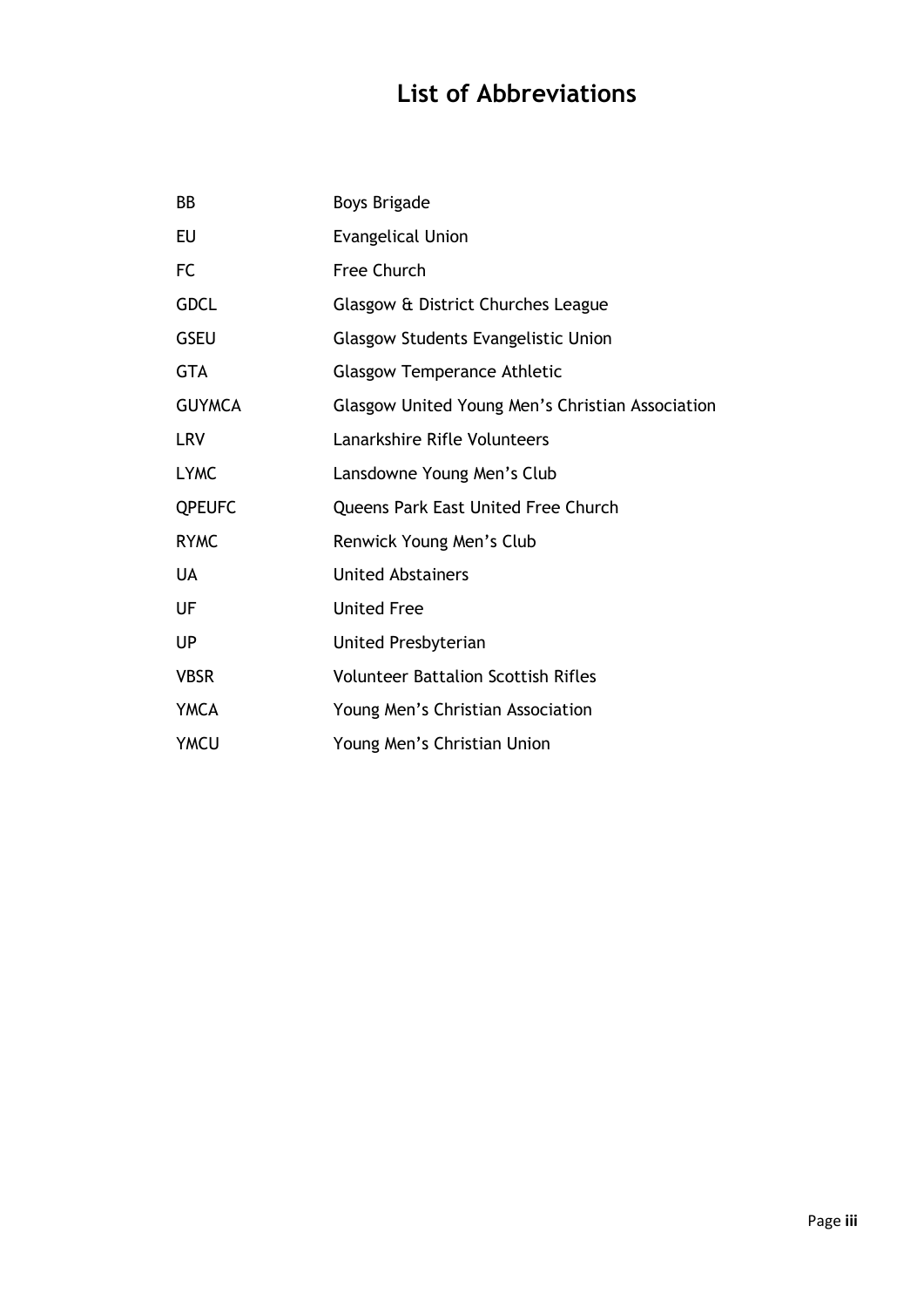## **List of Tables**

Table 1 Approximate Boys Brigade Membership and Bible Class Attendance, 1887-1925 26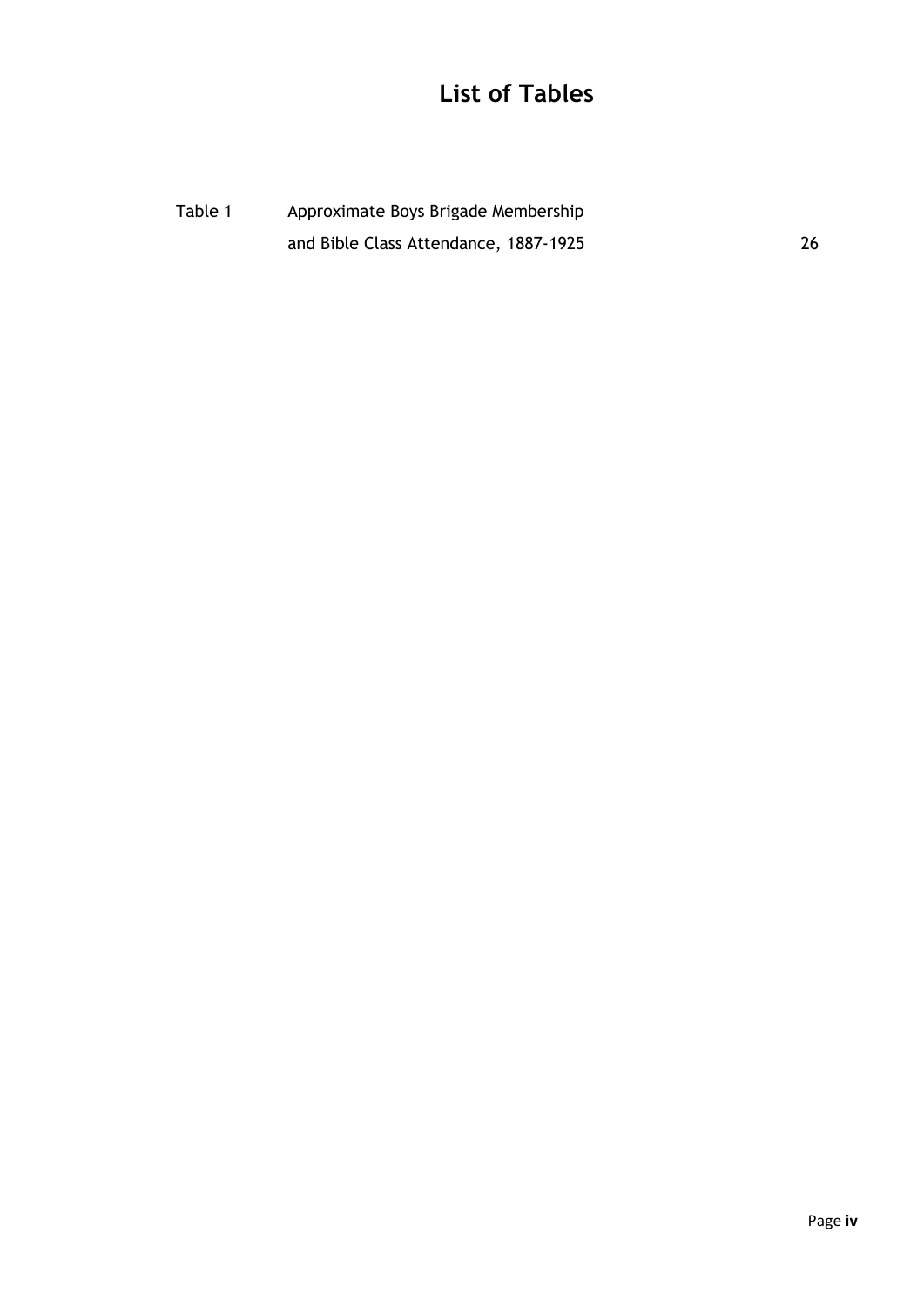### **Introduction**

The phenomenon understood as 'Muscular Christianity' in Britain grew from multiple locations and took on a variety of different brands. Perhaps the earliest was a literary movement spearheaded by Rev. Charles Kingsley and Thomas Hughes, which intended to portray Christianity as a manly and socially active religion.<sup>[1](#page-6-0)</sup> These literary sentiments combined with popular attitudes of public school rectors such as Edward Thring, the headmaster of Uppingham School from 1853 to 1887, $^2$  $^2$  and Hely Hutchison Almond, headmaster of Loretto School from 1862 to 1902, $3$  who wished to use games as a means to instil Christian ethics in upper middle class boys. Simultaneously, various congregations across England, particularly from Broad Church Anglican groups, began to use sport as a healthy amusement.<sup>[4](#page-6-3)</sup> The common goal of the Victorian Muscular Christian movement, that moral manliness must be instilled in men and physical activities such as sports were an effective means of doing so, was soon used as justification for these ventures.<sup>[5](#page-6-4)</sup> Sport was also used as an evangelistic tool, the missionary activities of cricketer C. T. Studd in the mid-1880s being a notable example.<sup>[6](#page-6-5)</sup> Non-conformist groups were mostly ambivalent towards sport, with many viewing it as a worldly distraction from the word of God and expressing concern about the vice-ridden spectator culture that accompanied it.<sup>[7](#page-6-6)</sup> However, McLeod finds that by the 1890s these groups too had embraced what he terms

<span id="page-6-0"></span><sup>1</sup> Norman Vance, *The Sinews of the Spirit: The Ideal of Christian Manliness in Victorian Literature and Religious Thought* (Cambridge: Cambridge University Press, 1985), pp.6-7.

<span id="page-6-1"></span><sup>2</sup> Donald P. Leinster-Mackay, 'Thring, Edward (1821–1887), headmaster,' *Oxford Dictionary of National Biography* (23 September 2004); accessed 29.09.2019, DOI:

https://www.oxforddnb.com/view/10.1093/ref:odnb/9780198614128.001.0001/odnb-9780198614128-e-27389.

<span id="page-6-2"></span><sup>3</sup> M. C. Curthoys, 'Almond, Hely Hutchinson (1832–1903), headmaster,' *Oxford Dictionary of National Biography* (23 September 2004); accessed 29.09.2019, DOI:

<span id="page-6-3"></span>https://www.oxforddnb.com/view/10.1093/ref:odnb/9780198614128.001.0001/odnb-9780198614128-e. <sup>4</sup> Hugh McLeod, 'Sport and Religion in England, c. 1790-1914,' in *Sports and Christianity, Historical and Contemporary Perspectives,* ed. by Nick J. Watson and Andrew Parker (Routledge: London, 2013), p.116.  $<sup>5</sup>$  Ibid., p.115.</sup>

<span id="page-6-6"></span><span id="page-6-5"></span><span id="page-6-4"></span><sup>6</sup> Hugh McLeod, *Religion and Society in England, 1850-1914* (Basingstoke: Macmillan, 1996), pp.149-150. <sup>7</sup> McLeod, 'Sport and Religion in England,' pp.116-117.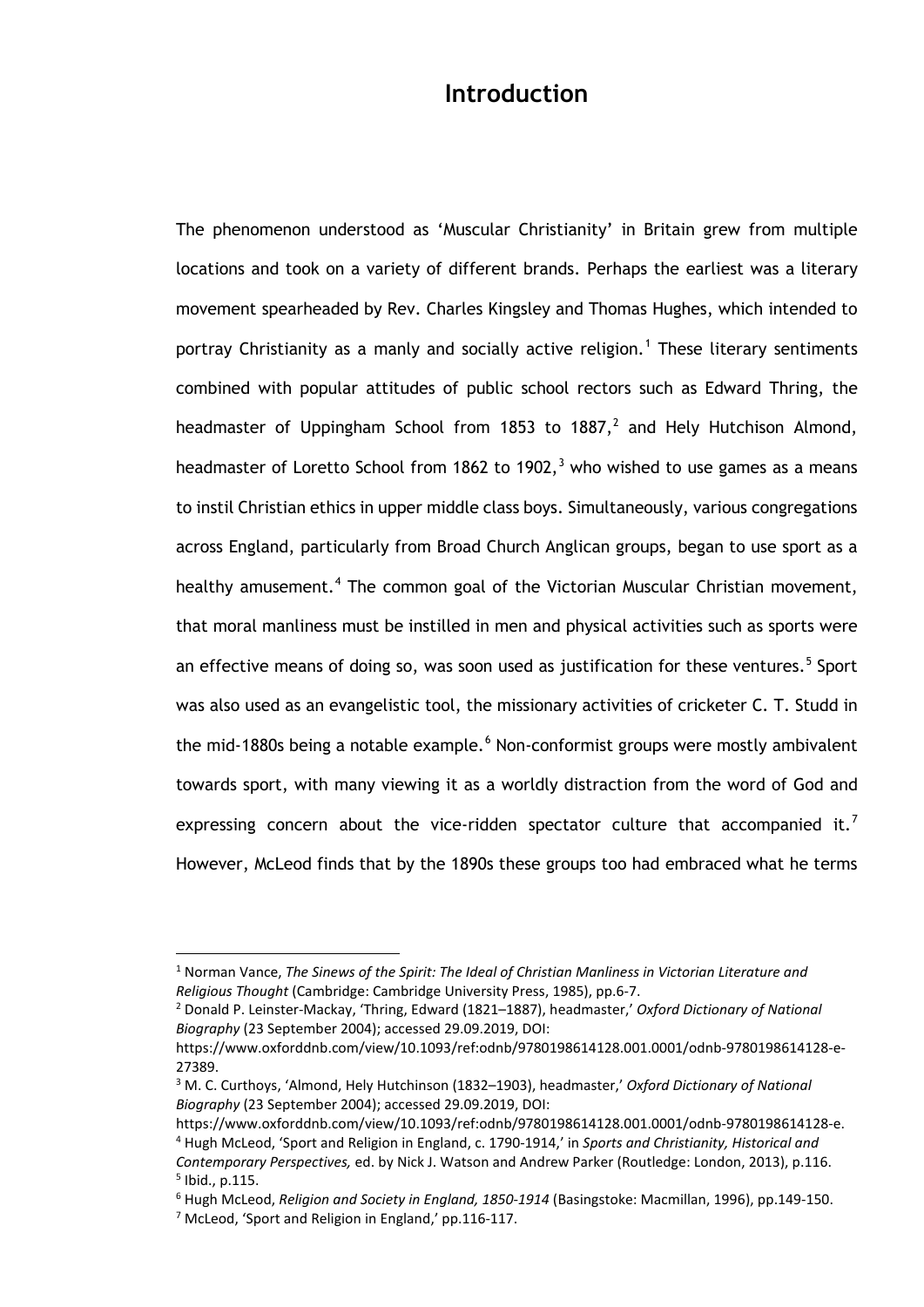'Chapel Sport' and its Muscular Christian rationales.<sup>[8](#page-7-0)</sup> While Chapel Sport continued to grow after the First World War, Muscular Christianity's cultural capital had begun to decline.<sup>[9](#page-7-1)</sup> Persistent gambling, intemperance and professionalisation within sport caused alienation and anger amongst its former religious allies.<sup>[10](#page-7-2)</sup> Mangan finds that the Muscular Christianity of the English public school was declining in the face of a more aggressive social Darwinian philosophy.<sup>[11](#page-7-3)</sup> Vance notes that the outlook's attachment to Christian militarism repelled many after the Great War.<sup>[12](#page-7-4)</sup> Nevertheless, Delap does note that Anglican men's groups often revived the Victorian themes of Christian manliness throughout the twentieth century.<sup>[13](#page-7-5)</sup> Moreover, Vance claims that, 'Physical manliness was still serving Christianity well as an Evangelical instrument ... in Scotland', <sup>[14](#page-7-6)</sup> referring to the popularity of Christian athlete Eric Liddell. This raises a question as to what the Scottish experience of the Muscular Christian movement.

Studies regarding the literary dimension of Muscular Christianity were greatly advanced through Norman Vance's volume *The Sinews of the Spirit: The Ideal of Christian Manliness in Victorian Literature and Religious Thought*. Vance considers the label Muscular Christianity an inaccurate reflection of the views of authors Hughes and Kingsley, favouring their own chosen label 'Christian manliness' instead.<sup>[15](#page-7-7)</sup> Vance finds that the movement was a reaction to the perceived other-worldly outlook of neo-catholic and evangelical nonconformist groups, which were criticised for failing to engage with the social deprivation and class division of the mid-nineteenth century; in contrast the proponents of Muscular Christianity proposed a world (and fleshly) affirming, liberal

<span id="page-7-0"></span><sup>8</sup> Hugh McLeod, '"Thews and Sinews": Nonconformity and Sport,' in *Modern Christianity and Cultural Aspirations,* ed. David Bebbington and Timothy Larsen (Sheffield Academic Press: London, 2003), p.30.  $9$  Mcleod, 'Sport and Religion in England, c. 1790-1914,' pp.123-124.

<span id="page-7-2"></span><span id="page-7-1"></span> $10$  Ibid.

<span id="page-7-3"></span><sup>11</sup> J. A. Mangan, *Athleticism in the Victorian and Edwardian Public School: The Emergence and Consolidation of the Educational Ideology* (Cambridge: Cambridge University Press, 1981), pp.135-136.

<span id="page-7-4"></span><sup>12</sup> Vance*, The Sinews of the Spirit*, pp.200-206.

<span id="page-7-5"></span><sup>13</sup> Lucy Delap, 'Be Strong and Play the Man': Anglican Masculinities in the Twentieth Century,' in *Men, Masculinities and Religious Change in Twentieth-Century Britain,* ed. Lucy Delap and Sue Morgan (Basingstoke: Palgrave Macmillan, 2013)*,* pp.137-139.

<span id="page-7-6"></span><sup>14</sup> Vance*, The Sinews of the Spirit*, p.169.

<span id="page-7-7"></span><sup>15</sup> Ibid., pp.2-3.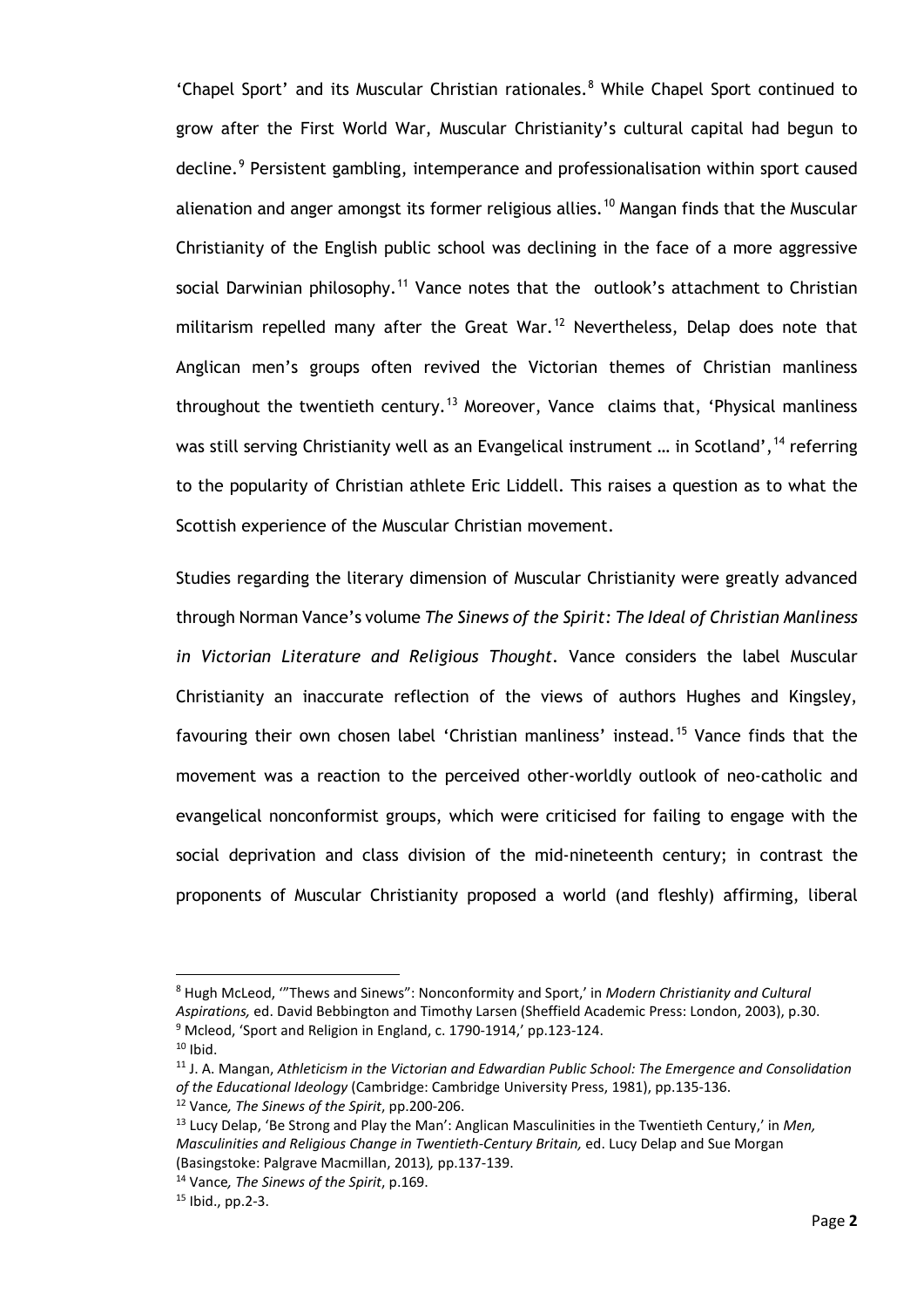theology which placed an emphasis on social action.<sup>[16](#page-8-0)</sup> Vance claims the willingness to act on the world's struggles was the hallmark of manliness for these writers.<sup>[17](#page-8-1)</sup> Among other influences, Vance argues that Muscular Christianity inherited its world-affirming outlook from the Christian Socialist movement which, in reaction to the violence of the Chartist movement in the 1830s, believed that social deprivation and class division within Britain must be addressed for the nation's survival.<sup>[18](#page-8-2)</sup> Both Kingsley and Hughes supported Working Men's colleges, with the latter teaching boxing at them.<sup>[19](#page-8-3)</sup> However, the literary movement should not be viewed as egalitarian. *Muscular Christianity, Embodying the Victorian Age*, edited by Donald E. Hall, focused on the movements class, racial and gender prejudices.<sup>[20](#page-8-4)</sup> In his own contribution, Hall argued that the literature of both the Christian Socialists and Muscular Christians contained efforts to 'reproduce social hierarchies.'<sup>[21](#page-8-5)</sup> Hall argues that the frequent use of body metaphors for nationhood within the literature, which proposed that each class and occupation was part of a larger national organism, were an effort to diminish cross class antagonism by grounding working class identity in patriotism.<sup>[22](#page-8-6)</sup> Consequently, respect for class hierarchies was presented as an act of self-discipline: through patient self-improvement and education the working class would earn their political rights.<sup>[23](#page-8-7)</sup> These previous studies raise another question: did the muscular Christian movement in Scotland attempt to address class division?

While Muscular Christianity was partly founded as reaction against evangelical otherworldliness, as noted above MacLeod has shown that the Chapel Sport approach was widely used amongst nonconformist churches by the late Victorian era. Through analysing nonconformist church magazines in Northampton, such as the *Northampton* 

<sup>16</sup> Ibid., pp.42, 52-55.

<span id="page-8-2"></span><span id="page-8-1"></span><span id="page-8-0"></span> $17$  Ibid., pp.6-7.

<sup>18</sup> Ibid., pp.52-59.

 $19$  Ibid.

<span id="page-8-5"></span><span id="page-8-4"></span><span id="page-8-3"></span><sup>20</sup> Donald E. Hall, 'Muscular Christianity: reading and writing the male social body,' in *Muscular Christianity, Embodying the Victorian age,* ed. Donald E. Hall (Cambridge: Cambridge University Press, 1994), p.5.  $21$  Donald E. Hall, 'On the making and unmaking of monsters: Christian Socialism, muscular Christianity, and the mataphorization of class conflict,' in *Muscular Christianity, Embodying the Victorian age,* ed. Donald E. Hall (Cambridge: Cambridge University Press, 1994), p.46.

<span id="page-8-7"></span><span id="page-8-6"></span> $^{22}$  Ibid., pp.49-51.<br> $^{23}$  Ibid., pp.47, 54.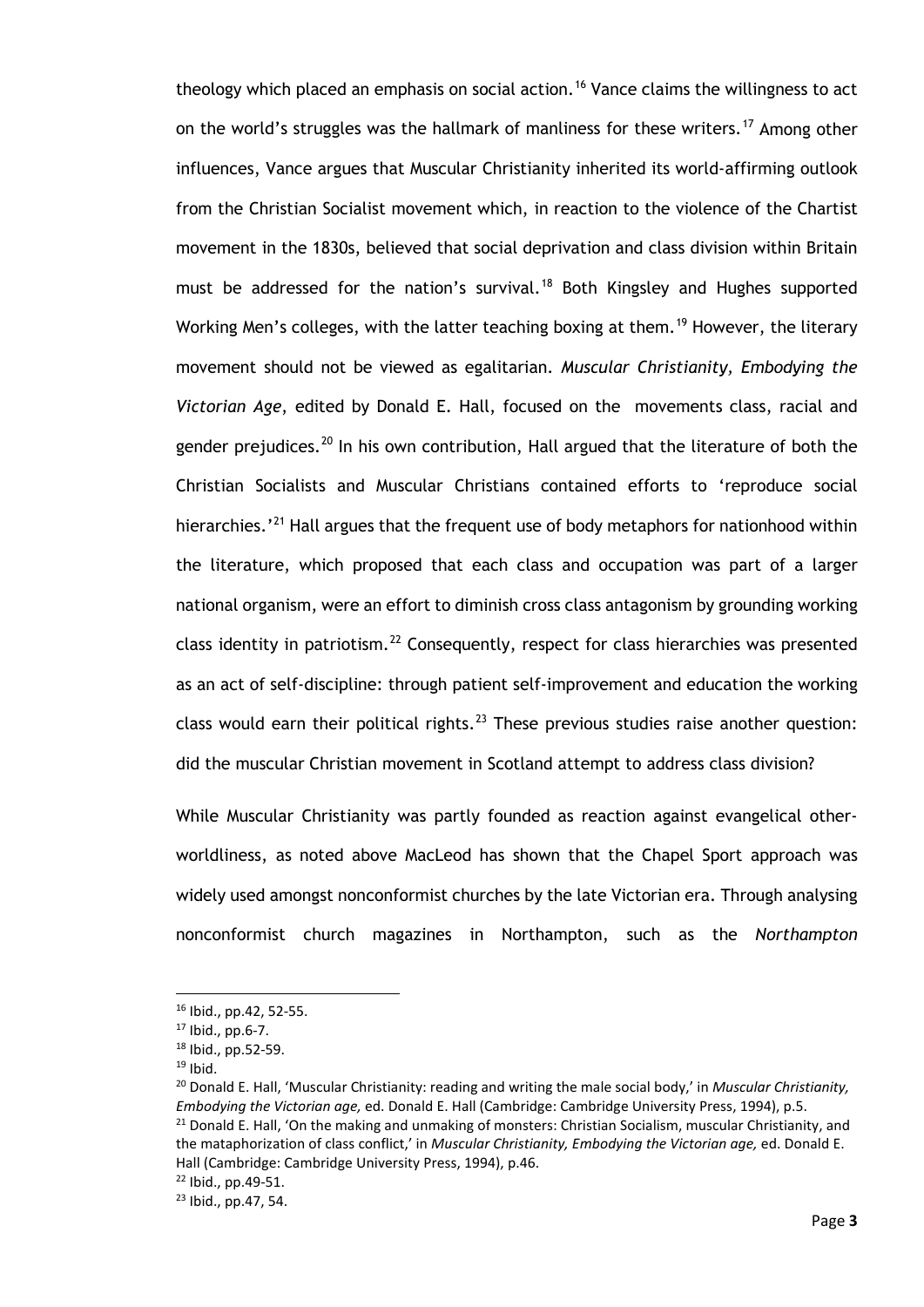*Nonconformist,* McLeod proposed a five phase development of Chapel Sport, starting with the 'spontaneous formation' of clubs for the purpose of fellowship, followed by efforts to retain teenagers leaving bible classes, then as an effort to attract outsiders and provide healthy amusement, after which ministers began to argue that sport was vital for a 'good life'; finally Chapel Sport was taken for granted as part of wider church activities.<sup>[24](#page-9-0)</sup> Crucially, McLeod resists the accusation that Chapel Sport was a 'surrender' to secular culture, arguing that it was part of a moral 'package' which supported trade unions, the temperance movement and anti-gambling efforts.<sup>[25](#page-9-1)</sup> However, Dominic Erdozain has challenged this by arguing that evangelical adoption of sanctified leisure had huge secularising implications.<sup>[26](#page-9-2)</sup> Erdozain first notes the early nineteenth century evangelical tendency to view how an individual used their leisure time as an indicator of that individual's salvation, with peaceful family oriented activities for the saved, and aggressive intemperate activities for the unsaved.<sup>[27](#page-9-3)</sup> While this externally led to the Anglican Muscular Christian reaction, internally the evangelical drive for sanctified leisure sport was eventually appropriated by many as an evangelistic and moral development tool.<sup>[28](#page-9-4)</sup> The subsequent, and failed, backlash to these experiments, notably articulated by Archibald Brown in *The Devils Mission of Amusement*, argued that through the attempt at providing a sanctified leisure, religion was becoming focused on ethical actions rather than personal justifying faith.<sup>[29](#page-9-5)</sup> Erdozian finds merits in their concerns and argues that the evangelical shift towards holy activities amounted to a secularisation of Christianity from within. $30$ 

Care must be taken when deciding upon a precise definition of the term 'Muscular Christianity.' McLeod defines Muscular Christians as 'Christians … who claimed that sport,

<span id="page-9-0"></span><sup>&</sup>lt;sup>24</sup> McLeod, "Thews and Sinews': Nonconformity and Sport,' pp.28-32.

<span id="page-9-1"></span><sup>25</sup> Ibid., pp.44-46.

<span id="page-9-2"></span><sup>&</sup>lt;sup>26</sup> Dominic Erdozain, *The Problem of Pleasure: Sport, Recreation and the Crisis of Victorian Religion (Studies* in Modern British Religious History; Illustrated Edition, Woodbridge: Boydell Press, 2010), p.38.

<span id="page-9-4"></span><span id="page-9-3"></span><sup>27</sup> Ibid., pp.68-69.

<sup>28</sup> Ibid., p.155.

<span id="page-9-5"></span><sup>29</sup> Ibid., pp.240-256.

<span id="page-9-6"></span><sup>30</sup> Ibid., p.270.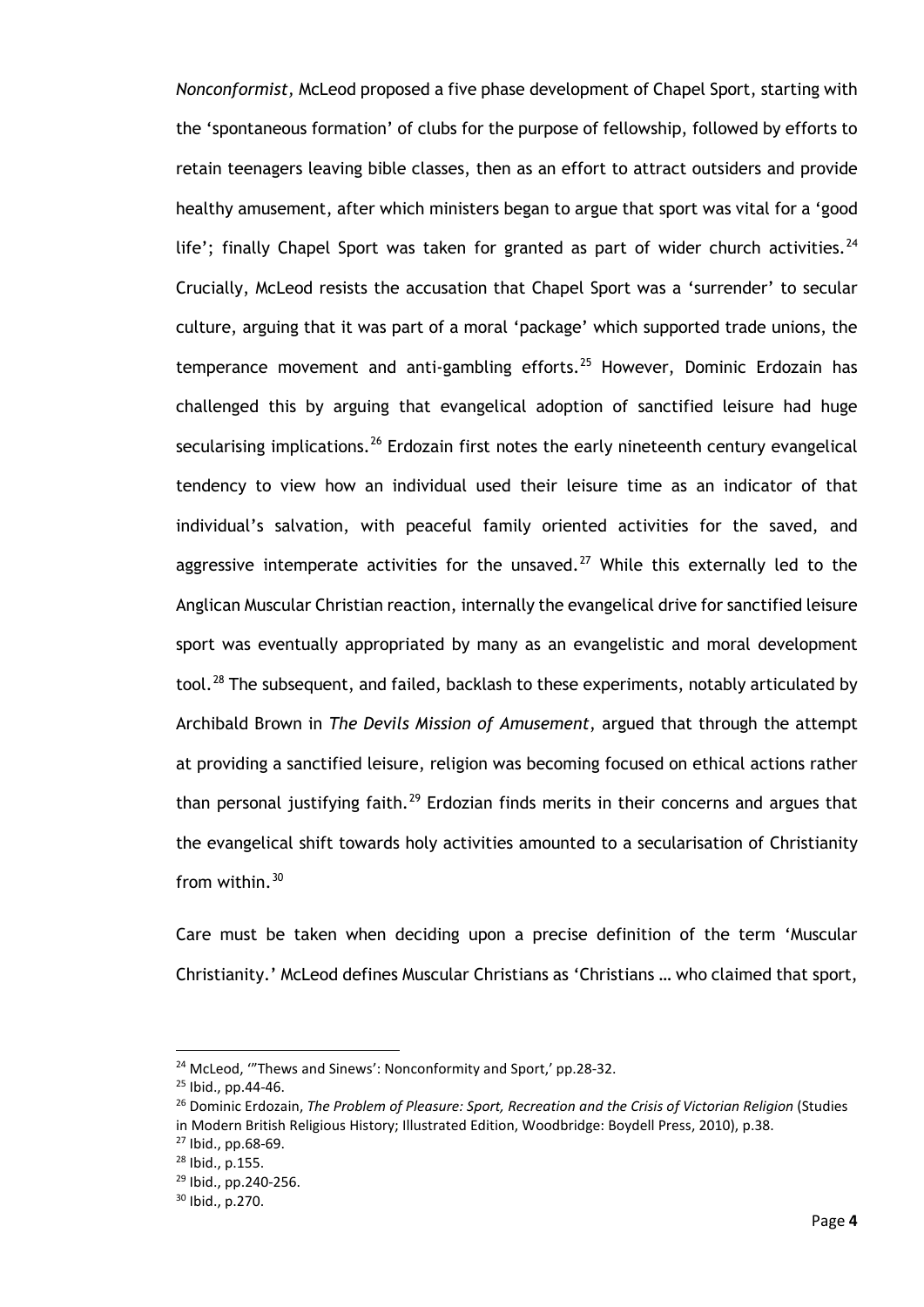and physical exercise more generally, were not only fun, but had moral, religious and social value, and should be actively promoted by the church.'<sup>[31](#page-10-0)</sup> This is a useful definition as the inclusion of 'physical exercise' allows non-sporting activities such as military drill, gymnastics and weight-lifting to be considered. Perhaps more importantly, this definition appreciates that Muscular Christian initiatives had a number of goals varying in moral intensity. Therefore, the use of sport as character development or for simple congregational socialisation can be considered part of the same phenomenon, although it will be noted that examples of the former are more morally intense than examples of the latter.

This dissertation begins from the recognition that there has been little study of Muscular Christianity and church use of physical recreation in Scotland. What literature does exist has mostly focused on three phenomena. First, the rise of the Boys' Brigade (BB) in Glasgow, Britain and across the world, strongly influenced by Muscular Christianity, has been well documented. Springhall, Fraser and Hoare's history of the brigade detailed its growth from the 1st Glasgow Company in Hillhead to having 2,257 companies nationally in 1930.<sup>[32](#page-10-1)</sup> Crucially, they argued that the brigade's central focus was to expose boys to religion, rather than to militarise the population, although it undoubtedly also contributed to the latter. [33](#page-10-2) Additionally, Bilsborough's survey of Glaswegian sport recorded the extensive sporting activity of the BB Glasgow Battalion and argued that it was instrumental in the spread of competitive football playing in the city.<sup>[34](#page-10-3)</sup> Second, Mangan has argued that the physical programme implemented by Hely Hutchinson Almond at Loretto School inspired other Scottish academies to implement similar regimes,

<span id="page-10-0"></span><sup>&</sup>lt;sup>31</sup> Hugh McLeod, 'The "Sportsman" and the "Muscular Christian": Rival ideals in nineteenth-century England,' in *Gender and Christianity in Modern Europe: Beyond the Feminization Thesis*, ed. Patrick Pasture (Leuven: Leuven University Press, 2012), p.86.

<span id="page-10-1"></span><sup>32</sup>John Springhall, Brian Fraser, and Michael E. Hoare, *Sure & Stedfast: A History of the Boys' Brigade, 1883- 1983* (London: Collins, 1983), p.258.

<span id="page-10-2"></span><sup>33</sup> Ibid., pp.97-98, 107.

<span id="page-10-3"></span><sup>&</sup>lt;sup>34</sup> Peter Bilsborough, 'The Development of Sport in Glasgow, 1850-1914' (unpublished Master's Thesis, University of Stirling, 1983), p.148.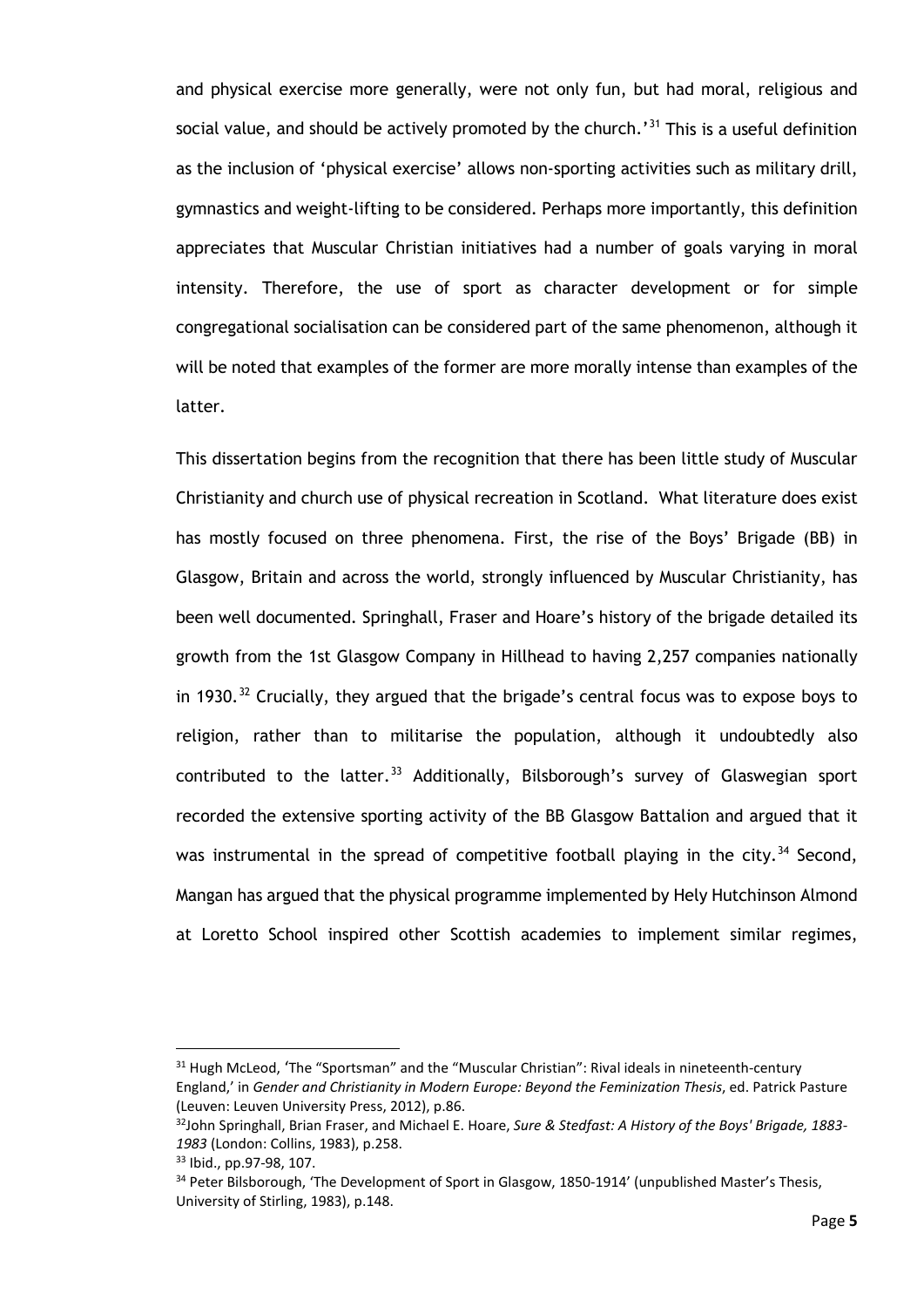suggesting that this brand of public school Muscular Christianity also had influence.<sup>[35](#page-11-0)</sup> Third, there has been some comment on the relationship between Christianity and sports clubs in Scotland during the late Victorian era and early twentieth century. Studies by Murray and Finn have noted the Glaswegian Catholic church support for Irish-Catholic sporting clubs as means of encouraging group cohesion.<sup>[36](#page-11-1)</sup> However, Finn's observation that there has been 'little exploration' of the connections between Protestant churches and sport appears to still stand.<sup>[37](#page-11-2)</sup> Consequently, this dissertation lacks a Catholic dimension and focuses primarily on Protestant denominations.

Brown's research into the tensions between Scottish Presbyterianism and the growing leisure culture in Scotland suggests an antagonistic relationship between churches and sport with general church attendances as well as youth church attendances declining during the late nineteenth century and early twentieth century while sports spectator culture increased.<sup>[38](#page-11-3)</sup> However, Brown also notes the adoption of sport among suburban churches in the late Victorian and inter-war era,  $39$  indicating the need for discussion about what qualified as acceptable and unacceptable physical recreation and when these attitudes gained prominence. However, Weir's attempt to gauge the opinions of Protestant clergymen found that no official position on sport was taken by the main Presbyterian denominations; instead 'an ambivalent confusion' on the matter pervaded.<sup>[40](#page-11-5)</sup> While some ministers made Muscular Christian arguments in support of amateur sports, others bemoaned its obsessive and immoral effects upon young men.<sup>[41](#page-11-6)</sup> This study seeks

<span id="page-11-0"></span><sup>35</sup> J. A. Mangan, 'Almond of Loretto: Scottish Educational Visionary and Reformer,' *The International Journal of the History of Sport* 27, no.1-2 (2010), p.304.<br><sup>36</sup> G. P. T. Finn, 'Racism, Religion and Social Prejudice: Irish Catholic Clubs, Soccer and Scottish Society – i:

<span id="page-11-1"></span>the Historical Roots of Prejudice,' *The International Journal of the History of Sport* 8, no.1 (1991), p.92; William Murray, *The Old Firm: Sectarianism, Sport and Society in Scotland* (rev. ed., Edinburgh: John Donald Publishers, 2000), p.17.

<span id="page-11-2"></span><sup>&</sup>lt;sup>37</sup> Finn, 'Racism, Religion and Social Prejudice,' p.81.

<span id="page-11-3"></span><sup>38</sup> Callum Brown, 'Popular culture and the continuing struggle for rational recreation,' in *Scotland in the Twentieth Century*, ed. T. M. Devine and Richard J. Finlay (Edinburgh: Edinburgh University Press, 1996), pp.214-217.

<span id="page-11-4"></span><sup>39</sup> Callum Brown, *Religion and Society in Scotland since 1707* (rev. ed., Edinburgh: Edinburgh University Press, 1997), p.129.

<span id="page-11-5"></span><sup>40</sup> John Weir, 'The Clergy and Early Scottish Football' in *Drink, Religion and Scottish Football*, ed. John Weir (Stewart Davidson: Renfrew, 1992), unpaginated [p.46].

<span id="page-11-6"></span><sup>41</sup> Ibid., pp.44-45.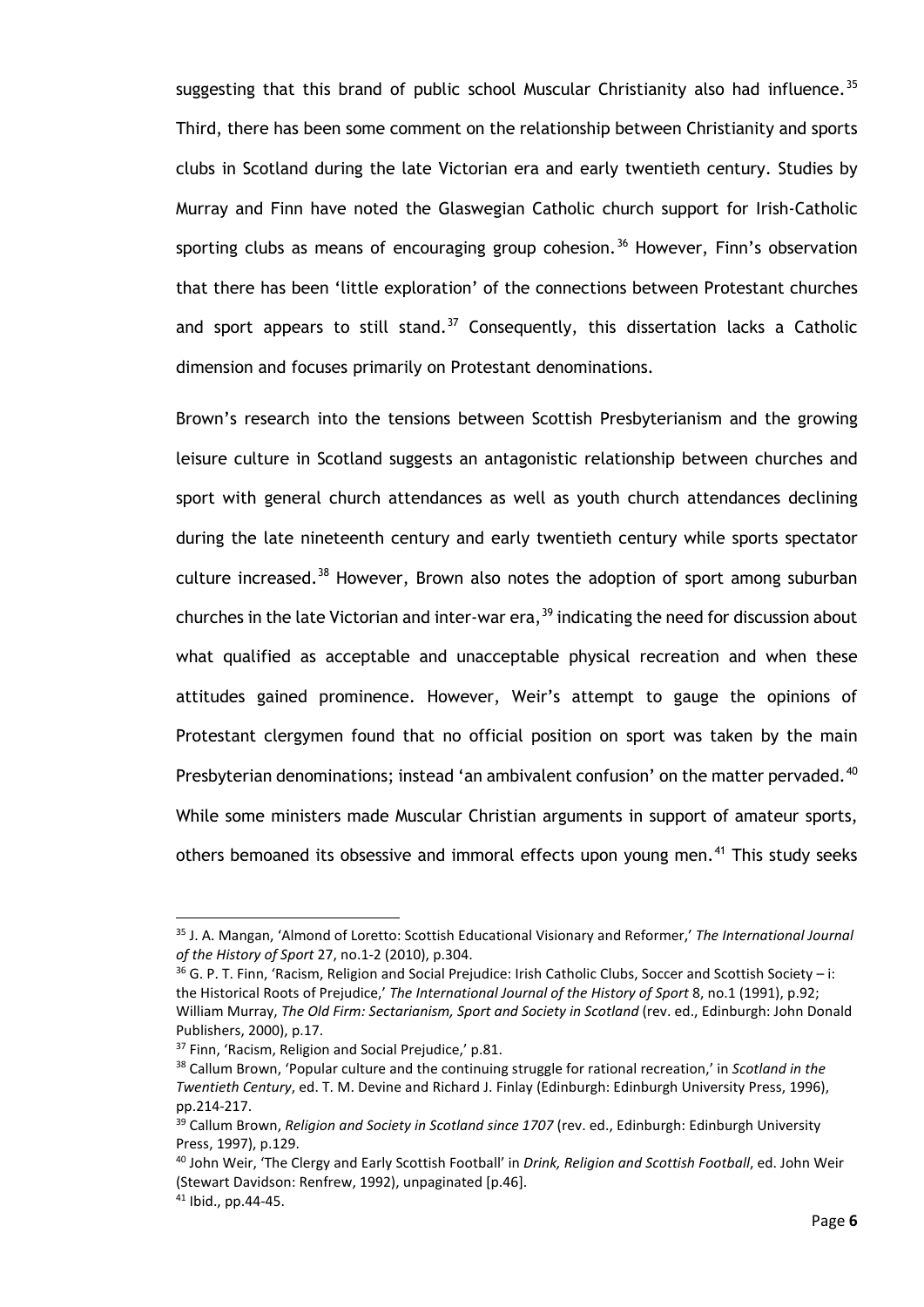to build upon these prior investigations and to challenge Weir's scepticism that the topic can ever been 'definitively summarised',  $42$  at least regarding the city of Glasgow.

The timeframe of study, generally the years 1865 to 1929, was chosen to mirror the timeframe of studies of the origins of the movement in England. However, this period was a time of great organisational division in the Scottish Kirk. In 1833 The Church of Scotland General Assembly attempted to resolve disputes regarding patron nomination powers by passing the Veto Act, which allowed congregations the ability to reject the presented minister.<sup>[43](#page-12-1)</sup> The legality of this was questioned and multiple disputes were taken to the Court of Session between rejected minsters and congregations.<sup>[44](#page-12-2)</sup> The evangelical wing of the Church, which favoured direct and emotional preaching viewed this as the Court asserting dominance over the Church and were incensed when the Court passed interdicts in December 1839 and February 1840 which denied the Church's attempt to depose seven ministers in Auchterarder for their acceptance of the vetoed presentee Robert Young.<sup>[45](#page-12-3)</sup> The Church of Scotland appealed to the House of Lords for intervention, only to have the chamber declare in 1839 that the Veto Act an over-extension of church powers.  $46$ Meanwhile, the Court of Session continued to side with vetoed ministers, notably ruling that the Auchterarder Presbytery needed to compensate Young and his patron £15,000 in damages.[47](#page-12-5) The Church of Scotland's subsequent appeal to parliament, which argued that the 1707 Act of Union assumed the ecclesiastical independence of the Church of Scotland, was also rejected in January 1843.<sup>[48](#page-12-6)</sup> The same month the Court of Session ruled that satellite churches (quoad sacra parishes) which had been granted their own ecclesiastical powers in the 1834 Chapels of Ease Act, were to be deprived representation in the church courts.<sup>[49](#page-12-7)</sup> Consequently, many ministers lost their position at the General Assembly,

<sup>42</sup> Ibid., p.47.

<span id="page-12-1"></span><span id="page-12-0"></span><sup>43</sup> Stewart J. Brown, 'The Ten Years Conflict and the Disruption of 1843,' in *Scotland in the age of the disruption*, ed. Stewart J. Brown and Michael Fry (Edinburgh: Edinburgh University Press, 1993), pp.6-7. <sup>44</sup> Ibid., pp.10-15.

 $45$  Ibid.

<span id="page-12-5"></span><span id="page-12-4"></span><span id="page-12-3"></span><span id="page-12-2"></span><sup>46</sup> Ibid.

<sup>47</sup> Ibid., p.18.

<span id="page-12-6"></span><sup>48</sup> Ibid.

<span id="page-12-7"></span><sup>49</sup> Ibid., p.19.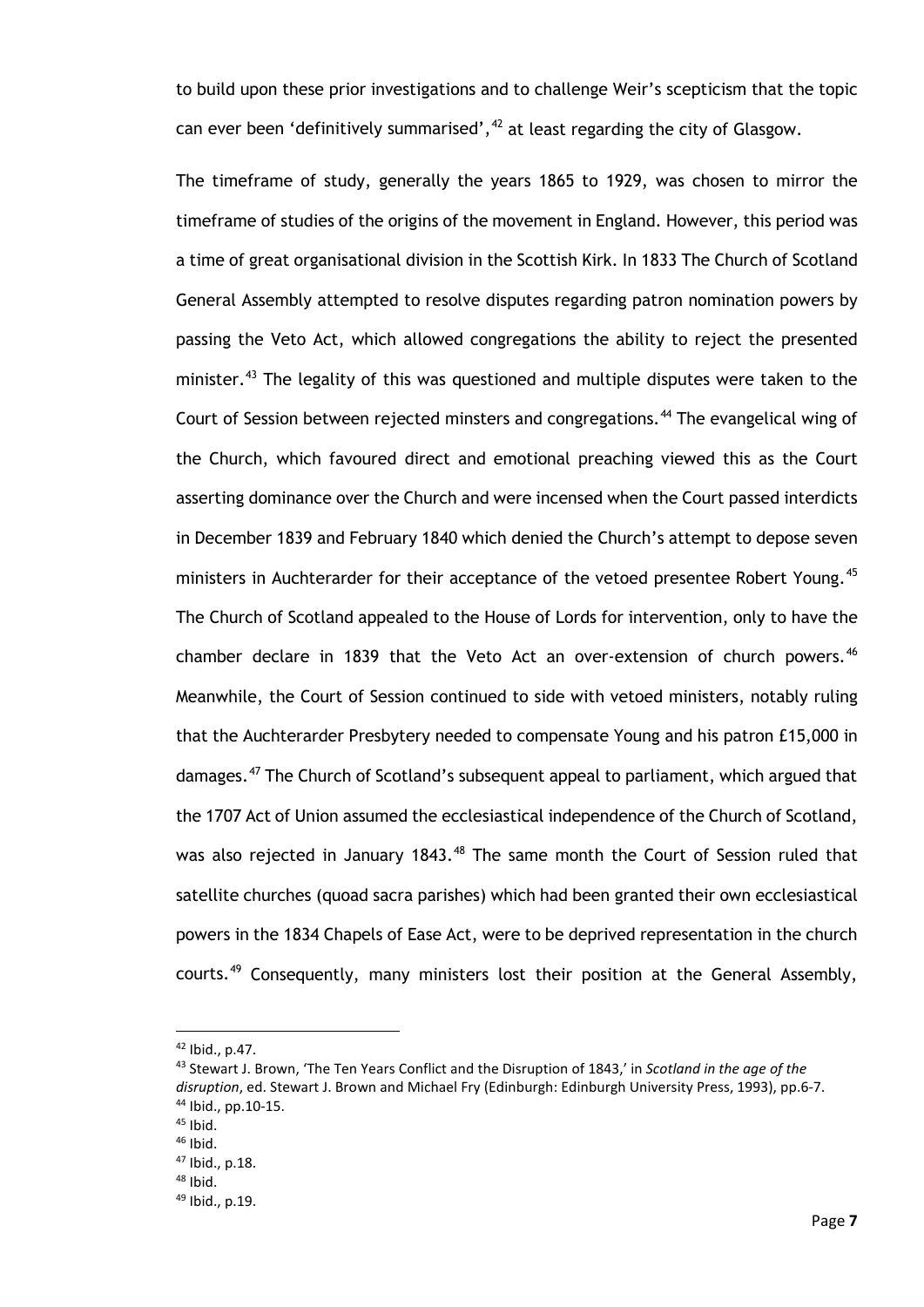leading to a Moderate majority which was prepared to accept the government's decision.<sup>[50](#page-13-0)</sup> In retaliation, 474 ministers (40% of the Church of Scotland total) of the 'nonintrusionist' party declared their resignation from the Church at the May General Assembly and formed the Free Church of Scotland.<sup>[51](#page-13-1)</sup>

Despite viewing themselves as the true national church, the Free Church operated like a dissenting church, relying on voluntary financial contributions.<sup>[52](#page-13-2)</sup> Nevertheless, by 1847 they had created 730 places of worship, a national system of schools nearly equal to the original Church of Scotland schools, and had begun establishing colleges for ministers.<sup>[53](#page-13-3)</sup> However, by breaking the dominance of one Church over all others in Scotland, the Disruption greatly contributed to institutional secularisation. Notably, in 1845 churches lost control of poor law relief while the Education Act of 1872 brought primary education under state control.<sup>[54](#page-13-4)</sup> The church divisions also reinforced class identities, with an aspiring middle and skilled working class supporting the new Free Church, but the traditional landed and professional class remaining within the established church.<sup>[55](#page-13-5)</sup> After an initial existential crisis the established church began to lean towards a socially liberal theology and focused upon working class conditions, while the Free Church remained focused on individual salvation and discipline.<sup>[56](#page-13-6)</sup>

The United Presbyterian Church was the third largest Presbyterian denomination in Scotland during the late Victorian era. The church was formed from two pre-existing seceder churches. The first was the Seceder Church, which originally broke from the Church of Scotland in 1733 over the issue of the right of local patrons to nominate ministers over the congregation.<sup>[57](#page-13-7)</sup> However in 1747 this church split itself over the issue of the Burgess Oath, which would have implied recognition of the Church of Scotland as

<sup>50</sup> Ibid., pp.21-24.

<span id="page-13-1"></span><span id="page-13-0"></span> $51$  Ibid.

<span id="page-13-2"></span> $52$  Ibid.

<span id="page-13-3"></span> $53$  Ibid.

<span id="page-13-4"></span> $54$  Ibid.

<span id="page-13-5"></span> $55$  Ibid.

<span id="page-13-7"></span><span id="page-13-6"></span><sup>56</sup> Ibid.

<sup>57</sup> Michael Lynch, *Scotland: A New History* (London: Century, 1991), pp.399-400.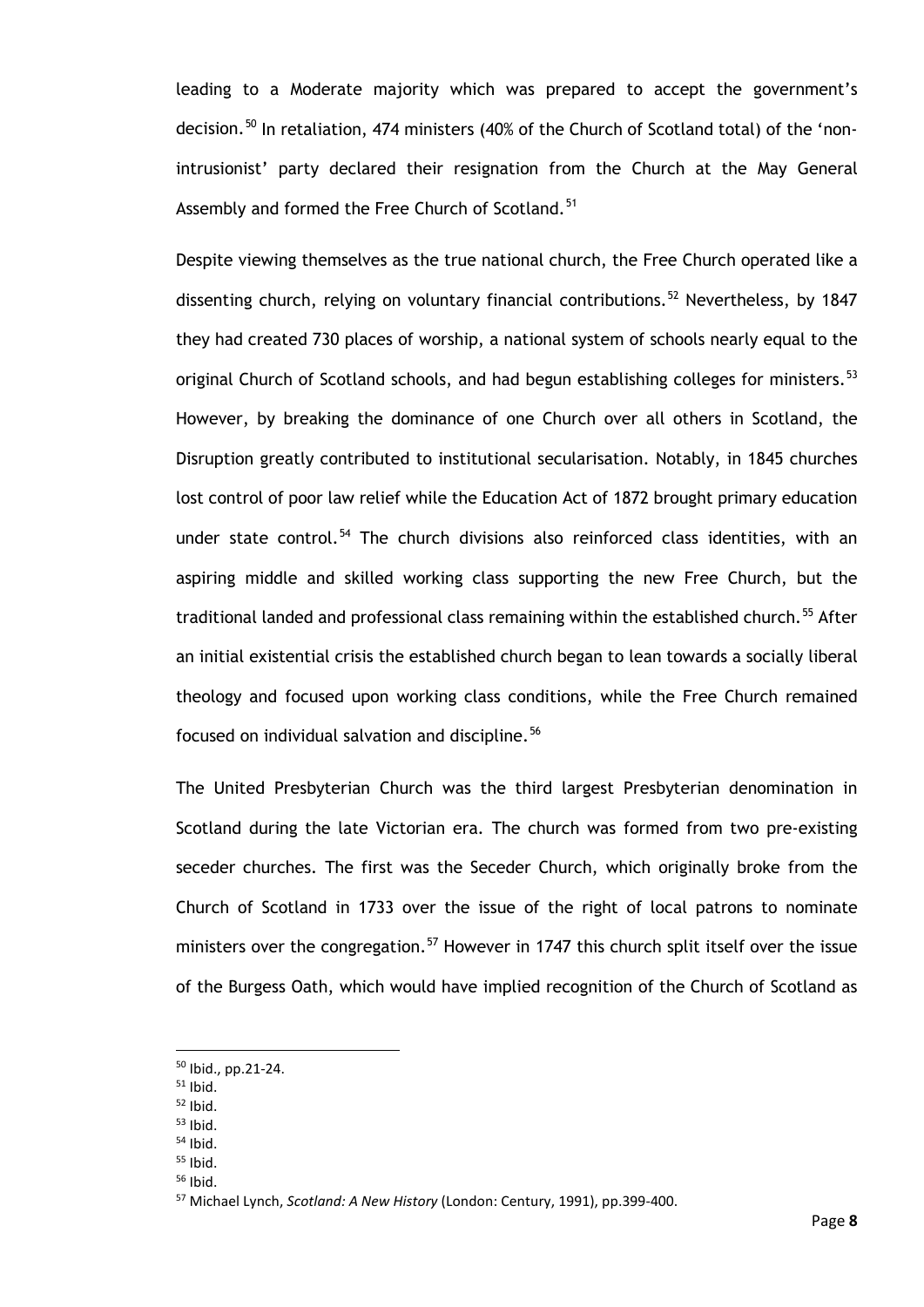the established church.<sup>[58](#page-14-0)</sup> The Anti-Burgess and Burgess groups split again in 1798 and 1806 into 'New Licht' and 'Auld Licht' camps, the former implying focus on personal salvation and the latter holding fast to original covenanter commitments.<sup>[59](#page-14-1)</sup> In 1820 the respective 'New Licht' groups joined to make the United Secession Church which later joined with the dissenting Evangelical Relief Church, set up in 1761, to make the United Presbyterian Church in 1847.

The Free Church united with the United Presbyterian Church to form the United Free Church in 1900. $^{60}$  $^{60}$  $^{60}$  By the turn of the century the Free Church had become increasingly accepting of a voluntarist position, had cooperated with the United Presbyterians on numerous home and foreign missions, and shared its middle class values and focus on selfdiscipline; $^{61}$  $^{61}$  $^{61}$  thus union became a logical option. The vast majority of the United Free Church later united with the Church of Scotland in 1929. The gap between the United Free Church and the Church of Scotland had narrowed through a series of reforms which virtually disestablished the latter, most notable of which being the Act of 1925 which moved the ownership of churches from burgh councils and heritors to church trustees.  $62$ Additionally, the churches faced the common challenges of missionary stagnation, loss of working class loyalty to the Labour movement and increasing Irish-catholic immigration.<sup>63</sup>

The focus of this dissertation is the three main Presbyterian denominations; however, it also discusses the involvement of other Protestant denominations with Muscular Christianity, notably the activities of J. W. Arthur who was a Baptist, and the Congregationalist assembly of  $1896.^{64}$  $1896.^{64}$  $1896.^{64}$  The Baptists and the Congregationalists, characterised by their strong emphasis on congregational independence, emerged from the evangelical campaigns of the Haldane brothers in the 1790s, who in 1808 split their

 $58$  Ibid.

<span id="page-14-2"></span><span id="page-14-1"></span><span id="page-14-0"></span> $59$  Ibid.

<span id="page-14-3"></span> $60$  Ibid.

<sup>61</sup> Brown, *Religion and Society,* p.27.

<span id="page-14-4"></span> $62$  Ibid., p.145.

<span id="page-14-5"></span><sup>63</sup> Ibid., pp.131, 141.

<span id="page-14-6"></span><sup>64</sup> See Chapter 1*,* 'Scottish and Glaswegian Muscular Christianity,' pp.19-23, 39-40.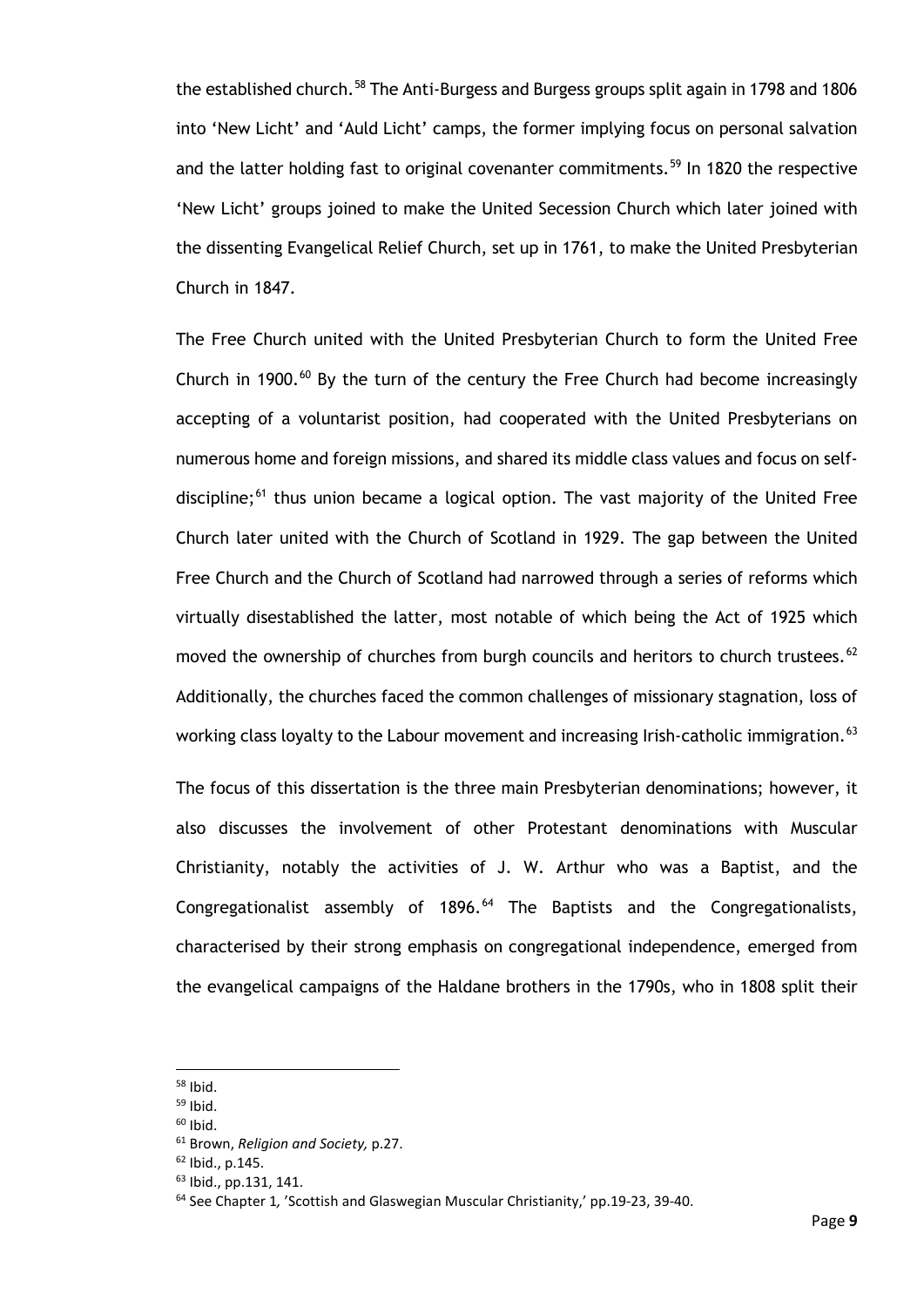own movement over the issue of infant baptism.<sup>[65](#page-15-0)</sup> The Congregational Union of Scotland was formed in 1812 and gained foothold in Glasgow.<sup>[66](#page-15-1)</sup> The Scotch Baptist Union was formed in 1835, followed by the Baptist Union of Scotland in 1843, and faced 'fluctuating fortunes', until achieving a steady membership after 1900.<sup>67</sup>

Glasgow was chosen for the focus of this study for numerous reasons. During the Victorian era, and down to the present day, Glasgow was the largest city in Scotland, with a diverse range of social classes and religious denominations.<sup>68</sup> The 1851 religious census illustrates Glasgow's strong denominational diversity. The Church of Scotland had 20% of church attenders, the Free Church 22% and the United Presbyterian Church 23%. $^{69}$  $^{69}$  $^{69}$  The Congregationalists had 5% and the Baptists 3%, both higher than their Scottish national percentage of 4% and  $1\%$ .<sup>[70](#page-15-5)</sup> Notably, Roman Catholics made up 16% of Church attenders, 11% higher than the national proportion. Furthermore, a strong sporting culture existed in Glasgow during the late nineteenth and early twentieth century, $<sup>71</sup>$  $<sup>71</sup>$  $<sup>71</sup>$  signified by the</sup> successful football clubs Rangers and Celtic.<sup>[72](#page-15-7)</sup> A religious response to sport culture would be more expected in the city than anywhere else in Scotland. Additionally, as Hillis finds, by the late nineteenth century, women within Glasgow church congregation membership outnumbered men.<sup>[73](#page-15-8)</sup> If Muscular Christianity was initially a reaction against a feminine church, as some have suggested, $74$  then this could be evident in Glasgow. Finally, the emergence of the Muscular Christian BB in Glasgow suggests an interest in the ideology amongst the city's churches.

<span id="page-15-0"></span><sup>65</sup> Callum Brown*,* 'Religion and the development of an urban society: Glasgow 1780-1914' (unpublished PhD thesis, University of Glasgow, 1981), vol.2, pp.87-89.

<span id="page-15-1"></span> $66$  Ibid.

<span id="page-15-2"></span> $67$  Ibid.

<span id="page-15-3"></span><sup>68</sup> Nicholas J. Morgan, 'Building the city,' in *Glasgow,* vol.2*: 1830 to 1912*, ed. T.M. Devine and Gordon Jackson (Manchester: Manchester University Press, 1996), pp.8-10.

<span id="page-15-4"></span><sup>69</sup> Brown, *Religion and Society*, p.50.

<span id="page-15-5"></span> $70$  Ibid.

<span id="page-15-6"></span><sup>71</sup> Brown, 'Popular culture,' p.214.

<span id="page-15-7"></span><sup>72</sup> Bilsborough, 'The Development of Sport in Glasgow,' p.122.

<span id="page-15-8"></span><sup>73</sup> Peter Hillis, *The Barony of Glasgow: A Window onto Church and People in Nineteenth Century Scotland* (Edinburgh: Dunedin Academic Press, 2007), p.110.

<span id="page-15-9"></span><sup>74</sup> McLeod, *Religion and Society,* pp.157-159.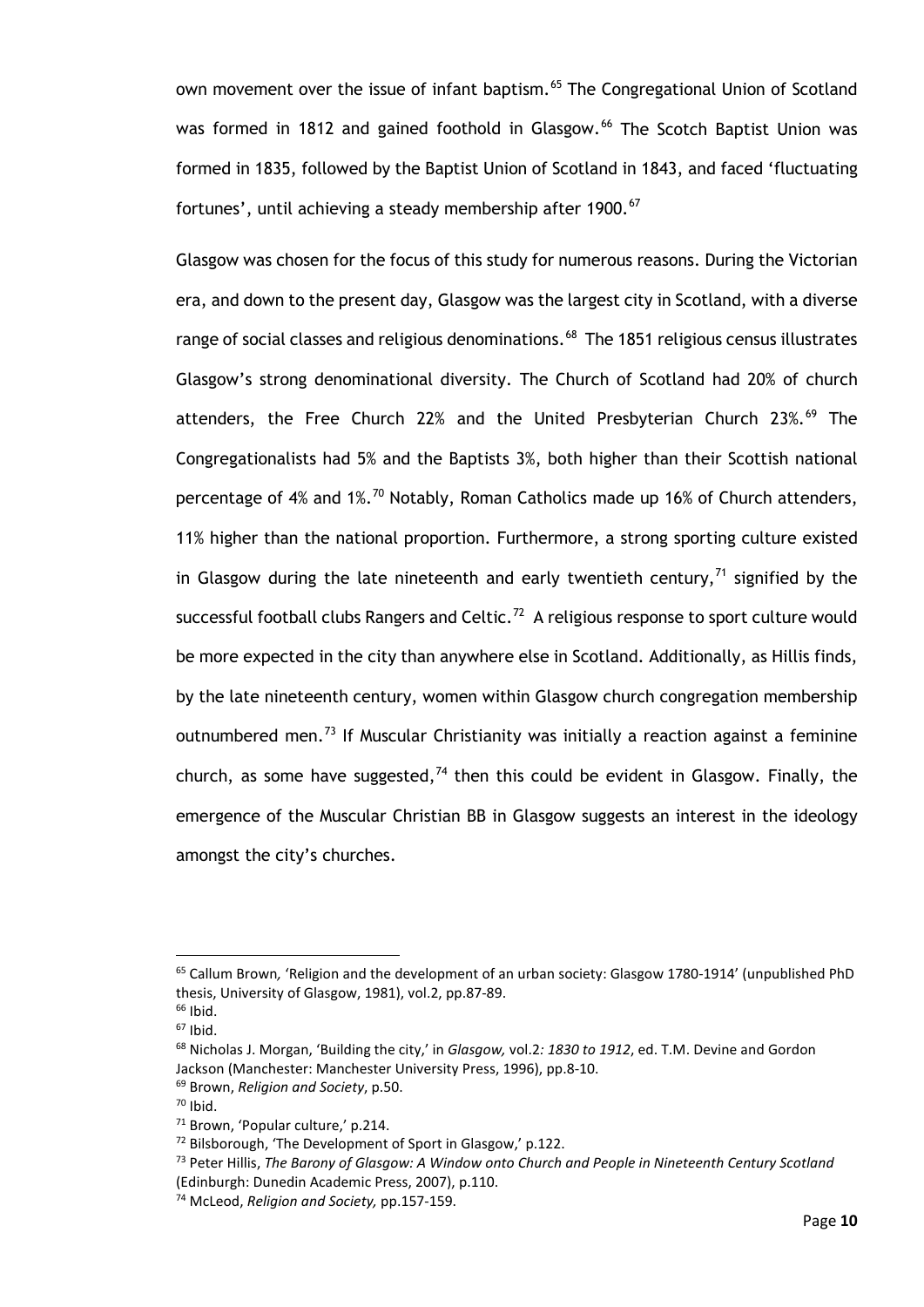The research was conducted in three phases:

The first phase involved an archival search for churches that engaged in any form of physical recreation between the years 1865 and 1929. Monthly congregational newspapers, annual reports and club minutes were the main sources consulted. While making reference to others, this study explores the activities of five Glasgow congregations in particular: Renwick Free Church, Camphill United Presbyterian Church, Caledonia Road United Free Church, Lansdowne United Presbyterian Church and Queens Park United Free East Church. These churches were chosen because, from the documents in the Glasgow City Archives, they had the most records pertaining to Church physical recreation. This study was unable to attain similar records of church sport from a Church of Scotland congregation. While the denomination has no case study representation in this dissertation, it is clear that it did engage in physical recreation, as shown by the presence of Church of Scotland teams in religious football leagues in the early twentieth century.[75](#page-16-0) 

The second phase consisted of consulting print publications such as sports newspapers and national newspapers. National newspapers such as *The Scotsman* and *Scottish Referee* and local newspapers such as *The Glasgow Herald* and *Glasgow Evening Citizen* were analysed. Editions of the *Scottish Football Association Annual* from seasons between 1879/80 and 1892/93 were another useful resource. Literary works from the late ninetieth and early twentieth, such has Henry Drummond's *Baxter's Second Innings*  (published 1891) and Rev. Herbert Reid's *Play the Man* (published 1900) were reviewed due to their use within the BB.<sup>[76](#page-16-1)</sup>

The third phase concerned archival research of religious institutions. The *Boys Brigade Gazette* and Glasgow Battalion annual reports were consulted to gain insight into the

<span id="page-16-0"></span><sup>75</sup> See Chapter 2, *'*Glasgow Churches and Physical Recreation, 1867 – 1929,' p.56-57.

<span id="page-16-1"></span><sup>76</sup> Henry Drummond, *Baxter's Second Innings: Specially reported for the school eleven* (London: Hodder and Stoughton, 1892), p.5; Rev. Herbert Reid, *Play the Man: Talks with Boys on The Battle of Life* (Edinburgh: Oliphant, Anderson & Ferrier, 1900), p.xii.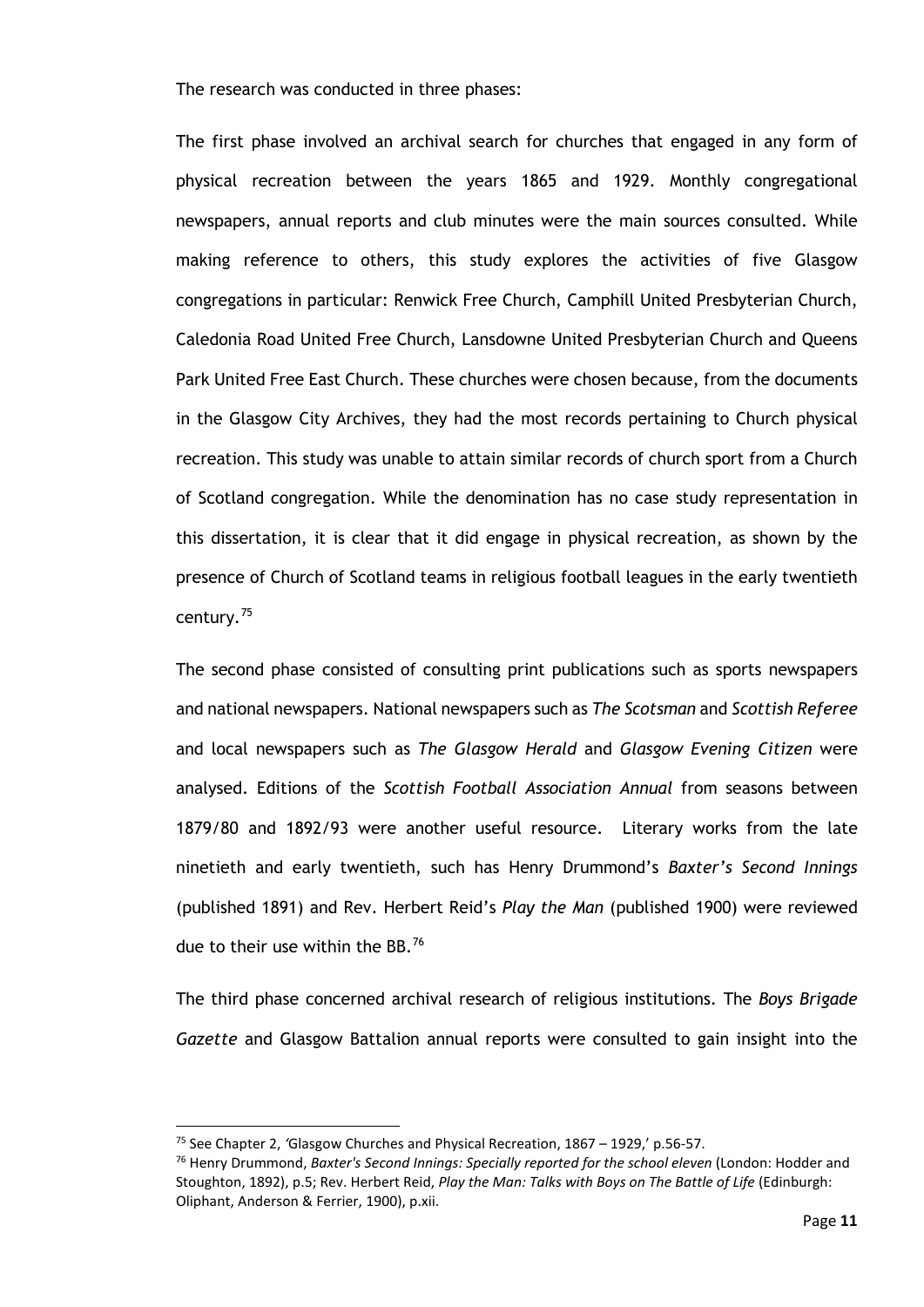operations of the organisation as well as the opinions of the officers. The annual reports of the Glasgow United Young Men's Christian Association were also consulted.

Each chapter below seeks to address the different research objectives of this study. Muscular Christianity in Scotland grew from multiple locations and took on a variety of different brands. Any detailed discussion about this phenomenon in Glasgow would be difficult to conduct without taking account of the city's relationship to the wider Scottish experience. The 'Scottish and Glaswegian Muscular Christianity' chapter accounts for the major manifestations of Muscular Christianity in Scotland and explores their particular Glaswegian aspects. It will be argued that the public school brand of Muscular Christianity, first popularised by Almond, may have been present at Glasgow Academy, as evidenced by the curriculum changes of Rector Donald Morrison and the activities of the school's former pupil J. W. Arthur. The city then produced its own contribution to the movement in 1883 with the creation of the BB which became a rallying point for Muscular Christians across Scotland such as Henry Drummond and Herbert Reid. By the 1890s Scottish Presbyterianism had become split over the issue of 'popular sports' like football, condemning associated vices such as violence, intemperance, gambling and Sabbath breaking. Many, such as Rev. W. W. Beveridge, argued for reconciliation between sport and the church, noting that if sport could be divorced from immorality then much could be gained from it. Three ecclesiastical meetings from the years 1895 and 1896 within Congregationalist, United Presbyterian and Free Churches illustrate the divisions amongst clergy towards sport. This is also mirrored in discussions in the Church of Scotland's Glasgow Presbytery. Finally, Muscular Christianity may have maintained a strong cultural capital in Scotland during the inter-war era as churches began to use sporting heroes such as Eric Liddell as representatives of a Christian manliness. It will be argued that Rangers football player Allan Morton, among others, can be considered a Glasgow based equivalent of Liddell through his involvement with the D. P. Thomson's missions in the 1920s. However, many of these football players were professionals, a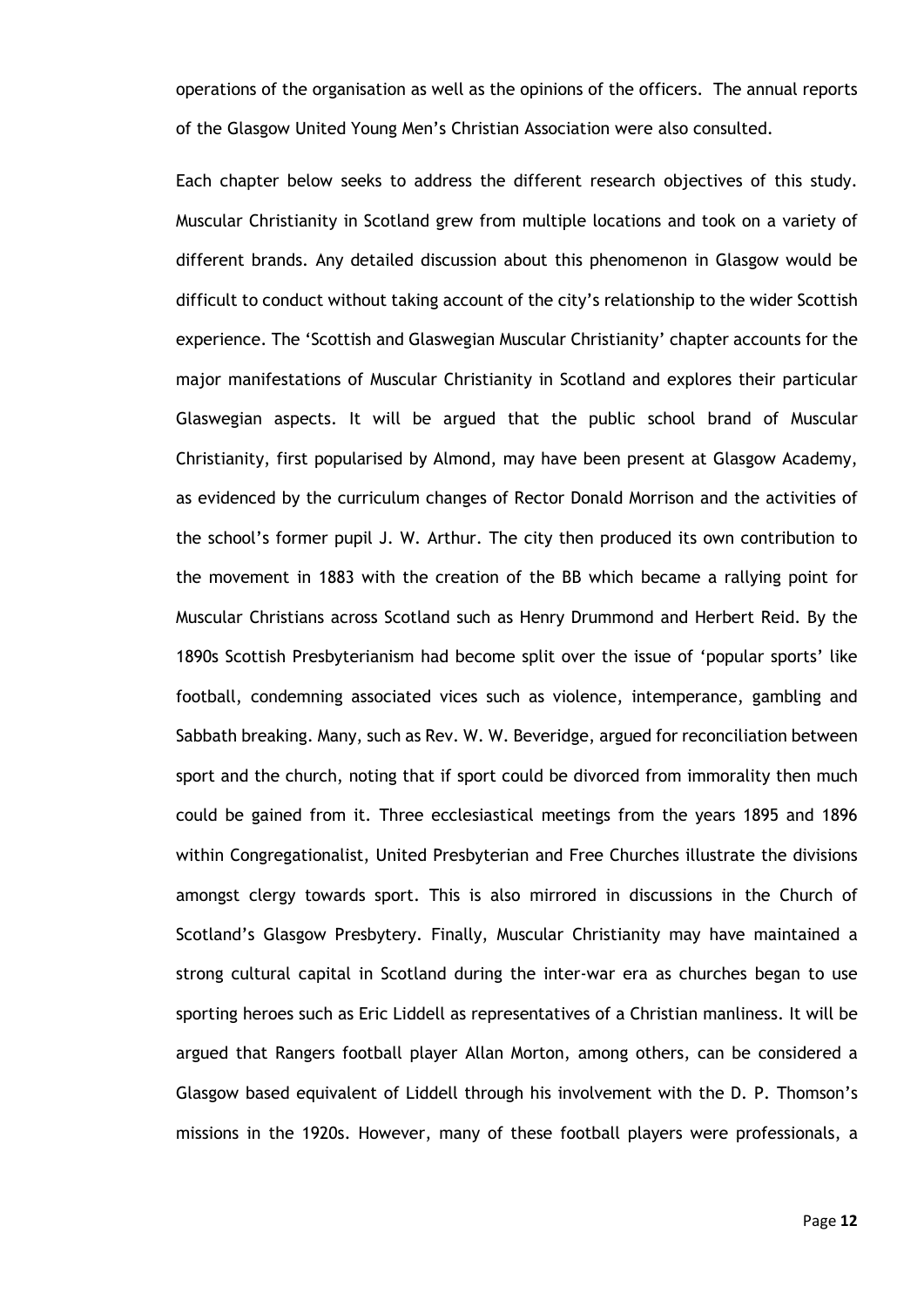development opposed by earlier Muscular Christians, suggesting that the original values of Muscular Christianity had loosened.

The second chapter, 'Glasgow Churches and Physical Recreation, 1867–1929'*,* seeks to detail how, when and why churches in Glasgow used physical recreation. Football was being used by the Glasgow Union of Young Men's Christian Associations (GUYMCA) as early as 1867, and in 1883 they founded a short-lived team, which appears to have disbanded by the late 1880s, perhaps falling casualty to the debates regarding popular sport amongst Presbyterian denominations. Thereafter, the BB took up the Muscular Christian cause with a wide range of sporting competitions. This had several aims: to attract new members to the organisation, to conduct sport in a safe setting and to develop the moral character of the participants. The existence of Young Men's clubs among Glasgow churches in the 1890s shows that the BB was not alone in its use of physical recreation to attract young men to the church. While these groups were far less sophisticated than the BB, the creation of the Glasgow and District Churches League (GDCL) in 1908 was an attempt to achieve similar goals to the BB, applied to young men rather than boys. The GDCL's success indicates that a conciliatory position towards sport had won out amongst Presbyterians in Glasgow. After the First World War, church sports continued to grow, evidenced by the proliferation of church athletics clubs in the city. However, congregational socialisation appears to be the central goal of these groups rather than moralistic character development or the need to host sports in safe environment.

The third chapter, 'Muscular Christianity, Christian Militarism and Cross Class Identity', explores whether Muscular Christian initiatives in Glasgow, like those in parts of England, were connected to wider attempts to address working class agitation and standards of living. It will be argued that the Christian Militarism propounded by Glasgow Volunteer Corps chaplains promoted a cross class 'esprit de corps' identity and attempted to instil respectable values of discipline within the members, many of whom would have been skilled-working class. This was also an attempt to present a moral masculinity to men, thus overlapping with the goals of Muscular Christianity at that time. The BB was the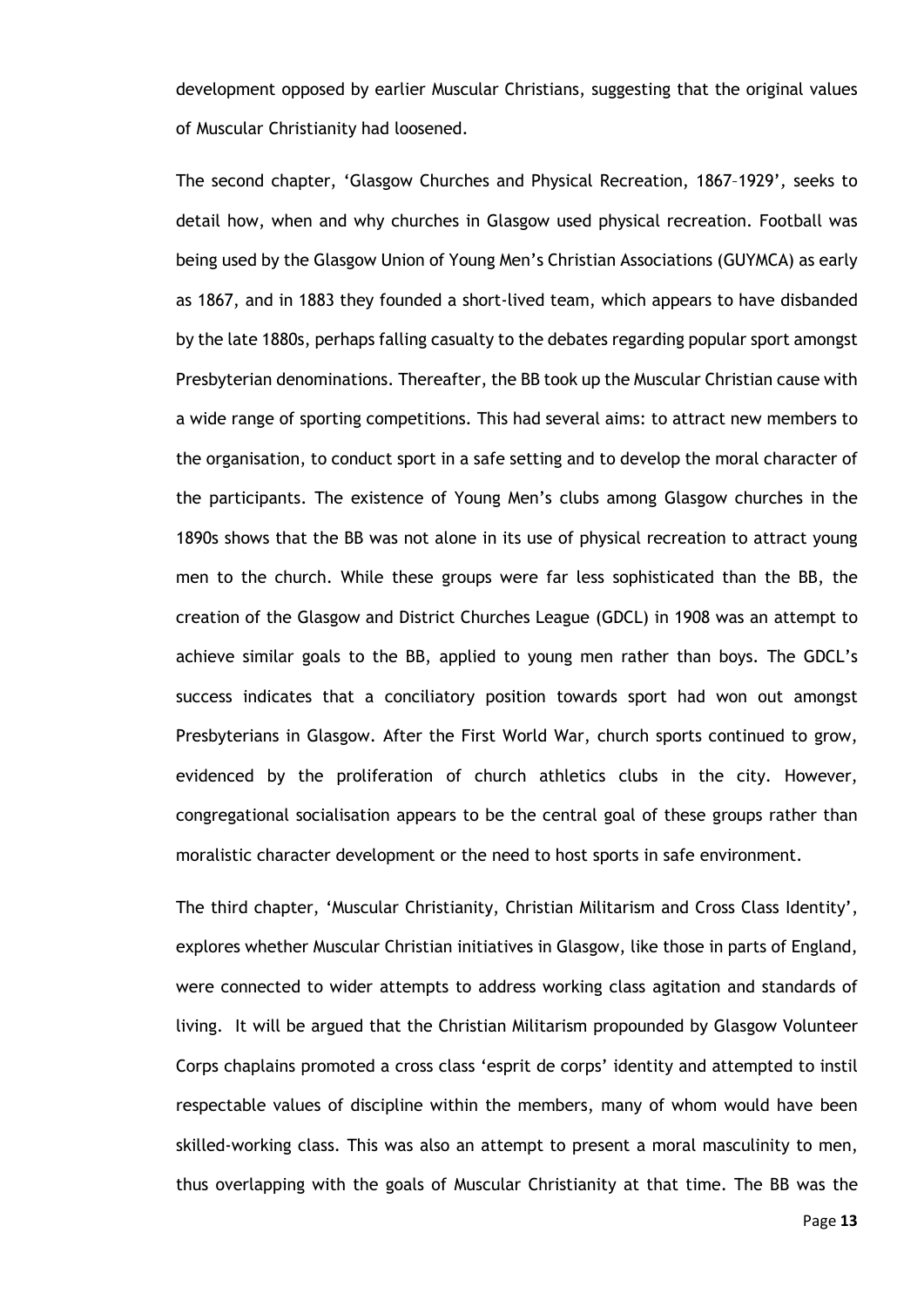eventual fusion of these two ideologies, and both its secular and ecclesiastical supporters intended it to have goals of class reform. Initiatives such as sports clubs, Boys' Rooms and the Employment Register appear to have been particularly aimed at reforming working class boys away from problematic street youth culture. Finally, church footballing initiatives, such as the GDCL, may have had class interests, indicated by their support for the Temperance Movement and their engagement in industrialised areas.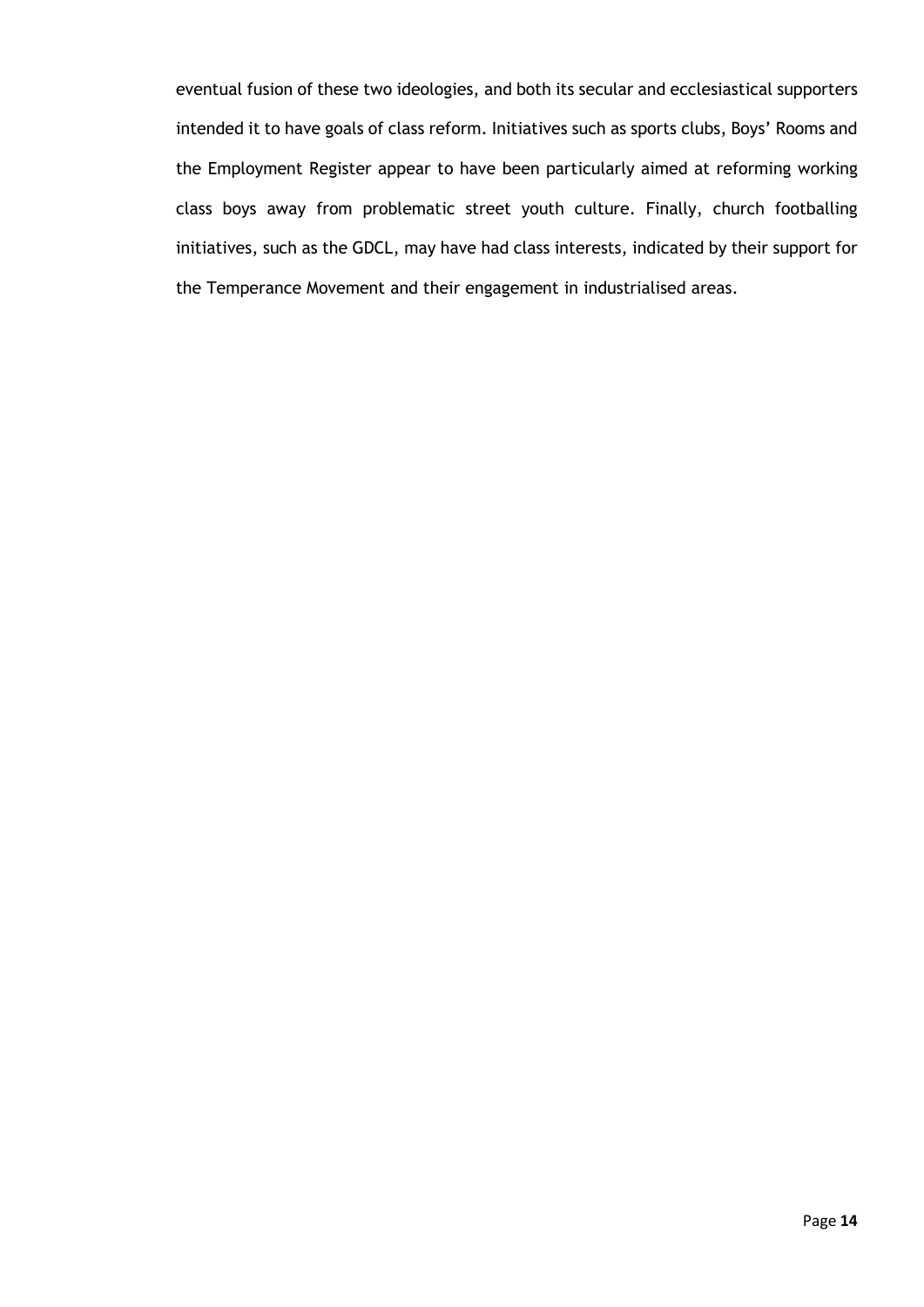## **Scottish and Glaswegian Muscular Christianity**

### **Hely Hutchinson Almond and the Origin of Public School Muscular Christianity in Scotland**

At first a literary movement spearheaded by Kingsley and Hughes, Muscular Christianity soon gained adherents in public schools, such as Uppingham School whose headmaster, Edward Thring (in post from 1853 to 1887), wished to use games as a means to instil Christian ethics into upper middle class boys.<sup>[1](#page-20-0)</sup> Scottish public schools experienced a similar phenomenon with a particular brand of Muscular Christianity originating at Loretto School in Musselburgh under headmaster Hely Hutchinson Almond.

Hely Hutchinson Almond was the headmaster of Loretto School near Edinburgh from 1862 to 1902 and is considered one of the earliest and sophisticated advocates of Muscular Christianity in Britain.<sup>[2](#page-20-1)</sup> He had previously been a tutor at Loretto School in 1857 before becoming the second master at Merchiston Academy in 1858.<sup>[3](#page-20-2)</sup> While at Merchiston, Almond encouraged participation in rugby and cricket.<sup>[4](#page-20-3)</sup> This promotion of physical exercise and team games would continue when Almond returned to Loretto as headmaster. Every day, each pupil was required to exercise for a minimum of three hours, which included a half-mile walk or run before breakfast, recreational games and exercise in the gymnasium.<sup>[5](#page-20-4)</sup> Almond regulated the pupils' diet and introduced comfortable uniforms for optimal mobility. $6$  Finally, Almond was keen to expose pupils to the elements, a notable example apart from outdoor sports being his insistence that dormitory windows should be left open at night, in order to strengthen the body.<sup>[7](#page-20-6)</sup>

<span id="page-20-1"></span><span id="page-20-0"></span><sup>1</sup> McLeod, 'Sport and Religion in England, c. 1790-1914,' pp.115-116, 119.

<sup>2</sup> Mangan, 'Almond of Loretto,' p.298.

<span id="page-20-2"></span><sup>3</sup> Curthoys, 'Almond, Hely Hutchinson (1832–1903).'

 $4$  Ibid.

<span id="page-20-4"></span><span id="page-20-3"></span><sup>5</sup> Mangan, 'Almond of Loretto,' p.299. The claim that 'each pupil was required to exercise for a minimum of three hours' represents the adding together of the time allocated to physical activities across the day provided by Mangan in this article.

<span id="page-20-5"></span> $6$  Ibid., p.300.

<span id="page-20-6"></span><sup>7</sup> Curthoys, 'Almond, Hely Hutchinson (1832–1903).'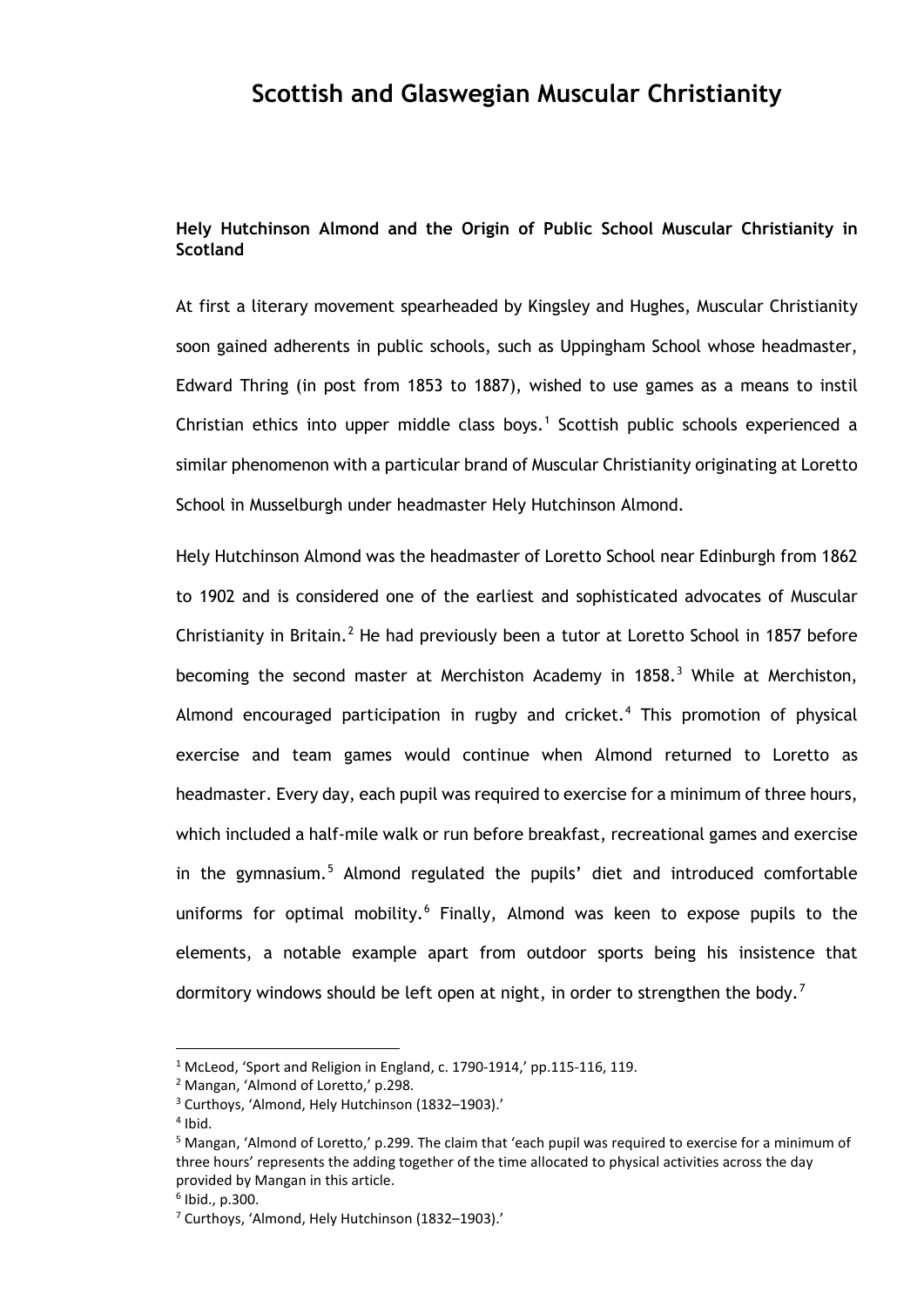Almond became closely associated with the Muscular Christian movement. The Presbyterian journal *The British Weekly* published an endorsing review of his book 'Christ the Protestant, and other Sermons' in 1899, comparing him to the movement's other heroes Thomas Arnold and Edward Thring.<sup>[8](#page-21-0)</sup> Indeed, the Muscular Christian archetype had already been attributed to him in *Steady and Strong*, a novel reminiscent of *Tom Brown's*  School Days, published by R. H. Freeman in 18[9](#page-21-1)1.<sup>9</sup> Almond also had considerable influence upon Scottish public school education. Merchiston Academy persisted with the schemes Almond experimented with when he was second master. Mackenzie notes that many staff who were present at Loretto during Almond's tenure went on to implement similar systems at other Scottish academies, such as Wilfrid Richmond, the Warden of Glenalmond in 1881 and Mr. Gray of Blairlodge.<sup>[10](#page-21-2)</sup> At Fettes College, Charles Cotterill attributed his physical education programme to the advice and inspiration of Almond.<sup>[11](#page-21-3)</sup> Therefore, any study of Muscular Christianity in Scotland should take interest in Almond's vision for the movement.

Almond's brand of upper-middle class public school Muscular Christianity foreshadowed what would later emerge in other sectors of Scottish society. For Almond, Christianity was entirely compatible with the masculinity of physical strength. Like Kingsley, Almond detested an ascetical and overly-spiritual interpretation of Christianity; he thought that a strong healthy body was pleasing to God as it meant the person could fully and efficiently carry out the divine will.<sup>[12](#page-21-4)</sup> As he explains in a sermon titled *The Duty of Strength*, 'when men fight with their hands and pray with their hearts, faith nerves the arm and clears the judgment.'<sup>[13](#page-21-5)</sup> Additionally, physical activity itself could support the development of moral qualities. For instance, team games like rugby and cricket taught

<span id="page-21-0"></span><sup>8</sup> 'Literature, Loretto Sermon,' in *The British Weekly*, no.681, vol.32, 16th November 1899 (accessed via National Library of Scotland (NLS), GIVB.3/57), p.104.

<span id="page-21-1"></span><sup>&</sup>lt;sup>9</sup> Mangan, 'Almond of Loretto,' p.303.

<span id="page-21-2"></span><sup>10</sup> Robert Jameson Mackenzie, *Almond of Loretto: Being the life and Selection from the letter of Hely Hutchinson Almond* (London: Constable, 1905), p.242.

<span id="page-21-4"></span><span id="page-21-3"></span><sup>11</sup> Mangan, 'Almond of Loretto,' p.304.

<sup>12</sup> Ibid., p.302.

<span id="page-21-5"></span><sup>13</sup> J. A. Mangan, *The Games Ethic and Imperialism: Aspects of the Diffusion of an Ideal*, vol.2 (London: Frank Cass, 1998), p.27.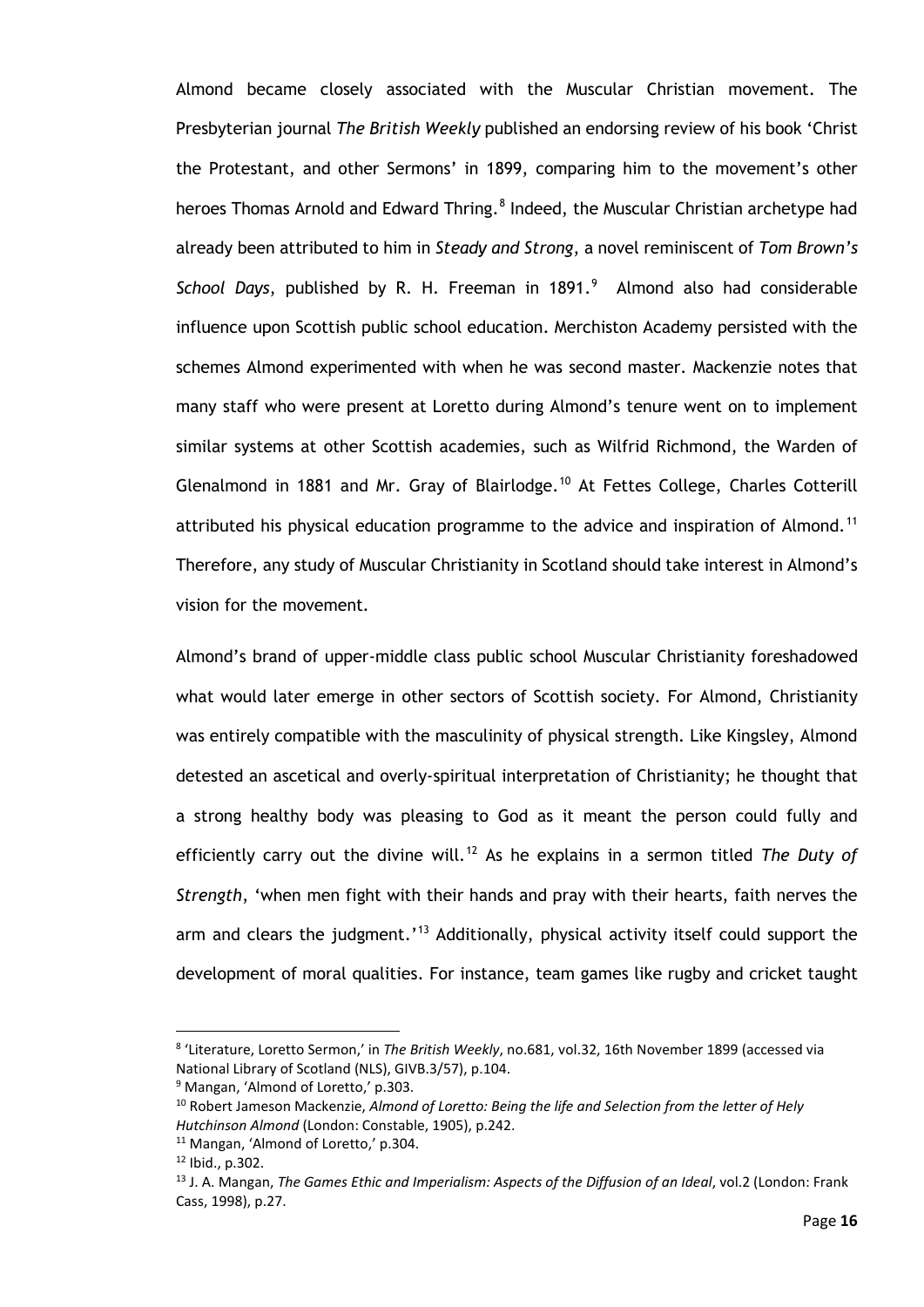cooperation, loyalty and leadership skills, while also improving mental quickness.<sup>[14](#page-22-0)</sup> Almond viewed his Spartan-like curriculum as a means to producing optimal officers of the British Empire. On the basis of his sermons to pupils Mangan concludes that Almond was a British supremacist who believed that God had chosen the nation to guide world history.<sup>[15](#page-22-1)</sup> Physical and psychological strength developed in the gymnasium and on the playing field would assist in fighting off foreign diseases and enduring harsh climates, capabilities he believed that bookish pupils from other schools lacked.<sup>[16](#page-22-2)</sup> Almond prefigures the non-sectarian nature of later Muscular Christian groups. Although an Episcopalian, Almond was hostile to the dogmatic restrictions of denominational Christianity. Writing to a pupil who was soon to be confirmed, Almond claimed that the essential feature of the religion is belief in Christ's atonement; everything else was an 'open question.'<sup>[17](#page-22-3)</sup> Therefore, Almond's thought reflects later Muscular Christian beliefs that Christianity could be reconciled with sporting masculinity and that physical recreation could have moral benefits. His imperialistic outlook also complements Muscular Christianity's longstanding association with patriotic militarism. Finally, his personal focus on Christ's atonement over and above other elements for the Christian foreshadows future Muscular Christian's lack of interest in Protestant sectarian divisions.

#### **Public School Muscular Christianity Comes to Glasgow**

The public school brand of Muscular Christianity, originating from Loretto, may have been the earliest version of the ideology to emerge in Glasgow amongst the middle class public school elite. Originally, Glasgow High School and the University of Glasgow were the educational institutions favoured by this elite. The creation of Glasgow Academy and Kelvinside Academy expanded educational opportunities to more upper-middle class and

<span id="page-22-0"></span><sup>14</sup> Mangan, 'Almond of Loretto,' p.301.

<span id="page-22-1"></span><sup>15</sup> Mangan, *The Games Ethi*c, p.26.

<sup>16</sup> Ibid., p.28.

<span id="page-22-3"></span><span id="page-22-2"></span><sup>17</sup> Hely Hutchinson Almond, 'To A. M. Paterson, 1882,' in *Almond of Loretto: Being the Life and a Selection from the Letters of Hely Hutchinson Almond,* ed. Robert Jameson Mackenzie (London: Constable, 1905), pp.355-356.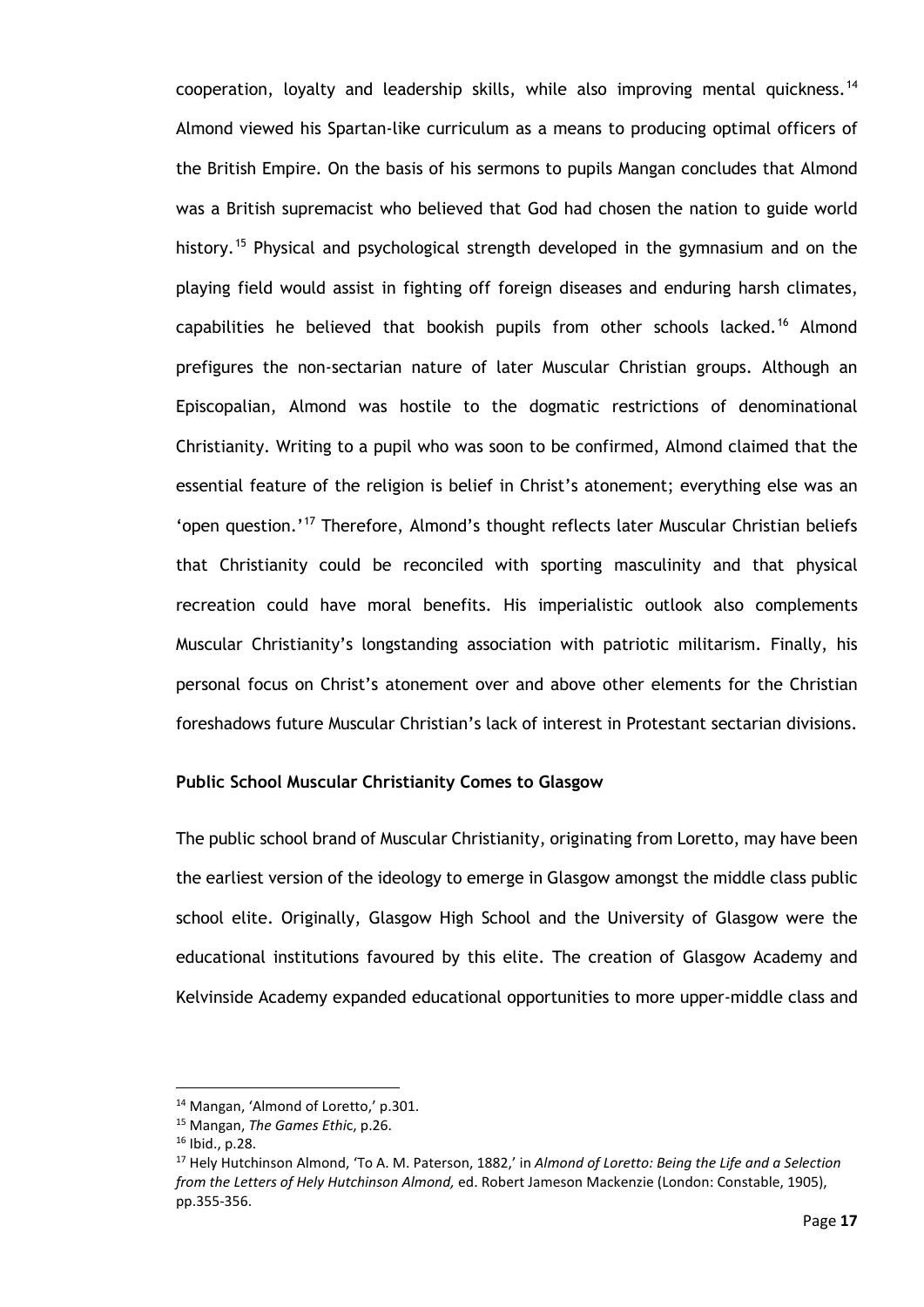middle class citizens, also expanding their economic and institutional opportunities.<sup>[18](#page-23-0)</sup> Amongst the institutions that may have adopted public school Muscular Christianity was Glasgow Academy under Donald Morrison.

Morrison became the headmaster of Glasgow Academy in 1861, a post he would hold until 1899.<sup>[19](#page-23-1)</sup> Under his tenure school games proliferated. The academy was the first school in Glasgow to adopt rugby, cricket and athletics in 1865, 1866 and 1868 respectively.<sup>[20](#page-23-2)</sup> Morrison was also keen that students should participate in a gymnastics session at least once each day.<sup>[21](#page-23-3)</sup> If he received a good report about a class he would let them go out and play football for the day.<sup>[22](#page-23-4)</sup> In 1866 the academy purchased the Burnbank Coup Playing Field and in 1868 the first annual sports day was hosted there:<sup>[23](#page-23-5)</sup> sports days have been held consistently every year since.<sup>[24](#page-23-6)</sup> Former pupils Lord Lindsay of Birker, Douglas Miller and A. S. Wallace were all taught under Morrison's tenure; all recalled the abundance of sports at the school.<sup>[25](#page-23-7)</sup> In 1866 a group of former pupils founded the Glasgow Academicals sports club.<sup>[26](#page-23-8)</sup> To support of the endeavour, Morrison was the chair at the first meeting.<sup>[27](#page-23-9)</sup> The rugby section was the first team to be officially connected with an academic institution in Glasgow; Glasgow University and Kelvinside Academy would later follow.<sup>[28](#page-23-10)</sup> Meanwhile, in cooperation with four other Scottish clubs, the Glasgow Academicals were instrumental in arranging the first international rugby match against England.<sup>[29](#page-23-11)</sup> Morrison's

<span id="page-23-0"></span><sup>18</sup> Richard H. Trainor, 'The Elite' in *Glasgow,* vol 2: *1830 to 1912*, eds. T. M. Devine and Gordon Jackson (Manchester: Manchester University Press, 1996), pp.244-245.

<span id="page-23-1"></span><sup>19</sup> Iain MacLeod, *The Glasgow Academy: 150 Years* (Glasgow: Glasgow Academicals' War Memorial Trust, 1997), pp.16, 61.

<span id="page-23-3"></span><span id="page-23-2"></span><sup>&</sup>lt;sup>20</sup> Bilsborough, 'The Development of Sport in Glasgow,' pp.107, 111, 126.

<sup>21</sup> MacLeod, *The Glasgow Academy*, p.21.

<span id="page-23-4"></span><sup>22</sup> Ibid., pp.25-26.

<span id="page-23-5"></span> $^{23}$  Ibid.<br> $^{24}$  Ibid.

<span id="page-23-6"></span>

<span id="page-23-7"></span><sup>25</sup> Lord Lindsay of Birker, A. S. Wallace and Douglas Miller, 'Academy Memories,' in *The Glasgow Academy: The First Hundred Years,* ed. C. A. Campbell, W. Barradell-Smith, T. R. Innes and Arthur G. Murray (Glasgow: Blackie and Sons Ltd, 1946), pp.76, 79-80, 107-112.

<span id="page-23-8"></span><sup>26</sup> Sir Tennant Solan, 'The Glasgow Academicals Club,' in *The Glasgow Academy: The First Hundred Years*, ed. C. A. Campbell, W. Barradell-Smith, T. R. Innes and Arthur G. Murray (Glasgow: Blackie and Sons Ltd, 1946), p.160.

<span id="page-23-9"></span> $27$  Ibid.

<span id="page-23-10"></span><sup>&</sup>lt;sup>28</sup> Bilsborough, 'The Development of Sport in Glasgow,' p.111.

<span id="page-23-11"></span><sup>29</sup> Solan, 'The Glasgow Academicals Club,' p.168.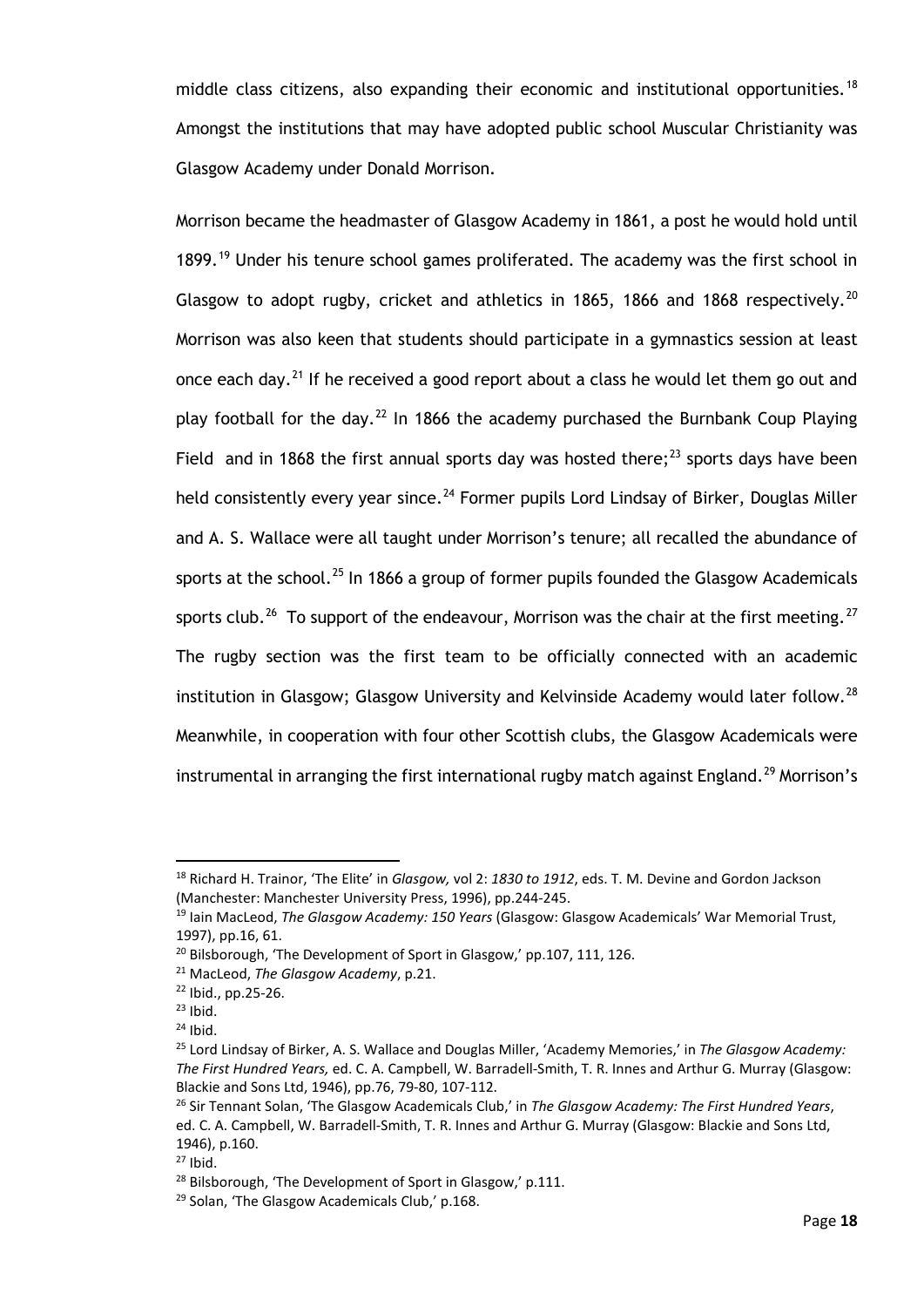athletic programme at Glasgow Academy appears, therefore, to have contributed significantly to the growth of upper and upper middle class sport in Glasgow and Scotland.

There is sufficient reason to reflect upon the presence of Muscular Christianity within Morrison's sports regime. Bilsborough considers Morrison himself a Muscular Christian due to comments he made regarding the purchase of Burnbank Coup, arguing that games were key to character development. $30$  However, the endorsement of games as character building, although closely linked to Muscular Christianity, does not provide evidence that Morrison found in them any religious connection and, unfortunately, there is no available comment from Morrison linking the two. Nevertheless, former pupils' memories of Morrison depict him as a 'high-minded Christian gentleman' who would quiz boys on religion and advocate memorising whole chapters from the New Testament.<sup>[31](#page-24-1)</sup> lain MacLeod notes that the school prospectus for the 1862-1863 session was the first designed by Morrison.<sup>[32](#page-24-2)</sup> It indicated an increase in religious activities and studies within the programme. Classes began every morning with scripture reading and prayer, while a course in religious instruction was introduced.<sup>[33](#page-24-3)</sup> Furthermore, in 1870 the directors of the school employed a former Loretto fencing and gymnastics instructor, suggesting a desire to emulate Almond's vision.<sup>[34](#page-24-4)</sup> That Morrison introduced these changes whilst also promoting the moral benefits of sports suggests that he considered them interlinked, making it possible that he, and the Glasgow Academy directors, held a Muscular Christian outlooks.

J. W. Arthur was a former pupil of Glasgow Academy and can be considered the school's own contribution to wider Scottish Muscular Christianity. Throughout his life Arthur had a deep association with sport, particularly rugby, and along with other former pupils he

<span id="page-24-0"></span><sup>&</sup>lt;sup>30</sup> Bilsborough, 'The Development of Sport in Glasgow,' p.136.

<span id="page-24-1"></span><sup>31</sup> John King, Sir Tennant Sloan, Lord Lindsay of Birker, 'Academy Memories,' in *The Glasgow Academy: The First Hundred Years,* ed. C. A. Campbell, W. Barradell-Smith, T. R. Innes and Arthur G. Murray (Glasgow: Blackie and Sons Ltd, 1946), pp.62, 89, 77.

<span id="page-24-2"></span><sup>32</sup> MacLeod, *The Glasgow Academy*, p.20.

<span id="page-24-3"></span> $33$  Ibid.

<span id="page-24-4"></span><sup>34</sup> Ibid., p.29.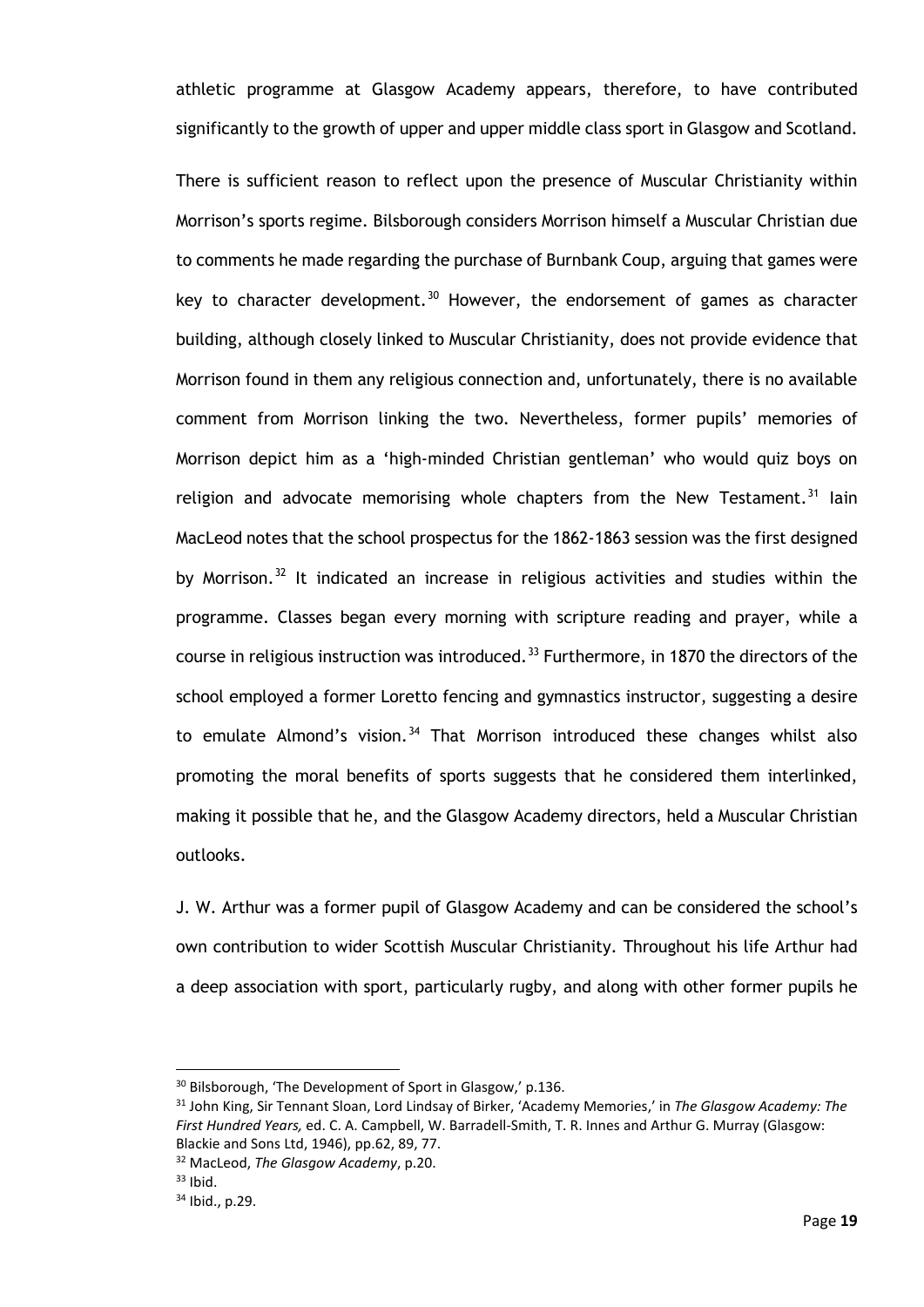was instrumental in creating the Glasgow Academicals in 1866.<sup>[35](#page-25-0)</sup> The club was key to maintaining the playing of sport beyond school for many upper middle class Glaswegians. Between 1867 and 1882 the rugby section played 145 matches and was the first Scottish club to send a team to play in England in 1870. $36$  Arthur played a central role in the development of rugby in Scotland. As captain of the Glasgow Academicals, he worked with Almond and the captains of Edinburgh Academicals, Merchistonians, St Andrews University and West of Scotland club to arrange the first match against an English team in 1871. $37$  As a result he would have been one of the signatories of the invitational letter sent to English clubs for the game.<sup>[38](#page-25-3)</sup> Arthur and six other Glasgow Academicals would later play in this match.<sup>[39](#page-25-4)</sup> Arthur also appears to have promoted sport among pupils at the Academy, as in 1894 he was a match official at the Academy's annual sports display.  $40$ He would later become president of the Academy in 1912, a position he held until his death in 1921.<sup>[41](#page-25-6)</sup>

Arthur's sporting involvements extended beyond rugby. 1870 saw him appointed an officebearer for the Glasgow Skating Club and 1896 he was appointed to the committee of an amateur rowing club.[42](#page-25-7) *The Glasgow Evening Post* notes that he played tennis for the 1st Lanarkshire Rifle Volunteers in 1886 while the *Greenock Telegraph and Clyde Shipping*

(https://www.britishnewspaperarchive.co.uk/viewer/BL/0000060/18701213/017/0004); 'Amateur Rowing Club,' *Greenock Telegraph and Clyde Shipping Gazette*, 23rd March 1895, p.2

<span id="page-25-0"></span><sup>35</sup> Solan, 'The Glasgow Academicals Club,' p.160.

<span id="page-25-1"></span><sup>36</sup> Ibid., pp.167-168.

<span id="page-25-2"></span> $37$  Ibid.

<span id="page-25-3"></span><sup>38</sup> Sandy Thorburn, *The History of Rugby* (London: Cassel, 1980), p.18.

<span id="page-25-4"></span><sup>&</sup>lt;sup>39</sup> Solan, 'The Glasgow Academicals,' p.168.

<span id="page-25-5"></span><sup>40</sup> 'Glasgow Academical Club,' *Scottish Referee*, 7th May 1894, p.3

<sup>(</sup>https://www.britishnewspaperarchive.co.uk/viewer/bl/0001876/18940507/035/0003).

<span id="page-25-6"></span><sup>41</sup> David E. Brand, 'Foreword,' in *The Glasgow Academy: The First Hundred Years,* ed. C. A. Campbell, W.

Barradell-Smith, T. R. Innes and Arthur G. Murray (Glasgow: Blackie and Sons Ltd, 1946), p.16.

<span id="page-25-7"></span><sup>42</sup> 'Glasgow Skating Club,' *The Glasgow Herald*, 13th December 1870, p.4

<sup>(</sup>https://www.britishnewspaperarchive.co.uk/viewer/BL/0000472/18950323/062/0002).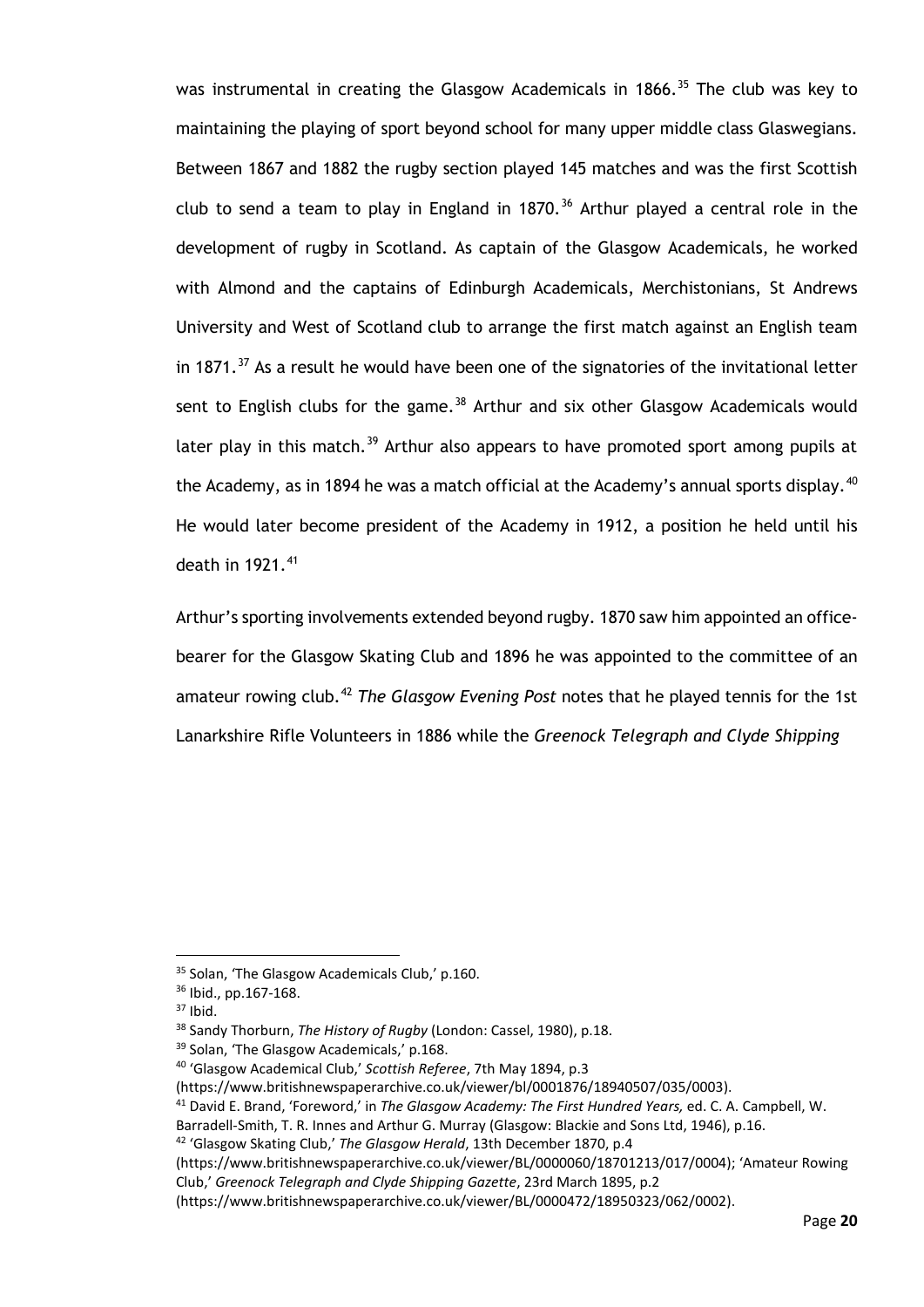Gazette frequently notes his involvement in local golf tournaments in the 1890s.<sup>[43](#page-26-0)</sup> He was also apparently involved in angling and cycling.<sup>[44](#page-26-1)</sup>

Of interest to this study is Arthur's equally heavy involvement in religious activity. Sometime between March 1895 and February 1896 he became the Honorary Secretary of the Glasgow United Evangelistic Association (GUEA), taking over from John R. Miller.<sup>45</sup> He held this role until mid-1912 at least, as the *Bellshill Speaker* notes his presence at a funeral in May 1912, attributing the office to him.<sup>[46](#page-26-3)</sup> This means that he would have played a central role in the revivalist campaign amongst Presbyterian churches in 1899 to 1900.<sup>[47](#page-26-4)</sup> Indeed, *The Glasgow Herald* reported that it was Arthur who wrote to the Church of Scotland Glasgow Presbytery in July 1899 seeking cooperation for the future project.<sup>48</sup>

Arthur was already active in religious affairs before his role in the GUEA. As early as 1875 he was elected the director of a new Young Men's Christian Union (YMCU) at Hope Street Baptist Church.<sup>[49](#page-26-6)</sup> The stated object of the YMCU was the 'religious, moral, intellectual, social and physical improvement of young men.' [50](#page-26-7) The inclusion of 'physical improvement' is indicative of the Glaswegian YMCU's interest in sports before the rift between the

(https://www.britishnewspaperarchive.co.uk/viewer/BL/0000472/18990501/046/0002).

<sup>43</sup> 'Cycling,' *Glasgow Evening Post*, 6th September 1886, p.3

<span id="page-26-0"></span><sup>(</sup>https://www.britishnewspaperarchive.co.uk/viewer/BL/0001964/18860906/059/0003); 'Golf Tournament,' *Greenock Telegraph and Clyde Shipping Gazette*, 28th September 1896, p.2 (https://www.britishnewspaperarchive.co.uk/viewer/BL/0000472/18960928/044/0002);*'*The History of

Golf in Greenock – Interesting Statement by the Secretary of the Golf Club,' *Greenock Telegraph and Clyde Shipping Gazette* 18th March 1895, p.3

<sup>(</sup>https://www.britishnewspaperarchive.co.uk/viewer/BL/0000472/18950318/072/0003); *'*Golf Match,' *Greenock Telegraph and Clyde Shipping Gazette,* 1st May 1899, p.2

<span id="page-26-1"></span><sup>44</sup> W. Barradell-Smith, 'The Glasgow Academy: An Historical Sketch,' in *The Glasgow Academy: The First Hundred Years,* ed. C. A. Campbell, W. Barradell-Smith, T. R. Innes and Arthur G. Murray (Glasgow: Blackie and Sons Ltd, 1946), p.16.

<span id="page-26-2"></span><sup>45</sup> 'Glasgow Evangelistic Association,' *The Glasgow Herald*, 5th March 1895, p.8

<sup>(</sup>https://www.britishnewspaperarchive.co.uk/viewer/BL/0000060/18950305/031/0008); 'Glasgow Evangelistic Association,' *The Glasgow Herald*, 18th February 1896, p.7

<sup>(</sup>https://www.britishnewspaperarchive.co.uk/viewer/BL/0000060/18960218/019/0007).

<span id="page-26-3"></span><sup>46</sup> 'The late Rev. John Harper – Memorial Service in Glasgow,' *Bellshill Speaker*, 3rd May 1912,

p.3(https://www.britishnewspaperarchive.co.uk/viewer/BL/0001524/19120503/073/0003).

<span id="page-26-4"></span><sup>47</sup> Callum Brown, 'Religion and the development of an urban society' (unpublished PhD thesis, University of Glasgow, 1981), vol.1, p.448.

<span id="page-26-5"></span><sup>48</sup> 'Ecclesiastical, Established Presbytery of Glasgow, The Evangelistic Campaign,' *The Glasgow Herald*, 3rd August 1899, p.8 (https://www.britishnewspaperarchive.co.uk/viewer/BL/0000060/18990803/025/0008). <sup>49</sup> 'Young Men's Christian Union,' *The Glasgow Herald*, 9th April 1875, p.4

<span id="page-26-7"></span><span id="page-26-6"></span><sup>(</sup>https://www.britishnewspaperarchive.co.uk/viewer/BL/0000060/18750409/006/0004).  $50$  Ibid.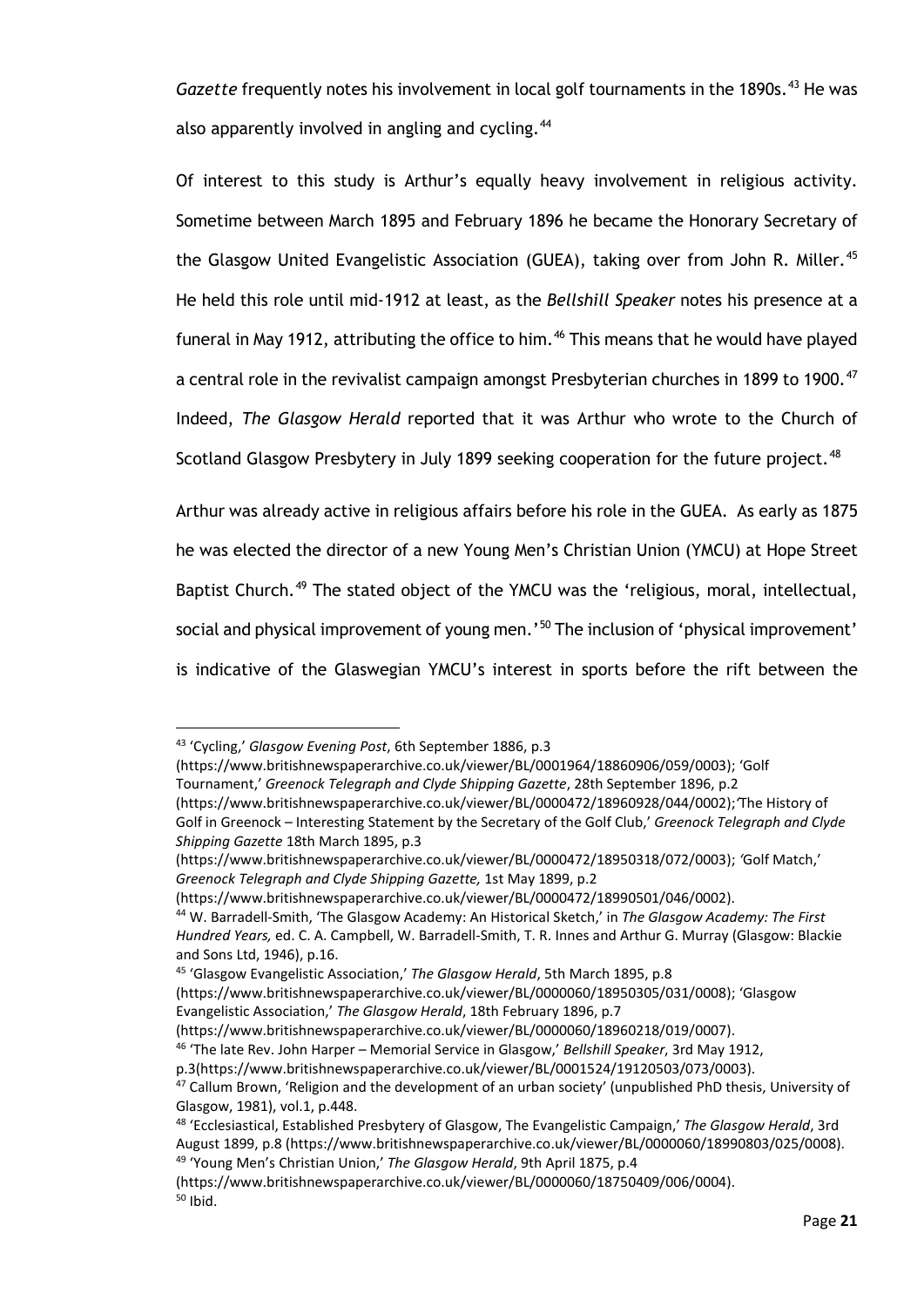larger YMCA and 'popular sports' in the 1890s. Arthur also appears to have had an association with the Glasgow Young Women's Christian Association as he was noted to have attended and spoken at some of its annual meetings in the late 1880s and early 1890s.<sup>[51](#page-27-0)</sup> Other organisations in which Arthur was included were the Glasgow Bible Training Institute, the Glasgow West End Christian Union and the Glasgow and West of Scotland Christian Endeavour Union.<sup>[52](#page-27-1)</sup> In 1888 Arthur became the Sabbath School Superintendent at Hillhead Baptist Church, thereafter speaking at meetings of the Baptist Union of Scotland, frequently urging the use of blackboards as a means of teaching.<sup>[53](#page-27-2)</sup> Arthur's attachment to Hillhead is significant because in the late-Victorian era Hillhead Baptist Church was particularly active, founding two mission churches in Port Dundas and Partick in 1886 and 1899 respectively.<sup>[54](#page-27-3)</sup> Bebbington tracks the expansion of Hillhead Baptist Church from 300 members in 1888 to 639 by the end of the century, making it the largest Baptist church in Glasgow.<sup>[55](#page-27-4)</sup> Throughout his adult life, Arthur appears to have been intensely involved in religious activities.

As with Morrison, there is no statement from Arthur connecting his sporting and religious activities. However, just as it was likely that Morrison saw a connection between the Christian and sporting aspects of his curriculum, it is also likely that Arthur saw a unity

(https://www.britishnewspaperarchive.co.uk/viewer/BL/0001011/18901213/010/0001); 'Glasgow Society of Christian Endeavour,' *The Glasgow Herald*, 13th June 1893, p.3

<sup>51</sup> 'Glasgow Young Women's Christian Association,' *The Glasgow Herald,* 23rd January 1889, p.9

<span id="page-27-0"></span><sup>(</sup>https://www.britishnewspaperarchive.co.uk/viewer/BL/0000060/18890123/046/0009); 'Glasgow Young Women's Christian Association,' *The Glasgow Herald*, 1st February 1893, p.10

<sup>(</sup>https://www.britishnewspaperarchive.co.uk/viewer/BL/0000060/18930201/028/0010).

<sup>52</sup> 'Glasgow Bible Training Institute,' *The Glasgow Herald*, 31st January 1899, p.2

<span id="page-27-1"></span><sup>(</sup>https://www.britishnewspaperarchive.co.uk/viewer/BL/0000060/18990131/005/0002); 'Cambuslang, Evangelistic Meetings,' *Lanarkshire Upper Ward Examiner*, 13th December 1890, p.1

<sup>(</sup>https://www.britishnewspaperarchive.co.uk/viewer/bl/0000060/18930613/006/0003).

<sup>53</sup> 'Vale of Leven, Christian Conference,' *Lennox Herald*, 30th June 1888, p.4

<span id="page-27-2"></span><sup>(</sup>https://www.britishnewspaperarchive.co.uk/viewer/BL/0002399/18880630/040/0004); 'Conference of Sabbath School,' *Ardrossan and Saltcoats Herald*, 6th March 1891, p.8

<sup>(</sup>https://www.britishnewspaperarchive.co.uk/viewer/BL/0000962/18910306/151/0008); 'Baptist Union of Scotland,' *Hamilton Herald and Lanarkshire Weekly News*, 24th October 1890, p.4

<sup>(</sup>https://www.britishnewspaperarchive.co.uk/viewer/BL/0002073/18901024/076/0004); *These Fifty Years - The Jubilee Story of Hillhead Baptist Church 1883 – 1933* (Glasgow: Hillhead Baptist Church, 1933), pp.13-15 (Made available by the current secretary of Hillhead Baptist Church, Anne Muir).

<span id="page-27-3"></span><sup>54</sup> D. W. Bebbington, *The Baptists in Scotland: A History* (Glasgow: Baptist Union of Scotland, 1988), pp.171- 173.

<span id="page-27-4"></span> $55$  Ibid.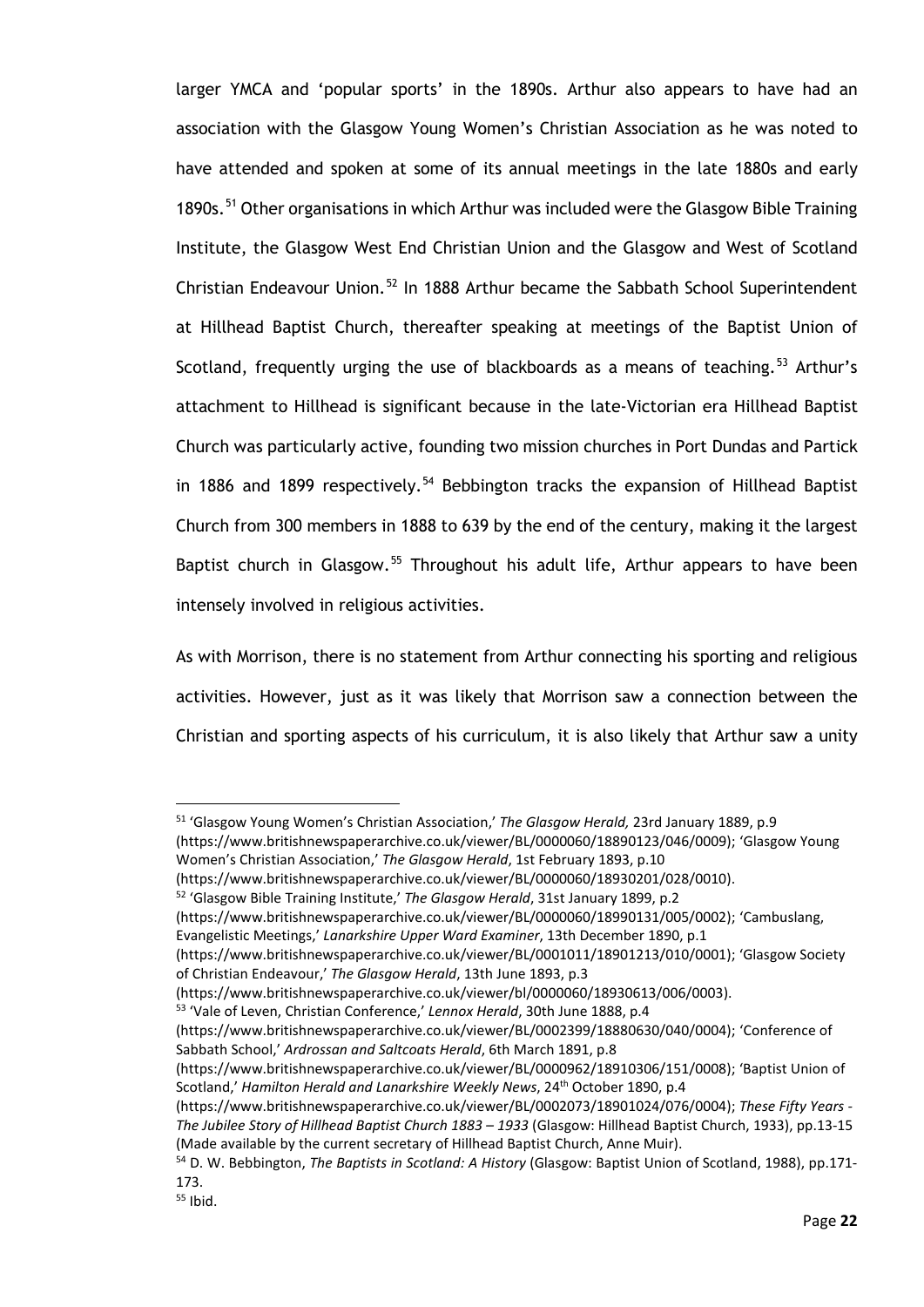between the two. Furthermore, Arthur was a supporter of the Muscular Christian BB, being an inspecting officer at a display of his local Hillhead branch in 1889.<sup>[56](#page-28-0)</sup> Therefore, there are grounds to believe Arthur was a Muscular Christian himself and an example of a continued interest in both religion and sport amongst the Glaswegian upper-middle class and beyond the public school.

#### **The Boy's Brigade as a Rallying Point for Muscular Christianity**

William Alexander Smith, founder of the Boys' Brigade (BB), may be responsible for much of the success of Muscular Christianity not only in Scotland but throughout the world. Prior to the creation of the BB, Smith was a Sabbath school teacher at the Free Church North Woodside Mission in the West End of Glasgow.<sup>[57](#page-28-1)</sup> He found that boys tended to lose focus during classes, often interrupting teaching, and that teenage boys tended not to be involved in any church activity.<sup>[58](#page-28-2)</sup> In 1883 Smith, influenced by his membership of the 1st Lanarkshire Rifles Volunteers, experimented with a Thursday night military-style parade class, hoping that it would keep boys engaged.<sup>[59](#page-28-3)</sup> Considering it a success he proposed the idea of creating a boys' brigade to Rev. George Reith and other officer bearers at the Free Church College.<sup>[60](#page-28-4)</sup> The object of the organisation was defined as 'The advancements of Christ's Kingdom among boys and the promotion of habits of reverence, discipline, self-respect and all that tends towards a true Christian manliness.'<sup>[61](#page-28-5)</sup> The raison d'être of the BB was therefore akin to that of the wider Muscular Christian phenomenon: the reconciliation of contemporary masculinity and Christianity in the hope of engaging the male population in religion. Indeed, Smith himself commented in 1888 that by associating Christianity 'with all that was most noble and manly in a boy's sight' the brigade could dispel the widespread perception that religion was weak and feminine.<sup>[62](#page-28-6)</sup> Smith argued

<span id="page-28-0"></span><sup>56</sup> '76Th Company Boys' Brigade,' *Glasgow Evening Citizen*, 19th April 1889, p.3

<sup>(</sup>https://www.britishnewspaperarchive.co.uk/viewer/BL/0001458/18890419/077/0003).

<sup>57</sup> Springhall, Fraser, and Hoare, *Sure & Stedfast,* p.23.

<span id="page-28-2"></span><span id="page-28-1"></span> $58$  Ibid.

<span id="page-28-3"></span><sup>59</sup> Ibid., pp.31, 39.

<span id="page-28-4"></span><sup>60</sup> Ibid., p.39.

<span id="page-28-5"></span> $61$  Ibid.

<span id="page-28-6"></span><sup>62</sup> Ibid., p.25.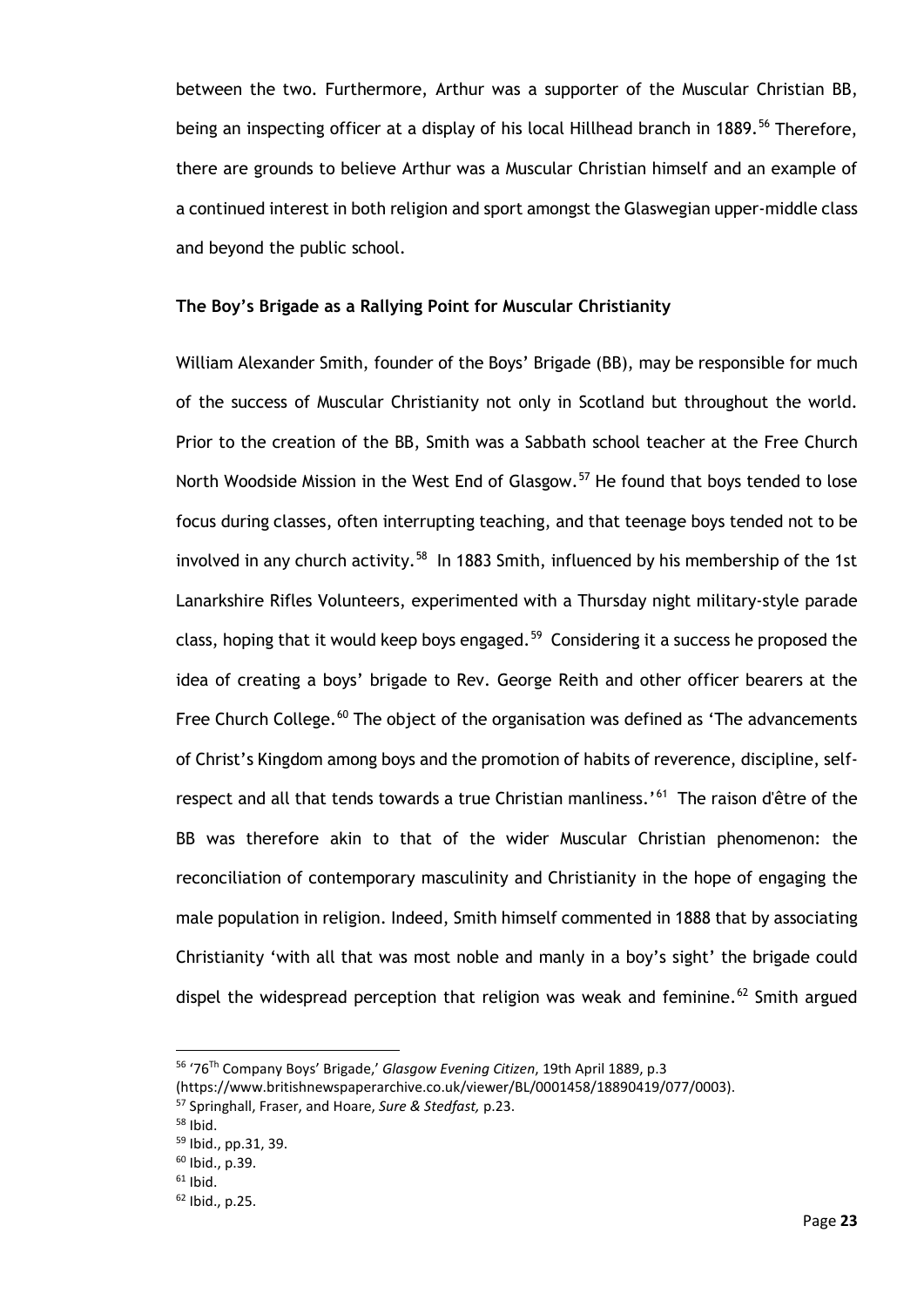that Christians must 'appeal to a boy's imagination, and awaken in him that esprit de corps which a soldier feels for his regiment.'<sup>[63](#page-29-0)</sup> The brigade, with its patriotic militarism, seen in its drill displays, parades and seasonal camps, was intended to do just that.<sup>[64](#page-29-1)</sup> Furthermore, as discussed in the next chapter, many BB officers, including Smith himself, believed drill itself could develop the character of the boys.<sup>[65](#page-29-2)</sup> Smith believed that the activity would develop 'minor morals' such as time keeping, cleanliness and discipline.<sup>[66](#page-29-3)</sup>

While the Muscular Christianity of the BB was mainly rooted in patriotic militarism, it quickly embraced an approach to physical recreation similar to that of Almond. It was from 1889 the BB Glasgow Battalion began to host sports competitions such as swimming galas and inter-company football tournaments.<sup>[67](#page-29-4)</sup> Leaders and officers of the BB believed that these initiatives could be used both to attract boys to the organisation and to develop values of team work and patience.<sup>[68](#page-29-5)</sup> Smith endorsed these efforts, affirming that athletics were 'absolutely essential for growing boys' while competitive sports were an opportunity 'for the moral as well as the physical training of our boys.'<sup>[69](#page-29-6)</sup> Officers of the BB also argued that its sports competitions might have a 'purifying effect' upon games such as football by producing respectful players.<sup>[70](#page-29-7)</sup> Smith appears to have also held this view; at the 'Scottish National Conference of Young Men's Christian Associations' in 1891 he defended sports against critics, arguing that recreations like football and cricket were a necessary part of a boy's life, and that the task of the YMCA was therefore to encourage 'boys to put Christ into their football and cricket clubs as well as into their life generally.'<sup>[71](#page-29-8)</sup> The

<span id="page-29-0"></span><sup>63</sup> William Alexander Smith, 'The Boys Brigade: Its Organisation and Methods,' in *The Boys Brigade Gazette*, no.10, vol.1, 2nd February 1891 (accessed via Glasgow City Archives [hereafter GCA], TDBB1/4/1/1/1), pp.168-169.

<span id="page-29-1"></span><sup>64</sup> Springhall, Fraser and Hoare, *Sure & Stedfast,* pp.56-57, 64-65.

<span id="page-29-2"></span><sup>65</sup> Major-General Gildea, 'Drill and Discipline – Their Use and Value,' in *The Boys Brigade Gazette*, no.1, vol.1, 1st March 1889 (GCA, TDBB1/4/1/1/1), pp.5-6.

<span id="page-29-3"></span> $66$  Smith, 'The Boys Brigade: Its Organisation and Methods' (GCA, TDBB1/4/1/1/1), pp.168-169.

<span id="page-29-4"></span><sup>67</sup> J. Berend Shaw, *Glasgow Battalion, the Boys' Brigade, 1883-1983* (Edinburgh: Saint Andrew Press, 1983), pp.19-21.

<span id="page-29-5"></span><sup>68</sup> 'Football in The Boys' Brigade,' in *The Boys Brigade Gazette*, no.3, vol.2, 1st February 1892 (GCA, TDBB1/4/1/1/2), p.54.

<span id="page-29-7"></span><span id="page-29-6"></span> $69$  Smith, 'The Boys Brigade: Its Organisation and Methods' (GCA, TDBB1/4/1/1/1), pp.168-169.  $70$  'Football in The Boys' Brigade' (GCA, TDBB1/4/1/1/1), p.54.

<span id="page-29-8"></span><sup>71</sup> 'Young Men's Christian Associations of Scotland,' *The Scotsman*, 11th September 1890, p.5 (https://www.proquest.com/docview/487935496/F2F54DE5113944BAPQ/3?accountid=14540).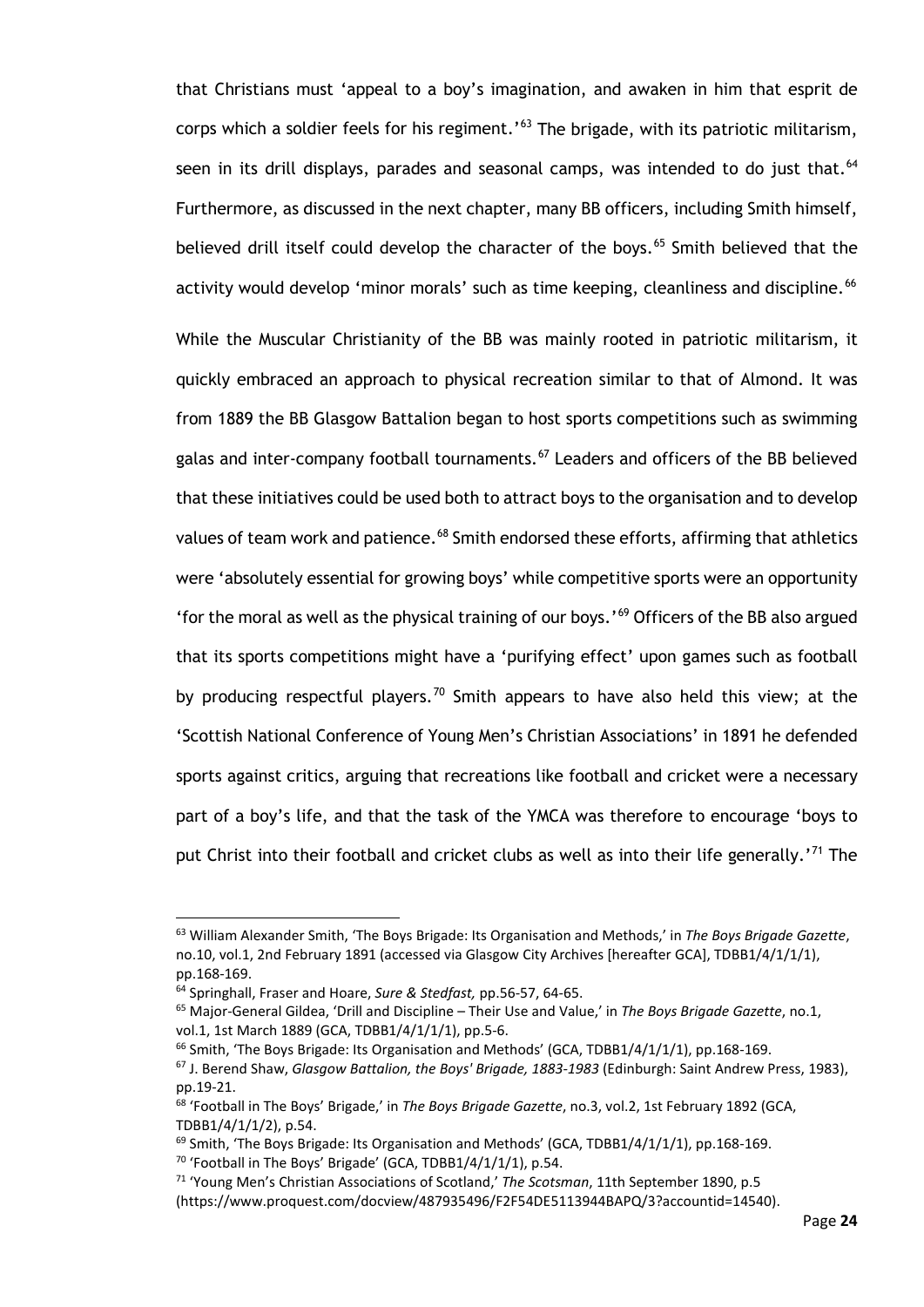vision of the BB, with its fusion of militarism, athletics and religiosity, can thus be considered a comprehensive manifestation of the Muscular Christian ideal.

After a slow start the brigade grew rapidly. By 1888 there were 206 companies (the BB's name for branch) in Scotland, ninety-three of which were in Glasgow.<sup>72</sup> The organisation was not restricted to any particular Protestant denomination, and often companies were founded by combinations of churches such as in Beith where all three main Presbyterian denominations (Church of Scotland, Free Church and United Presbyterian Church) supported a BB company.<sup>[73](#page-30-1)</sup> The brigade remained particularly strong in its origin city of Glasgow. Shaw records that in 1896 the Glasgow battalion numbered 4,211 boys in total.<sup>[74](#page-30-2)</sup> According to the battalion's annual reports this had risen to 7,523 officers and boys in 1905, then 12,501 in 1915 and then 14,845 in 1925.<sup>[75](#page-30-3)</sup> By the turn of the century the brigade had spread to the rest of the UK and held branches in South Africa, America and Australia.<sup>[76](#page-30-4)</sup> Smith and the Glasgow-born BB can therefore be held to have contributed to the spread of Muscular Christianity throughout Britain and the world.

| Year | Companies | Boys and Non-<br>Commissioned<br><b>Officers</b> | <b>Officers</b><br>(inc. Staff<br>Sergeants) | Boys<br>and<br><b>Officers</b> | Companies<br>hosting<br>bible<br>classes | <b>Bible Class</b><br>attendance | <b>Bible Class</b><br>attendance<br>as % of<br>members |
|------|-----------|--------------------------------------------------|----------------------------------------------|--------------------------------|------------------------------------------|----------------------------------|--------------------------------------------------------|
|      |           |                                                  |                                              |                                |                                          |                                  |                                                        |
| 1887 | 63        | 3,213                                            | 206                                          | 3419                           | 22                                       | 508                              | 14.86%                                                 |
| 1895 | 87        | 3,845                                            | 300                                          | 4,145                          | 41                                       | '2000'                           | 48.25%                                                 |
| 1905 | 128       | 6,652                                            | 871                                          | 7,523                          | 91                                       | 3,476                            | 46.20%                                                 |
| 1915 | 160       | 11,156                                           | 1,345                                        | 12,501                         | 142                                      | 6,138                            | 49.10%                                                 |
| 1925 | 208       | 13,063                                           | 1,782                                        | 14,845                         | N/A                                      | 10,420.16                        | 70.19%                                                 |

**Table 1.** Approximate Boys Brigade Membership and Bible Class Attendance, 1887-1925.

Note: See Appendix A for further explanation.

Source: Boys' Brigade Glasgow Battalion, The Boys' Brigade Glasgow Battalion, Second Annual Report, 1886-87, May 1887 (GCA, TDBB1/1/2), pp.2-3; Boys' Brigade Glasgow Battalion, The Boys' Brigade Glasgow Battalion, Tenth Annual Report, 1894-1895, May 1895 (GCA, TDBB1/1/10), pp.6-11; Boys' Brigade Glasgow Battalion, The Boys' Brigade Glasgow Battalion, Twentieth Annual Report, 1904 -1905, May 1905 (GCA, TDBB1/1/20), pp.7-8; Boys' Brigade Glasgow Battalion, *The Boys' Brigade Glasgow Battalion, Thirtieth Annual Report, 1914-1915,* May 1915 (GCA, TDBB1/1/30), pp.13-14; Boys' Brigade Glasgow Battalion, *Thirty-Ninth Annual Report of the Glasgow Battalion the Boys Brigade, 1924-1925*, May 1925 (GCA, TDBB1/1/40), pp.4-5.

<span id="page-30-0"></span><sup>72</sup> Springhall, Fraser and Hoare, *Sure & Stedfast*, pp.46-47; for the claim that 'ninety-three of the BB companies were in Glasgow, see ibid., p.47, Table 1.

<span id="page-30-1"></span> $73$  Ibid.

<span id="page-30-2"></span><sup>74</sup> Shaw, *Glasgow Battalion,* p.6.

<span id="page-30-3"></span><sup>75</sup> See Table 1, p.25.

<span id="page-30-4"></span><sup>76</sup> Springhall, Fraser and Hoare, *Sure & Stedfast*, p.73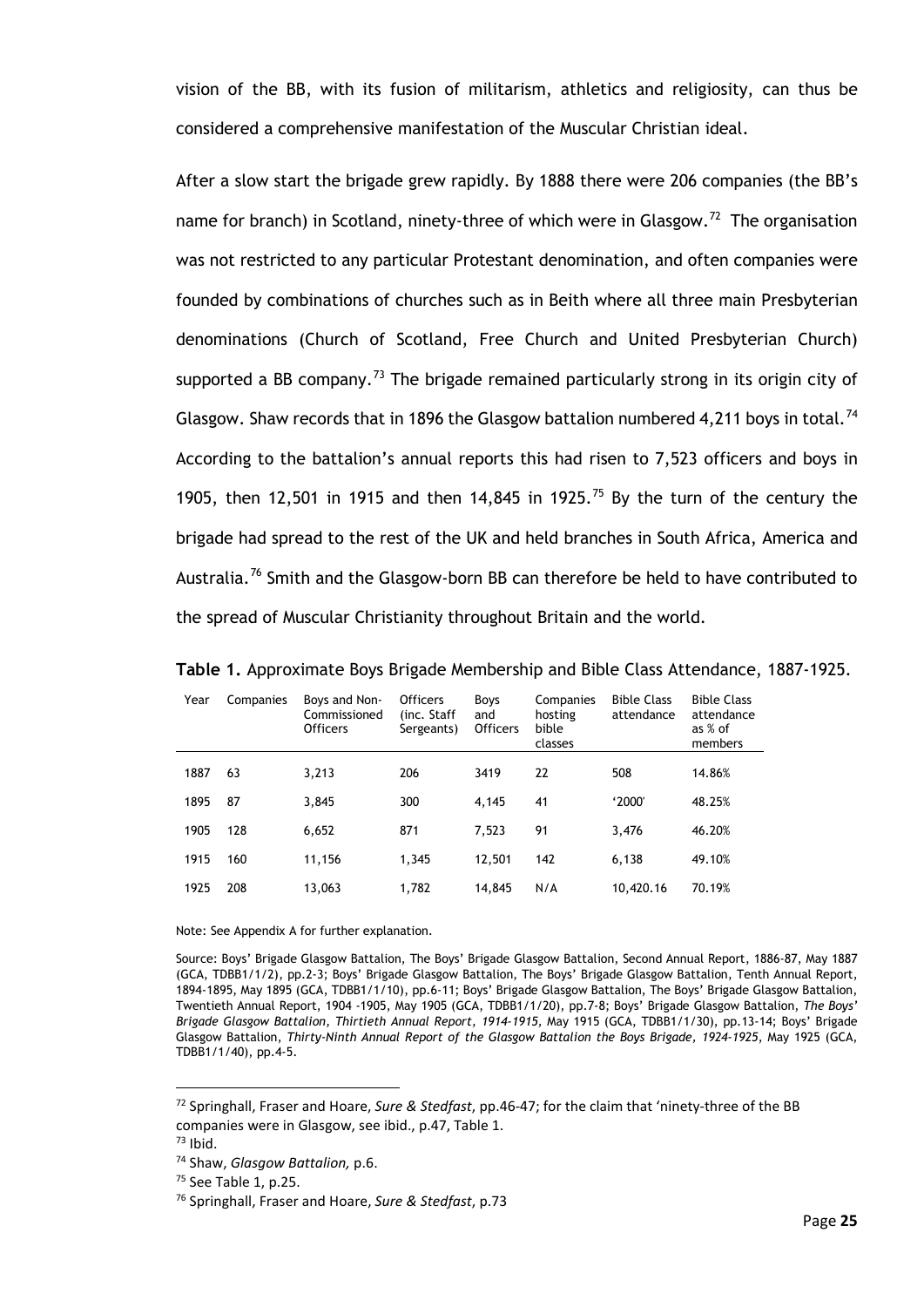The BB became a rallying point for those who believed Muscular Christianity to be the solution to the decline of male religious participation in Scotland. Another highly significant figure with connections to the BB was the evangelist Henry Drummond. After earning a degree in divinity at New College, Edinburgh, Drummond became a lecturer in natural science at the Free Church College in Glasgow.<sup>[77](#page-31-0)</sup> Much of his life was invested in evangelistic and humanitarian efforts within the city such as the Possilpark Mission and Glasgow University Settlement.<sup>[78](#page-31-1)</sup> Drummond was a strong supporter of the early Glasgow BB, later being dubbed the 'Apostle of the Boys' Brigade.'<sup>[79](#page-31-2)</sup> He viewed the organisation as a means to spread Christianity amongst the officers as well as the boys.  $80$  However, much of Drummond's activity can also be termed 'international.' He visited the continents of America, Australia and Africa for both evangelistic preaching and scientific investigations.[81](#page-31-4) His writings, such as *Natural Law in the Spiritual World* and *The Greatest Thing in the World* gained immense popularity, with the latter having sold over 185,000 copies six months after its first publication at Christmas 1889.  $^{82}$  $^{82}$  $^{82}$ 

Vance notes that numerous Muscular Christian novels were produced by members of the BB.<sup>[83](#page-31-6)</sup> Drummond may have been one of the earliest BB novelists; in 1891 he made a particular contribution to British Muscular Christianity through a book titled *Baxter's Second Innings*, which was given out as a Christmas gift book across branches that year.<sup>[84](#page-31-7)</sup> Here Drummond uses cricket as an analogy for 'the game of life.'<sup>[85](#page-31-8)</sup>

<span id="page-31-0"></span><sup>77</sup> D. W. Bebbington, 'Drummond, Henry (1851–1897), writer on theology,' *Oxford Dictionary of National Biography* (23 September 2004); accessed 13.07.2020, DOI:

https://www.oxforddnb.com/view/10.1093/ref:odnb/9780198614128.001.0001/odnb-9780198614128-e-8068.

 $78$  Ibid.

<span id="page-31-2"></span><span id="page-31-1"></span><sup>79</sup> Ibid.

<span id="page-31-3"></span><sup>80</sup> D. W. Bebbington, 'Henry Drummond, Evangelicalism and Science,' in *Henry Drummond: A Perpetual Benediction: Essays to Commemorate the Centennial of His Death*, ed. Thomas E. Corts (Edinburgh: T. & T. Clark, 1999), p.29.

<span id="page-31-4"></span><sup>81</sup> Bebbington, 'Drummond, Henry (1851–1897)'

<span id="page-31-5"></span><sup>82</sup> Thomas E. Corts, 'Introduction: who was Henry Drummond,' in *Henry Drummond: A Perpetual Benediction: Essays to Commemorate the Centennial of His Death*, ed. Thomas E. Corts (Edinburgh: T. & T. Clark, 1999), pp.xxix-xxx.

<span id="page-31-6"></span><sup>83</sup> Vance, *The Sinews of the* Spirit, p.173.

<span id="page-31-7"></span><sup>84</sup> Drummond, *Baxter's Second Innings: Specially reported*, p.5; Henry Drummond, *Baxter's Second Innings: The Christmas Gift-book for the Boys Brigade* (Glasgow: Boys' Brigade, 1891), p.1. <sup>85</sup> Drummond, *Baxter's Second Innings: Specially reported,* p.16.

<span id="page-31-8"></span>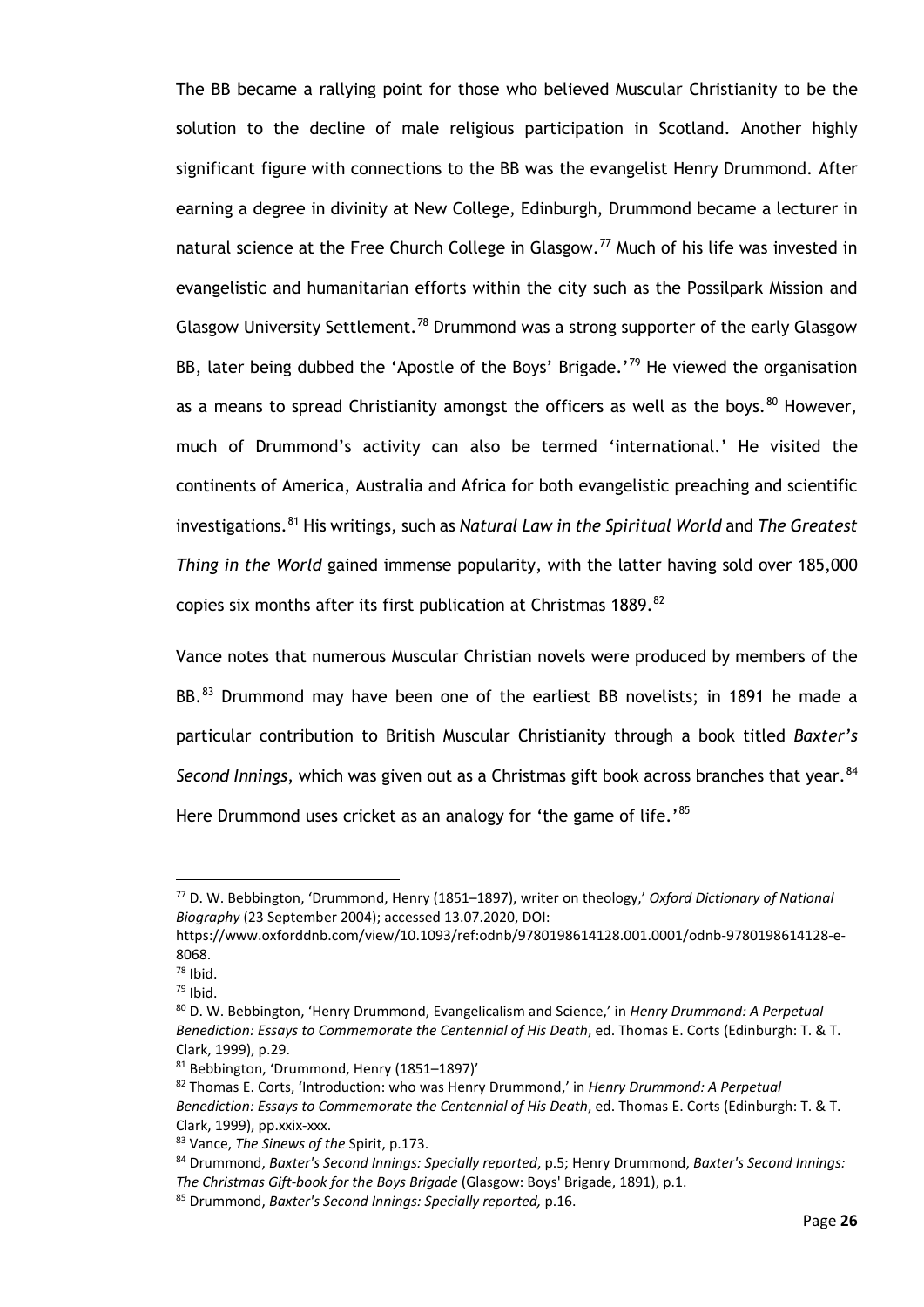The story follows young Baxter, who is a batsman for his local cricket team. In his first innings he underestimates the ability of the bowler and is subsequently knocked unconscious by the ball.<sup>[86](#page-32-0)</sup> Later, Baxter is bed ridden, however his captain decides to pay him a visit. The captain proceeds to explain the function of the bowler, drawing an analogy with spiritual temptation. 'Life is simply a cricket match – with temptation as bowler.<sup>[87](#page-32-1)</sup> He compared the three wickets with three virtues: truth, honour and purity, and explained that the bowler-temptation has three ways of throwing the ball: swifts, slows and screws.<sup>[88](#page-32-2)</sup> The captain details what forms these methods of temptations may take in life using anecdotes, and how to defend against them. Baxter is disheartened by the description of the bowler-temptation's powers and loses confidence in his ability.<sup>89</sup> However, the captain argues that facing temptation is the only way to develop character, like developing muscles by using dumb-bells.<sup>[90](#page-32-4)</sup> Additionally past mistakes in the game can be forgiven.<sup>[91](#page-32-5)</sup> Finally, he notes that 'your captain never lost a match,' referring to Christ.<sup>[92](#page-32-6)</sup> This gives Baxter the confidence he needs and the following Saturday he puts in an excellent performance at the match. $93$ 

Drummond's story contains notable Muscular Christian themes and motivations. The book makes use of a metaphorical comparison between cricket and the battle with the bowlertemptation. The common themes of sport's character-building benefits are also present. However, there also appears a less obvious endorsement of football. When the captain explains 'swifts' to Baxter, he tells a story of when he was buying 'some lemons for a football match.'<sup>[94](#page-32-8)</sup> That the moral paragon of the story, the captain, intended to attend a football match suggests that Drummond had a generally positive view of the sport. This is significant since, as discussed below, numerous Scottish Protestant groups condemned

<span id="page-32-0"></span><sup>86</sup> Ibid., p.11.

<span id="page-32-1"></span> $87$  Ibid., p.17.

<sup>88</sup> Ibid., p.18.

<span id="page-32-3"></span><span id="page-32-2"></span><sup>89</sup> Ibid., p.42.

<sup>90</sup> Ibid., pp.48-49.

<span id="page-32-5"></span><span id="page-32-4"></span><sup>&</sup>lt;sup>91</sup> Ibid., p.54.

<span id="page-32-6"></span> $92$  Ibid.

<span id="page-32-7"></span><sup>93</sup> Ibid., pp.57-58.

<span id="page-32-8"></span><sup>94</sup> Ibid., p.19.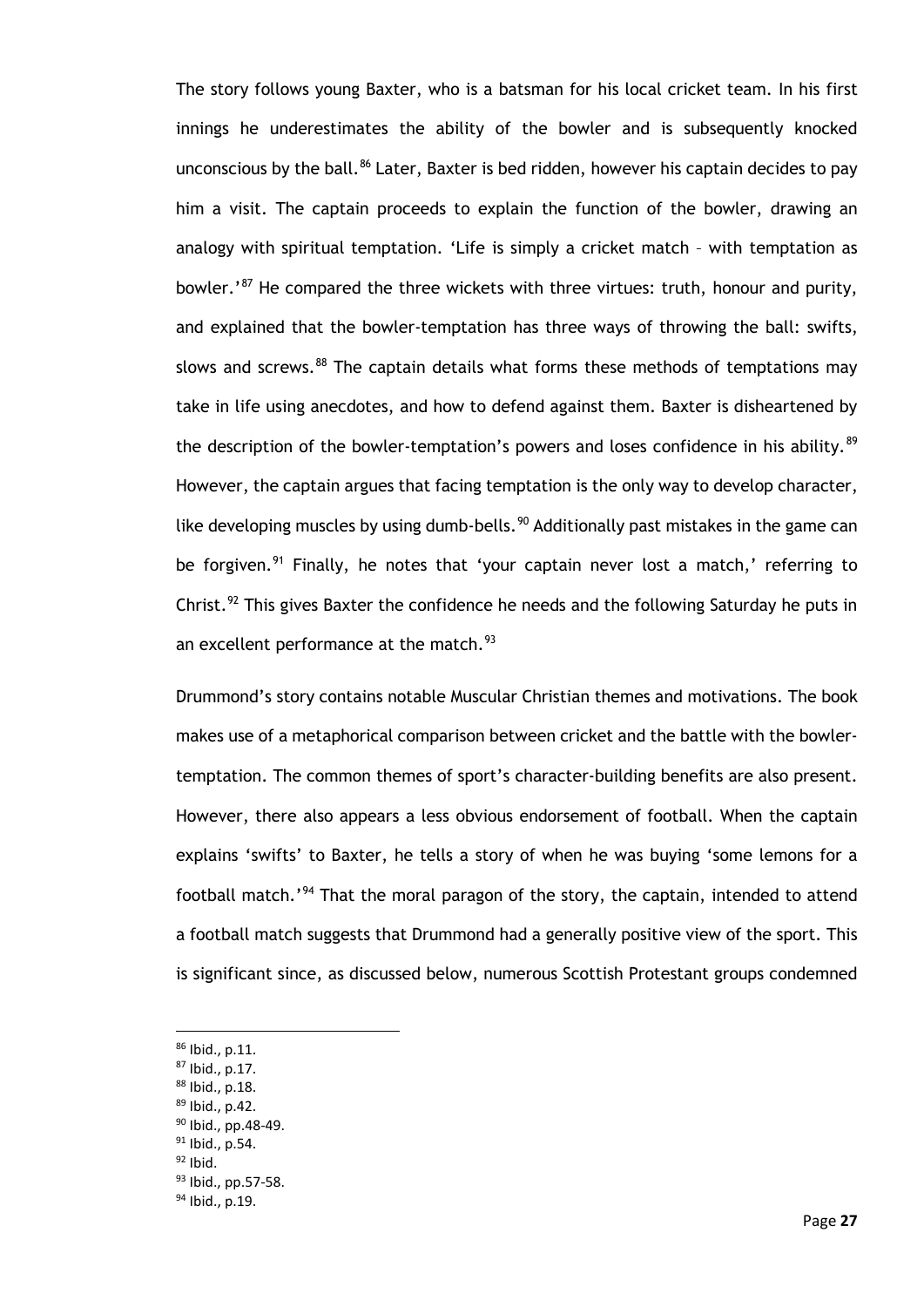the sport due to its association with vices such as crowd violence and intemperance. Drummond may have held a conciliatory position on this question, and have believed that the sport itself, were it able to be divorced from a vice ridden culture, could be of moral benefit. *Baxter's Second Innings* also shows the Muscular Christian desire to combat Christianity's apparent feminine image. When speaking of 'screws' the captain tells the story of a boy named Bob, who had had a bright future but later succumbed to alcoholism. He notes that one of Bob's biggest mistakes was that he did not pray, remarking that 'perhaps he thought that was only for women.' [95](#page-33-0) Bob's fate may have been intended to act as a rebuke to boys who considered religiosity feminine. Drummond's writings to young men and boys exhibit some of the common features of Muscular Christianity, notably the desire to display religion as masculine through the use of sports.

*Baxter's Second Innings* appears to have had a considerable impact on British Christianity. By 1893 the book had sold 25,000 copies and had received many positive reviews.<sup>96</sup> Nevertheless, there were some detractors who complained that the book, while appearing to be about sport, was in reality a 'goody-goody evangelistic story.'<sup>97</sup> Despite this, both religious and secular sectors of society made use of the novel. In 1915 a Portsmouth minister preached a sermon on the story, while in 1892 the *Aberdeen Free Press* noted that after a cricket match between 'Haddo House' and 'Grammar School' the wining team was presented with copies of the novel by Lord Aberdeen.<sup>[98](#page-33-3)</sup> This response suggests that much of the British public were receptive to Drummond's sporting Christian themes.

Another Scottish literary contributor to the BB was the Rev. Herbert Reid. Reid was a Free Church (and later a United Free) minister and an avid supporter of the BB. $^{99}$  $^{99}$  $^{99}$  He was

(https://www.britishnewspaperarchive.co.uk/viewer/bl/0001965/18930605/122/0008).

<span id="page-33-0"></span><sup>95</sup> Ibid., p.39.

<span id="page-33-1"></span><sup>96</sup> 'Literature, Art, Music,' *Glasgow Evening Post*, 5th June 1893, p.8

<span id="page-33-2"></span><sup>97</sup> 'The Lorgnette,' *Glasgow Evening Post*, 14th June 1893, p.2

<sup>(</sup>https://www.britishnewspaperarchive.co.uk/viewer/bl/0001965/18930614/018/0002#).

<span id="page-33-3"></span><sup>98</sup> 'Popular Mid-week Lantern Service,' *Portsmouth Evening News*, 6th April 1915, p.2

<sup>(</sup>https://www.britishnewspaperarchive.co.uk/viewer/BL/0000290/19150406/034/0002); 'Cricket, Haddo House v. Grammar School,' *Aberdeen Free Press*, 4th May 1892, p.6

<sup>(</sup>https://www.britishnewspaperarchive.co.uk/viewer/BL/0001507/18920504/070/0006).

<span id="page-33-4"></span><sup>99</sup> John Alexander Lamb, *The Fasti of the United Free Church of Scotland 1900-1929* (Edinburgh: Oliver and Boyd, 1956.), p.162.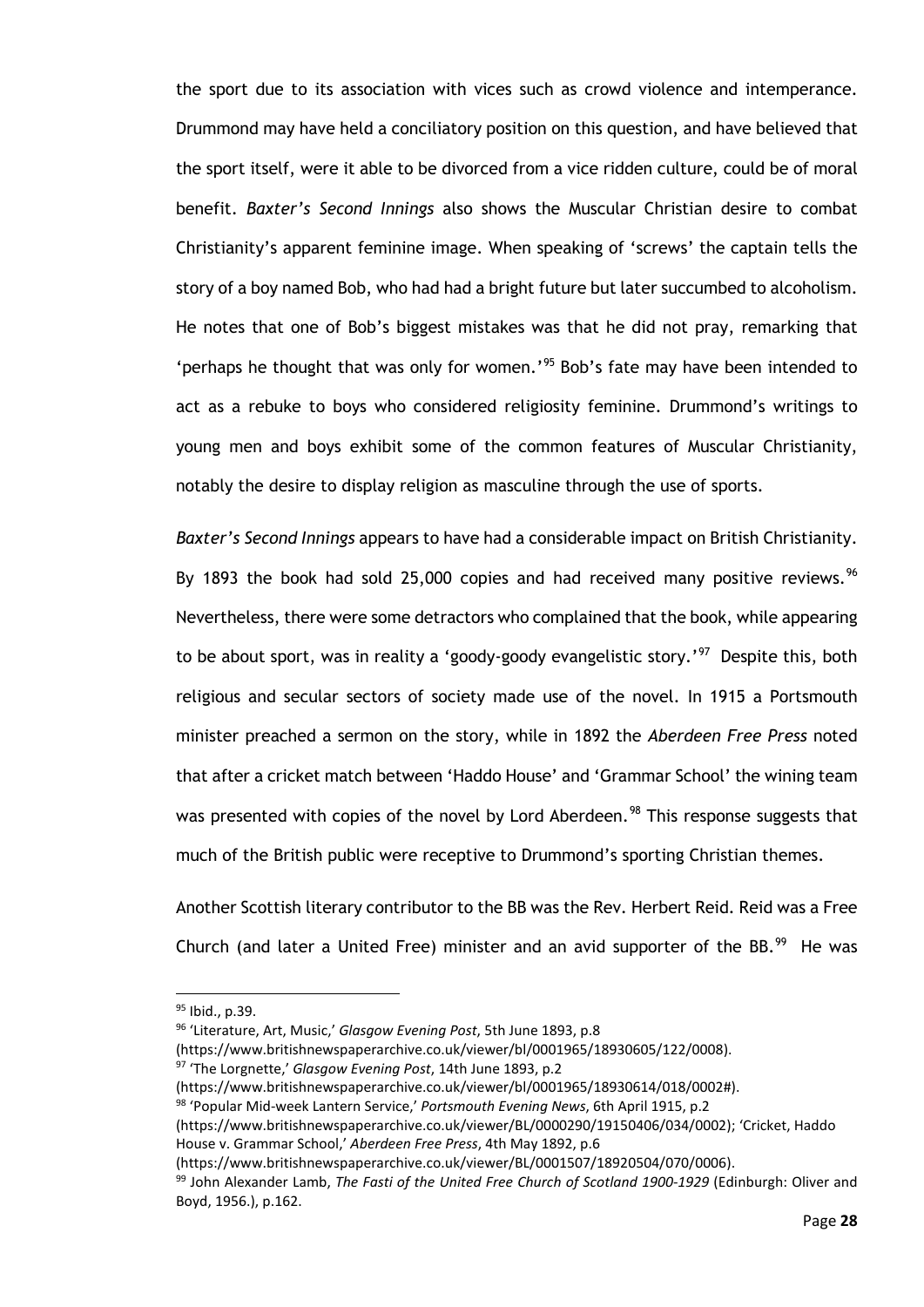originally ordained in Thurso but later moved to Port Glasgow, in 1903.<sup>[100](#page-34-0)</sup> Reid enlisted to be a chaplain in the First World War, later being awarded the military cross.<sup>[101](#page-34-1)</sup> Between 1901 and 1903 he was the editor of the official BB magazine.[102](#page-34-2) Reid published *Play the Man* in 1900 which contained a series of addresses to 'the boys of Thurso.'<sup>[103](#page-34-3)</sup> These texts frequently reference Muscular Christian figures both historical and fictional, such as Tom Brown, 'Fred' Baxter (of *Baxter's Second Innings*) and Charles Kingsley.[104](#page-34-4) An address of interest was 'How to be Men.' Here Reid argues that the mark of manhood is heroism, and the spirit of heroism is found within Christianity. To demonstrate this Reid notes that boys' enthusiasm for sports like football, originates from a heroic sentiment.<sup>[105](#page-34-5)</sup> However he remarks:

[W]hat fills me with sad amazement is that these very lads who enjoy with so much zest the keenness of the contest in the one case should often be found so indifferent to the other …. They cannot understand any fellow being so keen in the Christian life; that they should even be found to think sometimes that to be a Christian is weak and womanish …. You do not perceive that the spirit you admire so much in these manly contests is the very spirit which breathes through the whole life to which Christ is calling you. Only, this is a contest on an infinitely higher plane, with results that are of eternal consequences.<sup>'[106](#page-34-6)</sup>

Like Drummond, Reid viewed sport as a symbol for a Christian life. It is also used to show young men that Christianity is compatible with contemporary masculinity. Reid argued further in his address that the courage required for Christian living was inherently masculine.<sup>[107](#page-34-7)</sup> However, although they endorsed sports as 'heroic' Reid, like Smith and others in the BB, wished contemporary sports culture would move away from immorality.

<span id="page-34-3"></span>

 $100$  Ibid.

<span id="page-34-2"></span><span id="page-34-1"></span><span id="page-34-0"></span> $101$  Ibid.

<sup>102</sup> Ibid. 103 Reid, *Play the* Man, p.xii.

<span id="page-34-4"></span><sup>104</sup> Ibid., pp.8-9, 97, 150-151.

<span id="page-34-5"></span><sup>105</sup> Ibid., pp.3-4.

<span id="page-34-6"></span><sup>106</sup> Ibid., p.6.

<span id="page-34-7"></span><sup>107</sup> Ibid., pp.6-7, 11.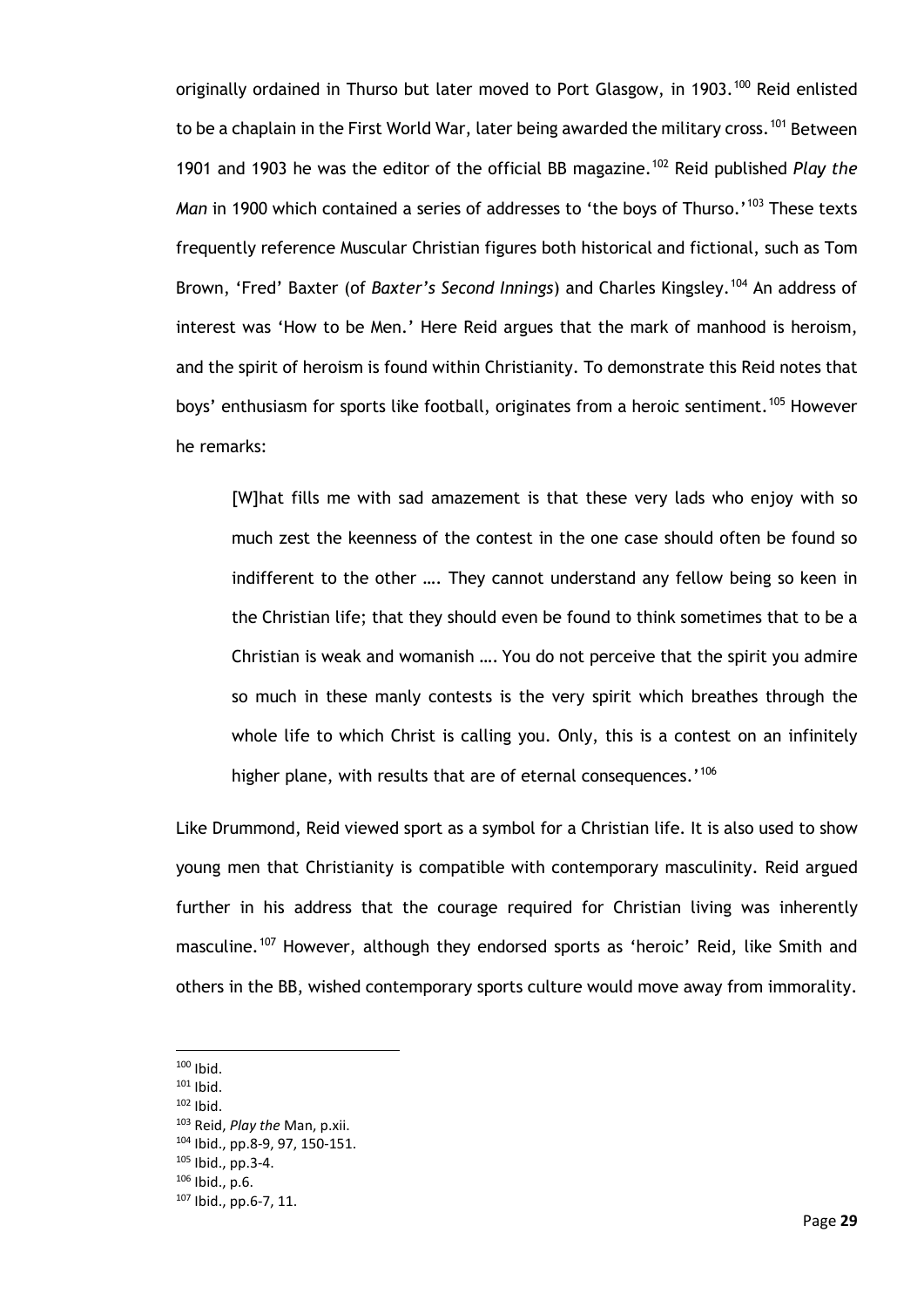This is revealed later in Reid's addresses with an anecdote of a cricket captain at Eton College named 'Coleridge Patterson', who was prepared to leave his club after an 'objectionable song' was sung at the annual dinner.<sup>[108](#page-35-0)</sup> Reid's addresses therefore provide another instance of Muscular Christian ideas being disseminated within the brigade.

### **Assessing the Boys' Brigade Bible Class in Glasgow**

As noted above, the BB's intended mission was to provide boys and young men with religious teaching. Indeed, Smith had founded the organisation as a remedy for the absence of boys and adolescent males in Sabbath schools; he later expected that the BB should act as an 'auxiliary' to Sabbath schools and desired every company to host a weekly class.<sup>[109](#page-35-1)</sup> It may be impossible to determine whether the BB as a whole was successful in using Muscular Christianity as means to expose boys to any sophisticated religious instruction. Certainly, religion was a major aspect of the battalion's regular activities. All officers were required to be members of a church.<sup>[110](#page-35-2)</sup> Religious addresses were to be given at each company meeting.<sup>[111](#page-35-3)</sup> Boys were actively encouraged to participate in Bible class examinations and become members of the Glasgow Union of Young Men's Christian Association's (GUYMCA) or a local church's young men's society. However, the BB frequently had to defend itself from accusations of being focused primarily on militarism and having only a superficial Christianity.<sup>[112](#page-35-4)</sup> This is visible on a congregational level: the author of the Camphill United Presbyterian Church (located in Glasgow's southern suburbs) 1908 annual report was compelled to address those who thought the BB 'savours too much militarism' by noting that the 'Bible class is the very root and foundation of our organisation.'<sup>[113](#page-35-5)</sup> As Smith himself desired the BB to supplement Sabbath school

<span id="page-35-0"></span><sup>108</sup> Ibid., p.21.

<span id="page-35-1"></span> $109$  Smith, 'The Boys Brigade: Its Organisation and Methods' (GCA, TDBB1/4/1/1/1), pp.168-169.

<span id="page-35-2"></span><sup>110</sup> Springhall, Fraser and Hoare, *Sure & Stedfast*, p.43.

<span id="page-35-3"></span><sup>111</sup> Boys Brigade Glasgow Battalion, *The Boys Brigade Glasgow Battalion, Third Annual Report, 1887-88*, May 1888 (GCA, TDBB1/1/3), p.4.

<span id="page-35-4"></span><sup>112</sup> Waldo McGillycuddy Eagar, *Making Men: The History of Boys' Clubs and Related Movements in Great Britain* (London: University of London Press, 1953), p.325.

<span id="page-35-5"></span><sup>113</sup> Camphill United Free Church, *Thirty sixth Annual Report of Camphill United Free Church, 1908*, January 1909 (GCA, CH3/1470/26), p.37.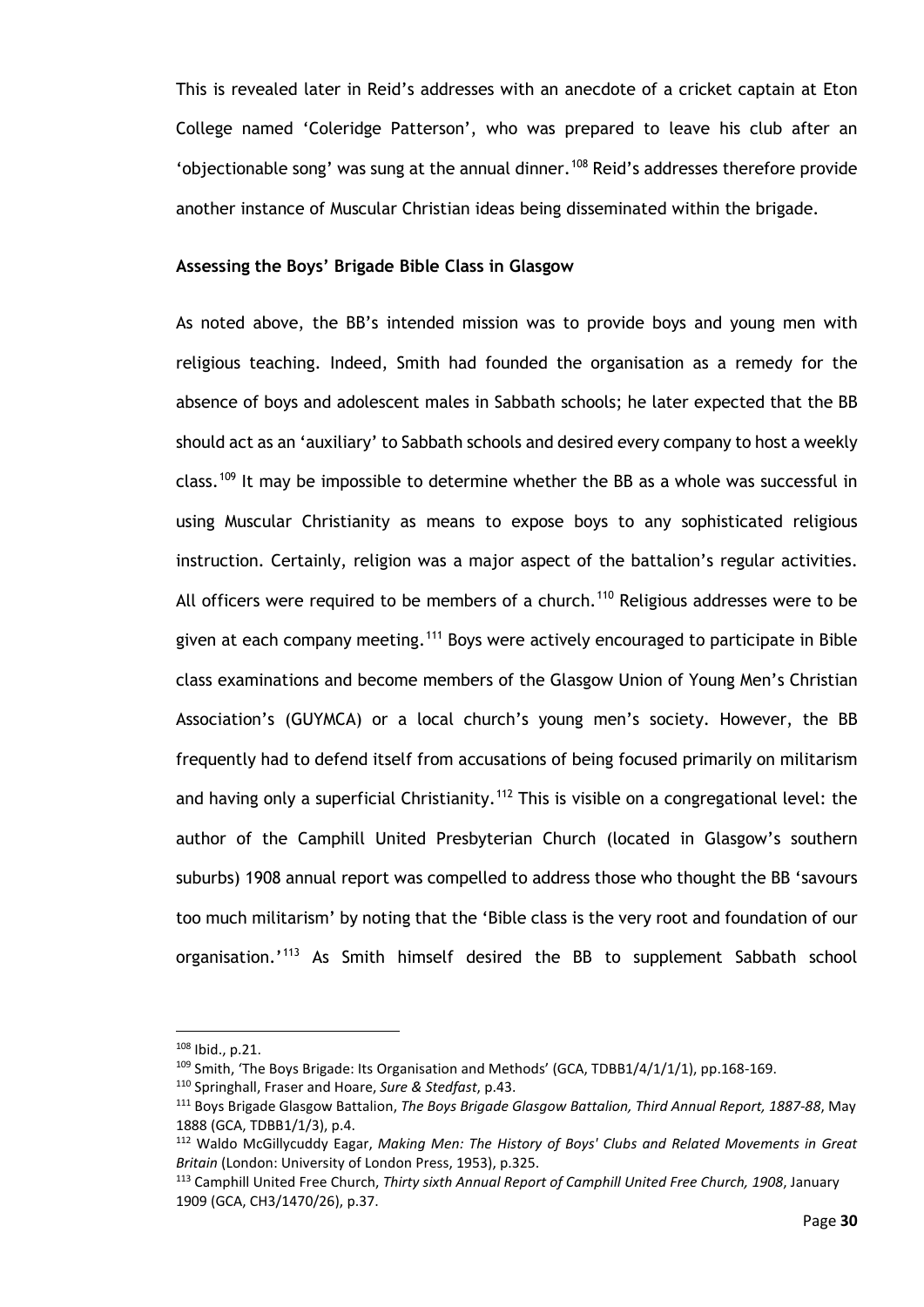attendance through its own bible classes, a measurement of attendance would reveal if the BB's Muscular Christian activities were achieving their goal.

The Glasgow Battalion annual reports show that the local BB initially struggled to gain success with its Bible class programme; however, it eventually reached a stage where the majority of boys were attending classes. In 1887 the annual report recorded that there were 3,419 boys and officers in the battalion.<sup>[114](#page-36-0)</sup> However, there was the average Bible class attendance was 508, representing only 14.86% of all officers and boys.<sup>[115](#page-36-1)</sup> In fact, only twenty-two out of the sixty-three companies had Bible classes.<sup>[116](#page-36-2)</sup> Nevertheless, Smith continually attempted to persuade companies to make attendance compulsory.<sup>[117](#page-36-3)</sup> There seems to have been some acceptance of this: in 1895, forty-one out of eighty-seven companies were hosting classes with an average attendance of '2,000' of 4,145 officers and boys  $(48.25\%)$ ,  $^{118}$  $^{118}$  $^{118}$  and by 1905, ninety-one out of 128 companies were hosting bible classes. However, growth in average attendance had stagnated, reaching 3,476 out of 7,523 officers and boys  $(46.20\%)$ .<sup>[119](#page-36-5)</sup> Ten years later this had risen to 142 out of 160 companies hosting classes, with an average attendance of 6,138 out 12,501 officers and boys (49.10%).<sup>[120](#page-36-6)</sup> After the war there was another strong increase in Bible class attendees. While the annual report for the 1924-1925 session does not state the number of companies holding classes, it does indicate an average attendance of 70.19% (approximately 10,420.16 out of all 14,845 officers and boys).<sup>[121](#page-36-7)</sup>

From these figures it can be claimed that the BB eventually achieved Smith's goal of having BB boys receive a religious education. However, the claim made in the Camphill Presbyterian Annual Report that its BB company's 'Bible class is the very root and foundation of our organisation' was not well reflected in the initial years of the

<span id="page-36-1"></span><span id="page-36-0"></span><sup>114</sup> See Table 1, p.25.

<sup>115</sup> See Table 1, p.25.

<span id="page-36-2"></span><sup>116</sup> See Table 1, p.25.

<span id="page-36-3"></span><sup>117</sup> Shaw, *Glasgow Battalion*, p.14.

<span id="page-36-4"></span><sup>118</sup> See Table 1, p.25.

<span id="page-36-5"></span><sup>119</sup> See Table 1, p.25.

<span id="page-36-6"></span><sup>120</sup> See Table 1, p.25.

<span id="page-36-7"></span><sup>121</sup> See Table 1, p.25.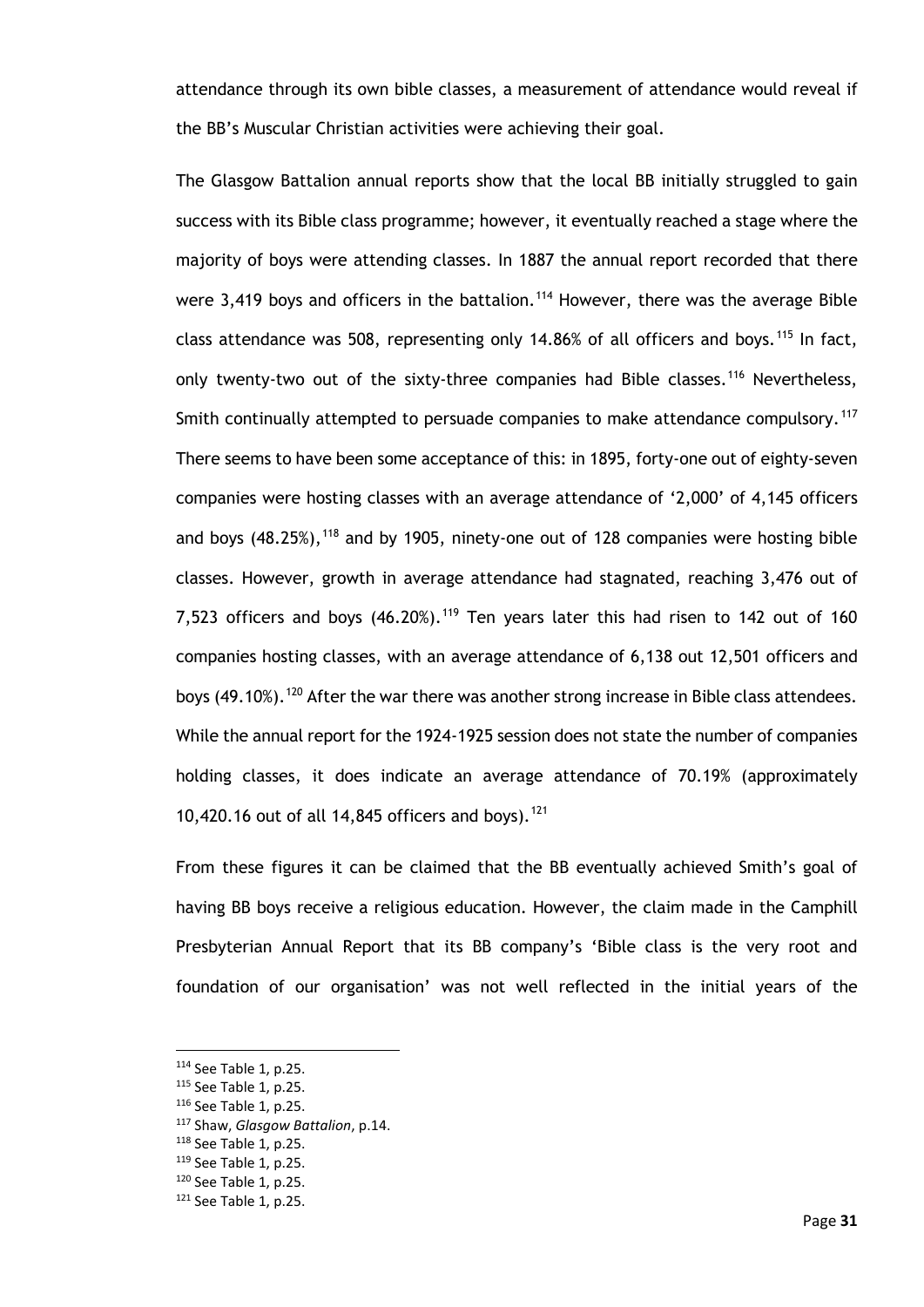organisation, with only a small minority of boys attending classes in the 1880s. Much of this was due to the lack of companies hosting Bible classes. The 1894 annual report notes that this was due to 'want of accommodation' and 'difficulty in arranging.'<sup>[122](#page-37-0)</sup> However, Shaw notes the Bible Class Sub-committee in 1893 felt compelled to inform officers that 'Drill is only [the] secondary object' when trying to convince companies to make classes compulsory.<sup>[123](#page-37-1)</sup> This suggests that some officers viewed the religious objectives of the brigade as fulfilled within the general church setting of the organisation or secondary to providing boys with an experience akin to the volunteer force. The battalion seems to have devoted considerable effort in correcting this, as shown by the strong increase of average attendances by 1896. Indeed, the Church of Scotland, reporting on the *Religious Condition of the People* in 1896, identified BB Bible classes as one of the few successful means of preaching to the youth.<sup>[124](#page-37-2)</sup> Nevertheless, the most frequent religious activity for most BB boys in the late Victorian era still would have been the religious 'short addresses.' The average attendance of over 50% in the 1910s, rising to a 70% average attendance in the 1920s, indicates the achievement of Smith's original goal. This contrasts with the general decline of Sunday school adherence between the late 1800s and interwar years. Brown finds that in 1891, 53% of Scottish children aged 5-15 were members of a Sunday school in one of the three major Presbyterian denominations.<sup>[125](#page-37-3)</sup> By 1931, this had fallen to 38%.<sup>[126](#page-37-4)</sup> Therefore, it can be claimed that the BB's brand of Muscular Christianity allowed for many Glaswegian boys to receive a religious instruction they otherwise might not have had.

<span id="page-37-0"></span><sup>122</sup> See Table 1, p.25.

<span id="page-37-1"></span><sup>123</sup> Shaw, *Glasgow Battalion*, p.14; Boys Brigade Glasgow Battalion, *The Boys Brigade Glasgow Battalion, Eight Annual Report, 1892-1893,* May 1893 (GCA, TDBB1/1/8), p.13.

<span id="page-37-2"></span><sup>124</sup> Rev. John Marshall Lang, 'Report of the Commission of the Religious condition of the people,' in *Reports of the schemes of the Church of Scotland for the year 1896* (Edinburgh: William Blackwood and Sons, 1896), pp.849-850.

<span id="page-37-4"></span><span id="page-37-3"></span><sup>125</sup> Brown, 'Popular culture and the continuing struggle for rational recreation,' pp.216-217.  $126$  Ibid.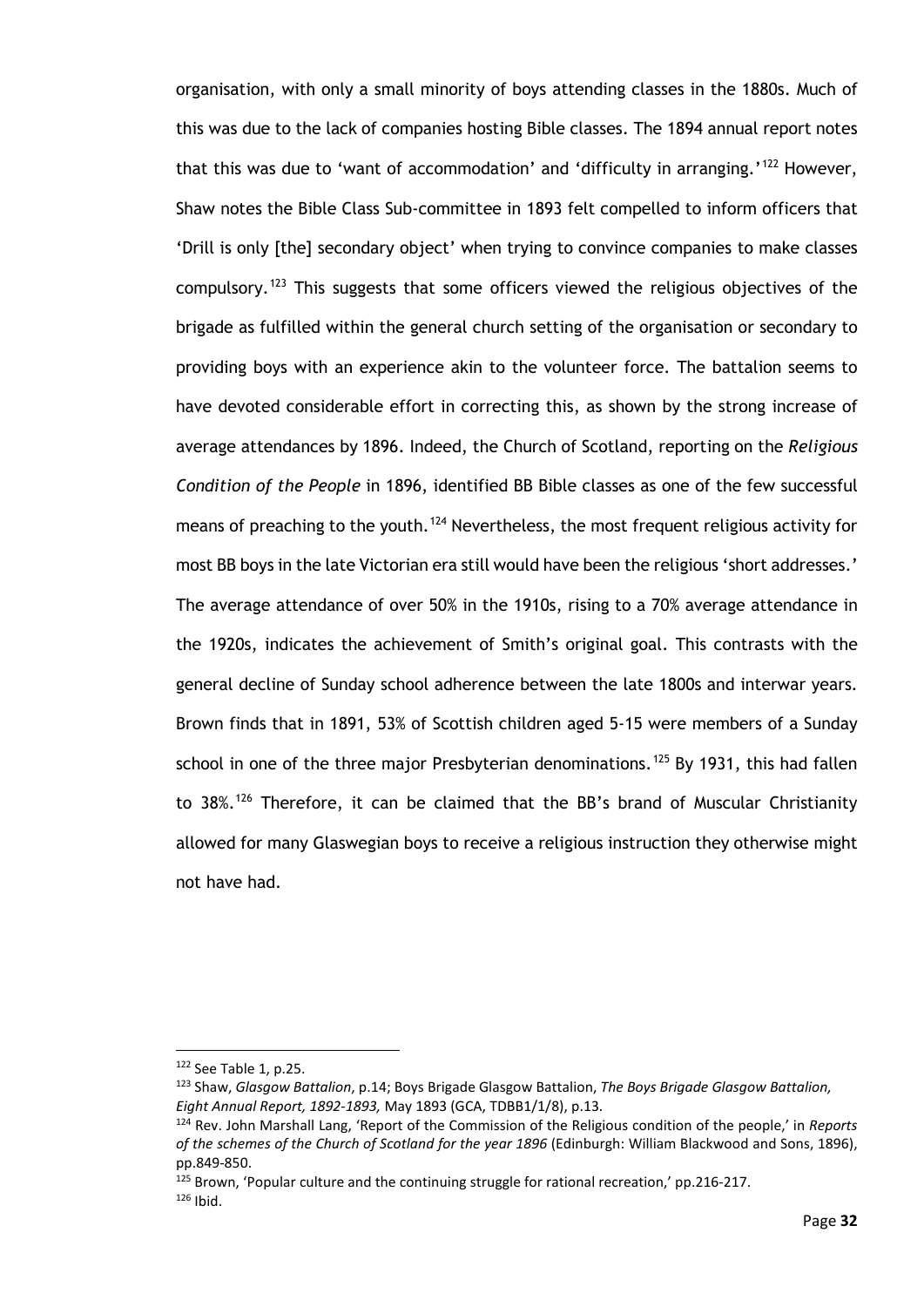#### **Muscular Christianity and Wider Protestantism**

It would be a mistake to think that outside Scottish public schools and the BB there were no other concerted efforts to promote Muscular Christianity in Scotland during the nineteenth century, although there does appear to be a stagnation in the Scottish movement. The Muscular Christianity found in English public schools was accompanied by a highly productive literary movement led by Kingsley and Hughes in the 1850s and 1860s, which achieved considerable support amongst Broad Church Anglican clergymen who used sports as a means to connect with their congregations.<sup>[127](#page-38-0)</sup> Furthermore, Christian sportsmen, like cricketer C. T. Studd, were used to promote an image of religious masculinity.<sup>[128](#page-38-1)</sup> However, within Scotland there appears very little comment on the possible religious use of sport during the 1860s and 1870s. Aside from the short lived Glasgow United YMCA football team in the mid-1880s,  $129$  there appear to be very few sports groups with explicitly Protestant religious origins. Instead, it was urban Irish-Catholic groups in Glasgow and Edinburgh who adopted sport as a means to retain group cohesion in the 1880s.<sup>[130](#page-38-3)</sup> The reason for this may have been that some within Scottish Presbyterianism viewed athletics and sports as a magnet for immorality for much of the mid-nineteenth century. Indeed, in 1853 the Stirling-based evangelical Peter Drummond published a tract on 'Races, Games and Balls' condemning local games as distractions from religion:

The modern foot-race and games are peculiarly disgraceful … are these exercises becoming in rational creatures? Are they becoming in Christians? … they are engaging in amusements which the light of reason and the Word of God expressly condemn.<sup>[131](#page-38-4)</sup>

<span id="page-38-0"></span><sup>127</sup> McLeod, 'Sport and Religion in England,' pp.115-117.

<span id="page-38-1"></span><sup>128</sup> McLeod, *Religion and Society in England,* pp.149-150.

<span id="page-38-2"></span><sup>129</sup> See Chapter 2*,* 'Glasgow Churches and Physical Recreation, 1867 – 1929,' pp.48-49.

<span id="page-38-3"></span><sup>130</sup> Murray*, The Old* Firm, pp.11-12, 47.

<span id="page-38-4"></span><sup>131</sup> Peter Drummond, *Races, Games and Balls,* November 1853 (accessed via University of Stirling Archive, Stirling Tracts, Drummond 0,00.9515/1849/339), p.4.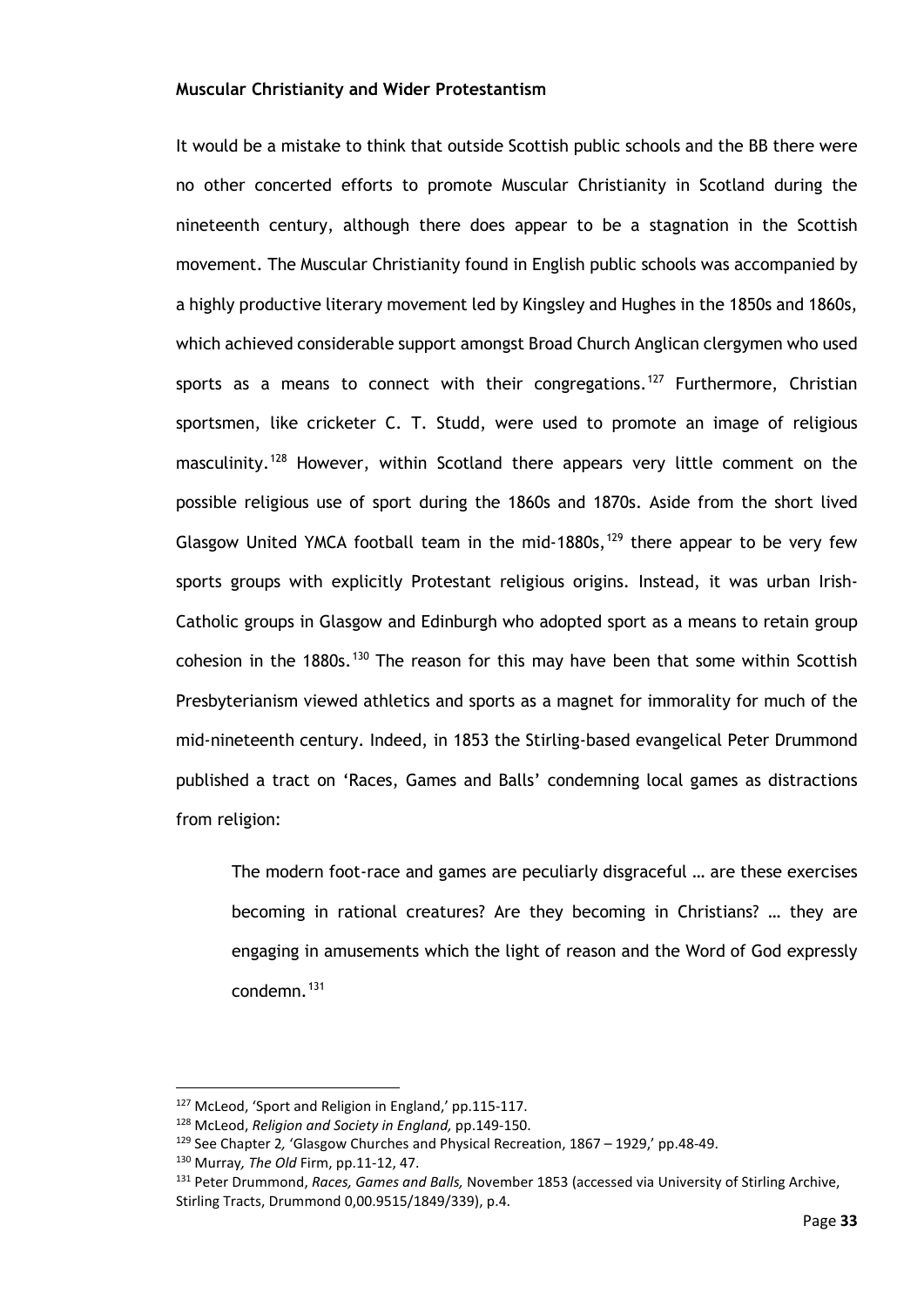The lack of comments on the relationship between athletics and religion generally continued until the late 1880s and 1890s when fierce debates over the church's position on popular sport, like football, appear. By this time spectator sport was rapidly becoming a huge cultural event. This is indicated by the increase of attendances at Scotland versus England international games in Glasgow, with 11,000 attending in 1886, 57,000 in 1896 and 100,000 in 1906.<sup>[132](#page-39-0)</sup> At the same time spectator culture had become associated with numerous vices such as gambling, intemperance, violence, foul language and Sabbath violation, thus were condemned by many Presbyterian groups across Scotland. Indeed, from the late 1880s onwards crowd fights at football matches were becoming more common.<sup>[133](#page-39-1)</sup> There was also a concern about the effects of professionalism, fearing that it may make idols out of sportsmen.<sup>[134](#page-39-2)</sup> At the 1890 conference of the Young Man's Christian Association (YMCA) and Fellowship Unions of Scotland, three speakers raised concerns of the effect of football upon young men, fearing that it led to an association with non-Christians and the practice of betting, indicating that the national YMCA was becoming more sceptical about the sport than it previously had been.[135](#page-39-3) *The British Weekly*'s reaction to the 1902 Ibrox disaster revealed the extent to which these criticisms were held. Despite showing sympathy for those killed and injured, the paper took the opportunity to condemn all that they saw negative about sport. The crowds of spectators were described as 'unmanly' mobs associated with betting culture while the setting itself was compared to a Spanish bullring.<sup>[136](#page-39-4)</sup> The paper concluded that 'the game, like horseracing, draws together the roughest and least responsible classes.'<sup>[137](#page-39-5)</sup> Such a position was not confined to *The British Weekly* editorship; as Dr. Atkin of Ryehill Church in Dundee also took the disaster as motivation for a sermon against football crowds,

<span id="page-39-0"></span><sup>132</sup> Bilsborough, 'The Development of Sport in Glasgow,' p.230.

<span id="page-39-1"></span><sup>133</sup> Matthew Lynn McDowell, 'The origins, patronage and culture of association football in the west of Scotland, c. 1865-1902,' unpublished PhD thesis (University of Glasgow, 2010), pp.198-199.

<span id="page-39-3"></span><span id="page-39-2"></span><sup>134</sup> Weir, 'The Clergy and Early Scottish Football,' [p.44].

<sup>135</sup> 'Young Men's Christian Associations of Scotland,' p.5.

<span id="page-39-4"></span><sup>136</sup> 'Notes of the Week, The Glasgow Football Disaster,' in *The British Weekly*, no.806, vol.31, April 10th 1902 (NLS, GIVB.3/57), p.469.

<span id="page-39-5"></span> $137$  Ibid.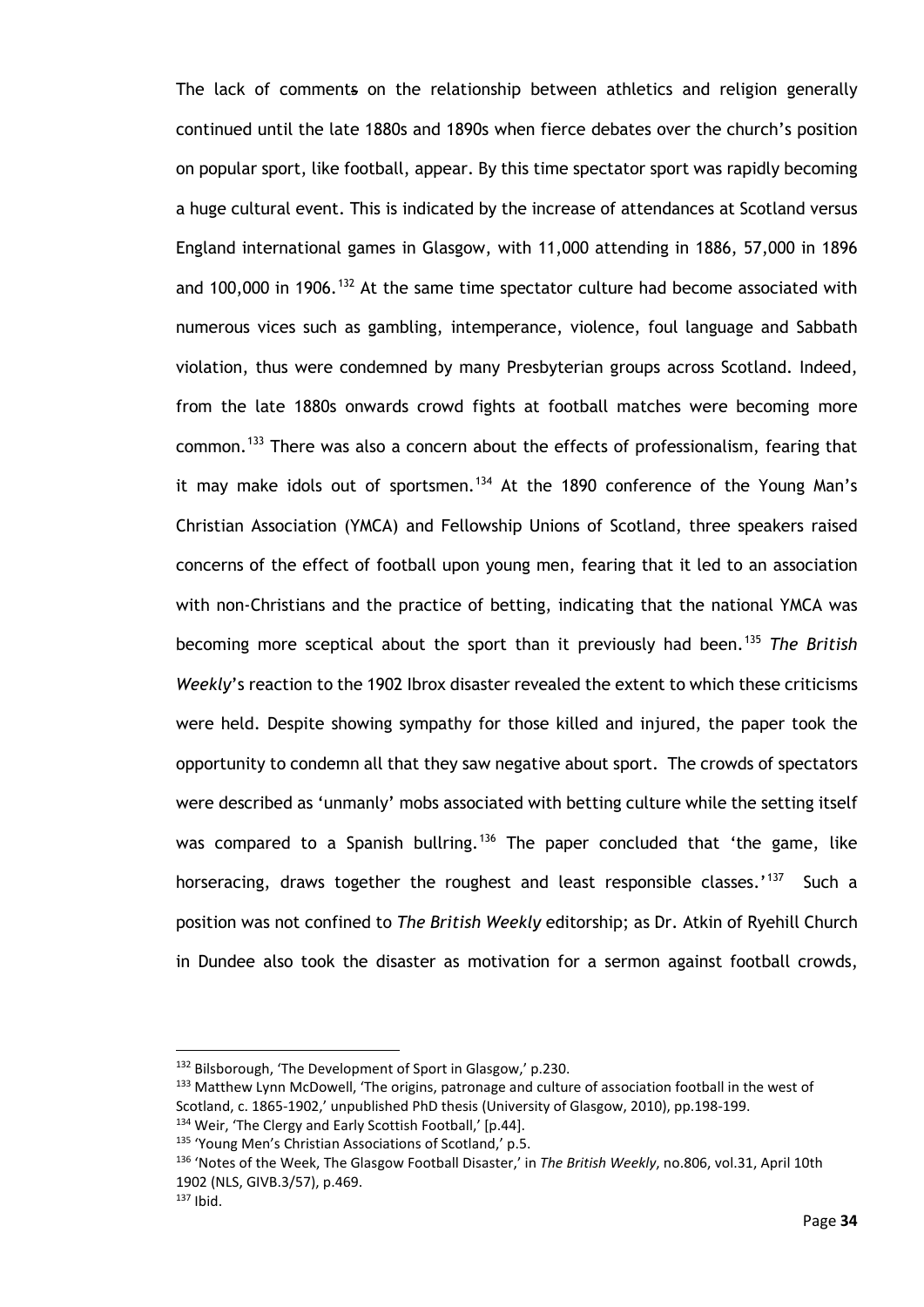comparing them to the masses of people who would visit the Colosseum in ancient Rome. $138$ 

There were critics of popular sports amongst Glaswegian Protestants as well, particularly regarding the issue of Sabbath desecration. Murray notes a Renton minister writing in the *Glasgow Evening News* in 1893 complaining about the effect of football upon the city's population.<sup>[139](#page-40-1)</sup> He apparently received considerable support from other contributors claiming that a consequence of football fanaticism was the desecration of the Sabbath because people were too tired from the excitement of the previous day and would obsess over it in their conversations. Likewise, in 1896 Rev. Jas Primrose of Cathedral Square United Presbyterian Church stated that he regretted his footballing past as the sport, having 'such as grip of a man', drove people to play on a Sunday.<sup>[140](#page-40-2)</sup> Later, the Sunday Observance Committee of Glasgow and the Glasgow Working Men's and West of Scotland Sabbath Protection Association, in 1896 and 1897 respectively, both found that football was a common cause of Sabbath breaking, with the former concluding that 'the great devotion to athletics on the Saturday was incompatible with a proper observance of the Sabbath.<sup>'[141](#page-40-3)</sup> The general culture of football was also condemned. At an 1896 meeting of Glasgow Free Presbyterian the report of the committee on religion and morals concluded that 'young men of Christian character should take their stand against betting, profanity, and professionalism' and avoid matches where these took place.<sup>[142](#page-40-4)</sup>

The Rev. W. W. Beveridge may have been the most active proselytiser of Muscular Christianity in Scotland out with public schools and the BB. Throughout his ministerial career Beveridge would speak on the subject and would sometimes entitle his public

<span id="page-40-0"></span><sup>138</sup> 'British Table Talk, Scotland,' *The British Weekly,* no.807, vol.31, April 20th 1902 (NLS, GIVB.3/57), p.469. <sup>139</sup> Murray, *The Old Firm*, p.40.

<span id="page-40-2"></span><span id="page-40-1"></span><sup>140</sup> 'A Glasgow Minister Condemns the Football Craze,' *Falkirk Herald*, 26th December 1896, p.7 (https://www.britishnewspaperarchive.co.uk/viewer/BL/0000468/18961226/054/0007).

<span id="page-40-3"></span><sup>141</sup> 'Sunday Observance Committees, Glasgow,' *The Scotsman*, 7th October 1896, p.8

<sup>(</sup>https://www.proquest.com/docview/484855943/A0B8BC2AC49C4005PQ/1?accountid=14540); 'Scottish Sabbath Protection Association,' *The Scotsman*, 21st December 1897, p.7

<sup>(</sup>https://www.proquest.com/docview/488136157/4450B6413D5448EBPQ/2?accountid=14540).

<sup>142&#</sup>x27;Glasgow Ministers and Football,' *Edinburgh Evening News*, 4th March 1896, p.4

<span id="page-40-4"></span><sup>(</sup>https://www.britishnewspaperarchive.co.uk/viewer/BL/0000452/18960304/051/0004).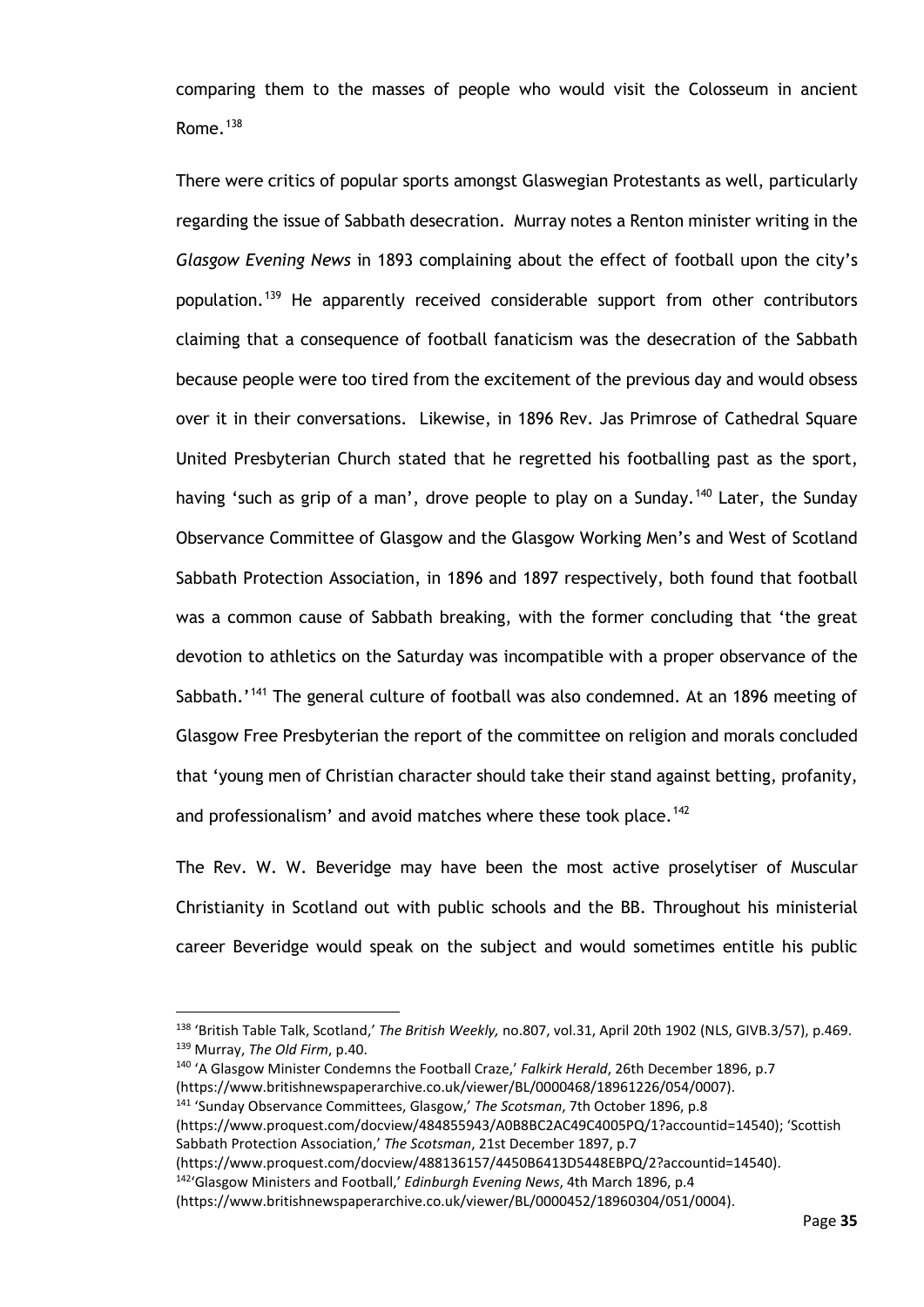lectures 'Muscular Christianity.'<sup>[143](#page-41-0)</sup> He is one of the more self-aware figures of the movement, explicitly espousing its ideals. During his theological studies at Glasgow University he became a renowned athlete,<sup>[144](#page-41-1)</sup> earning three Scotland international caps in football and being three times the 100 and 400 yards sprinting champion between 1879 and 1881.<sup>145</sup> In 1883 Beveridge became the minister for Princes Street United Presbyterian Church in Port Glasgow,<sup>[146](#page-41-3)</sup> and continued to judge at athletics events throughout the rest of his life.<sup>[147](#page-41-4)</sup> Like Reid, Beveridge also served as a chaplain during the First World War .<sup>[148](#page-41-5)</sup> He died in 1941 while giving a children's address in Gourock.<sup>[149](#page-41-6)</sup>

The *Greenock Telegraph and Clyde Shipping Gazette* reported on an 1886 YMCA meeting in Greenock at which Beveridge delivered one of his earliest lectures on the relationship between athletics and Christianity.<sup>[150](#page-41-7)</sup> The article's summary of the lecture provides insight into how Beveridge articulated his beliefs about Muscular Christianity. The lecture proclaimed King David of the Old Testament to bean 'athlete alike by nature and by training,' shown by his ability to defeat his enemies, including the 'Syrian lion', in hand-to-hand combat.<sup>[151](#page-41-8)</sup> Beveridge used this as biblical justification for his belief that individuals with a strong physique will be better equipped to serve God and country. Concurrently, he claimed that the idea of a saint's being 'necessarily a person who is weakly and feeble' was a 'delusion.' Furthermore, athletics itself could develop morals.

<span id="page-41-0"></span><sup>143</sup> 'Sermon, Lectures, &c,' *Greenock Telegraph and Clyde Shipping Gazette*, 27th November 1908, p.4 (https://www.britishnewspaperarchive.co.uk/viewer/BL/0000472/19081127/103/0004?browse=False). <sup>144</sup> 'Scottish University Sport,' *The Dundee Courier and Argus*, 25th March 1879, p.3

<span id="page-41-1"></span><sup>(</sup>https://www.britishnewspaperarchive.co.uk/viewer/bl/0000162/18790325/023/0003); 'Athletic Sports, The University Sports at Oxford,' The Sportsman, 25th August 1879, p.4

<span id="page-41-2"></span><sup>(</sup>https://www.britishnewspaperarchive.co.uk/viewer/BL/0001055/18780318/023/0003).

<sup>145</sup> 'Football Players and the Church,' *Dumfries and Galloway Standard*, 28th February 1940, p.8 (https://www.britishnewspaperarchive.co.uk/viewer/BL/0000461/19400228/150/0008).

<span id="page-41-3"></span><sup>146</sup> Lamb, *The Fasti*, p.162. <sup>147</sup> 'Sprints,' *Scottish Referee*, 15th July 1901, p.2

<span id="page-41-4"></span><sup>(</sup>https://www.britishnewspaperarchive.co.uk/viewer/BL/0001876/19010715/036/0002); 'Mainly about Players,' *Scottish Referee*, 29th July 1912, p.1

<sup>(</sup>https://www.britishnewspaperarchive.co.uk/viewer/BL/0001876/19120729/008/0001).

<span id="page-41-5"></span><sup>148</sup> 'Chaplains to the Forces,' *Daily Record*, 2nd February 1918, p.6

<sup>(</sup>https://www.britishnewspaperarchive.co.uk/viewer/BL/0000728/19180202/142/0006).

<span id="page-41-6"></span><sup>149</sup> 'Gartmore, Obituary,' *Stirling Observer*, 30th January 1941, p.4

<sup>(</sup>https://www.britishnewspaperarchive.co.uk/viewer/BL/0000474/19410130/067/0004).

<span id="page-41-8"></span><span id="page-41-7"></span><sup>150</sup> 'Rev. W. W. Beveridge on Athleticism,' *Greenock Telegraph and Clyde Shipping Gazette*, 20th January 1886, p.2 (https://www.britishnewspaperarchive.co.uk/viewer/BL/0000472/18860120/042/0002). <sup>151</sup> 1 Samuel 17: 34-36, King James Version.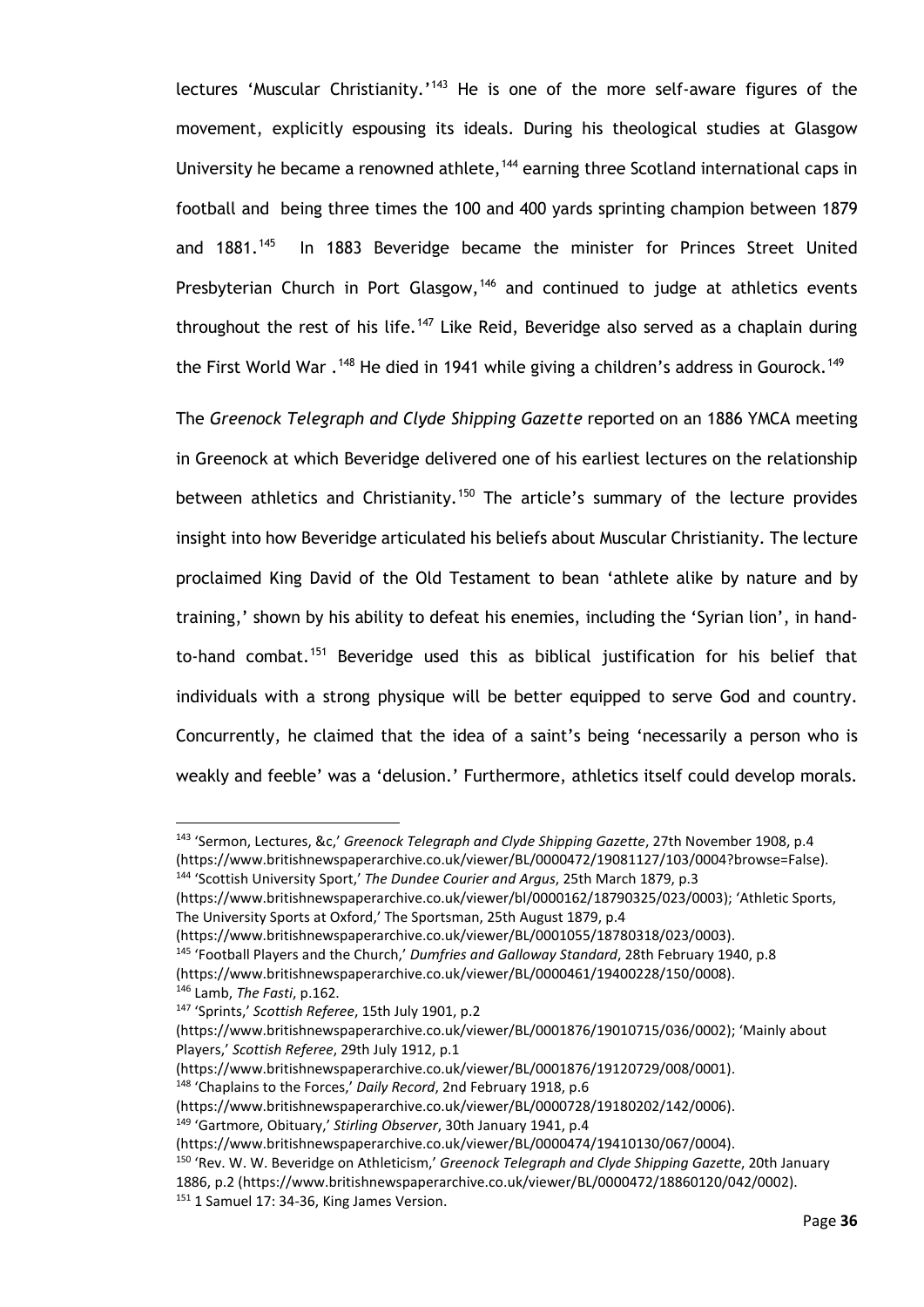Echoing Almond, Beveridge argued that a healthy body would lead to a healthy mind as, in order to achieve athletic strength, one must discipline one's self against excesses. He drew upon Saint Paul's use of athletic metaphor to justify this point, quoting, 'every man that striveth for the mastery is temperate in all things.'<sup>[152](#page-42-0)</sup> For Beveridge, religious training and physical training had both metaphorical and literal parallels. As the article summarised: 'Physical training is directly antagonistic to every from of sinful and enervating indulgence'; indeed, Beveridge would later encourage football players and athletes to give up smoking and alcohol in order to improve their performances.<sup>[153](#page-42-1)</sup> From this point Beveridge sought to reconcile Christianity and sporting masculinity asking, 'were there anything in Christianity at variance with such manly sports?' However, Beveridge attacked some aspects of the culture of football such as the obsession some have with the sport which dominates 'their conversation on the Sabbath' and the profanity uttered by spectators.<sup>[154](#page-42-2)</sup> Later he would add gambling and intemperance to that list of vices.<sup>[155](#page-42-3)</sup> Therefore, Beveridge's sermon can be considered an early version of the conciliatory position regarding popular sports which argued that sports themselves could be morally good as long as the associated culture was pure.

In the 1890s Beveridge became the leading voice in Scotland arguing for reconciliation between popular sports and Scottish Protestantism. In 1894 he announced in a *Scottish Referee* article that he was conducting a series of lectures across the nation addressing the growing rift between Presbyterian clergymen and Scottish football culture.<sup>[156](#page-42-4)</sup> Again, Beveridge argued that sports could improve both the health and ethics of men as they could develop 'moral virtues like self-control, unselfishness and self-denial.' He reiterated his calls for a unity of alcoholic temperance and athletics, arguing that athletes would improve their performance; however, Beveridge acknowledged his fellow

<span id="page-42-3"></span>155 'The Clergy and Football,' p.2.

<span id="page-42-0"></span><sup>152</sup> 1 Corinthians 9:24-25, King James Version.

<span id="page-42-1"></span><sup>153</sup> 'The Clergy and Football,' *Scottish Referee*, 23rd March 1894, p.2

<sup>(</sup>https://www.britishnewspaperarchive.co.uk/viewer/BL/0001876/18940323/031/0002).

<span id="page-42-2"></span><sup>154</sup> 'Rev. W. W. Beveridge on Athleticism,' p.2.

<span id="page-42-4"></span> $156$  Ibid.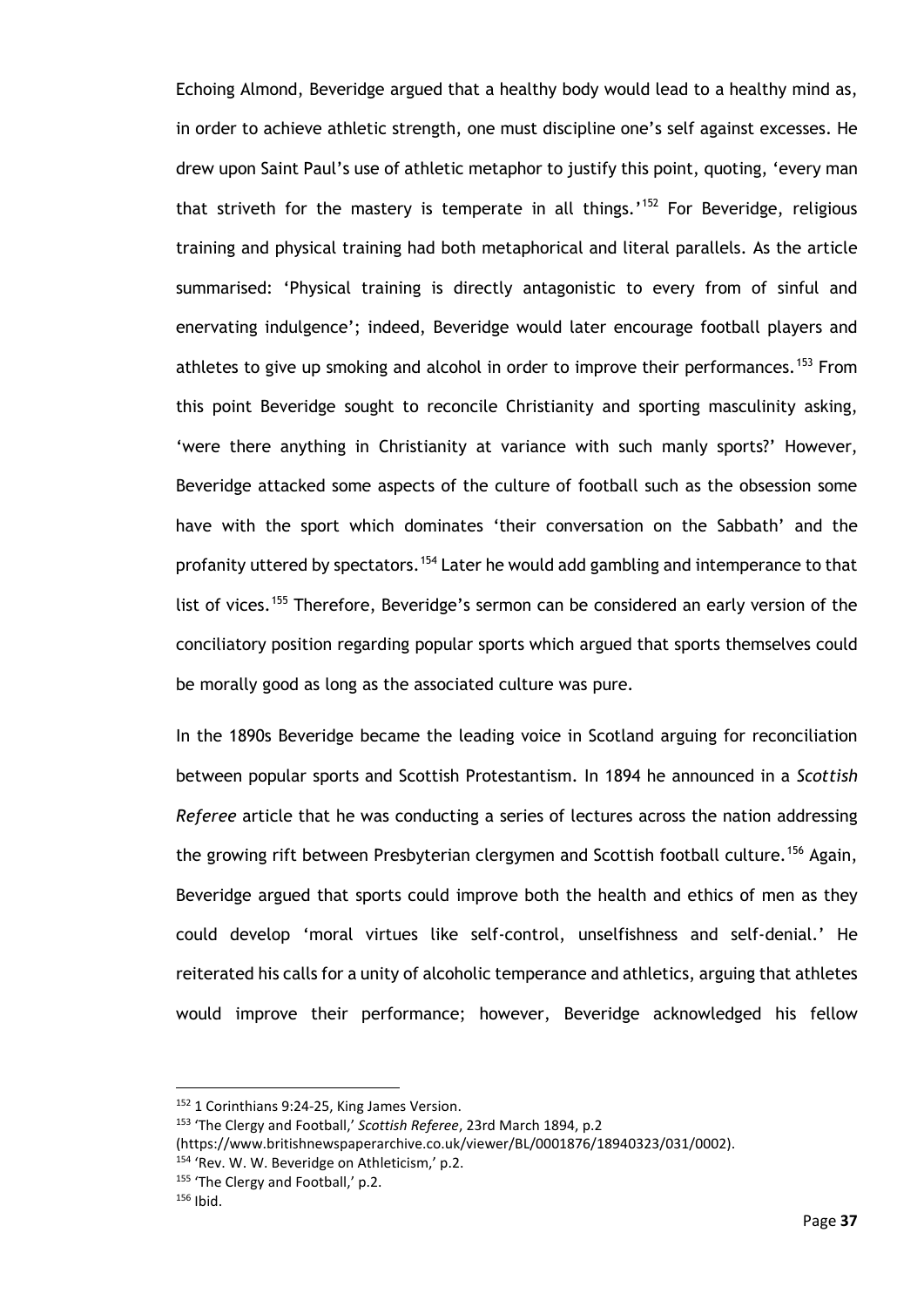clergymen's aversion to football matches, explaining to audiences that they were not against the game itself but had an aversion to its 'harmful' associations. Indeed, Beveridge argued that players should 'set their faces like flint against roughness, drinking, profanity, betting and every other evil abuse that makes it difficult for Christian ministers to identify with the sport', while ministers should be interested in the 'young men' of their congregations and their 'pastime.'

Many Glaswegian Protestants embraced the conciliatory position towards popular sports. As previously mentioned, W. A. Smith allowed the implementation of sports leagues within the BB and defended their use at the Scottish YMCA conference in 1891.<sup>[157](#page-43-0)</sup> At an 1895 Glasgow Free Church Synod, Rev. Mr. Brown of St Peter Church defended the creation of a football club in his church by claiming that it 'fed the church and bible class' with new members.<sup>[158](#page-43-1)</sup> While the Glasgow Free Church's Committee on Religion and Morals did condemn football culture in 1896, Dr. Duff of St Georges Church hoped it was 'possible to make the best of football' by divorcing it from intemperance, profanity and gambling.<sup>[159](#page-43-2)</sup> Perhaps the most outspoken defender of sport amongst the Glasgow clergymen was Rev. A. R. McEwan of Anderston United Presbyterian Church.<sup>[160](#page-43-3)</sup> As early as 1887 McEwan defended football against his colleagues asking them if they would prefer young men to 'be in the public houses or billiard saloons, or loafing about the corners of the street?' rather than on the football field.<sup>[161](#page-43-4)</sup> At the 1892 United Presbyterian Church Guild conference McEwan claimed that the sport had improved the 'manners and conduct' of young men.<sup>[162](#page-43-5)</sup> McDowell identifies McEwan as the president of a local junior club, however his enthusiasm for the sport is further shown by his appearance at the Glasgow

<span id="page-43-1"></span><sup>158</sup> 'Glasgow Ministers on Football,' *Dundee Courier*, 10th April 1895, p.5

(https://www.britishnewspaperarchive.co.uk/viewer/BL/0000162/18950410/066/0005).

<span id="page-43-2"></span><sup>159</sup> 'Glasgow Ministers and Football,' *Edinburgh Evening News*, 4th March 1896, p.4

(https://www.britishnewspaperarchive.co.uk/viewer/BL/0000452/18960304/071/0004).

(https://www.britishnewspaperarchive.co.uk/viewer/BL/0000266/18870101/028/0006).

<span id="page-43-0"></span><sup>157</sup> 'Young Men's Christian Associations of Scotland,' p.5.

<span id="page-43-3"></span><sup>&</sup>lt;sup>160</sup> McDowell, 'The origins, patronage and culture of association football,' p.57.

<span id="page-43-4"></span><sup>161</sup> 'A Minister on Football,' *Yorkshire Gazet*te, 1st January 1887, p.6

<span id="page-43-5"></span><sup>162</sup> 'A Glasgow Minister on Football,' *Edinburgh Evening News*, 26th October 1892, p.2

<sup>(</sup>https://www.britishnewspaperarchive.co.uk/viewer/BL/0000452/18921026/014/0002).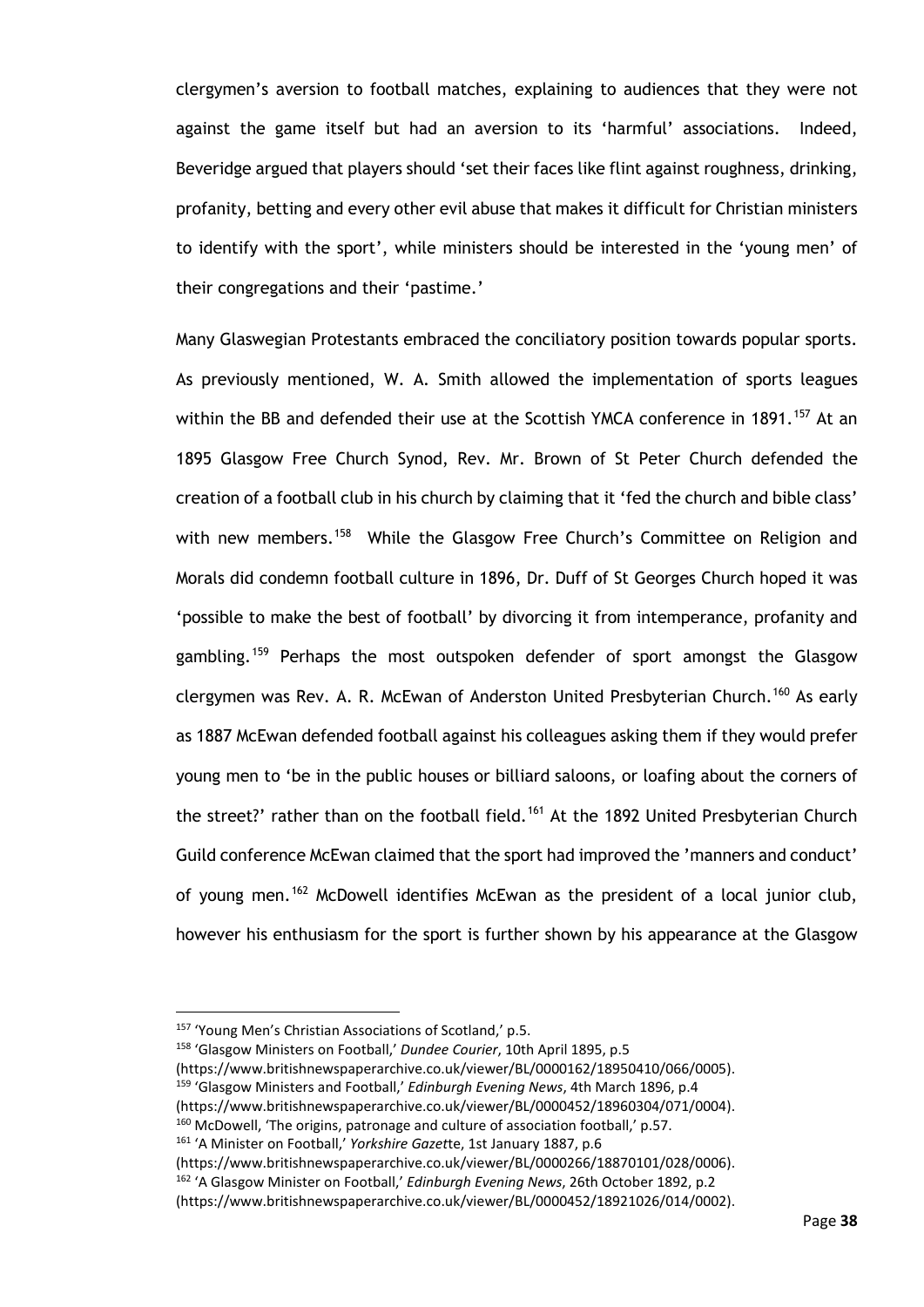Charity Cup presentation ceremony in 1896, where he praised the sport as 'one of the best forms of athletics' but encouraged clubs to enforce rules against spectator drunkenness.[163](#page-44-0)

The divisions over the issue of sports are visible from reports on church assemblies for the years 1896 and 1897. During the General Council of the United Presbyterian Church Guild in Edinburgh in 1897, Beveridge presented to fellow minsters a defence very similar to the arguments presented in his public addresses.<sup>[164](#page-44-1)</sup> He stated that sport, and football in particular, could be both physically and spiritually healthy, associating this position with the term 'Muscular Christianity.' As might be expected, he also condemned the sport's connection with public houses and obsessive, foul-mouthed spectators. Despite receiving a round of applause for this presentation, other minsters at the council provided detractions, with Rev. John McColl of Paisley, while not condemning the sport itself, voicing concern that publicans were using it as an opportunity to draw people into their establishments.<sup>[165](#page-44-2)</sup> He also urged the Council to oppose professionalism, something which Beveridge defensively predicted would decline in the coming years. Rev. Pollock from Glasgow noted that in his city, football was 'coming to be looked upon as an evil,' perhaps referring to the rising violence between fans of Rangers Football Club and Celtic Football Club.[166](#page-44-3) Finally, Rev. Stevenson from Leith argued that the church should focus less on amusements and encourage young people to direct themselves towards religion.<sup>[167](#page-44-4)</sup>

A similar debate occurred at a meeting of ministers of the Congregational Union of Scotland the following year when Rev. H. Herbert Snell from Glasgow presented a paper on 'Christ and Recreation' arguing that at all ages in life, physical games such as football

<span id="page-44-0"></span><sup>&</sup>lt;sup>163</sup> McDowell, 'The origins, patronage and culture of association football,' p.57; 'A Glasgow Minister on Football,' *Perthshire Advertiser*, 11th September 1896, p.3

<sup>(</sup>https://www.britishnewspaperarchive.co.uk/viewer/bl/0000458/18960911/083/0003).

<span id="page-44-1"></span><sup>164</sup> 'United Presbyterian Church Guild,' *The Scotsman*, 17th November 1897, p.7

<sup>(</sup>https://www.proquest.com/docview/488139094/A2CA64A93872493CPQ/1?accountid=14540).  $165$  Ibid.

<span id="page-44-4"></span><span id="page-44-3"></span><span id="page-44-2"></span> $166$  Ibid.

 $167$  Ibid.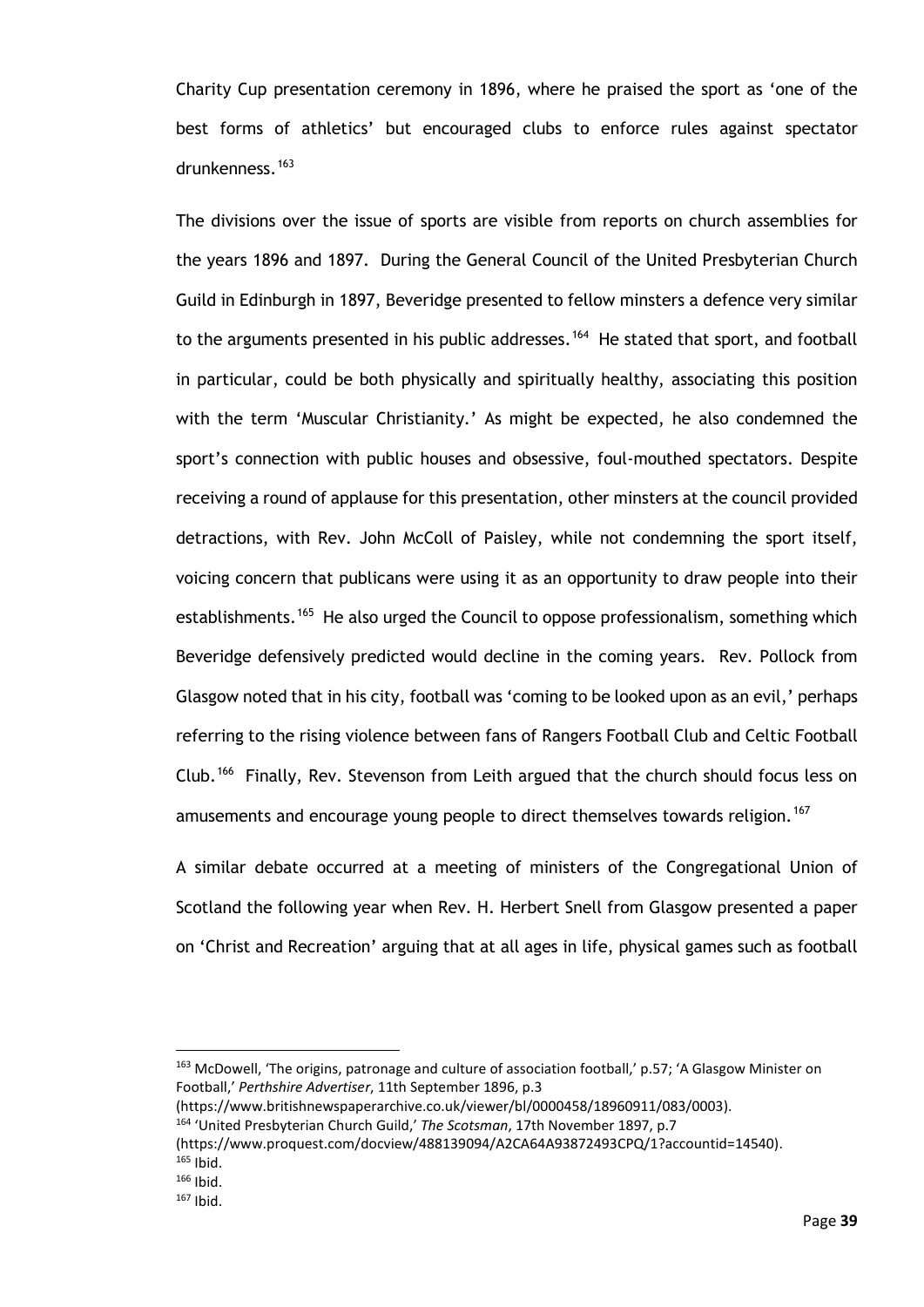could strengthen health and character.<sup>[168](#page-45-0)</sup> He celebrated the rise of sport amongst young boys and girls but he also condemned the associated vices which sport had become associated with, along with the 'worship of athletics' and Sabbath desecration. Very few of the recorded opinions were disapproving of Snell's position. Some argued that people spent excessive time on sports and that as many of these games entailed physical danger they should be avoided. <sup>[169](#page-45-1)</sup> The majority agreed with Snell yet were keen to qualify their support with comments that sports should be enjoyed in moderation.<sup>[170](#page-45-2)</sup> A Dunfermline minister commented that the church's stance on sport needed to be defined to young people in order to keep them engaged with the church, suggesting that some may have perceived a wedge between the two spheres in wider society.<sup>[171](#page-45-3)</sup>

A similar debate occurred at the General Assembly of the Free Church in 1896. This event is of particular interest as three Glasgow minsters made comments on football and 'popular sports.'<sup>[172](#page-45-4)</sup> First, Rev. Dr. George Reith spoke of an experience at a football match with his sons: he was not concerned about the enthusiasm boys and young men had towards the sport and thought that there was 'nothing wrong in the game' but he was affronted by the foul language used by spectators.<sup>[173](#page-45-5)</sup> It is perhaps unsurprising that Reith, who approved of the BB, displayed a conciliatory tone towards football. Of greater interest are the comments regarding the Church's investigation into physical recreation. The report was read by the Rev. John Burnett who noted the complexity of determining an educated opinion on the issue.<sup>174</sup> In the right context, sport could be of great physical and mental benefit. However, he emphasised that it was not the Church's role to provide amusements and was concerned also that there were many evils linked to sport, such as

(https://www.proquest.com/docview/488066563/E8F9B95AF7EE439CPQ/2?accountid=14540).

<span id="page-45-0"></span><sup>168</sup> 'Congregational Union of Scotland and Amusements,' *The Scotsman*, 29th September 1898, p.11 (https://www.proquest.com/docview/484755823/545BB3E31CEA4FD5PQ/1?accountid=14540).  $169$  Ibid.

<span id="page-45-2"></span><span id="page-45-1"></span> $170$  Ibid.

 $171$  Ibid.

<span id="page-45-4"></span><span id="page-45-3"></span><sup>172</sup> 'Free Church,' *The Scotsman*, 27th May 1896, p.11

 $173$  Ibid.

<span id="page-45-6"></span><span id="page-45-5"></span> $174$  Ibid.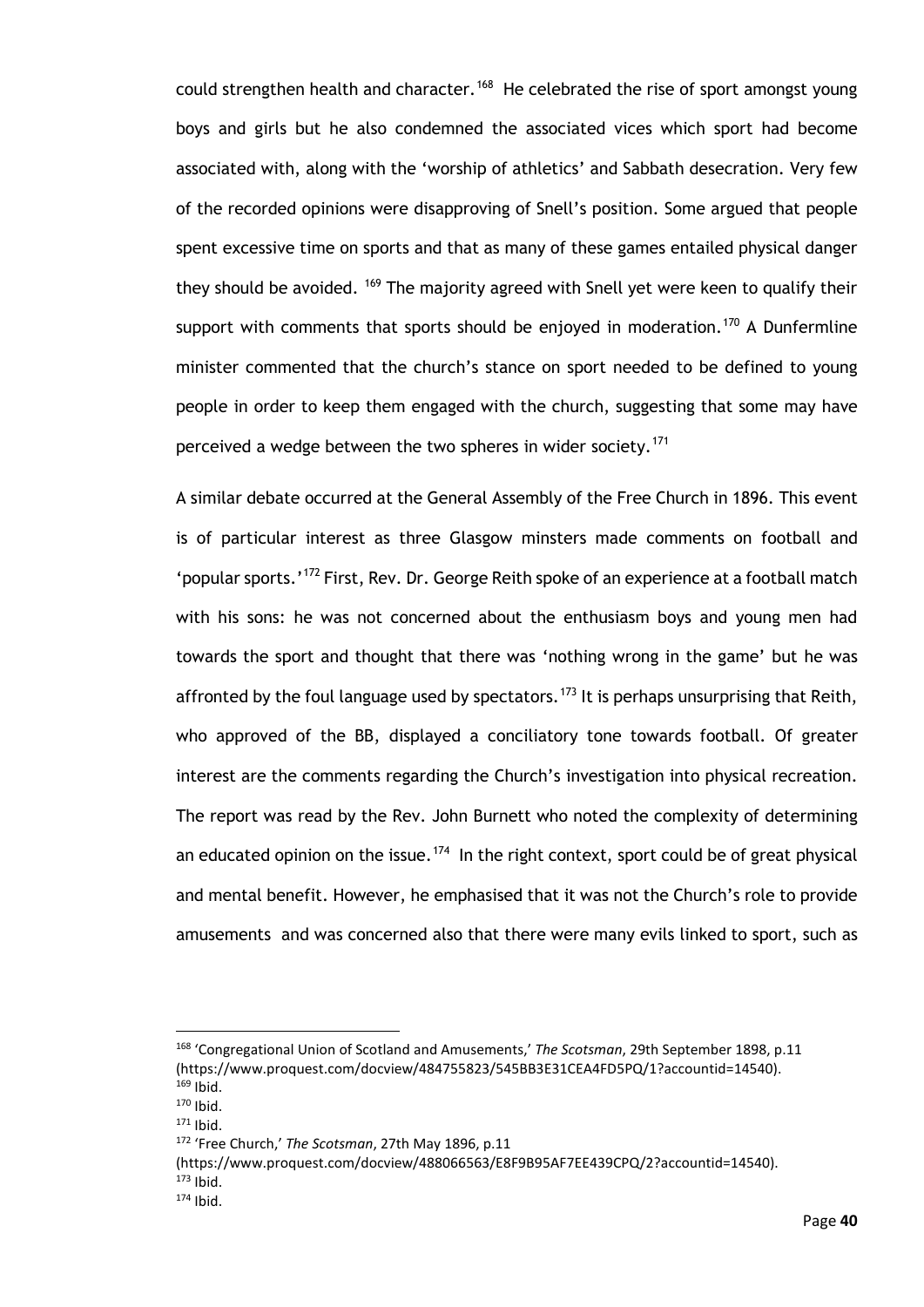drinking, swearing and excessiveness.<sup>[175](#page-46-0)</sup> Nevertheless he insisted there was 'no inherent evil in popular games' and was pleased that many football clubs had implemented regulations to curtail certain vices.<sup>[176](#page-46-1)</sup> The Glaswegian minister, Rev. Dr. Walter Ross Taylor commended the report for 'its sympathetic tone … towards popular sports' noting that the Church had previously tended to 'discourage' its congregations from popular sport.<sup>[177](#page-46-2)</sup> The 'mischievous consequence of this was that young people had developed a false impression of Christianity and allowed once innocent amusements to be influenced by 'evil accompaniments.'<sup>178</sup> Taylor asserted that simple denunciation would not counter these problems and his belief was that 'the Christian manly athletic standing up for what he believed to be true and good' would do 'more among young men than fifty sanctimonious recluses.'<sup>[179](#page-46-4)</sup> Taylor's remarks are particularly revealing as they suggest that many within the Free Church had held a negative view of popular sports in the past, only for these now to be reassessed. That these three speakers were from all Glasgow suggests that a conciliatory position towards popular sports may have been especially pervasive within Free Churches in the city.

While it is unclear whether the later United Free Church or Church of Scotland embraced Beveridge's conciliatory position towards sport, this outlook certainly appears to have prevailed in Glasgow. While there were many critics of sport within the city, numerous clergymen came to its defence. The steady increase of church use of physical recreation facilities in young men's clubs during the 1890s and the founding of a large amateur football league, the Glasgow District and Churches League, in 1908 suggests a victory for the likes of Dr. Ross Taylor and Rev. McEwan.<sup>[180](#page-46-5)</sup> These developments experienced within Glaswegian Presbyterian churches appear similar to non-conformist groups in England who

<span id="page-46-0"></span> $175$  Ibid.

<span id="page-46-1"></span> $176$  Ibid.

<span id="page-46-2"></span><sup>177</sup> Ibid.

<span id="page-46-3"></span> $178$  Ibid.

 $179$  Ibid.

<span id="page-46-5"></span><span id="page-46-4"></span><sup>180</sup> 'Churches' League, an Excellent Institution, a Retrospect,' *Scottish Referee*, 6th January 1911, p.1 (https://www.britishnewspaperarchive.co.uk/viewer/BL/0001876/19110106/004/0001?); See Chapter 2, 'Glasgow Churches and Physical Recreation, 1867-1929,' pp.56-57.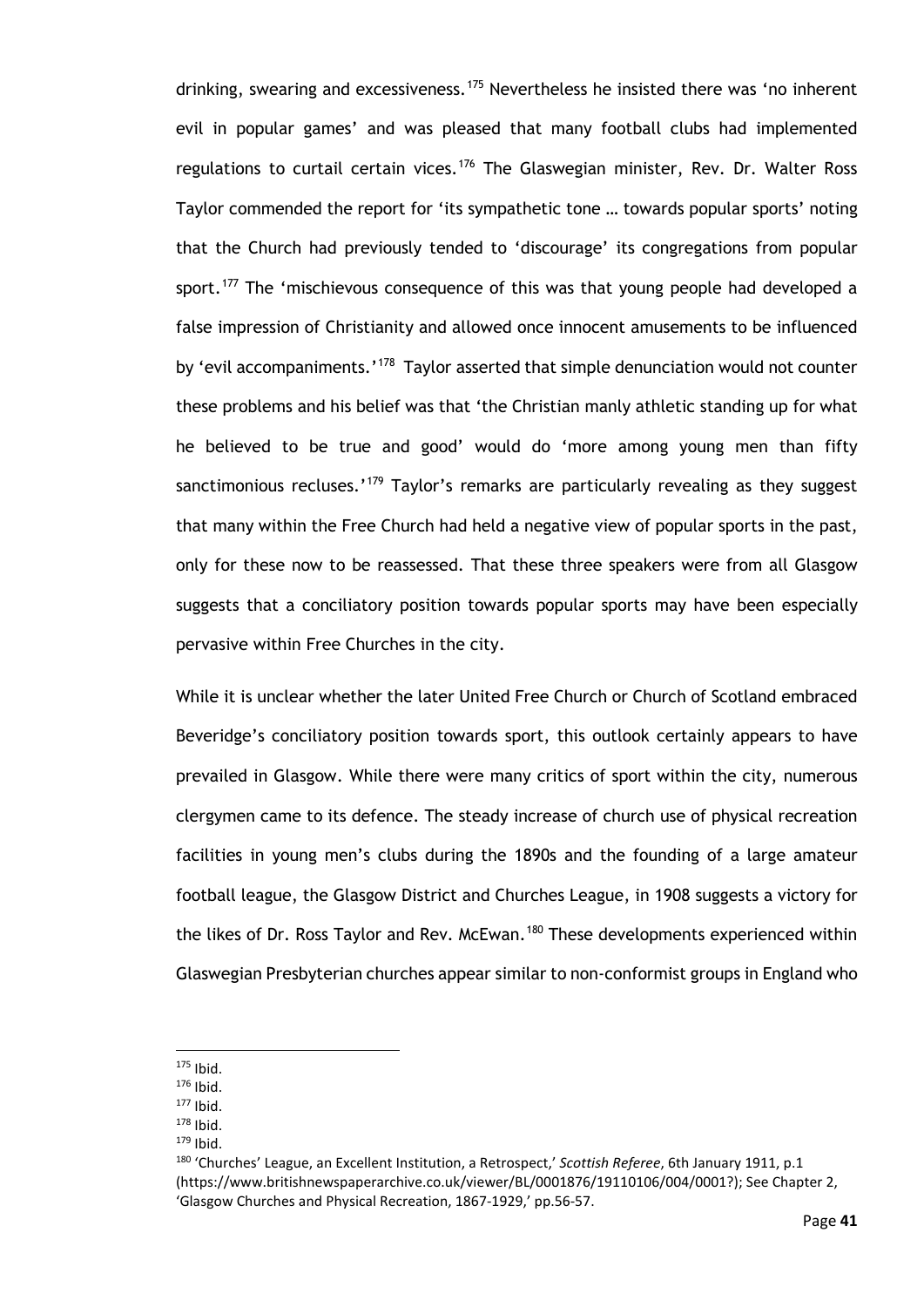were divided over the question of sport until a favourable sentiment won out in the late nineteenth century.<sup>[181](#page-47-0)</sup> McLeod argues that the use of sport by such groups in the 1890s was not simply to exploit the interests of young men nor was it a surrender to pervasive culture.<sup>[182](#page-47-1)</sup> Instead, it was part of a 'package' of moral initiatives such as temperance and anti-gambling.<sup>[183](#page-47-2)</sup> Certainly, the moral justifications for physical recreation accompanied Glaswegian churches' eventual adoption of sport, perhaps being an unlocking requirement. The development of this phenomenon will be explored in detail in the following chapter. However, the next topic about the popularity of Christian athletes, many based within Glasgow, in the inter-war years supports the view that Muscular Christianity had found a home in Glasgow.

#### **Running the Race and Playing the Game**

By the 1920s Muscular Christianity had begun to lose its cultural capital in England.<sup>[184](#page-47-3)</sup> This is not to say that church use of physical recreation had declined; quite the opposite. For instance, in Bolton in 1930, 45% of cricket teams and 48% of football teams had some connection to a religious organisation.<sup>[185](#page-47-4)</sup> Moreover, the propaganda use of Christian sportsmen continued (and arguably continues today).<sup>[186](#page-47-5)</sup> However, McLeod notes that growing football professionalisation was alienating Muscular Christians from endorsing the sport culture in the same way as before.<sup>187</sup> Meanwhile, Mangan finds that the Muscular Christianity of English public schools was declining in the face of a more aggressive social Darwinian philosophy.<sup>[188](#page-47-7)</sup> Finally, Vance argues that the experience of the First World War disillusioned many about the themes of Victorian manliness associated with Muscular Christianity.<sup>[189](#page-47-8)</sup> In contrast, divisions between sports culture and the major Presbyterian

<span id="page-47-0"></span><sup>181</sup> McLeod, 'Sport and Religion in England,' pp.116-117.

<span id="page-47-1"></span><sup>182</sup> McLeod, '"Thews and Sinews": Nonconformity and Sport,' pp.44-45.

<span id="page-47-2"></span> $183$  Ibid.

<span id="page-47-3"></span><sup>184</sup> Ibid., p.124.

<span id="page-47-4"></span><sup>185</sup> Ibid., p.121.

<span id="page-47-5"></span><sup>186</sup> Ibid., pp.123-124.

<span id="page-47-6"></span> $187$  Ibid.

<span id="page-47-7"></span><sup>188</sup> Mangan, *Athleticism in the Victorian and Edwardian Public School,* pp.135-136.

<span id="page-47-8"></span><sup>189</sup> Vance*, The Sinews of the Spirit*, p.200-206.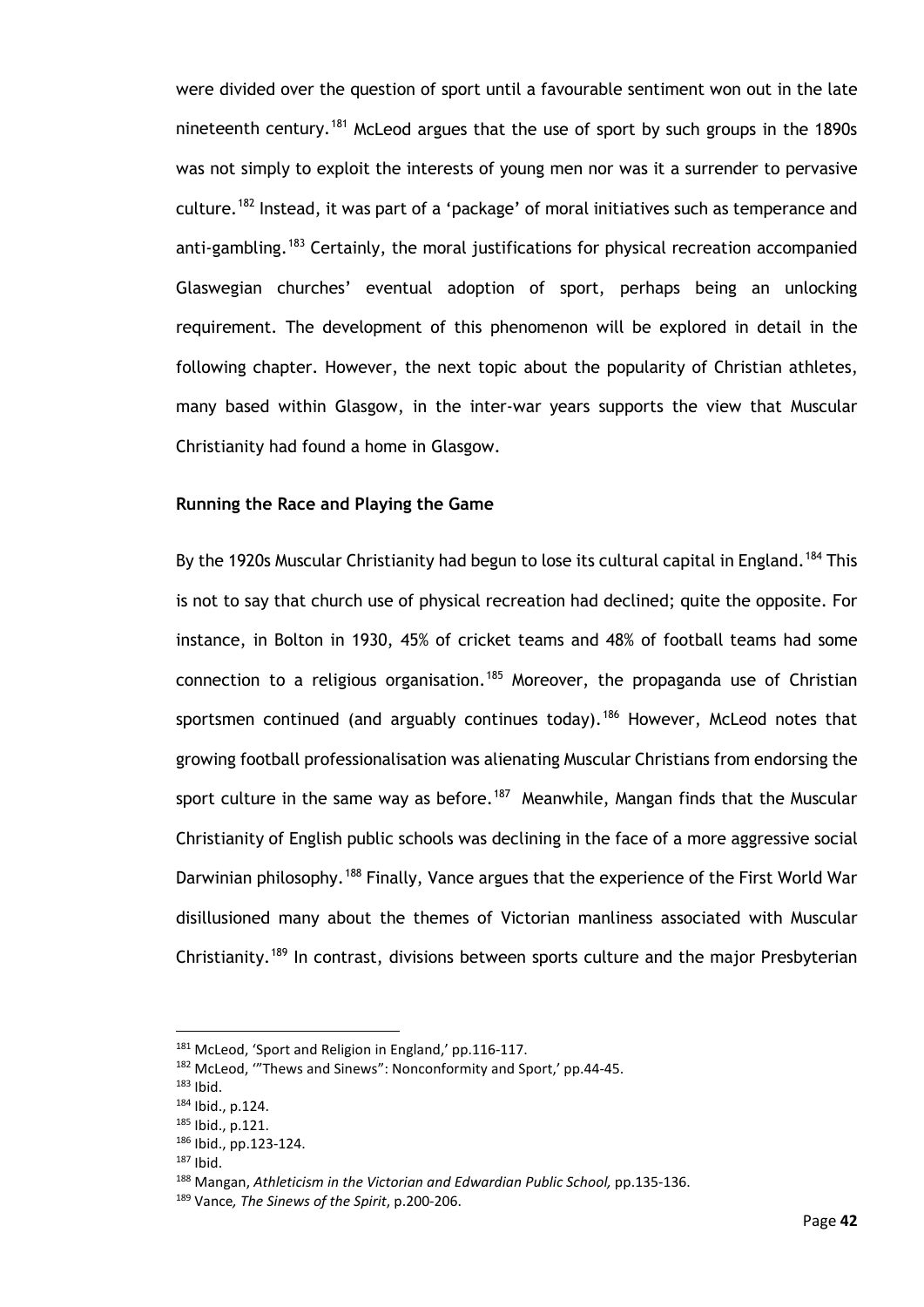groups in Scotland had always existed, but evidence suggests that after that First World War those divisions were closing rather than widening. As Vance observes when noting the popularity of Christian athlete Eric Liddell: 'Physical manliness was still serving Christianity well as an Evangelical instrument … in Scotland.' [190](#page-48-0)

During the interwar years, Liddell became strongly associated with the term Muscular Christianity. Son of a Congregationalist minister and missionary, Liddell famously refused to run in the 100 metre sprint heats in the 1924 Paris Olympic Games because they were to be hosted on a Sunday.<sup>[191](#page-48-1)</sup> Instead, Liddell competed in the 400 metre competition and won a gold medal, making him an international hero of Christian athleticism (famously depicted in the 1981 film 'Chariots of Fire').<sup>[192](#page-48-2)</sup> Thereafter, Liddell graduated from Edinburgh University, spending the following year studying theology and participating in evangelistic campaigns before going as a missionary to China.<sup>[193](#page-48-3)</sup> He died in 1945 during the Second World War in a Japanese internment camp.<sup>[194](#page-48-4)</sup>

Of interest to this study is Liddell's contribution to evangelistic campaigns. D. P. Thomson, founder of the Glasgow Students Evangelistic Union (GSEU) and active home missionary, frequently made use of sportsmen during his campaigns.<sup>[195](#page-48-5)</sup> His recruitment of Liddell was perhaps the most successful. Liddell's first involvement in such an event was in 1923 during a mission to Armadale, in West Lothian, by the GSEU.<sup>[196](#page-48-6)</sup> In order to attract more men to their meetings the group successfully invited Liddell to speak at one event: he had already earned seven caps for the Scotland international rugby team and was considered a sporting celebrity.<sup>[197](#page-48-7)</sup> After his Olympic success, evangelistic groups

<span id="page-48-1"></span><sup>191</sup> Magnus Magnusson, 'Liddell, Eric Henry (1902–1945), missionary and athlete,' *Oxford Dictionary of National Biography.* (23 September 2004); accessed 13.07.2020. DOI:

<span id="page-48-0"></span><sup>190</sup> Ibid., p.169.

https://www.oxforddnb.com/view/10.1093/ref:odnb/9780198614128.001.0001/odnb-9780198614128-e-37676.

<span id="page-48-2"></span><sup>192</sup> Vance, *The Sinews of the Spirit*, p.171; *Chariots of Fire.* Directed by Hugh Hudson (London: Twentieth Century Fox Home Entertainment, 1981), DVD, 2002.

<span id="page-48-3"></span><sup>193</sup> Magnusson, 'Liddell, Eric Henry (1902–1945).'

 $194$  Ibid.

<span id="page-48-5"></span><span id="page-48-4"></span><sup>195</sup> David Patrick Thomson, *Eric H. Liddell: Athlete and Missionary* (rev. ed., Crieff: The Research Unit, 1971), p.34.

<span id="page-48-6"></span><sup>196</sup> Ibid.*,* pp.34-37.

<span id="page-48-7"></span><sup>197</sup> Ibid.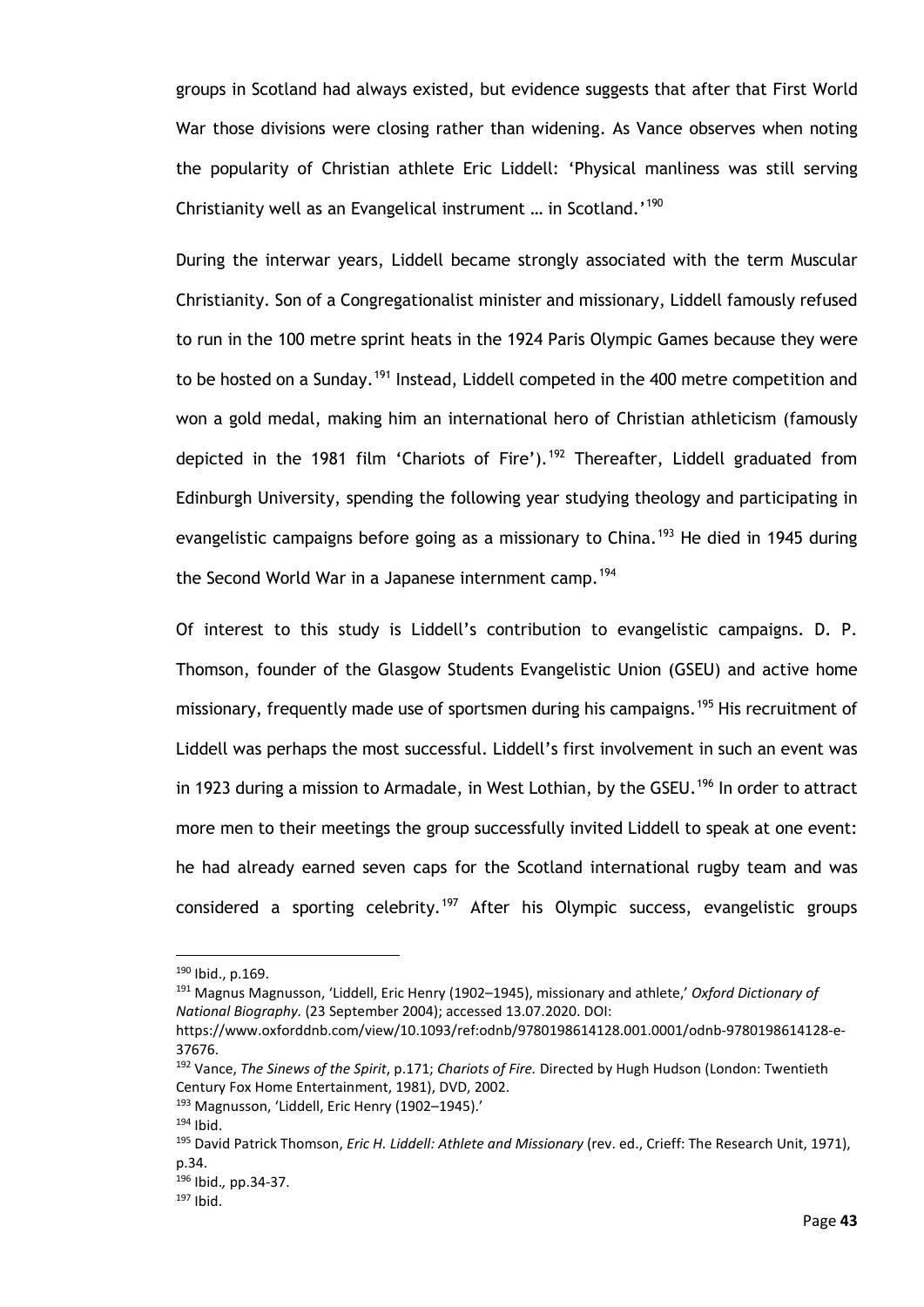continued to use Liddell's star power. For example, Liddell was advertised to be involved in a football match and relay race in Irvine as part of a home missionary campaign.<sup>[198](#page-49-0)</sup> Liddell's sporting status was thus exploited to attract men to evangelistic meetings, exemplifying the Muscular Christian desire to reconcile sporting masculinity and Christianity. He played a similar role as headline speaker in a 'Manhood' campaign across Britain in 1925.<sup>[199](#page-49-1)</sup> Liddell would continue to participate in these events until his departure for China in  $1940.<sup>200</sup>$  $1940.<sup>200</sup>$  $1940.<sup>200</sup>$ 

Alan Morton, a Glasgow Rangers player and Scotland football international, may be considered the Glaswegian equivalent of Eric Liddell. Morton was signed from Queens Park to Rangers in 1920 and went on to make 498 appearances for the club before he retired in 1933.<sup>[201](#page-49-3)</sup> He was well known for his role in Scotland's 5-1 victory over England in 1928.<sup>[202](#page-49-4)</sup> Despite this, Morton only trained part time as he was also a mining engineer.<sup>[203](#page-49-5)</sup> Alongside Liddell, Morton assisted Thompson's campaigns in 1920s.<sup>[204](#page-49-6)</sup> During one of Thomson's campaigns in Linlithgow in 1926, Morton sent a letter to be read by Thomson. The Linlithgowshire Gazette recorded part of this message, which was reminiscent of the metaphorical sentiments of *Baxter's Second Innings*:

We are all playing a game – the game of life. How are we playing? Do we play the game like the sons of a king? If not we should be, as all are sons of the King of Kings. A better captain than Jesus we cannot possibly get. It is therefore up to

<span id="page-49-0"></span><sup>198</sup> Ibid., p.45.

<span id="page-49-1"></span><sup>199</sup> Ibid., p.162.

<span id="page-49-2"></span><sup>200</sup> Magnusson, 'Liddell, Eric Henry (1902–1945).'

<span id="page-49-3"></span><sup>201</sup> William Murray, 'Morton, Alan Lauder (1893–1971), footballer,' *Oxford Dictionary of National Biography*  (23 September 2004); accessed 13.07.2020. DOI:

https://www.oxforddnb.com/view/10.1093/ref:odnb/9780198614128.001.0001/odnb-9780198614128-e-58828

<span id="page-49-4"></span> $202$  Ibid.

<span id="page-49-5"></span> $203$  Ibid.

<span id="page-49-6"></span><sup>204</sup> 'Kilsyth Churches United Campaign,' *Kirkintilloch Gazette*, 26th November 1926, p.1 (https://www.britishnewspaperarchive.co.uk/viewer/BL/0001607/19261126/016/0001).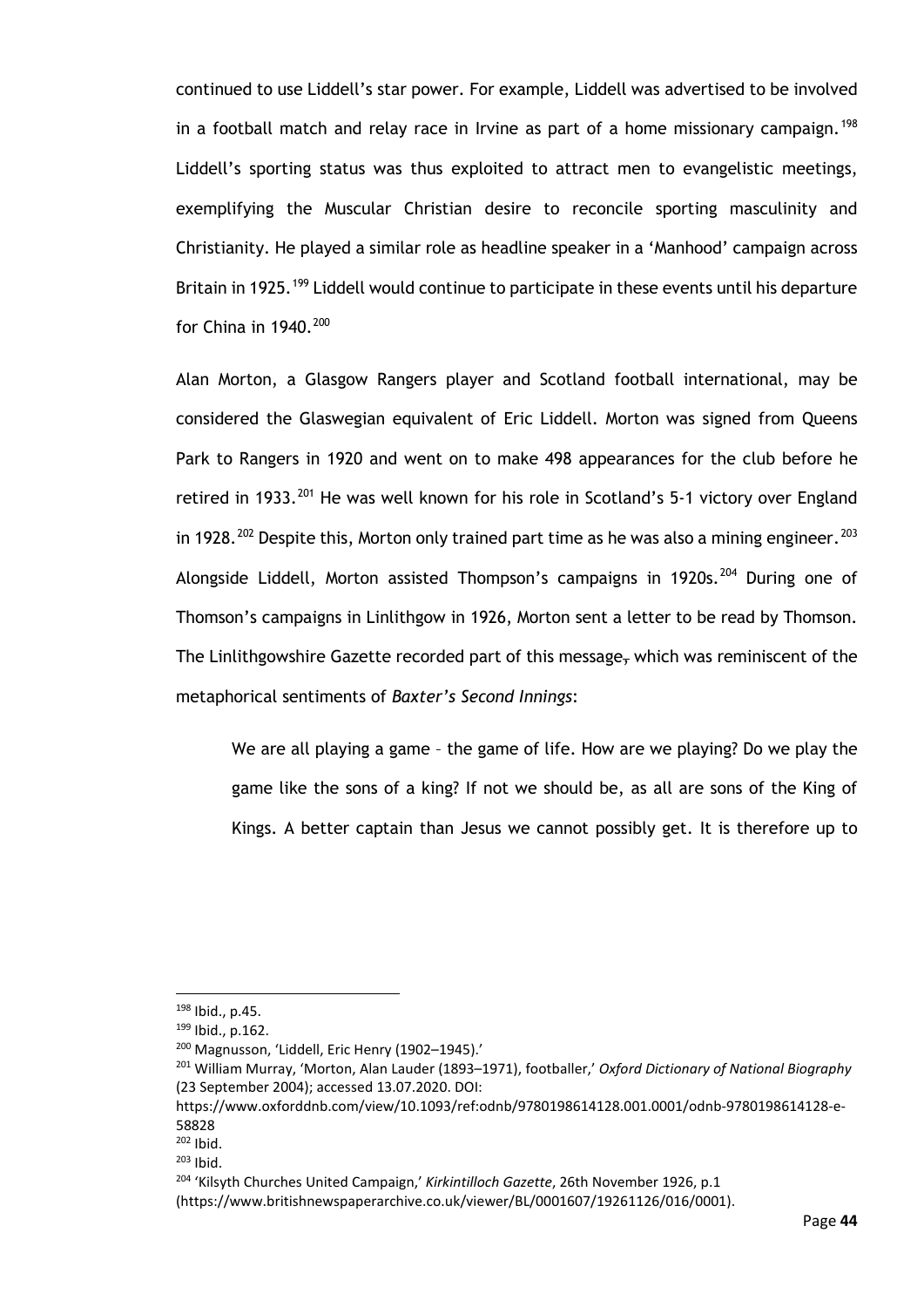every sportsman to follow the captain's lead, so that in our everyday life our actions will show whose we are and whom we serve.  $205$ 

Morton was not alone in his evangelistic contributions. During the early 1930s his fellow Rangers players Jimmy Fleming and George Brown also made church appearances.<sup>[206](#page-50-1)</sup> All three of them, along with players from Airdrieonians, Albion Rovers and Arbroath, participated in a Coatbridge church service in  $1932.^{207}$  $1932.^{207}$  $1932.^{207}$  The sermon preached by the minister Rev. R. Adam Smith included numerous Muscular Christian themes. Smith drew a parallel between the desire of the Rangers players to win the Scottish cup and Revelation 21, 'He that overcometh shall inherit all things.'<sup>[208](#page-50-3)</sup> The Christian life was depicted as a challenge; just as the Rangers team had achieved success from their 'will to win', so too the team of Christ can achieve spiritual success.<sup>[209](#page-50-4)</sup> Smith's mention of the drive to 'win noble manhood' also indicates the typical attempt to combine sporting masculinity with Christianity. From these instances it can be argued that Muscular Christian ideas may have remained popular amongst Scots throughout the inter-war years, while they had begun to dwindle in England. Furthermore, the city of Glasgow continued to export Muscular Christian figureheads to the rest of Scotland.

The inter-war popularity of Muscular Christianity in Scotland is not without caveats. As noted, the overwhelming majority of BB members attended weekly Bible classes during the 1920s. In addition, church sports clubs proliferated, though there was a greater focus on congregational socialisation over character development in these groups. This will be

<sup>205</sup> 'Linlithgow Churches' Effort,' *Linlithgowshire Gazette*, 15th October 1926, p.2

<span id="page-50-1"></span><span id="page-50-0"></span>(https://www.britishnewspaperarchive.co.uk/viewer/BL/0001907/19261015/017/0002).

<sup>206</sup> For Jimmy Fleming: 'Temple,' *Milngavie and Bearsden Herald*, 8th March 1929, p.4

(https://www.britishnewspaperarchive.co.uk/viewer/BL/0002008/19290308/034/0004); 'Perth Y.M.C.A. Notes,' *Perthshire Advertiser*, 3rd February 1934, p.21

(https://www.britishnewspaperarchive.co.uk/viewer/BL/0000458/19340203/219/0021?).

For George Brown: 'Craigneuk Parish Church,' *Wishaw Press*, 30th November 1934, p.8

(https://www.britishnewspaperarchive.co.uk/viewer/BL/0002750/19341123/062/0005); 'General Assembly Arrangements,' *Dundee Courier*, 2nd May 1933, p.7

(https://www.britishnewspaperarchive.co.uk/viewer/BL/0000564/19330502/118/0007).

<span id="page-50-2"></span><sup>207</sup> 'Sports Service in Maxwell Church,' *Coatbridge Express*, 27th April 1932, p.2

(https://www.britishnewspaperarchive.co.uk/viewer/bl/0002710/19320427/013/0002).

<span id="page-50-3"></span><sup>208</sup> Revelation 21:7, King James Version.

<span id="page-50-4"></span><sup>&</sup>lt;sup>209</sup> 'Sports Service in Maxwell Church,' p.2.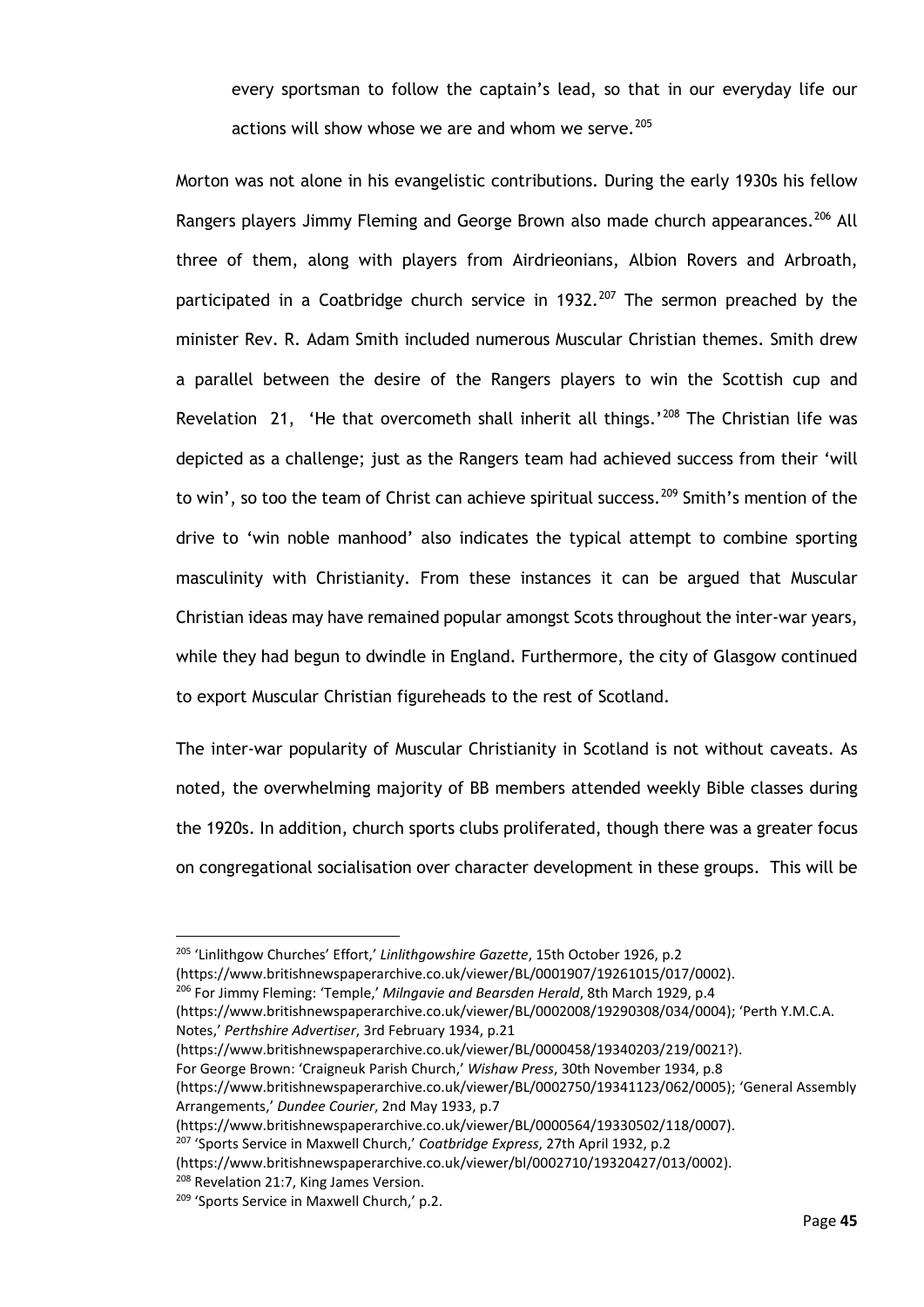explored in the following chapter, but it serves as an indication that later manifestations of Muscular Christianity did not propound the same moral values as before. For instance, many of the footballers appropriated by Scottish churches during the inter-war years will have been professionals. Alan Morton, for instance, was rumoured to be paid £4,000  $annually.<sup>210</sup>$  $annually.<sup>210</sup>$  $annually.<sup>210</sup>$  Therefore, the previous Muscular Christian objection against professionalisation, notably held by Beveridge, seems to have become less important. An ideology which intended to change sport culture was itself changed by sports culture.

## **Conclusion**

The key features of Almond's brand of Muscular Christianity were shared by many of his counterparts. The majority of groups and individuals mentioned above, from the 1860s to the inter-war era were keen to reconcile sporting masculinity with religion. This was seen most prominently in Beveridge but was exemplified by Liddell. There was a common argument that should sport be divided from a vice-ridden culture, it could develop the character of the participants, as discussed in the Congregationalist, United Presbyterian and Free Church denominations in the 1890s. Almond's attachment to patriotic imperialism was echoed in the Christian militarism so often associated with the Scottish Muscular Christian movement, seen strongly in the BB.

Glasgow experienced much of this phenomenon, producing its own examples and exporting them to the rest of the country. The public school brand of Muscular Christianity was present at Glasgow Academy as evidenced by the curriculum changes of Morrison and the activities of Arthur. The BB, originating in Glasgow, became a rallying point for likeminded Muscular Christian supporters across the country such as Drummond and Reid. Its own brand of Muscular Christianity brought numerous Glaswegian boys into contact with religious instruction. Meanwhile, the conciliatory position on football may have found particular adherence in Glasgow. Finally, the use of Glasgow Rangers players, such

<span id="page-51-0"></span><sup>210</sup> Murray, 'Morton, Alan Lauder (1893–1971).'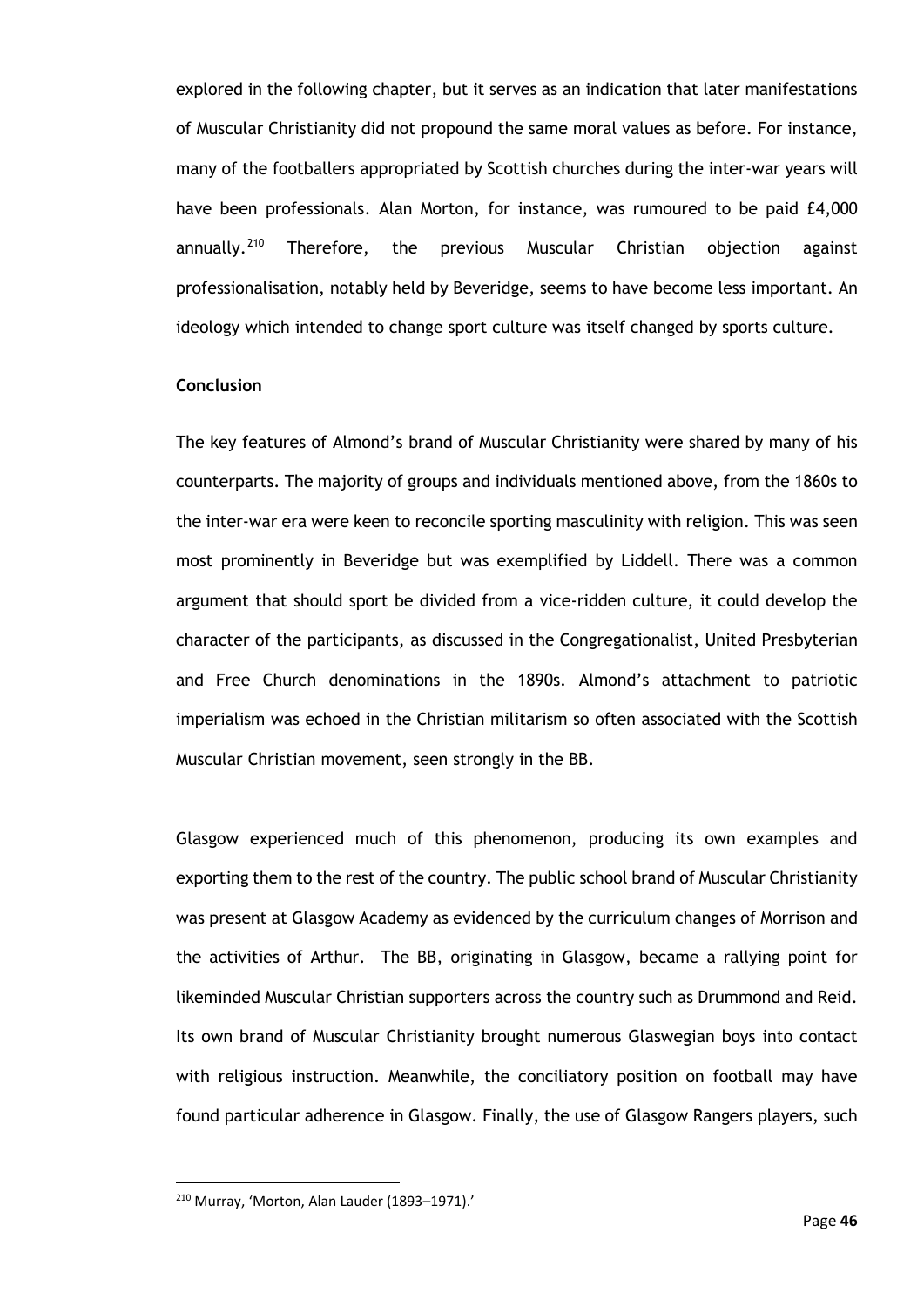as Morton, in church services indicates Muscular Christian themes were still useful within the inter-war era, even if its original morality had been altered.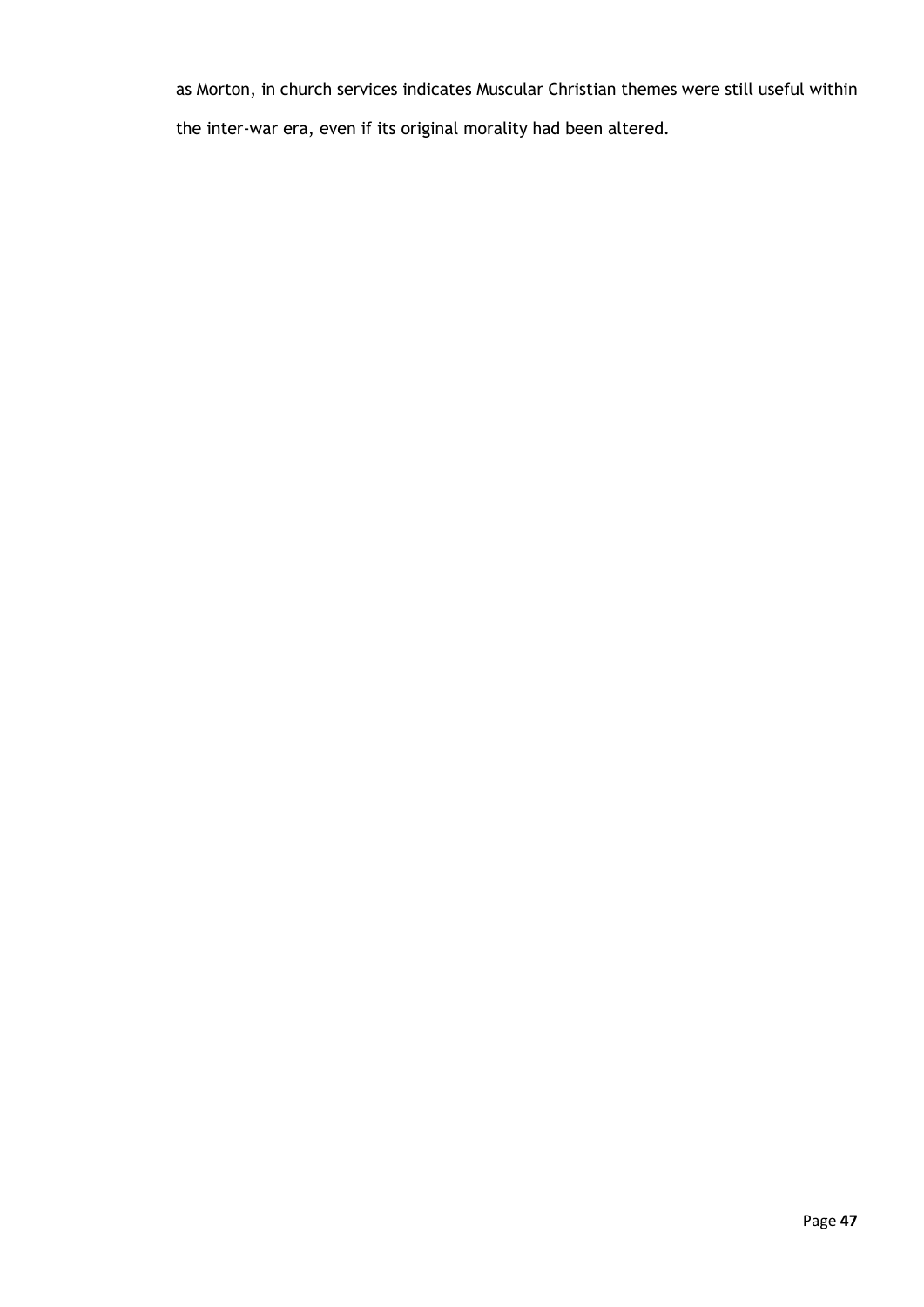#### **Sports and physical exercise amongst Glaswegian Protestantism, 1867–1914**

One of the earliest recorded examples of religious groups using sport in Glasgow may be the use of football by the Glasgow Union of Young Men's Christian Association (GUYMCA). Queen's Park Football Club (QPFC) was the first Scottish football club, formed in 1867 after the club's founders' played a game against the local YMCA at Glasgow's south side park.<sup>[1](#page-53-0)</sup> The long established theory that YMCA played a role in founding QPFC can be robustly challenged by referring to statements by the club's creators such as honorary club secretary, Archibald Rae, who said in 1874 that the YMCA's 'muscular Christianity … was not always in favour' with the QPFC team, revealing an early distinction between secular and religious attitudes to the use of sport.<sup>[2](#page-53-1)</sup> Nevertheless, an entry in the 1879-1880 *Scottish Football Association* (SFA) *Annual* on the origins of QPFC by an author named 'An old Black-and-White' (referring to the club's strip patterns) notes that the club drew its rule codes from the editor of *Cassell's Paper* and *Sporting Life*, as these publications were the 'chosen literature of the GUYMCA', indicating a degree of communication.<sup>[3](#page-53-2)</sup> This also reveals that the Glaswegian YMCA was involved in sport as early as the 1860s.

In 1883 the GUYMCA created its own athletic club with cricket, football, tennis and gymnastics sections.<sup>[4](#page-53-3)</sup> The club acquired a field at Kelbourne Street with its own clubhouse which would later be referred to as 'GUYMCA Athletic Club Park.' [5](#page-53-4) Their gymnasium was situated at Rosemount School on Sauchiehall Street.<sup>[6](#page-53-5)</sup> The SFA annuals provide insight into

<span id="page-53-0"></span><sup>&</sup>lt;sup>1</sup> McDowell, 'The origins, patronage and culture of association football in the west of Scotland,' p.8.

<span id="page-53-1"></span> $^{2}$  Ibid., p.45.

<span id="page-53-2"></span><sup>3</sup> *Scottish Football Association Annual*, *1879–1880*, ed. John M'Dowell (Glasgow: H. Nisbet and Co., 1880), p.84.

<span id="page-53-3"></span><sup>4</sup> Glasgow United Young Men's Christian Association, *Annual Report, Glasgow United Young Men's Christian Association, 1883*, March 1884 (accessed via University of Glasgow Archives (UGA), MU22-D.13), pp.15-16.

<span id="page-53-4"></span><sup>5</sup> *Scottish Football Association Annual*, *1885–1886*, ed. John M'Dowell (Glasgow: H. Nisbet and Co., 1886), p.57.

<span id="page-53-5"></span><sup>6</sup> Glasgow United Young Men's Christian Association, *Annual Report* (UGA, MU22-D.13), pp.15-16.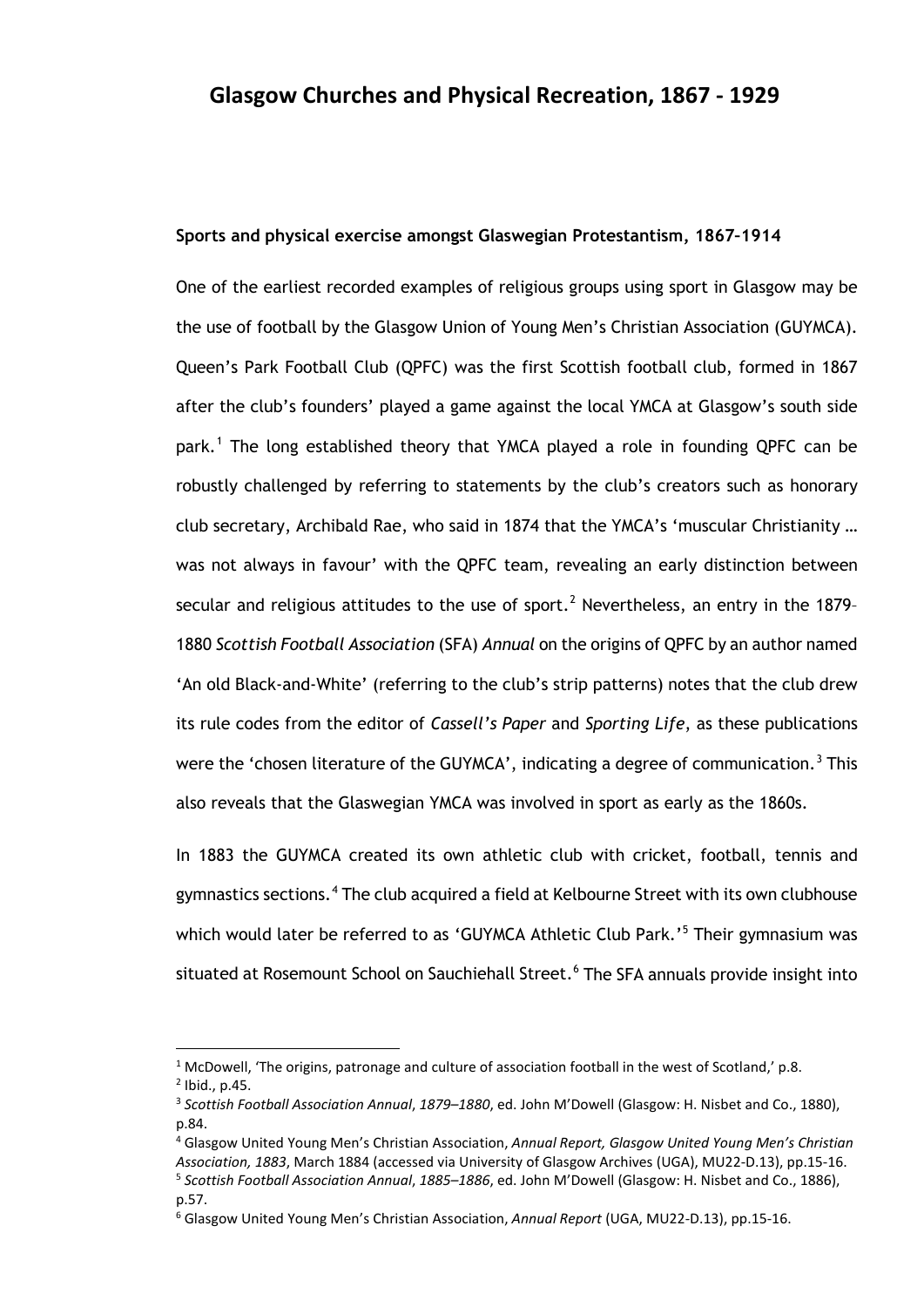the club's football section. The 1884–1885 annual notes that the YMCA only played twelve football matches, winning eight of them.<sup>[7](#page-54-0)</sup> By 1886 membership had risen from fifty-five to 120, indicating that it was a sizeable club, larger than Partick Thistle's eighty members.<sup>[8](#page-54-1)</sup> Sometime within the following year the YMCA football section may have either disbanded or greatly downsized as it does not appear on the 1887-1888 list.<sup>[9](#page-54-2)</sup> Instead, a new club, Kelvinside Athletic, played at the GUYMCA Athletic Club Park.<sup>[10](#page-54-3)</sup> The change in both honorary and match secretaries indicates that this was probably an entirely new club rather than a reformed entity. Indeed, the 1892–1893 annual shows that the ground had changed name to Kelburn Park.<sup>[11](#page-54-4)</sup>

There is no visible reason for the disappearance of the GUYMCA football club; membership had been increasing, and YMCA gymnastics section continued to be active until the end of the century. It is possible that the GUYMCA took note of the criticism football was receiving from the wider YMCA and Scottish Presbyterianism and thus acted on moral grounds;<sup>[12](#page-54-5)</sup> however, there is no recorded statement showing this to be the case. Certainly, in the late 1880s, divisions between football and Christianity were widening. For instance, McDowell notes an 1887 *Scottish Athletic Journal* entry praising Kelvinside Athletic as 'fine specimens of Muscular Christianity,' but comments that such accolades were becoming more uncommon within the game.<sup>[13](#page-54-6)</sup> This would continue into the 1890s, shown by the debates within Presbyterian churches over the morality of 'popular sports', as detailed in the previous chapter.<sup>[14](#page-54-7)</sup> The disappearance of the GUYMCA football club hints that it had become difficult for a religious-centred club to operate.

<span id="page-54-0"></span><sup>7</sup> *Scottish Football Association Annual*, *1884–1885*, ed. John M'Dowell (Glasgow: H. Nisbet and Co., 1885), p.56.

<span id="page-54-1"></span><sup>8</sup> *Scottish Football Association Annual*, *1885–1886*, p.57.

<span id="page-54-2"></span><sup>9</sup> *Scottish Football Association Annual*, *1887–1888*, ed. John M'Dowell (Glasgow: H. Nisbet and Co., 1888), p.56.

<span id="page-54-3"></span> $10$  Ibid.

<span id="page-54-4"></span><sup>11</sup> *Scottish Football Association Annual*, *1892–1893*, ed. John M'Dowell (Glasgow: H. Nisbet and Co., 1893), p.88.

<span id="page-54-5"></span><sup>12</sup> See Chapter 1*,* 'Scottish and Glasgow Muscular Christianity,' p.34.

<span id="page-54-6"></span><sup>&</sup>lt;sup>13</sup> McDowell, 'The origins, patronage and culture of association football,' p.42.

<span id="page-54-7"></span><sup>14</sup> See Chapter 1, 'Scottish and Glasgow Muscular Christianity,' pp.39-41.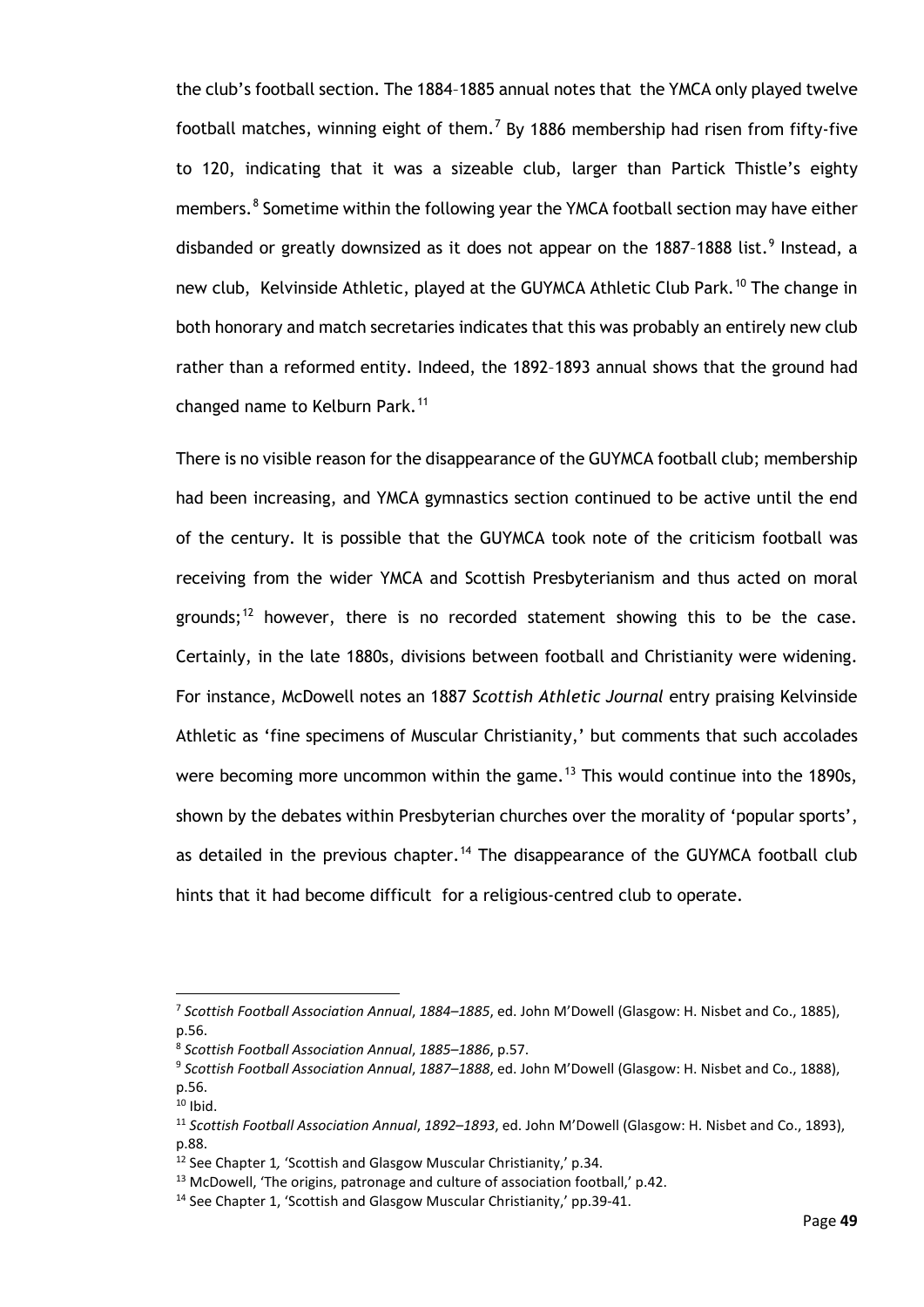Despite Presbyterian debates regarding sports in the 1890s, there was already an attempt to reconcile football with religion within Scottish churches. In 1889 the Boys' Brigade (BB) Glasgow Battalion had formed the Recreation Sub-committee which later sanctioned numerous inter-company sport competitions, most prominent of which was the football knock-out tournament created in 1890.<sup>[15](#page-55-0)</sup> Never before had football been conducted on such a scale by Glaswegian churches. In 1893 an inter-company league was established, with a second division added in 1894 and a third in 1902.<sup>[16](#page-55-1)</sup> By 1910 there were fifty teams (spread across three age brackets: under-thirteen-and-a-half, under-fourteen-and-a-half and over-fourteen-and-a-half) playing across the competition.<sup>[17](#page-55-2)</sup> In 1913 eighty-three companies ran football teams and the following year it was noted that close to '1,300' boys were playing across a season.<sup>[18](#page-55-3)</sup> Intercity battalion games were also being played, notably against the Sheffield battalion in 1893 as part of the first annual match.<sup>[19](#page-55-4)</sup>

BB sports were not limited to football. Swimming was another popular activity, with the first battalion swimming gala being hosted in  $1889$ .<sup>[20](#page-55-5)</sup> In 1890 eighty-six boys participated in the gala, rising to 124 in 1899.<sup>[21](#page-55-6)</sup> In 1902 twenty-one clubs were hosting swimming classes, rising to sixty-three in 1914.<sup>[22](#page-55-7)</sup> Meanwhile, a small cricket league was created in 1894 whose 'membership fluctuated between six and ten teams through the period up to 1914.'<sup>[23](#page-55-8)</sup> Finally, athletics was also a popular activity of the brigade, which hosted annual sports days.<sup>[24](#page-55-9)</sup>

Brigade officers had multiple motivations for their sports programme. *The Boys' Brigade Gazette* contained articles written by officers and supporters of the organisation. It gives insight into the attitudes of the brigade. Through this source Bilsborough found that

- <span id="page-55-4"></span><span id="page-55-3"></span> $19$  Ibid.
- <sup>20</sup> Ibid., pp.144-145.
- <span id="page-55-5"></span> $21$  Ibid.
- <span id="page-55-7"></span><span id="page-55-6"></span> $22$  Ibid.
- <span id="page-55-9"></span><span id="page-55-8"></span> $23$  Ibid.
- $24$  Ibid.

<span id="page-55-0"></span><sup>15</sup> Bilsborough, 'The Development of Sport in Glasgow,' pp.144–146.

<span id="page-55-1"></span> $16$  Ibid.

<span id="page-55-2"></span> $17$  Ibid.<br> $18$  Ibid.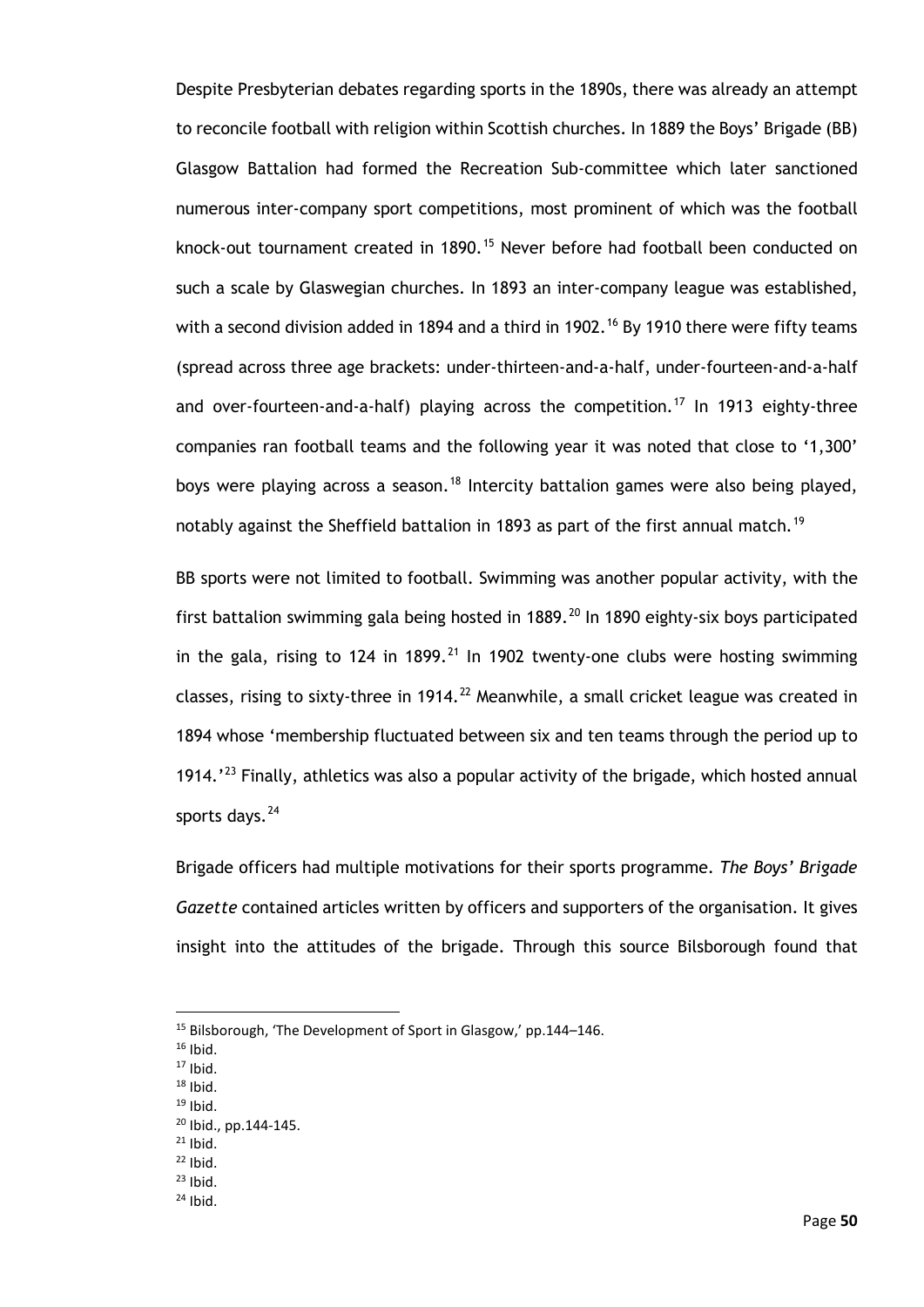officers understood sport and recreation as a means to attract boys to the company, presumably to expose them to Bible classes, the original raison d'être of the brigade.<sup>[25](#page-56-0)</sup> This is confirmed by A. F. Peterson, captain of the Glasgow 76th Company who wrote that 'Recreation in the Boys Brigade forms an attraction … to boys to join our ranks' and that many of the officers in his own company who originally joined as boys did so to 'get a place in its cricket or football team.'<sup>[26](#page-56-1)</sup> W. A. Smith perceived a connection between battalion sports and Bible classes in an 1889 *Gazette* entry in which he recalled attending a battalion football match.<sup>[27](#page-56-2)</sup> He noticed after the game that players were reminding each other to attend that week's Bible class the following day. Smith wrote that 'here is the whole idea of the Boys' Brigade in a nut shell … taking up everything that should enter into a healthy boy's life, and consecrating it all in the service of Christ.'<sup>[28](#page-56-3)</sup>

Second, the BB attempted to place youth sport within safe and respectable parameters. An 1892 *Boys' Brigade Gazette* entry discussing the creation of an Edinburgh football team illustrates this.<sup>[29](#page-56-4)</sup> It notes that officers had judged it better to start football teams within the brigade than let boys go to other football clubs 'where the play and language were often of a rough nature.'[30](#page-56-5) The author comments: 'Boys *will* play football, whether we like it or not, and the choice therefore lies between leaving them to play it outside the brigade, and beyond its control; or providing facilities for their playing it inside the brigade.'<sup>[31](#page-56-6)</sup>

Finally, sport could develop moral character. Bilsborough has already identified this position within the Glasgow Battalion annual reports.<sup>[32](#page-56-7)</sup> However, a more moralistic Muscular Christian position is recorded in the *Gazette*. In 1889 an uncredited author noted

 $25$  Ibid., p. 147.

<span id="page-56-1"></span><span id="page-56-0"></span><sup>26</sup> A. F. Peterson, 'The Officer's Part in providing Recreation for His Boys' in *The Boys' Brigade Gazette*, no.4, vol.5, 1st December 1896 (GCA TDBB1/4/1/1/4), p.52-53.

<span id="page-56-2"></span><sup>&</sup>lt;sup>27</sup> Smith, 'The Boys Brigade: Its Organisation and Methods' (GCA, TDBB1/4/1/1/1), pp.168-169.

<span id="page-56-3"></span> $28$  Ibid.

<span id="page-56-4"></span><sup>29</sup> 'Football in The Boys' Brigade,' in *The Boys' Brigade Gazette*, no.3, vol.2, 1st February 1892 (GCA TDBB1/4/1/1/2), p.54.

<span id="page-56-5"></span> $30$  Ibid.

<span id="page-56-6"></span> $31$  Ibid.

<span id="page-56-7"></span><sup>32</sup> Bilsborough, 'The Development of sport in Glasgow,' pp.146-147.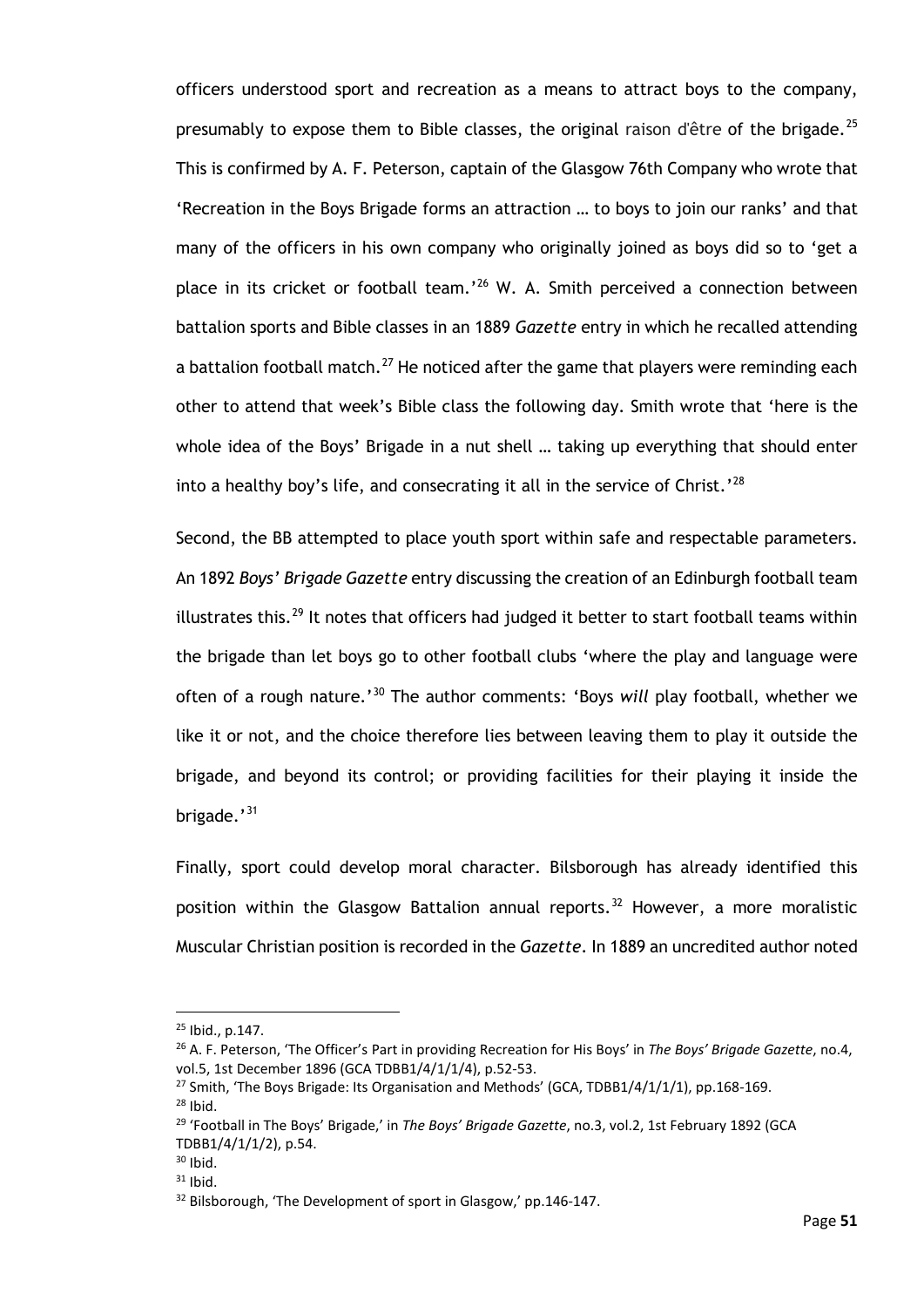the perceived division between sporting masculinity and Christianity.<sup>[33](#page-57-0)</sup> He proceeded to rebuke both the secular sportsman who thinks 'true manliness is inconsistent with devotion to Christ' and the religious sceptic about sport who believes 'that true religion is inconsistent with manliness,' arguing against both that 'that no one can be a true man, who is not seeking to follow Christ' and that sport is one way of promoting that form of masculinity.<sup>[34](#page-57-1)</sup> He countered that under the supervision of brigade officers, playing sports could teach boys valuable lessons, such that 'it is better to be honourably and fairly beaten than to win by the help of the umpire, or by a doubtful action', or the need to 'keep your temper' and to 'be true and honest' when appealing to the umpire.<sup>[35](#page-57-2)</sup> Here, the BB athletic programme appears to take inspiration from the Muscular Christian and Presbyterian conciliatory position towards sport.<sup>[36](#page-57-3)</sup> Therefore, officers' motivation for embracing sports fell into three broad categories: to attract new members (and ultimately to provide them with religious teaching), to conduct sport in a safe setting and to develop the moral character of the participants.

All BB companies were attached to a church.<sup>[37](#page-57-4)</sup> Therefore, the activities hosted within the brigade indicate that sports, in this setting, had become acceptable to many Glaswegian churchmen by the end of the nineteenth century. Nevertheless, the BB was not the only example of physical recreation organised by churches.

In 1876 the Southern Reformed Presbyterian Church based in the south side of Glasgow joined the Free Church.<sup>[38](#page-57-5)</sup> The same year it changed its name to Renwick Free Church, after the prominent covenanter James Renwick. Its *Monthly Record* reported to the congregation on upcoming church events and programme alongside annual society

<span id="page-57-0"></span><sup>33</sup> 'Athletics and the Boys' Brigade,' in *The Boys' Brigade Gazette*, no.3, vol.1, 2nd September 1889 (GCA, TDBB1/4/1/1/1), p.43.<br><sup>34</sup> Ibid.

<span id="page-57-2"></span><span id="page-57-1"></span>

 $35$  Ibid.

<span id="page-57-4"></span><span id="page-57-3"></span><sup>36</sup> See Chapter 1*,* 'Scottish and Glasgow Muscular Christianity,*'* pp.36-38.

<sup>37</sup> Springhall, Fraser, Hoare, *Sure & Stedfast*, p.43.

<span id="page-57-5"></span><sup>38</sup> Renwick United Free Church, *Renwick United Free Church Monthly Magazine*, July 1922 (GCA, TD 396/39/30), p.1.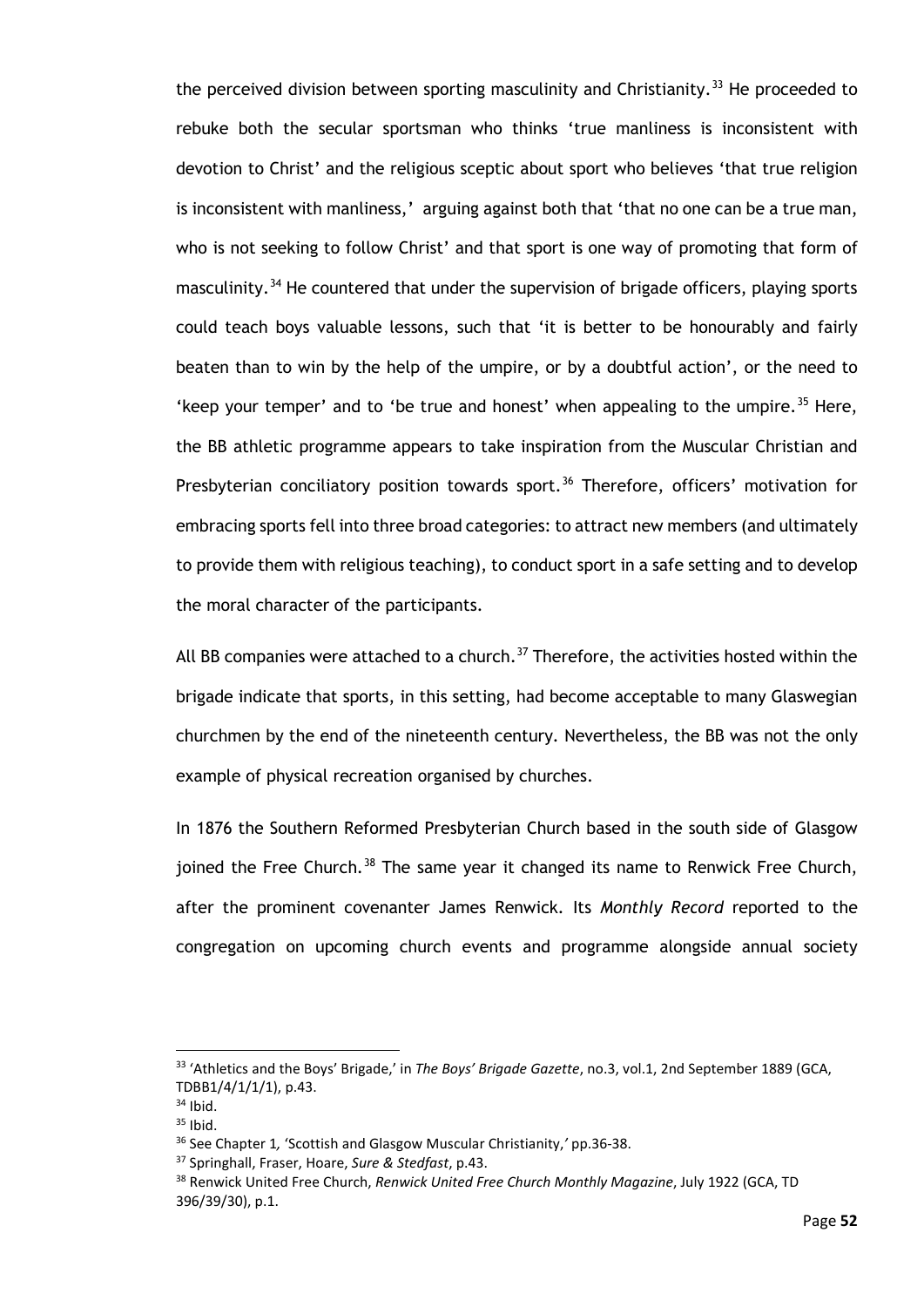reports. Of interest is the Renwick Young Men's Club (RYMC), founded in 1890,<sup>[39](#page-58-0)</sup> which was hosted on Tuesday nights and initially open to boys above the age of sixteen, that is, those nearing the end of their time in the BB. $40$  The club was hosted separately from a youth Bible class, suggesting a difference in emphasis, with physical exercise playing a large role in its activities.<sup>[41](#page-58-2)</sup> The June 1891 *Record* notes that although the first hour of the meeting was geared towards non-physical games, the second half involved activities with iron and wooden dumbbells, Indian clubs and 'sword sticks.'<sup>[42](#page-58-3)</sup> Between April and June the RYMC became a swimming club and met at Gorbals swimming baths.<sup>[43](#page-58-4)</sup> During 1896 the club started swimming competitions, publishing the results in the *Record*.<sup>[44](#page-58-5)</sup> In 1897 the ordinary club reached a peak average monthly attendance of sixty-nine, with the swimming club reaching a peak of thirty-four in 1899. In the same year the record remarks that 'about half a dozen clubs' modelled on the RYMC had been created in other churches.[45](#page-58-6) Indeed, records at Camphill United Presbyterian Church show similar developments.

Camphill United Presbyterian Church was founded in 1873. By 1886 the membership had reached 900 and then 1,040 in 1899. Camphill United Presbyterian had three mission churches: one in Crossmyloof from 1878, a second in Tradeston between 1884 and 1917, and a third in Potterfield between 1884 and 1906.<sup>[46](#page-58-7)</sup> Like Renwick, Camphill appears not to have adopted any physical recreation before the 1890s; however, in 1893 the Crossmyloof mission set up both a reading room and a gymnasium to be used by young

<span id="page-58-7"></span><sup>46</sup> Camphill United Free Church, *Fiftieth Annual Report of Camphill United Free Church of Scotland, 1922*, January 1923 (GCA, CH3/1470/28), pp.7, 9; Camphill United Free Church, *Forty Fifth Annual Report of Camphill United Free Church of Scotland*, *1917*, January 1918 (GCA, CH3/1470/27), p.5.

<span id="page-58-0"></span><sup>39</sup> Renwick United Free Church, *Renwick United Free Church Monthly Magazine*, January 1823 (GCA, TD 396/39/31), p.2.

<span id="page-58-1"></span><sup>40</sup> Renwick Free Church, *The Free Church of Scotland Monthly of Home and Foreign Missionary Record, Renwick Free Church*, February 1891 (GCA, TD 396/39/1), p.3.

<span id="page-58-2"></span> $41$  Ibid.

<span id="page-58-3"></span><sup>42</sup> Renwick Free Church, *The Free Church of Scotland Monthly*, June 1891 (GCA, TD 396/39/1), p.5.

<span id="page-58-4"></span><sup>43</sup> Renwick Free Church, *The Free Church of Scotland Monthly*, April 1891 (GCA, TD 396/39/1), p.2.

<sup>44</sup> Renwick Free Church, *The Free Church of Scotland Monthly*, May 1896 (GCA, TD 396/39/6), p.4.

<span id="page-58-6"></span><span id="page-58-5"></span><sup>45</sup> Renwick Free Church, *The Free Church of Scotland Monthly*, August 1897 (GCA, TD 396/39/7), p.3; Renwick Free Church, *The Free Church of Scotland Monthly,* July 1897 (GCA, TD 396/39/9), p.4.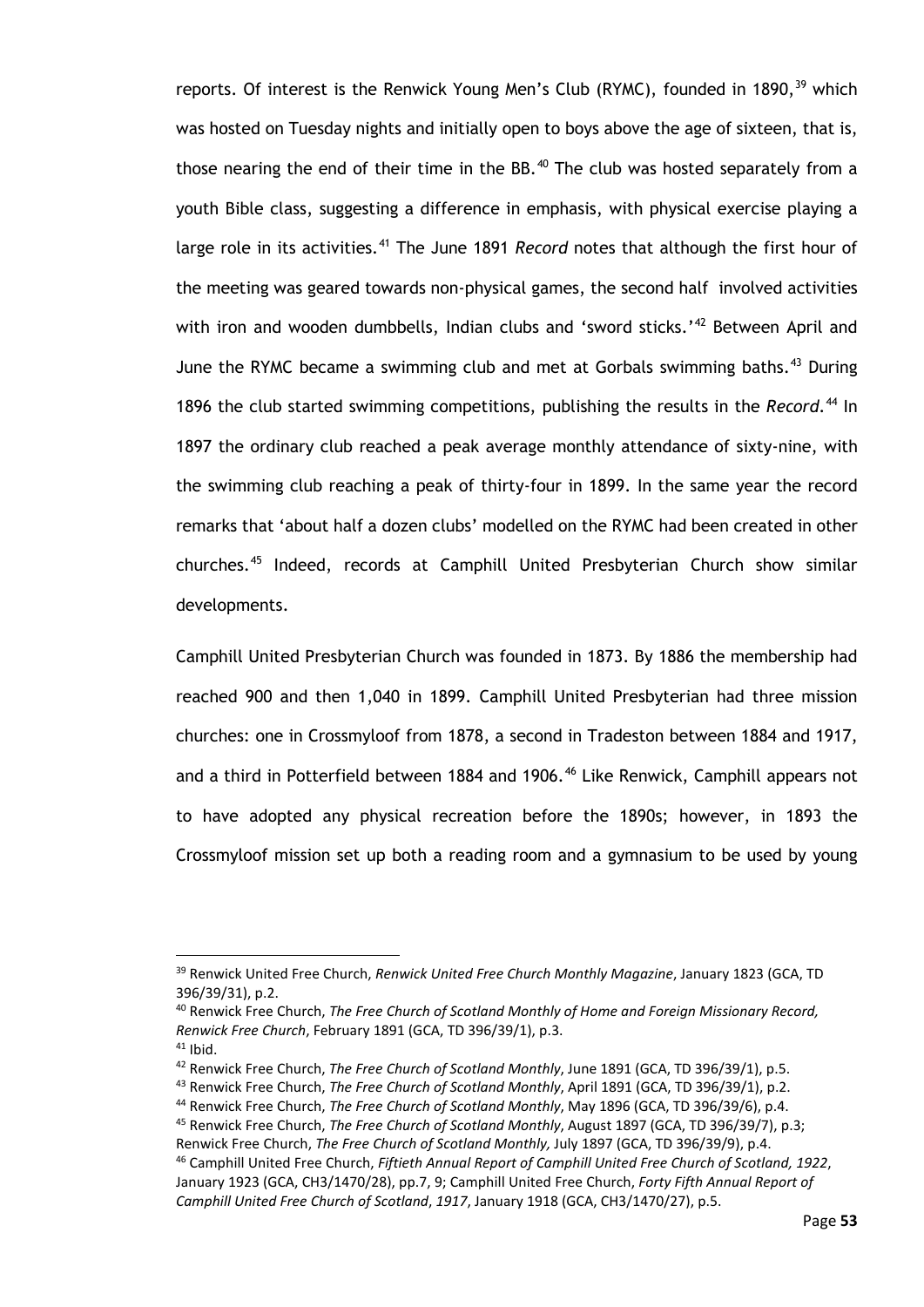men.<sup>[47](#page-59-0)</sup> The three next annual reports note the success of this gymnastics club and mention that through annual displays it had raised money for the mission.<sup>[48](#page-59-1)</sup> Initially, the club was consistently commended for its good attendance, given as thirty 'senior lads' in 1900.<sup>[49](#page-59-2)</sup> However, by 1905 attendance was apparently poor and reports in following years do mention neither the club nor the Crossmyloof mission.<sup>[50](#page-59-3)</sup> Nevertheless, the Tradeston mission set up a 'Lads club' in 1905 alongside its previously established BB company. Meeting on Monday nights, this club used the Tradeston mission's gymnasium while also providing board games and magazines.<sup>[51](#page-59-4)</sup> The 1909 report notes that the club was well attended; however it could not find a regular gymnastics instructor. The same report also observes that a swimming club had been set up at the Kinning Park Swimming Baths with an average attendance of between thirty and forty.<sup>[52](#page-59-5)</sup> During the First World War many of the church's activities appear to have been curtailed, with the loss of the Tradeston mission in 1917 to another church due to lack of staff.<sup>[53](#page-59-6)</sup>

Renwick Free Church and Camphill United Free's use of swimming is indicative of a wider acceptance of that activity amongst Glasgow churches. Bilsborough argues that Glasgow was the 'focal point' of Scottish swimming.<sup>[54](#page-59-7)</sup> This was because the local corporation, noting the poor public health and hygiene of Glaswegians in the late 1870s, embarked upon a scheme of building new swimming baths and encouraging citizens to use them. Between 1870 and 1913, six private and forty-four public swimming pools were built, and

<span id="page-59-0"></span><sup>47</sup> Camphill United Presbyterian Church, *Twenty First Annual Report of Camphill, United Presbyterian Congregation, 1893*, January 1894 (GCA, CH3/1470/25), p.31.

<span id="page-59-1"></span><sup>48</sup> Ibid; Camphill United Presbyterian Church, *Twenty Third Annual Report of Camphill, United Presbyterian Congregation, 1895*, January 1896 (GCA, CH3/1470/25), p.27; Camphill United Presbyterian Church, *Twenty Forth Annual Report of Camphill, United Presbyterian Congregation, 1896*, January 1897 (GCA, CH3/1470/25), p.27.

<span id="page-59-2"></span><sup>49</sup> Camphill United Free Church, *Twenty Eightieth Annual Report of Camphill United Free Church of Scotland, 1900*, January 1901 (GCA, CH3/1470/25), p.33.

<span id="page-59-3"></span><sup>50</sup> Camphill United Free Church, *Thirty Third Annual Report of Camphill United Free Church of Scotland, 1905*, January 1906 (GCA, CH3/1470/26), p.33.

<span id="page-59-4"></span><sup>51</sup> Camphill United Free Church, *Thirty Forth Annual Report of Camphill United Free Church of Scotland, 1906*, January 1907 (GCA, CH3/1470/26), p.25.

<span id="page-59-5"></span><sup>52</sup> Camphill United Free Church, *Thirty Seventh Annual Report of Camphill United Free Church of Scotland, 1909*, January 1910 (GCA, CH3/1470/26), p.34.

<span id="page-59-6"></span><sup>53</sup> Camphill United Free Church, *Forty Fifth Annual Report of Camphill United Free Church of Scotland, 1917*, January 1918 (GCA, CH3/1470/27), p.5.

<span id="page-59-7"></span><sup>54</sup> Peter Bilsborough, 'School Sport for Boys in Glasgow, 1866–1914,' in *Physical Education Review* 11 no 2, 1988, p.101.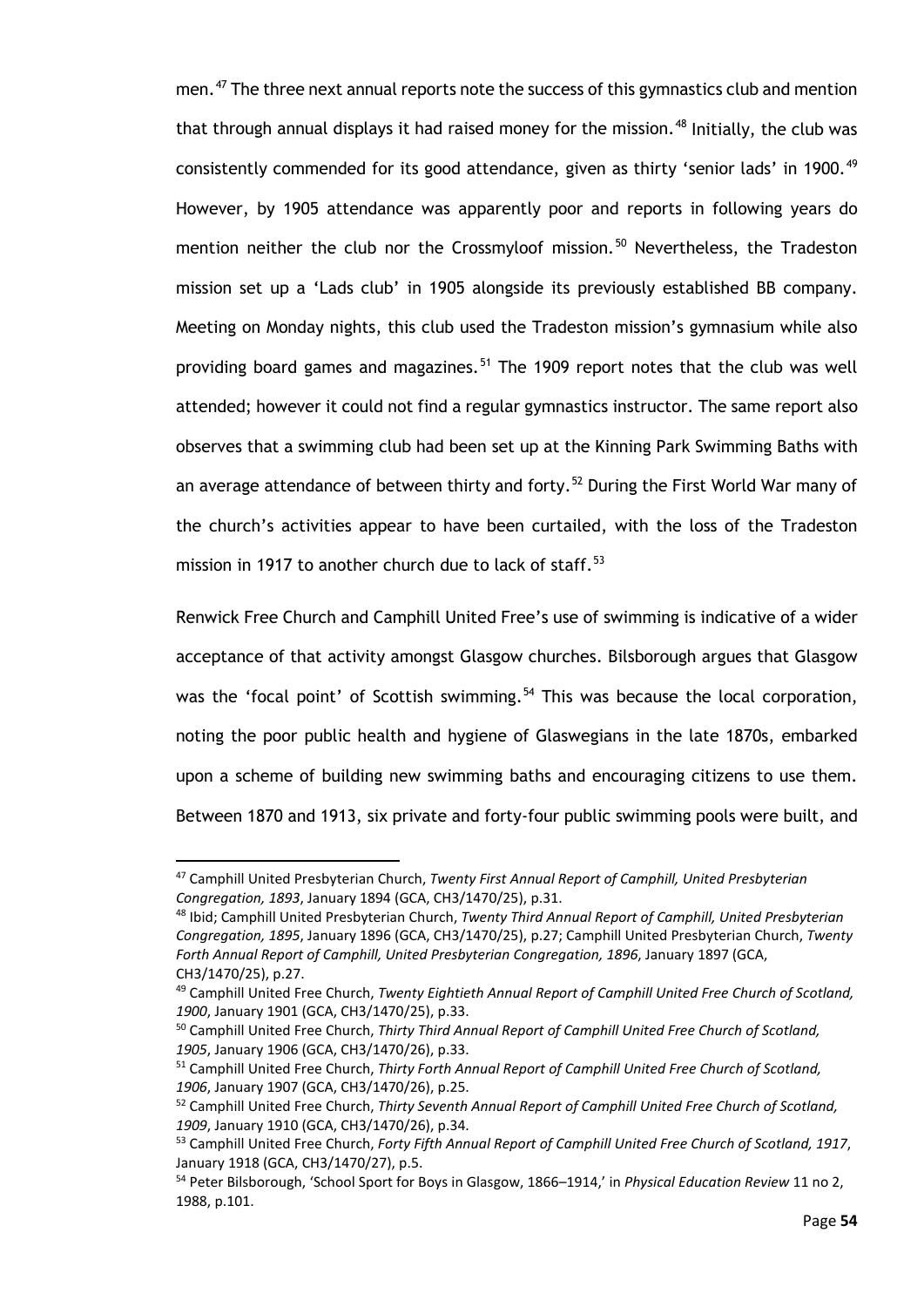between 1888 and 1891 local schools were given free access to the Gorbals and Greenhead swimming baths.<sup>[55](#page-60-0)</sup> In 1885 there were sixteen swimming clubs across the city, rising to forty-five in 1900 and 109 in 1914.<sup>[56](#page-60-1)</sup> Congregations from all denominations in Glasgow embraced this development. In 1887 students at the Free Church Training College created Woodhead Swimming Club, and in 1889 Fairfield Swimming Club was founded by members of Fairfield Free Church.<sup>[57](#page-60-2)</sup> Just outside Glasgow, Rutherglen Free Church also founded a club which swam in the Glasgow Corporation baths and the Saint Clair Street mission branch of the Glasgow Foundry Boys Religious Society (GFBRS) connected with Adelaide Place Baptist Church to host swimming galas as early as 1884.<sup>[58](#page-60-3)</sup> Evangelical Union congregations also participated in swimming, with the Montrose Street church south-side mission hosting classes for children, shows and competitions throughout the 1890s and into the twentieth century.<sup>[59](#page-60-4)</sup> Similarly the Claremont Wesleyan Swimming Club, which swam at Cranstonhill baths, was active in the late 1890s and early twentieth century.<sup>[60](#page-60-5)</sup>

The Young Men's Clubs phenomenon in the 1890s shows that church physical recreation did exist outside of the BB. These groups may have hoped to emulate the success of BB sport to eventually bring boys into Bible classes and wished to implement a similar approach aimed at boys above the brigade age bracket. The RYMC's stated benefit was that it was very good at 'keeping the lads together' through social and recreational

<span id="page-60-4"></span><sup>59</sup> 'Splashes and Spurts,' *Scottish Referee*, 16th November 1891, p.4

<span id="page-60-5"></span>(https://www.britishnewspaperarchive.co.uk/viewer/BL/0001965/18921018/100/0006).<br><sup>60</sup> 'Splashes and Spurts,' *Scottish Referee*, 10th October 1898, p.4

<span id="page-60-0"></span><sup>55</sup> Peter Bilsborough, *One Hundred Years of Scottish Swimming* (Scottish Amateur Swimming Association), 1988, pp.4-6.

<span id="page-60-1"></span><sup>56</sup> Ibid., pp.6-8.

<span id="page-60-2"></span> $57$  Ibid., p.8.

<span id="page-60-3"></span><sup>58</sup> 'Splashes and Spurts,' *Scottish Referee*, 16th July 1909, p.4

<sup>(</sup>https://www.britishnewspaperarchive.co.uk/viewer/BL/0001876/18911116/045/0004); 'Swimming,' *Glasgow Herald*, 7th October 1889, p.8

<sup>(</sup>https://www.britishnewspaperarchive.co.uk/viewer/BL/0000060/18891007/038/0008).

<sup>(</sup>https://www.britishnewspaperarchive.co.uk/viewer/BL/0001876/18911116/045/0004); 'Swimming,' *Glasgow Evening Post*, 18th October 1892, p.6

<sup>(</sup>https://www.britishnewspaperarchive.co.uk/viewer/BL/0001876/18981010/060/0004); 'Splashes and Spurts,' *Scottish Referee*, 7th October 1898, p.2

<sup>(</sup>https://www.britishnewspaperarchive.co.uk/viewer/BL/0001876/18981007/025/0002); 'Splashes and Spurts,' *Scottish Referee*, 26th March 1900, p.4

<sup>(</sup>https://www.britishnewspaperarchive.co.uk/viewer/BL/0001876/19000326/065/0004?browse=False).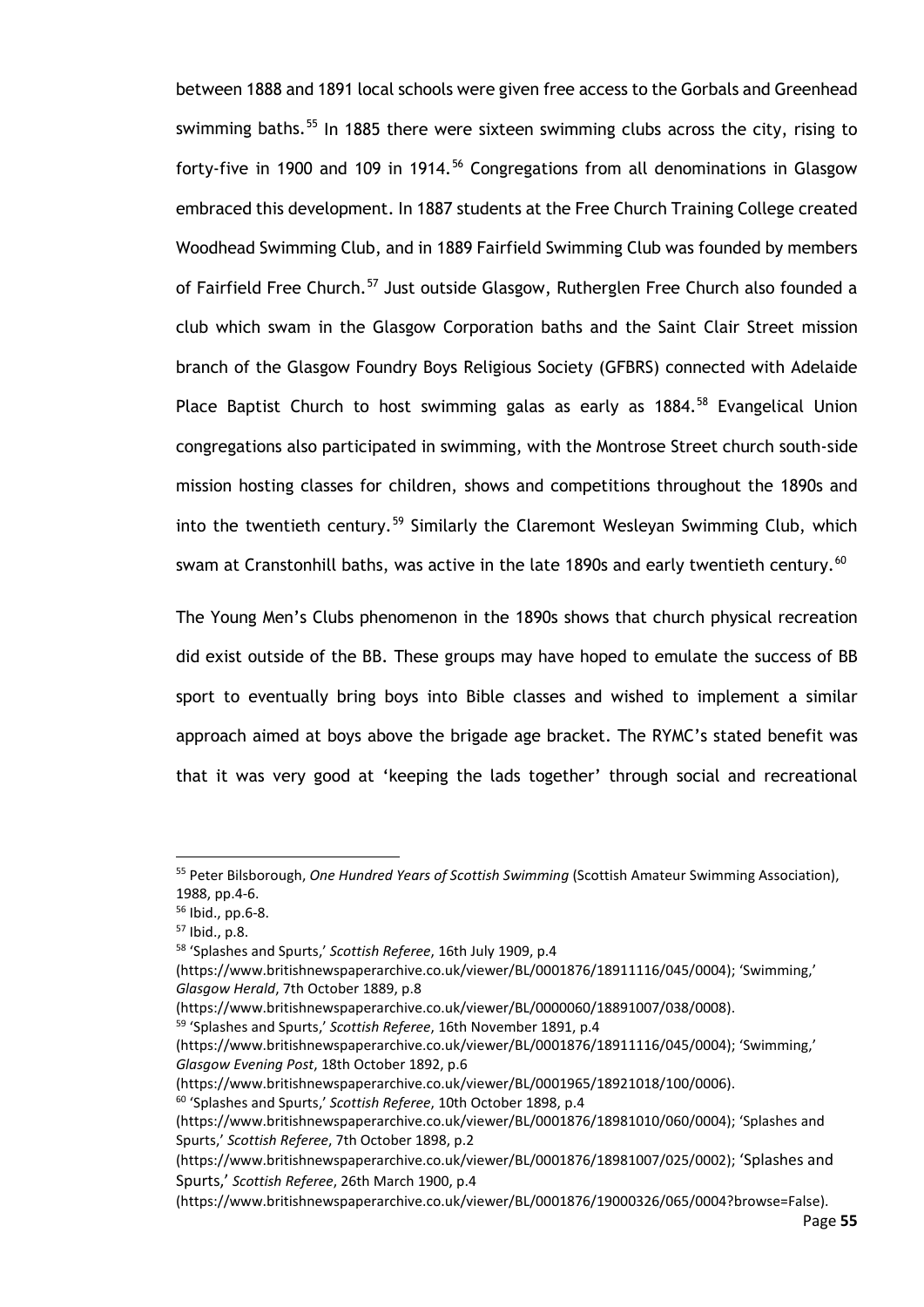activities.<sup>[61](#page-61-0)</sup> The Camphill United Presbyterian annual report notes that the object of the Crossmyloof mission gymnasium was to inspire attendees to 'live higher lives.'<sup>[62](#page-61-1)</sup> The same series of reports explained that the motivation for setting up a gymnasium at the Tradeston mission was to help members develop a healthy mind and body.<sup>[63](#page-61-2)</sup> These outlooks are similar to the BB's desire to use sports in a church setting to attract boys to religion and instil Muscular Christian values. Indeed, the fact that Camphill included gymnasiums when planning their mission churches suggests it was viewed as an attraction. However, Young Men's Clubs in the 1890s appear far less sophisticated than the BB both in organisation and objectives. Renwick United Free 57th Glasgow BB Company provides a useful illustration of this contrast. The company was founded in 1899 and within its first session had gained fifty boys.<sup>[64](#page-61-3)</sup> The company's gymnastics class reveals this particular commitment to improvement. The 1905 record notes that at the beginning and end of the session boys had their chest, shoulders, upper arms, forearms, and calves measured to evaluate growth. [65](#page-61-4) This contrasts with the RYMC which used physical activity primarily to bring the male youth of the church together, [66](#page-61-5) and while Camphill United Free did have a Gymnastics class there is no record of muscle measurements, suggesting that the BB had a greater devotion to tracing physical improvement. Additionally, it appears that, unlike the BB, church Young Men's Clubs did not host inter-church competitions. Therefore, while the Young Men's Clubs show the prevalence of church physical recreation outside the BB, they do not appear to have had the same sophistication.

The establishment of the Glasgow and District Churches League (GDCL) signified a rapid growth in congregational sports before the First World War. Founded in January 1908 by eight church football clubs, the GDCL intended to inspire 'habits of discipline' and sobriety

<span id="page-61-0"></span><sup>61</sup> Renwick Free Church, *The Free Church of Scotland Monthly,* February 1905 (GCA, TD 396/39/5), p.3.

<span id="page-61-1"></span><sup>62</sup> Camphill United Presbyterian Church, *Twenty First Annual Report of Camphill*, January 1894 (GCA, CH3/1470/25), p.31.

<span id="page-61-2"></span><sup>63</sup> Camphill United Free Church, *Thirty Forth Annual Report of Camphill*, January 1907 (GCA, CH3/1470/26), p.25.

<span id="page-61-3"></span><sup>64</sup> Renwick Free Church, *The Free Church of Scotland Monthly*, October 1899 (GCA, TD 396/39/9), p.2.

<span id="page-61-4"></span><sup>65</sup> Renwick United Free Church, *The Missionary Record of the U.F Church of Scotland and Congregational Supplement of Renwick Church, Glasgow*, November 1905 (GCA, TD 396/39/15), p.3.

<span id="page-61-5"></span><sup>66</sup> Renwick Free Church, *The Free Church of Scotland Monthly,* February 1905 (GCA, TD 396/39/5), p.3.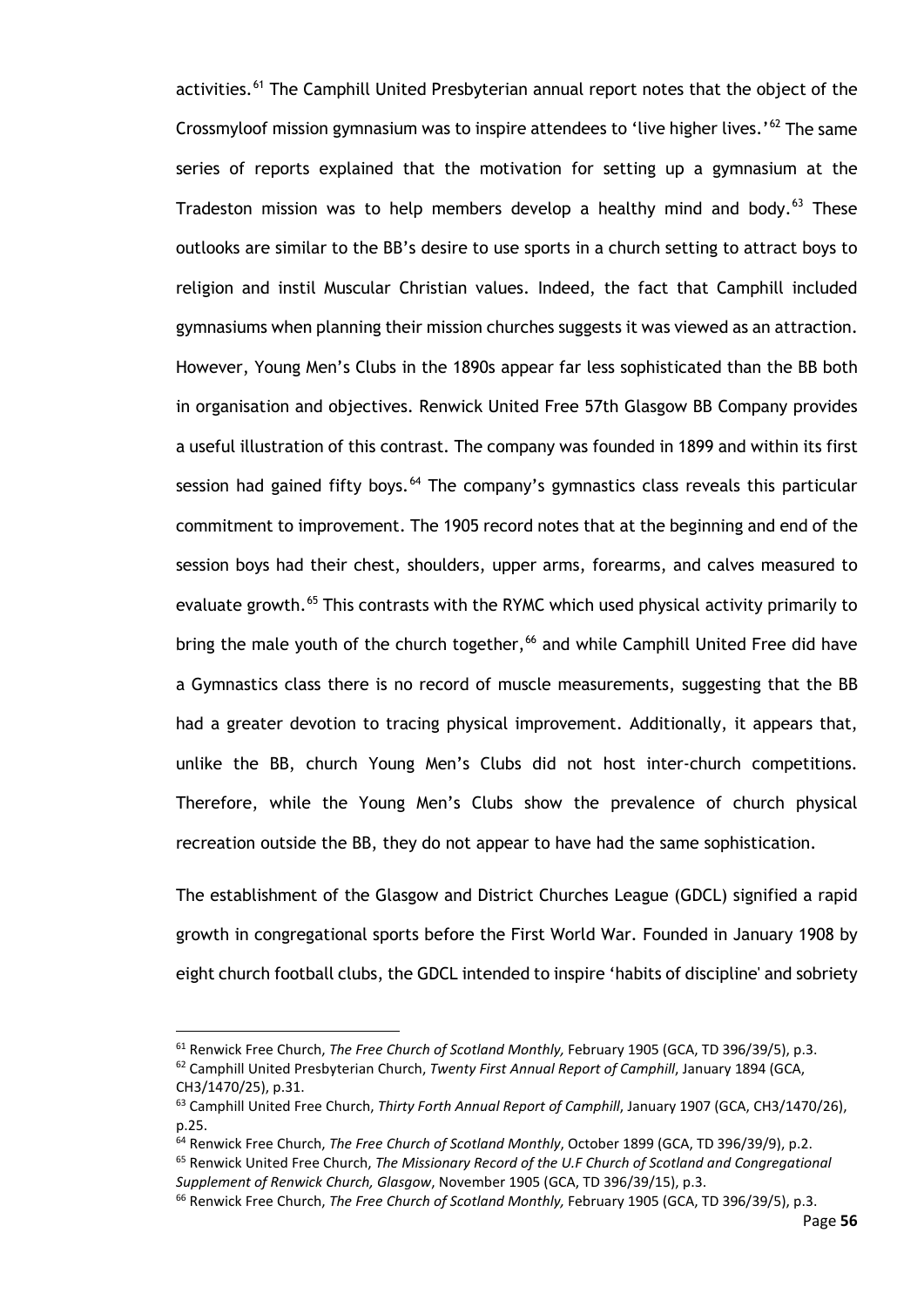in the young male demographic of the church. $67$  The eighteen teams that participated in the first season show the cross-denominational nature of the organisation: United Free, 'Established' (Church of Scotland), Congregationalist, Evangelical United, Episcopalian, Wesleyan and Baptist groups are listed.<sup>[68](#page-62-1)</sup> Alexandra Parade United Free were the first champions and thereafter the league rapidly grew in popularity.<sup>[69](#page-62-2)</sup>

The following season the number of teams participating had risen to twenty-four, and so the league was split into two sections.<sup>[70](#page-62-3)</sup> In 1910 a reserve section was added.<sup>[71](#page-62-4)</sup> In 1911 the *Scottish Referee* claimed that the league had 'over a thousand' members and 'almost 400 players [were] engaged Saturday after Saturday.'<sup>[72](#page-62-5)</sup> The GDCL inspired numerous other church football leagues with the Churches Union, the Churches Federation and the Churches Guild League being founded in the following years.<sup>[73](#page-62-6)</sup> These were made up of teams which could not play in the GDCL due to its large size or were from outside of Glasgow; meanwhile a localised league was set up for Govan district.<sup>[74](#page-62-7)</sup> When the number of teams across these leagues is counted in 1910 a number of seventy-nine can be reached, not including reserve leagues.<sup>[75](#page-62-8)</sup> Newspaper reports of the GDCL ceased during the war, suggesting suspension, with a reappearance in the 1920s, while church annual reports on their clubs indicate that the league survived until the Second World War.

The motivation for establishing the GDCL appears to have been similar to that which underpinned the BB. The stated goal of inspiring 'Habits of discipline' is reminiscent of the object of the BB ('The advancement of Christ's kingdom among Boys and the promotion of habits of Obedience, Reverence, Discipline, Self-respect and all that tends

<span id="page-62-1"></span><span id="page-62-0"></span><sup>&</sup>lt;sup>67</sup> 'Churches' League, an Excellent Institution, a Retrospect,' p.1.<br><sup>68</sup> 'Glasgow and District Churches League,' *Scottish Referee*, 16th November 1908, p.6

<sup>(</sup>https://www.britishnewspaperarchive.co.uk/viewer/BL/0001876/19081116/106/0006).

<span id="page-62-3"></span><span id="page-62-2"></span><sup>69</sup> 'Churches' League, an Excellent Institution, a Retrospect,' p.1.

 $70$  Ibid.

<span id="page-62-4"></span><sup>71</sup> 'Amateur Leagues,' *Scottish Referee*, 1st August 1910, p.2

<sup>(</sup>https://www.britishnewspaperarchive.co.uk/viewer/BL/0001876/19100801/006/0001).

<span id="page-62-5"></span><sup>72</sup> 'Churches' League, an Excellent Institution, a Retrospect,' p.1.

<span id="page-62-6"></span><sup>73</sup> 'Amateur Leagues,' p.2.

<span id="page-62-7"></span> $74$  Ibid.

<span id="page-62-8"></span><sup>75</sup> See Appendix B*.*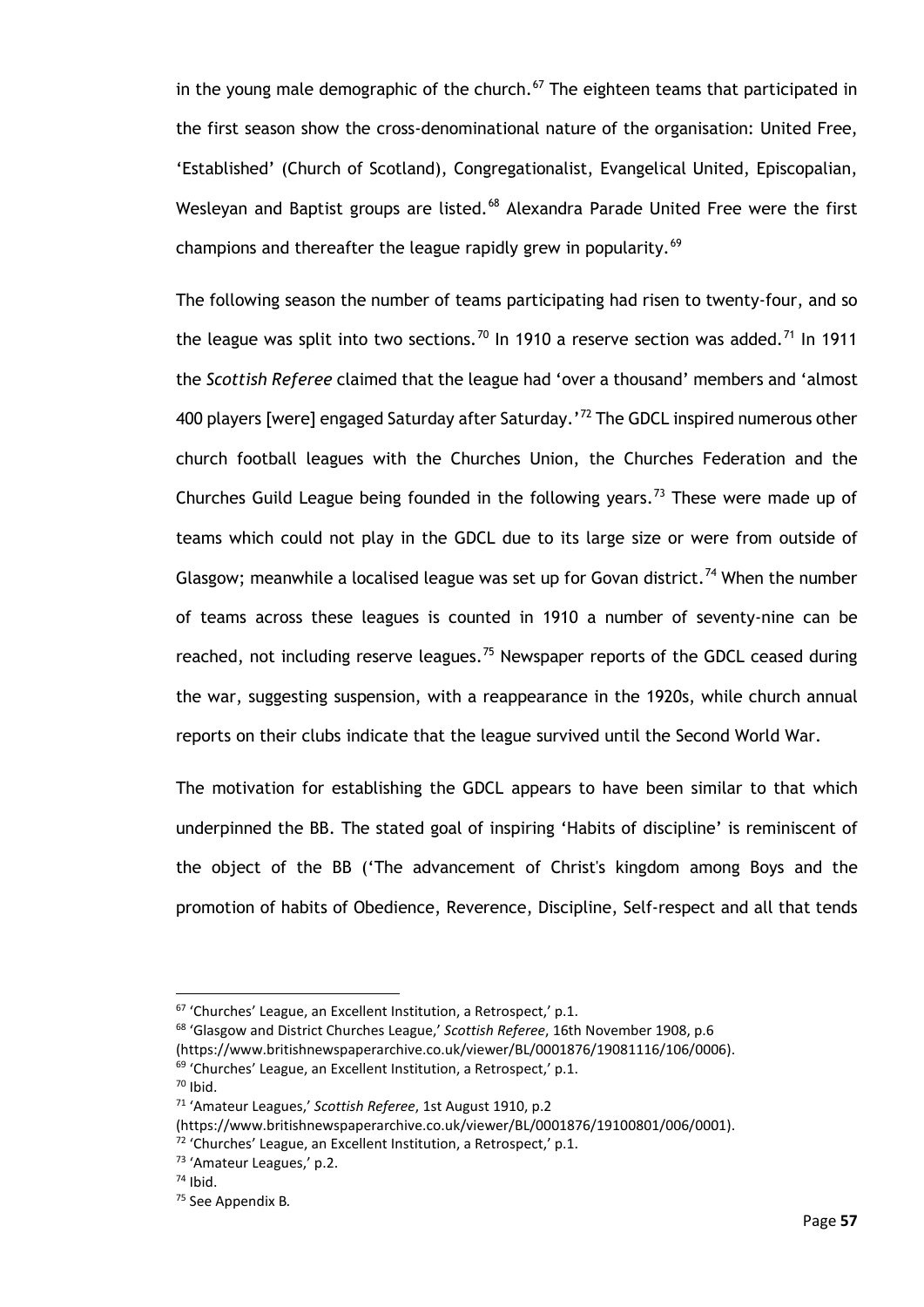towards a true Christian manliness'), suggesting a desire to emulate the organisation.<sup>[76](#page-63-0)</sup> Indeed, the remark of sobriety suggests that this was another effort to conduct football in safe space, away from the intemperance of association football. The annual reports of Lansdowne United Free Church provide further insight. In 1906 the church set up the Lansdowne Young Men's Club (LYMC) 'with the object of the religious, intellectual, social and physical improvement of its members.' $^{77}$  $^{77}$  $^{77}$  The emphasis on 'improvement' suggests a greater sense of purpose than its Camphill and Renwick predecessors. In 1908 the club was divided into three sections: a drill class, a football team in the GDCL, and a Bible class which was viewed as the 'central point in the work among young men.'<sup>[78](#page-63-2)</sup> This suggests that the use of football was seen as a means to draw people into more religious activities, as had been done with the BB. Therefore, as with BB, football appears to be used as a means to attract members, develop moral character and conduct the sport within a safe space.

The growth in church physical recreation from the 1890s to the First World War indicates that the conciliatory Presbyterian position towards sport had gained success despite its sceptics. The previous chapter noted discussions at both the Free Church General Assembly in 1896 and the United Presbyterian Church Guild in 1897 where the issue of popular sports was debated, with some ministers proposing an effort to engage with church youth through this avenue. That GDCL teams from United Free Churches formed the largest group in the first league (eight teams out of eighteen) suggests that the views of Taylor and Beveridge had gained greater support amongst church members. In order for a team to be admitted to the GDCL the consent of the church session and minister had to be gained, suggesting the need for widespread support for the initiative.<sup>[79](#page-63-3)</sup> However, it is unclear whether or not approval was renewed annually; if so, this would

<span id="page-63-0"></span><sup>76</sup> 'Churches' League, an Excellent Institution, a Retrospect,' p.1; Springhall, Fraser, Hoare, *Sure & Stedfast*, p.39.

<span id="page-63-1"></span><sup>77</sup> Lansdowne United Free Church*, Annual Report of the societies connected with Lansdowne United Free Church, Glasgow, for the year 1906*, January 1907 (GCA, CH3/662/16), p.54.

<span id="page-63-2"></span><sup>78</sup> Lansdowne United Free Church*, Annual Report of the societies connected with Lansdowne United Free Church, Glasgow, for the year 1908*, January 1909 (GCA, CH3/662/16), p.54.

<span id="page-63-3"></span><sup>79</sup> 'Churches' League, an Excellent Institution, a Retrospect,' p.1.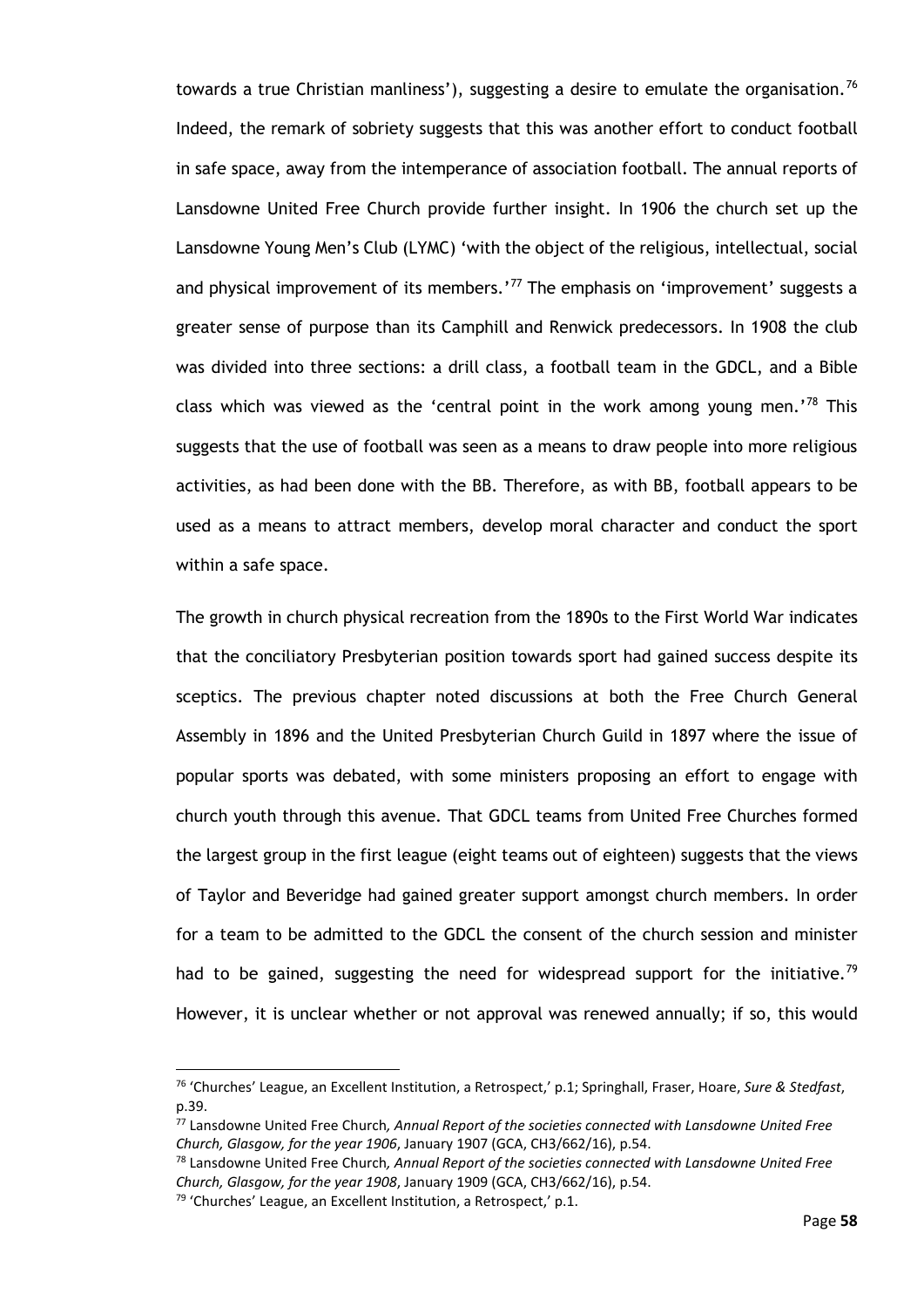reinforce the ecclesiastical endorsement of the league. Nevertheless, the GDCL's popularity, with seventy-nine church linked teams in 1910, would be highly unlikely in a hostile environment. Furthermore, rather than being disinterested, some ministers were enthusiastic about the league, as in 1908 a social meeting was held at Saint Mark's Church Hall in Cranstonhill when various ministers and church members representing Wesleyan, United Free, Church of Scotland and Congregationalist congregations addressed an audience of 400.<sup>[80](#page-64-0)</sup> When the continual growth of the BB inter-company sports leagues is also considered, it can be claimed that before the First World War many Glaswegian churches embraced sport within their activities.

#### **The Post-War Proliferation of Church Athletics Clubs**

After the First World War church use of sport proliferated. In 1921 Queen's Park East United Free Church (QPEUFC) set up an amateur athletics club with the hope of forming sections around various sports, and the football section was the first to be created. $81$ Members had to be already a member of the church, be aged over sixteen years and not be a member of the BB. $^{82}$  $^{82}$  $^{82}$  The club chose King's Park as their ground, and purchased a pavilion for ninety pounds.<sup>[83](#page-64-3)</sup> The team soon joined the Langside and District Churches Football League. A 'B' team was later created, allowing the club to also play in the GDCL.<sup>[84](#page-64-4)</sup> By 1924 QPEUFC had ladies' hockey and rambling sections alongside its football teams.<sup>[85](#page-64-5)</sup>

The phenomenon of congregational sport after the First World War appears widespread. In the QPEUFC *Record* magazine and the club's minute books, copies of the Langside

<span id="page-64-0"></span><sup>80</sup> 'Churches' Football League, Social Meeting,' *Scottish Referee*, 23rd November 1908, p.1

<sup>(</sup>https://www.britishnewspaperarchive.co.uk/viewer/BL/0001876/19081123/005/0001).

<span id="page-64-1"></span><sup>81</sup> Queens Park East United Free Church, *Our Monthly Record, Queens Park East United Free Church,* January 1922 (GCA, CH3/1471/31), p.2.

<span id="page-64-2"></span><sup>82</sup> Queens Park East United Free Church, *The Year Book (Fifty Sixth) of Queen's Park East United Free Church For 1922*, January 1923 (GCA, CH3/1471/26), p.57-58; Queens Park East United Free Church, *The Year Book (Fifty Seventh) of Queen's Park East United Free Church For 1923*, January 1924 (GCA, CH3/1471/26), p.80. <sup>83</sup> Queens Park East United Free Church, *Our Monthly Record,* February 1922 (GCA, CH3/1471/31), p.4.

<span id="page-64-4"></span><span id="page-64-3"></span><sup>84</sup> Queens Park East United Free Church, *The Year Book (Sixty Second) of Queen's Park East United Free Church For 1928*, January 1929 (GCA, CH3/1471/26), p.22.

<span id="page-64-5"></span><sup>85</sup> Queens Park East United Free Church, *The Year Book (Fifty Seventh)*, January 1924 (GCA, CH3/1471/26), p.36.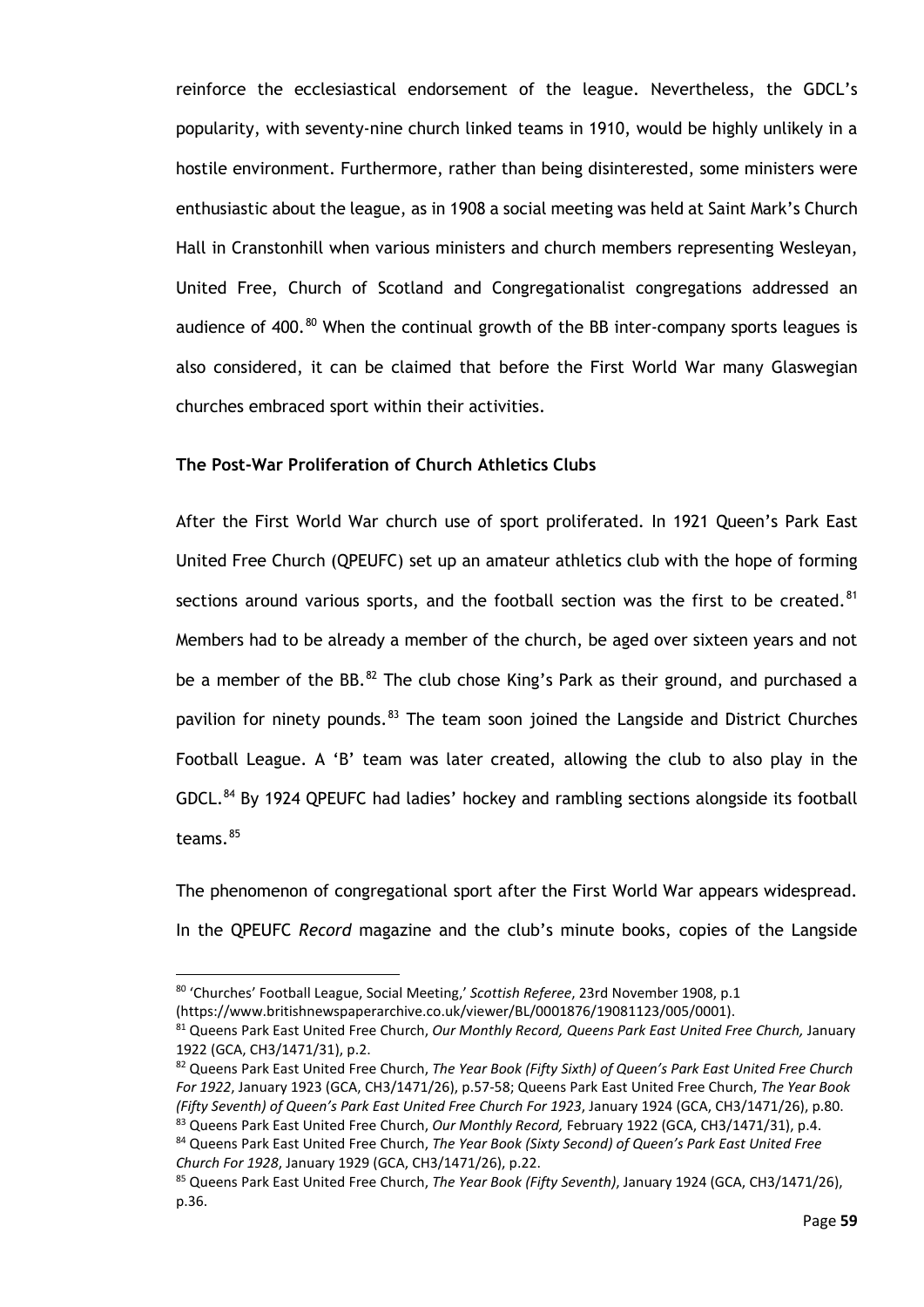league table and upcoming fixtures were provided. This creates a picture of how popular sport had become in churches in the South Side of Glasgow, with seventeen identifiable teams made up predominately of United Free and Church of Scotland teams.<sup>[86](#page-65-0)</sup> In 1925 QPEUFC had 116 members, sixty-nine of whom were active players. $87$  That same year the LYMC reached a 'roll' of 100 for their connected Bible class and had to expand their pavilion at Possilpark due to the rise in attendances.<sup>[88](#page-65-2)</sup> Also in 1925 the RYMC had reached an average monthly attendance of 151, split across three groups for the age brackets twelve to fourteen, fourteen to seventeen and seventeen plus. [89](#page-65-3) A notable church athletic club was founded at Caledonia Road United Free in 1922, and that church'es *Record* notes that it aimed to start 'cricket, tennis, football, hockey, bowls, and swimming' sections.<sup>[90](#page-65-4)</sup> Later *Record* entries indicate that all of these, except for bowls, were achieved. Within a year of inception the club had a membership of 112.<sup>[91](#page-65-5)</sup> The Church *Record* commented that the chairman of the club 'saw no reason why Caledonia Road should be behind other churches in a matter of this kind.'<sup>[92](#page-65-6)</sup> For many, church athletics clubs were becoming par for the course within Glasgow.

#### **Tea Parties at the Expense of 'The Ancient Fear of God'**

While the widespread adoption of physical recreation amongst Glaswegian churches in the 1920s suggests a victory for the conciliatory Presbyterian position towards sport, it may not have been a victory for moralistic character development. Indeed, the main function of most athletics clubs within churches in the 1920s was predominantly social.

<span id="page-65-0"></span><sup>86</sup> See Appendix C.

<span id="page-65-1"></span><sup>87</sup> Queens Park East United Free Church, *The Year Book (Fifty Ninth) of Queens Park East United Free For 1925*, January 1926 (GCA, CH3/1471/26), p.32.

<span id="page-65-2"></span><sup>88</sup> Lansdowne United Free Church*, Annual Report of the societies connected with Lansdowne United Free Church, Glasgow, for the year 1925*, January 1926 (GCA, CH3/662/17), p.27.

<span id="page-65-3"></span><sup>89</sup> Renwick United Free Church, *Renwick United Free Church Monthly Magazine,* April 1925 (GCA, TD 396/39/33), p.2.

<span id="page-65-4"></span><sup>90</sup> Caledonia Road United Free Church, *Caledonia Road United Free Church, Glasgow, Monthly Record, June, July and August, 1922*, July 1922 (GCA, TD 1903/1/3/15), p.3.

<span id="page-65-5"></span><sup>91</sup> Caledonia Road United Free Church, *Caledonia Road United Free Church, Glasgow, Monthly Record, June, July and August, 1923*, July 1923 (GCA, TD 1903/1/3/16), p.2.

<span id="page-65-6"></span><sup>92</sup> Caledonia Road United Free Church, *Caledonia Road United Free Church, Glasgow, Monthly Record,* July 1922 (GCA, TD 1903/1/3/15), p.3.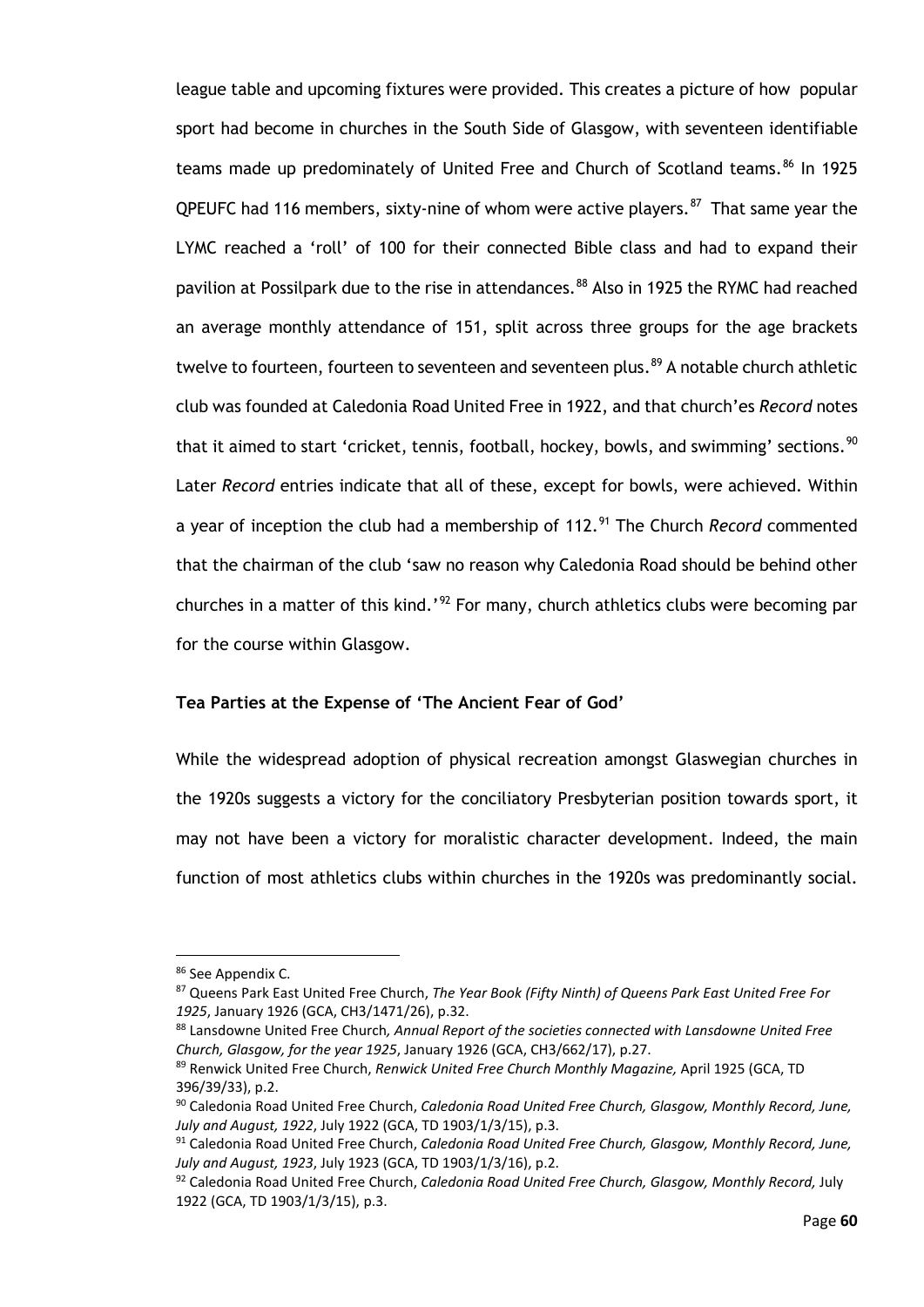The records of QPEUFC remark that the desire of the club was to 'provide for the youth … facilities for healthy recreation'; beyond this the club would host concerts, dances and lectures.<sup>[93](#page-66-0)</sup> These social events were also used to raise money for the club and for the churches' missionary societies. Camphill United Free's 1929 *Annual Report* argues that their new badminton club could be a 'ideal opportunity for the young people to get to know each other.' [94](#page-66-1) The object of the Caledonia Road United Free athletic club was especially social, being to 'bring together the young men and women of the congregation under healthy conditions and though the membership is not rigidly confined to the connection with the church, the main purpose is to ... promote a spirt of unity.<sup>, [95](#page-66-2)</sup> The club had its own drama section which performed sketch shows and plays in the winter months to raise funds. Like QPEUFC it held dances and jumble sales to help in this effort. There is a noticeable absence of the moralistic justifications for physical recreation, such as character development that had been present before the war. All three of these clubs were directed at young members, or would-be members, of the church, which suggests that while the moral justifications for church physical recreation had declined, the use of it to attract and retain young people within the church, now mainly as a form of socialisation, had remained.

The desire to conduct sports in a safe environment also appears to have become more relaxed. With the rise of dance halls in the 1920s, voluntary organisations which were often attached to the church continued to offer alternative entertainment. This is can be seen mostly amongst temperance groups such as the Good Templars which provided social evenings until the 1930s.<sup>[96](#page-66-3)</sup> The Band of Hope also remained strong in the 1920s.<sup>[97](#page-66-4)</sup> Mention of 'healthy recreation' and 'healthy conditions' in the QPEUFC and Caledonian Road

1930 (GCA, CH3/1470/28), p.22.

<span id="page-66-0"></span><sup>93</sup> Queens Park East United Free Church, *The Year Book (Fifty Sixth)*, January 1923 (GCA, CH3/1471/26),

<span id="page-66-1"></span>p.38; Queens Park East United Free Church, *Our Monthly Record,* November 1922 (GCA, CH3/1471/31), p.5. <sup>94</sup> Camphill Church of Scotland, *Fifty Seventh Annual Report of Camphill Church of Scotland, 1929*, January

<span id="page-66-2"></span><sup>95</sup> Caledonia Road United Free Church, *Caledonia Road United Free Church, Glasgow, Monthly Record,* July 1922 (GCA, TD 1903/1/3/15), p.3.

<span id="page-66-3"></span><sup>96</sup> Brown, 'Popular culture and the continuing struggle for rational recreation,' p.213.

<span id="page-66-4"></span><sup>97</sup> Ibid., pp.216–217.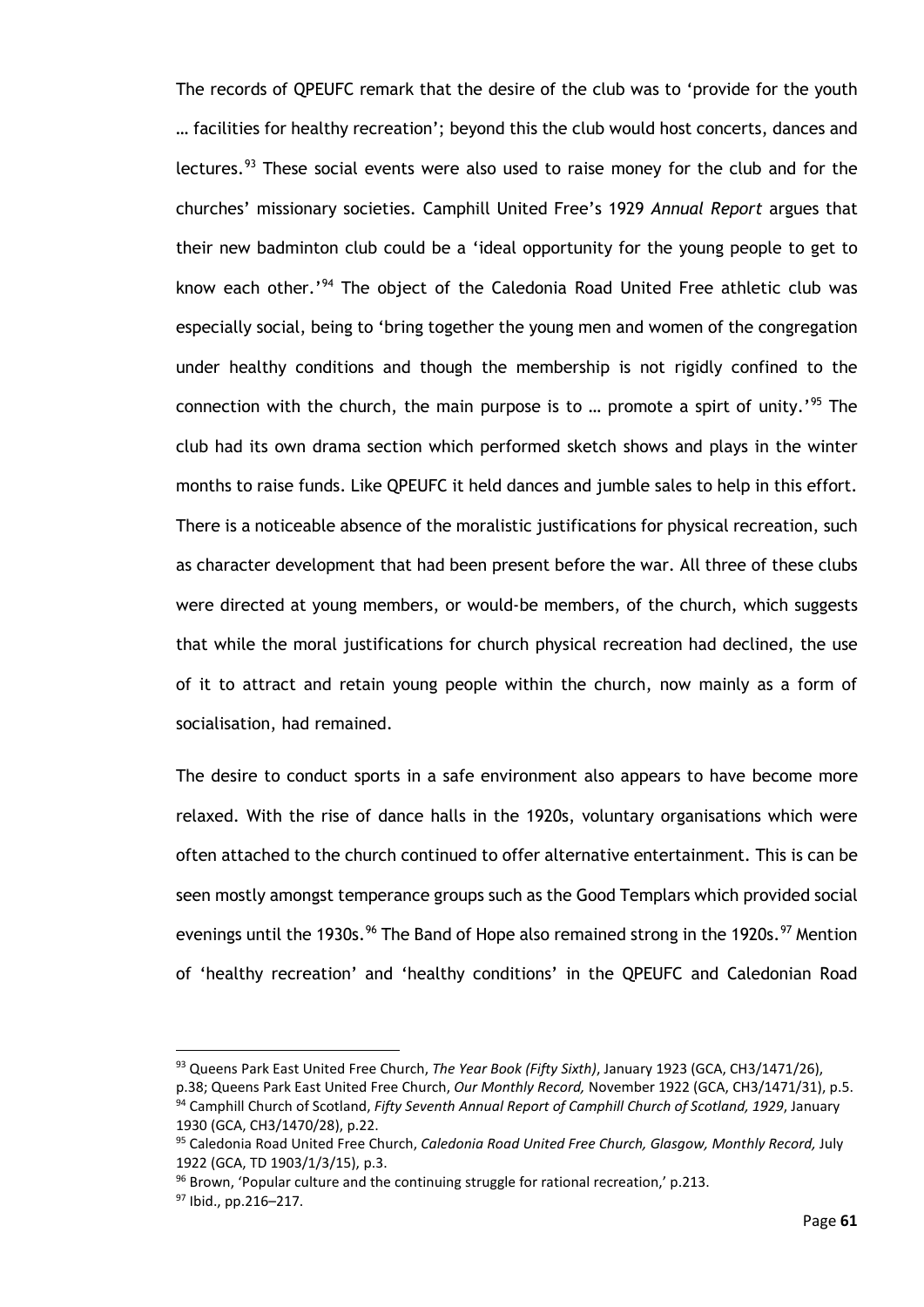United Free Athletic Club's stated objectives suggests similar motivations. The various social nights attached to these clubs further support this theory, although the moral intensity of this motivation appears to have diminished. The QPEUFC athletic club minute book shows the football section twice considered leaving the GDCL (both in 1925 and in 1928) to join an alternative secular league, such as the West of Scotland Amateur Football League or the 'Newlands League.'<sup>[98](#page-67-0)</sup> These proposals were ultimately rejected not on moral grounds but because of high membership fees and travel difficulties.<sup>[99](#page-67-1)</sup> The protective sentiments of the BB football league and the pre-war GDCL are not visible within the discussions. Therefore, although a desire to have youths socialise in alternative 'healthy conditions' is present amongst the post-war church athletics clubs, the need to be separate from secular activities diminished.

The proliferation of athletics clubs within Glasgow churches in the 1920s is indicative of a general shift of Scottish churches towards becoming partly social centres. Author and minister, Ian Maclaren noted this change in his 1900 book *Church Folk*. He observes the rise of social activities within the church such as choir concerts, tea parties and 'candy pulls' at the expense of 'the ancient fear of God.'<sup>[100](#page-67-2)</sup> He remarks, 'If this goes on, the church will soon embrace a theatre and other attractions which will draw young people.<sup>'[101](#page-67-3)</sup> Brown finds that there was validity to Maclaren's concerns. Near the end of the nineteenth century evangelistic activity had declined as urban middle classes moved into new suburbs.<sup>[102](#page-67-4)</sup> Concurrently, the new generation of upper-middle class business owners showed less enthusiasm for mission activity, particularly home visits, into working class areas.<sup>[103](#page-67-5)</sup> Brown cites the drop in Presbyterian Sunday school teachers as evidence

<span id="page-67-0"></span><sup>98</sup> Queen's Park East United Free Church, 'Meeting of the Committee, 28th of April, 1925,' in *Queen's Park East U.F. Church, Amateur Athletic Club, Minutes Book,* April 1925 (GCA, CH3/1471/40), unpaginated [p.219]; Queen's Park East United Free Church, 'Meeting of the Committee, 19th of May, 1928,' in *Queen's Park East U.F. Church, Amateur Athletic Club, Minutes Book,* May 1928 (GCA, CH3/1471/41), unpaginated [pp.459-460].

<span id="page-67-1"></span><sup>99</sup> Ibid.

<span id="page-67-2"></span><sup>100</sup> Ian Maclaren, *Church Folks: Being practical studies in congregational life* (New York: Doubleday, Page & Co. 1900), pp.37–38.

<span id="page-67-3"></span> $101$  Ibid., pp. 42, 47.

<span id="page-67-4"></span><sup>102</sup> Brown, *Religion and Society*, pp.126–128.

<span id="page-67-5"></span><sup>103</sup> Ibid.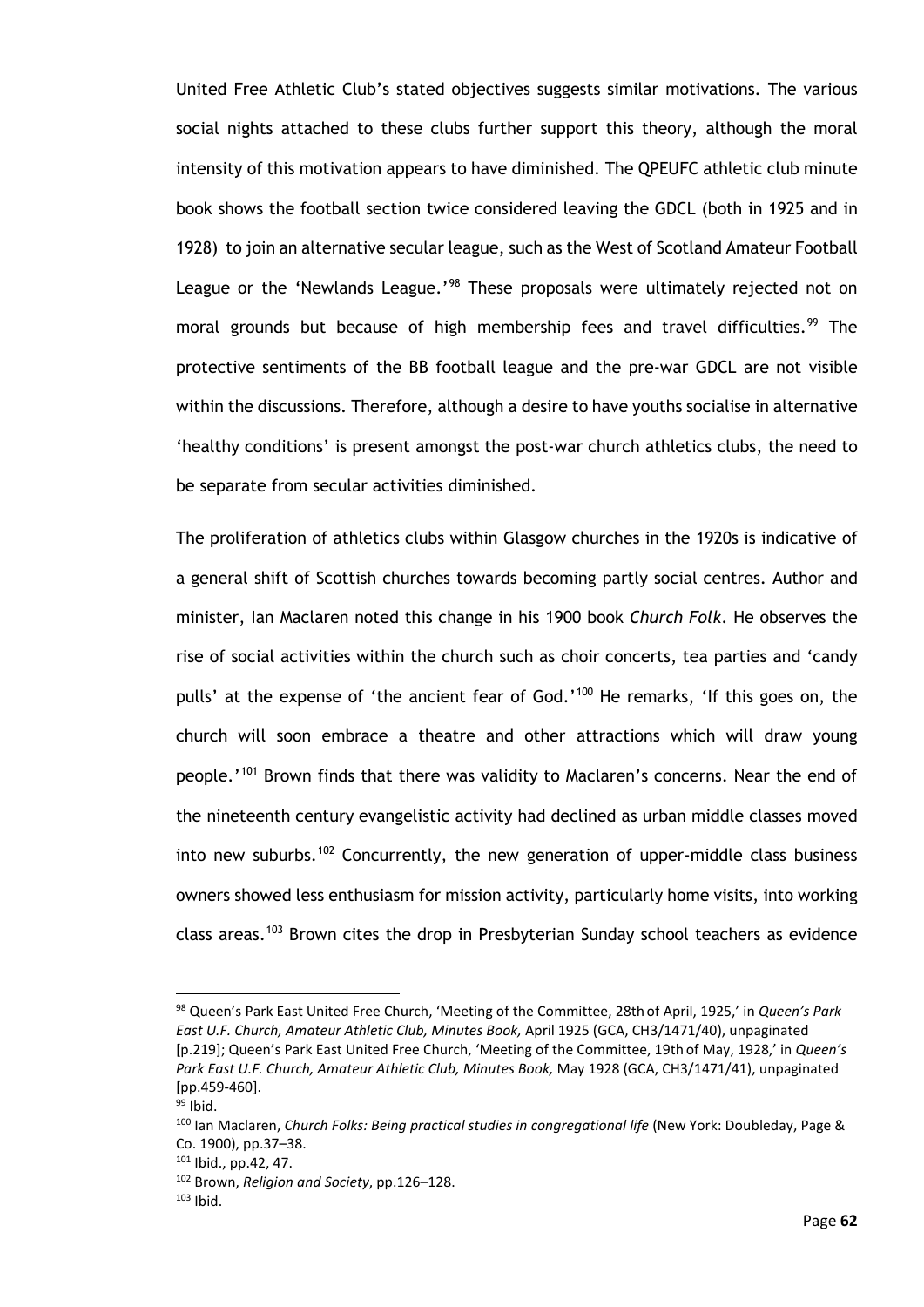of a decline in evangelistic enthusiasm, noting a net loss of 4,000 teachers between the years 1895 and 1910.<sup>[104](#page-68-0)</sup> Concurrently, groups that embraced some form of recreation, such as the Boy Scouts or BB, remained strong at this time.<sup>[105](#page-68-1)</sup> Likewise, middle class suburban churches progressively adopted more recreation and social functions. Brown identifies St Matthew's Church in Morningside, Edinburgh, as a prime example, with its attached golf club and frequent holiday excursions.<sup>[106](#page-68-2)</sup> The proliferation of social functions can also be seen in Glasgow. Returning to Renwick United Free, Business meetings of groups such as the Evangelistic Association were renamed Business and Social Meetings, suggesting a change in character. In the January 1928 *Record* the superintendent of Bible classes, J. S. Paterson published a letter to the 'Young Men and Women' of the church revealing concern about this issue: 'One of the tragedies of the religious life of Glasgow is the dissipation of Christian effort over too many societies in a congregation, and the frittering away of effort between the parent church and outside Christian efforts.'<sup>[107](#page-68-3)</sup> He noted that as a suburban church Renwick had the resources which others did not and so should be active in missionary efforts. Therefore, it is possible that the growth in athletics clubs in the 1920s is part of a larger shift within churches to provide social functions. This may have been to provide morally safe alternative entertainment for their members or to merely gain and retain the loyalty of their congregations.

#### **Conclusion**

From accounts of the creation of QPFC, it can be seen that the GUYMCA was using sports as early as 1867. In 1883 the organisation founded its own football team, however this disappeared in the late 1880s just as debates regarding popular sport began to appear amongst Presbyterian denominations.

<span id="page-68-0"></span><sup>104</sup> Ibid., p.130.

<span id="page-68-1"></span><sup>105</sup> Brown, 'Popular culture,' pp.216–217.

<span id="page-68-2"></span><sup>106</sup> Brown, *Religion and Society,* p.129.

<span id="page-68-3"></span><sup>107</sup> Renwick Free Church, *The Free Church of Scotland Monthly of Home and Foreign Missionary Record, Renwick Free Church*, January 1928 (GCA, TD 396/39/36), p.1.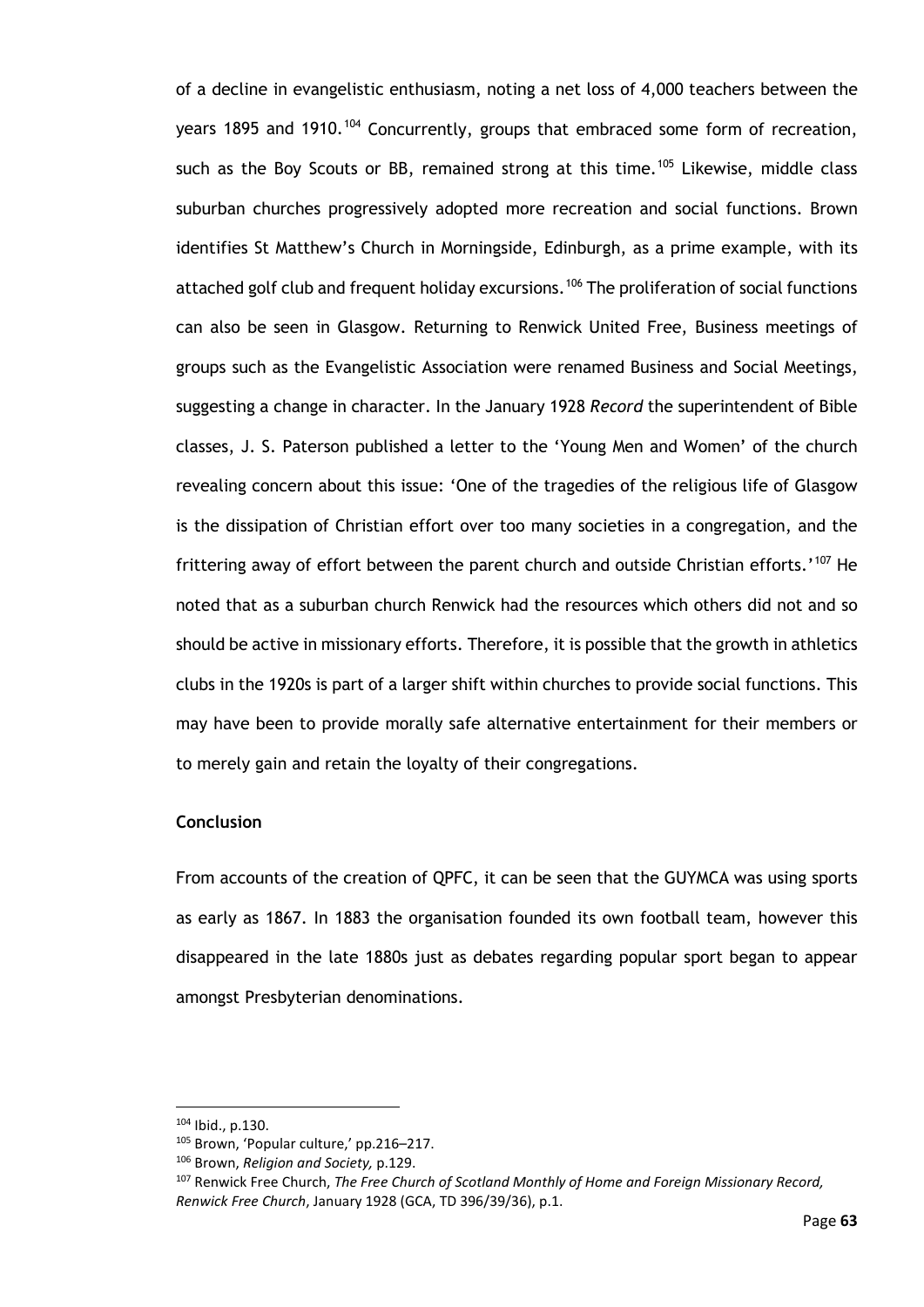The BB was the most significant religious organisation within Glasgow to make use of sport, with its long-running football, cricket and swimming sections, all associated with competitions. Officers' motivations for embracing sports falls into three broad categories: to attract new members, in order ultimately to provide them with religious teaching; to engage in the sport in a safe setting, and to develop the moral character of the participants. The existence of Young Men's Clubs in Glasgow churches shows that the BB was not alone in its use of physical recreation to attract young men to the church, but these clubs were far less sophisticated than the BB with no inter-church competitions and a lesser commitment to improvement. The creation of the GDCL marked a large increase in the use of sport within churches, shown by the seventy-nine church-connected teams identified in 1910. The goals of the GDCL were very similar to the BB as they too wished to develop character, conduct sport in a temperance setting, and attract people to church Bible classes. The GDCL's success indicates a victory for the Presbyterian conciliatory position towards sport in Glasgow.

After the First World War church sports continued to grow, evidenced by the proliferation of church athletics clubs and the variety of sports they engaged in. Numerous clubs reached over 100 members, such as the QPEUFC and Caledonia Road United Free groups. However, the motivation for these groups was far more grounded in socialisation than moral character development or the need to provide entertainment separate from secular society. This seems to be part of a larger shift by Scottish and Glaswegian churches towards acting as a social centre alongside religious one.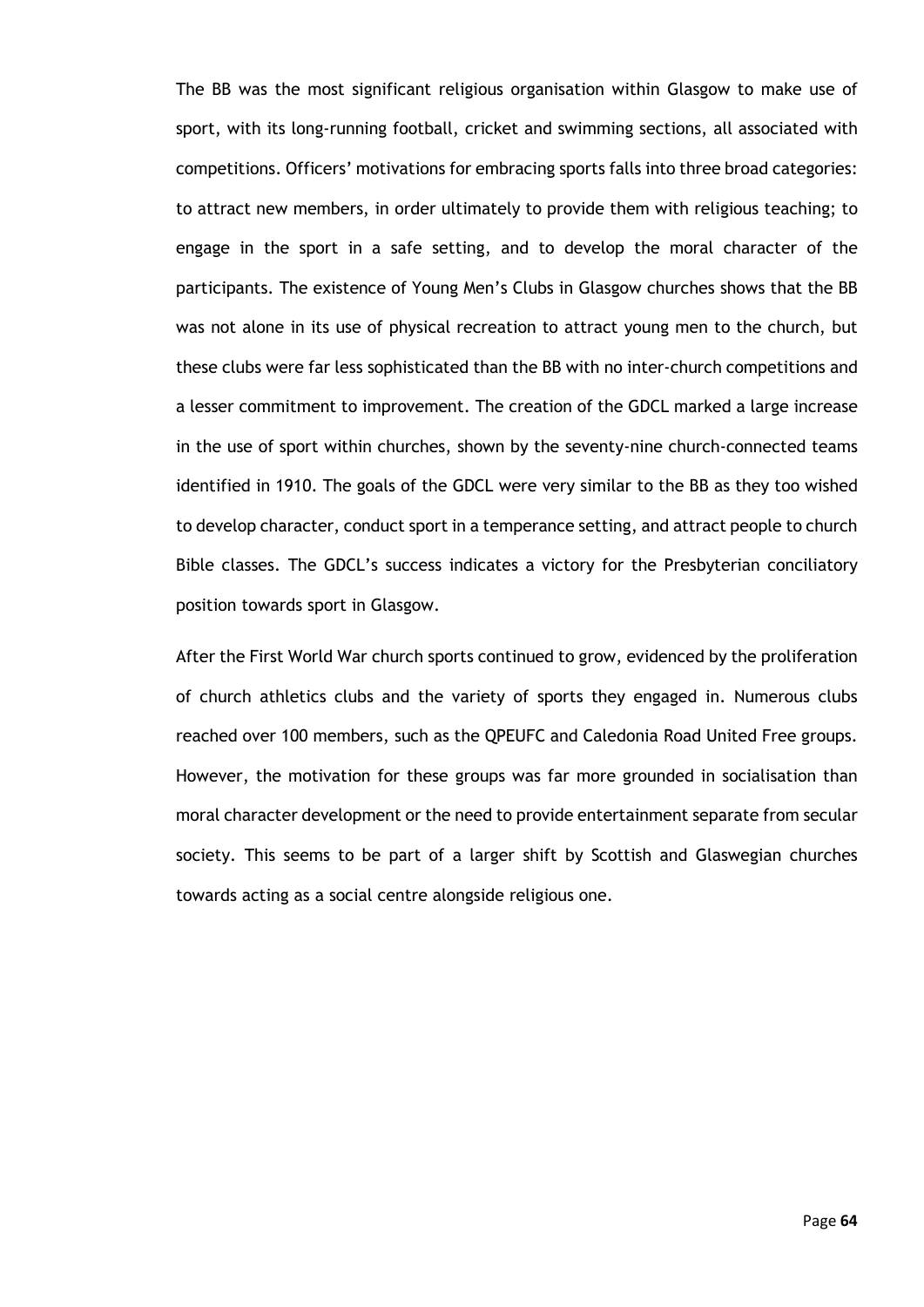# **Muscular Christianity, Christian Militarism and Cross Class Identity**

### **Economics, Class, Poverty and the Local Kirk**

During the nineteenth century, Glasgow underwent an economic transformation with the emergence of an economically diverse middle class. In the late seventeenth century, local industry and commerce by the Clyde had consisted a small collection of middle class merchants and dispersed working class weaving and mining towns.<sup>[1](#page-70-0)</sup> The city's population has been calculated to have been around  $84,000$  in  $1800.<sup>2</sup>$  $1800.<sup>2</sup>$  $1800.<sup>2</sup>$  By 1861 this had risen to 396,000, with the development of a huge iron, steel and chemical industry that had largely replaced the weaving sector.<sup>[3](#page-70-2)</sup> In the 1880s the City's shipbuilding industry boomed, with the demand for steel hulled steamships.<sup>[4](#page-70-3)</sup> As a result, more people were drawn to the city and in 1901 there were 762,000 residents.<sup>[5](#page-70-4)</sup> That Glasgow produced 23% of the world's ships in 1913 is a testament to the activity of this industry.<sup>[6](#page-70-5)</sup> These developments gave rise to highly active and enterprising industrialist class.<sup>[7](#page-70-6)</sup> This was complemented by a growing commercial and service sector which was largely made up of the non-industrial lower middle class. For instance, Nenadic found that the majority of middle class families in the late ninetieth century were headed by business owners, of whom about two-thirds could be classed as petty entrepreneurs: either shopkeepers or tradesmen. $8$ 

Middle class leisure during the Victorian era was often used to complement widespread aspirations of respectability.  $9A$  $9A$  key concept was that of Rational Recreation, according

<span id="page-70-0"></span><sup>1</sup> Michael Fry, *Glasgow: A History of the City* (London: Head of Zeus, 2017), p.117; Lynch, *Scotland: A New History*, p.407.

<sup>2</sup> Lynch, *Scotland: A New History*, p.412.

<span id="page-70-3"></span><span id="page-70-2"></span><span id="page-70-1"></span> $3$  Ibid.

<sup>4</sup> Ibid., p.409.

<sup>5</sup> Ibid., p.412.

<span id="page-70-5"></span><span id="page-70-4"></span> $6$  Ibid., p.409.

<span id="page-70-6"></span><sup>7</sup> Fry, *Glasgow: A Histor*y, pp.56-62

<span id="page-70-7"></span><sup>8</sup> Stana Nenadic, 'The Victorian Middle Classes,' in *Glasgow,* vol.2: *1830 to 1912*, ed. T.M. Devine and Gordon Jackson (Manchester: Manchester University Press, 1996), p.267.

<span id="page-70-8"></span> $9$  Ibid., pp. 266, 289.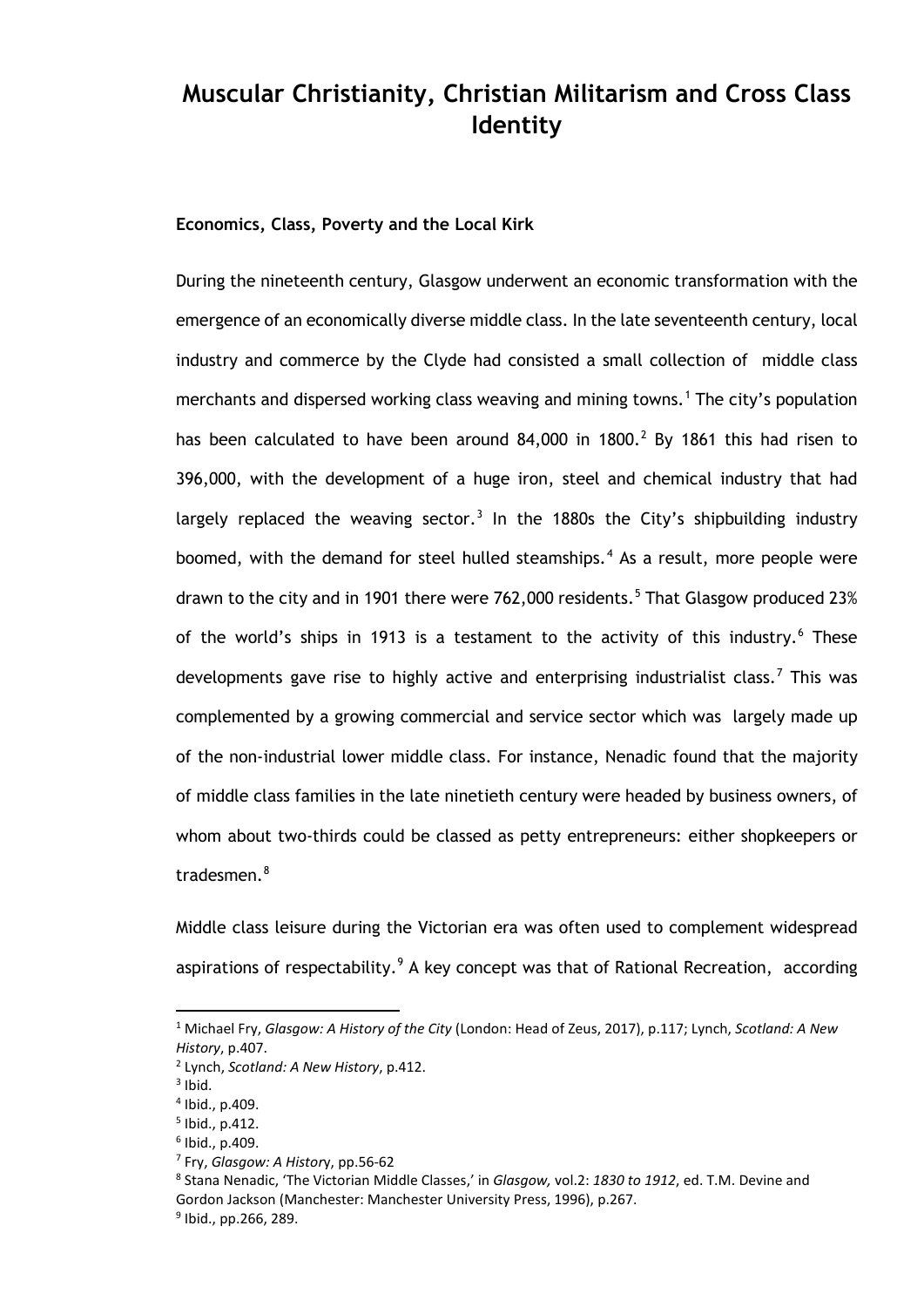to which leisure time was to be spent in an improvement of self and society.<sup>[10](#page-71-0)</sup> For instance, social clubs, including Masonic Lodges and Gentlemen's Societies, were used to strengthen social and business networks.<sup>[11](#page-71-1)</sup> The Church also played a large role in middle class sociability.<sup>[12](#page-71-2)</sup> The diary of John Smeaton, a manager at the firm R. Whyte, provides insight into a young middle class man's schedule. Nearly all of his social activities were focused on his local church, Gorbals Parish, such as Sabbath School Association meetings.<sup>13</sup> Alongside this, Smeaton would also drink with work colleagues in local whisky shops.<sup>[14](#page-71-4)</sup> From the middle class, it was young men who were most likely to engage in social drinking.<sup>[15](#page-71-5)</sup> However, the Temperance Movement also had a strong presence amongst the middle classes, being another form of self-improvement.<sup>[16](#page-71-6)</sup> The Movement itself offered up numerous alterative amusements to the Public House, such as the Glasgow Athenaeum, which provided informative lectures and theatrical performances.<sup>[17](#page-71-7)</sup>

Poverty was a constant danger for the Glaswegian Victorian working class. In 1842 Edwin Chadwick, reporting on *The Sanitary Condition of the Labouring Population* found Glasgow to have some of the worst cases of public health in the country.<sup>[18](#page-71-8)</sup> This was partly due to the rapidly growing population and lack of adequate housing. Furthermore, the report noted abnormal levels of alcohol abuse and large numbers of public houses in the city.<sup>[19](#page-71-9)</sup> The Temperance Movement, largely headed by the professional middle class, attempted to alleviate poverty by inspiring working class men to refrain from excessive drinking and offered alternative amusements to the public house such as teetotal concerts.<sup>[20](#page-71-10)</sup> This was also a way middle class values of respectable self-improvement were

 $19$  Ibid.

<span id="page-71-0"></span><sup>&</sup>lt;sup>10</sup> Bilsborough, 'The Development of Sport in Glasgow,' p.163.

<sup>&</sup>lt;sup>11</sup> Nenadic, 'The Victorian Middle Classes,' pp.288-289.

<span id="page-71-2"></span><span id="page-71-1"></span> $12$  Ibid.

<span id="page-71-3"></span> $13$  Ibid.

<span id="page-71-4"></span> $14$  Ibid.

<sup>15</sup> Ibid., p.287.

<span id="page-71-7"></span><span id="page-71-6"></span><span id="page-71-5"></span><sup>16</sup> Ibid., p.291.

 $17$  Ibid.

<span id="page-71-8"></span><sup>18</sup> Fry, *Glasgow: A Histor*y, pp.158-159.

<span id="page-71-10"></span><span id="page-71-9"></span><sup>20</sup> Elspeth King, 'Popular Culture in Glasgow,' in *The working class in Glasgow 1750-1914*, ed. R. A. Cage (London: Croom Helm, 1987), p.164.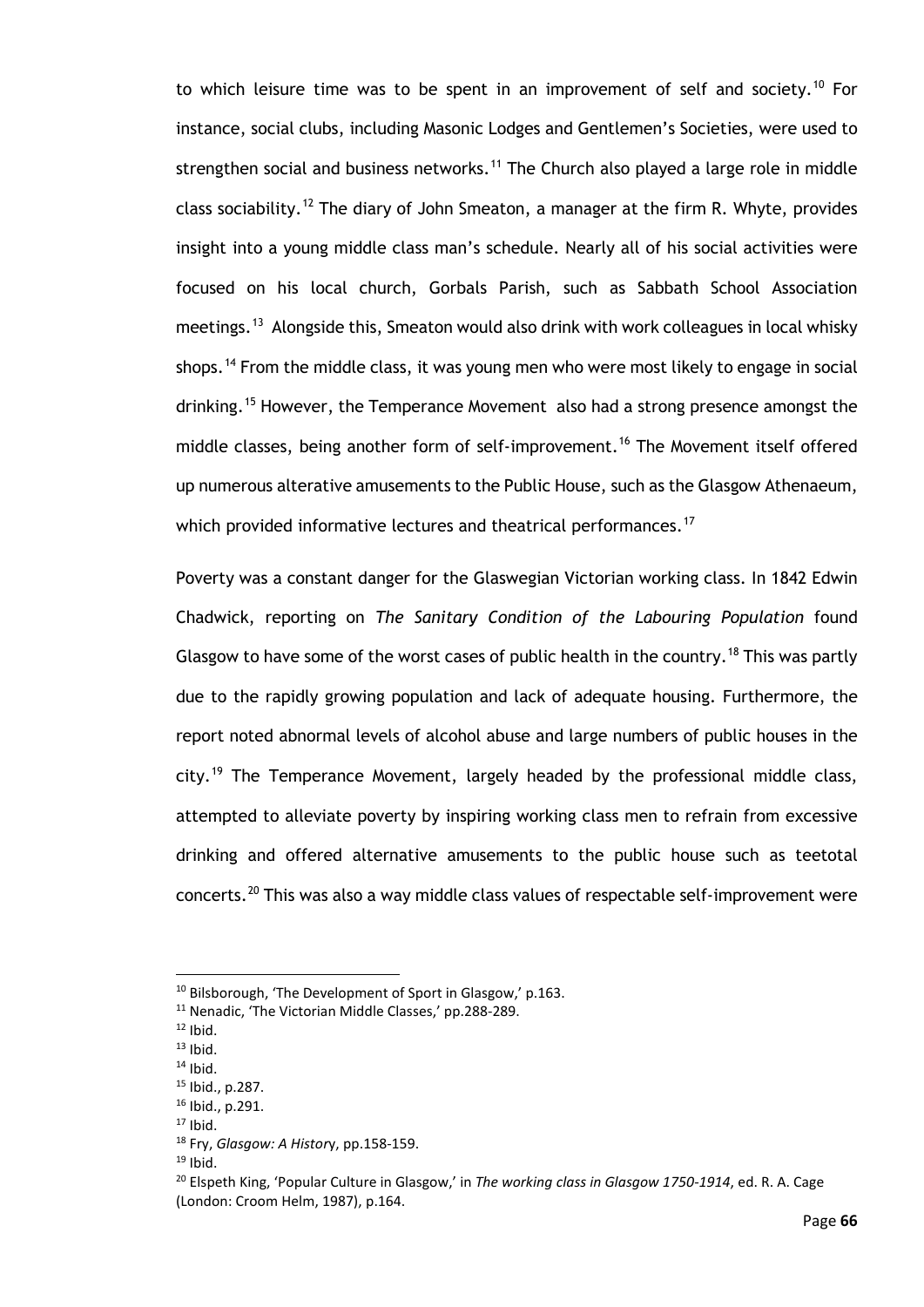spread amongst the working class. Indeed, a respectable image was invaluable to aspirational members of the working class who wished to secure specialised (or 'skilled') employment. Employers were more likely to offer their more respectable employees training opportunities. Crucially, references, often from the clergy, were needed to support an apprenticeship application, thus making a good reputation vital.<sup>[21](#page-72-0)</sup> One consequence of adherence to these values was a lack of working class-based political agitation in the late Victorian era and before the First World War. $^{22}$  $^{22}$  $^{22}$  Instead, personal industriousness and nationalism were the political loyalties of skilled working class identity, shown by the pre-war support for the Liberal party and later the Liberal Unionist coalition, which sought to oppose Irish home rule.<sup>[23](#page-72-2)</sup> However, during and after the First World War, as skilled roles declined and housing shortages persisted, much of the skilled working class would switch political loyalties to the socialist Independent Labour Party, thus breaking this political hegemony.<sup>[24](#page-72-3)</sup>

The approach of Glaswegian Presbyterian churches to working class life was a combination of encouraging individual discipline and local community action. Both these approaches were inspired by the Kirk's 'parochial' system, which aspired for Scotland to become, as S. J. Brown states, as a 'godly commonwealth of small independent largely self-sustaining parish communities.<sup>'[25](#page-72-4)</sup> However, in Glasgow, churches' support of the temperance movement also suggests a strong emphasis upon individual discipline. This is particularly visible after 1859, when James Miller, Professor of Surgery at the University of Edinburgh, on the basis of an argument concerning social health, was able to convince the Free Church Assembly to support the temperance and abstinence movements.<sup>[26](#page-72-5)</sup> The United

<span id="page-72-0"></span><sup>21</sup> W. Hamish Fraser, 'The Working Class,' in *Glasgow,* vol.2: *1830 to 1912*, ed. T. M. Devine and Gordon Jackson (Manchester: Manchester University Press, 1996), p.333.  $22$  Ibid.

<span id="page-72-2"></span><span id="page-72-1"></span><sup>23</sup> John F. McCaffery, 'Political Issues and Developments' in *Glasgow,* vol.2: *1830 to 1912*, ed. T. M. Devine and Gordon Jackson (Manchester: Manchester University Press, 1996), p.214; Fraser, 'The Working Class,' p.335.

<span id="page-72-3"></span><sup>24</sup> Fraser, 'The Working Class,' p.342-343; Fry, *Glasgow: A Histor*y, pp.265-267.

<span id="page-72-4"></span><sup>25</sup> Stewart J. Brown, 'The Christian Socialist Movement in Scotland c. 1850–1930,' in *Political Theology*, vol.1 no.1 (1999), p.60.

<span id="page-72-5"></span><sup>26</sup> Brown*, '*Religion and the development of an urban society: Glasgow 1780-1914,' p.152.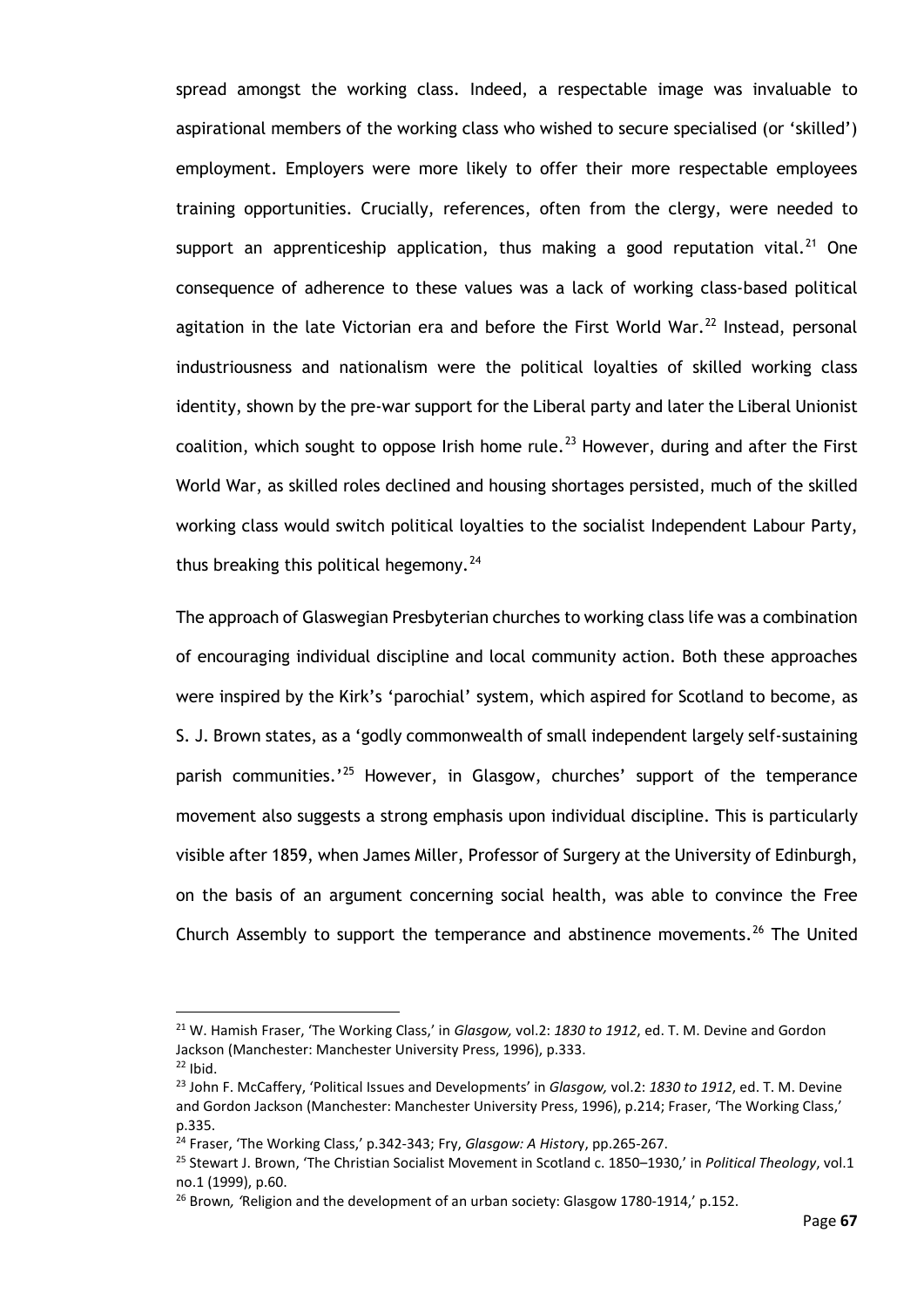Presbyterian Church and Church of Scotland were slower to adopt the temperance cause. However, by 1880 they, like the Free Church, had set up their own temperance societies to promote abstinence to their congregations, with non-Presbyterian groups following suit.<sup>[27](#page-73-0)</sup> Callum Brown observes the growing proximity between temperance groups and ecclesiastical authority, noting that in 1859, there was only one minister on the Scottish Temperance League Board, yet by 1905, five of the fourteen board members were minsters.[28](#page-73-1) However, Norman MacLeod, minister of the Church of Scotland Barony parish from 1851 to 1877, noted a simultaneous need to engage in social matters, such as public health, housing and schooling, and embarked on numerous community projects, creating affordable schools as an example, to counter working class alienation towards the church.<sup>[29](#page-73-2)</sup> MacLeod wished for amicable cross class cooperation rooted in local loyalty.<sup>[30](#page-73-3)</sup> Both Hillis and Mackay identity John Marshal Lang, Fredrick Robertson and Donald MacLeod (brother of Norman), as continuing MacLeod's social concerns, particularly with regards to poor housing.<sup>[31](#page-73-4)[32](#page-73-5)</sup> Indeed, Hillis notes that both Marshall Lang and MacLeod viewed growing class divisions and poor living standards within the city as a threat to the church itself, arguing that if the church did not work to create conditions in which a Christian life could be followed, people might turn to socialist political parties for salvation.<sup>[33](#page-73-6)</sup> In 1888, a Church of Scotland report into social conditions concluded that there was a direct link between the non-housed-population and the lack of church attendance and membership.<sup>[34](#page-73-7)</sup> This led the Church of Scotland Glasgow Presbytery to support municipal housing reform projects. $35$  However, divisions within Scottish Presbyterianism, particularly between self-disciplinary and collectivist outlooks, prevented a concerted approach to the condition of the working classes. These divisions

<sup>27</sup> Ibid., pp.157-158.

<span id="page-73-1"></span><span id="page-73-0"></span><sup>28</sup> Ibid.

<span id="page-73-2"></span><sup>29</sup> Hillis, *The Barony of Glasgow*, pp.4, 70-78.

<sup>30</sup> Ibid., p.71.

<span id="page-73-4"></span><span id="page-73-3"></span><sup>31</sup> Ibid., pp.66-69.

<span id="page-73-5"></span><sup>32</sup> Johnston McKay, *The Kirk and the Kingdom: A Century of Tension in Scottish Social Theology 1830–1929* (Edinburgh: Edinburgh University Press, 2012), pp.53-58.

<span id="page-73-6"></span><sup>33</sup> Hillis, *The Barony of Glasgow*, pp.68-69.

<span id="page-73-7"></span> $34$  Ibid.

<span id="page-73-8"></span><sup>35</sup> Ibid., pp.66-67.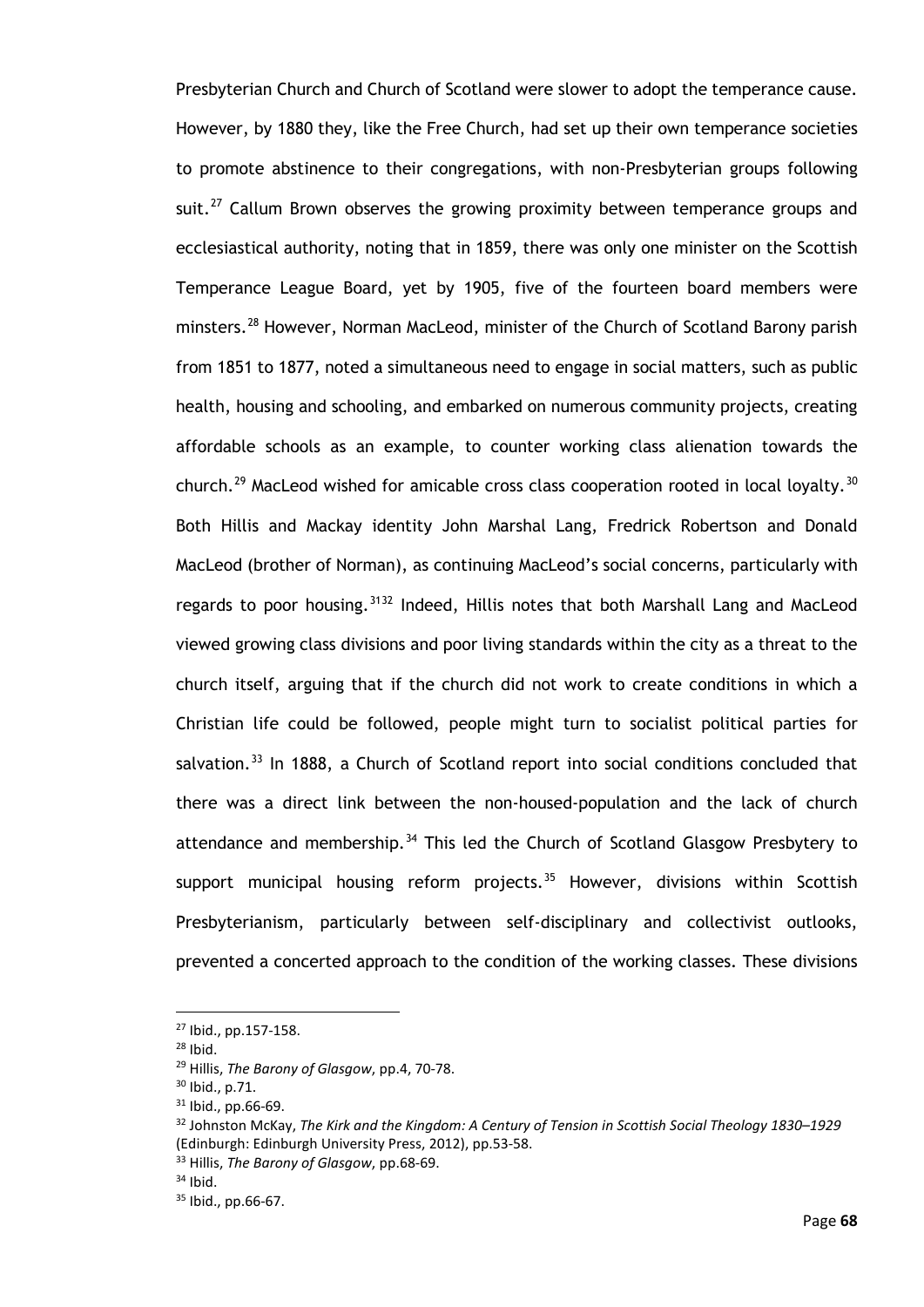were particularly pronounced within the Free Church (and later United Free Church) compared to the Church of Scotland.<sup>[36](#page-74-0)</sup> However, there were many who shared Lang's and MacLeod's concerns about growing class divisions, including Colin Gibb, who warned the United Free Church Assembly in 1902 that should this issue be neglected, the working class might come to identify with a form of anti-Christian socialism.<sup>[37](#page-74-1)</sup> Against this background, this study asks whether any Muscular Christian initiatives were designed to address the problem of the Glaswegian working classes' standard of living.

## **The Volunteer Force, Christian Militarism and a Cross Class 'Esprit De Corps'**

The Volunteer movement does not appear to have been overtly Muscular Christian as members from the clergy do not appear to link the games played amongst regiments to social or personal moral development. However, the movement did inspire the overtly religious Boys' Brigade (BB) and shared its Christian militarism, thus making it a topic of interest to this study. It appears that the Christian militarism espoused by the Volunteer movement's supporters amongst the clergy was focused upon addressing both class divisions and producing a moral masculinity. Therefore, the ideological forerunner to Glasgow's largest Muscular Christian organisation already oriented towards addressing working class standards of living and working class alienation.

The Volunteer Force was formed in 1859 to create a civilian army to defend Britain from potential French invasion.<sup>[38](#page-74-2)</sup> Until 1907, when it merged with the Territorial Force, the Volunteer Force provided the British army with auxiliary soldiers for conflicts such as the second Boer War.<sup>[39](#page-74-3)</sup> Battalions were often connected to particular localities and institutions and many became respectable social outlets.<sup>[40](#page-74-4)</sup> Crucially, the Glaswegian

<span id="page-74-0"></span><sup>36</sup> McKay, *The Kirk and the Kingdom,* p.60.

<span id="page-74-1"></span><sup>37</sup> Ibid., p.89.

<span id="page-74-2"></span><sup>38</sup> Hugh Cunningham, *The Volunteer Force: A Social and Political History, 1859-1908* (Hamden: Archon Books, 1975), pp.2-9.

<span id="page-74-4"></span><span id="page-74-3"></span> $39$  Ibid.

 $40$  Ibid.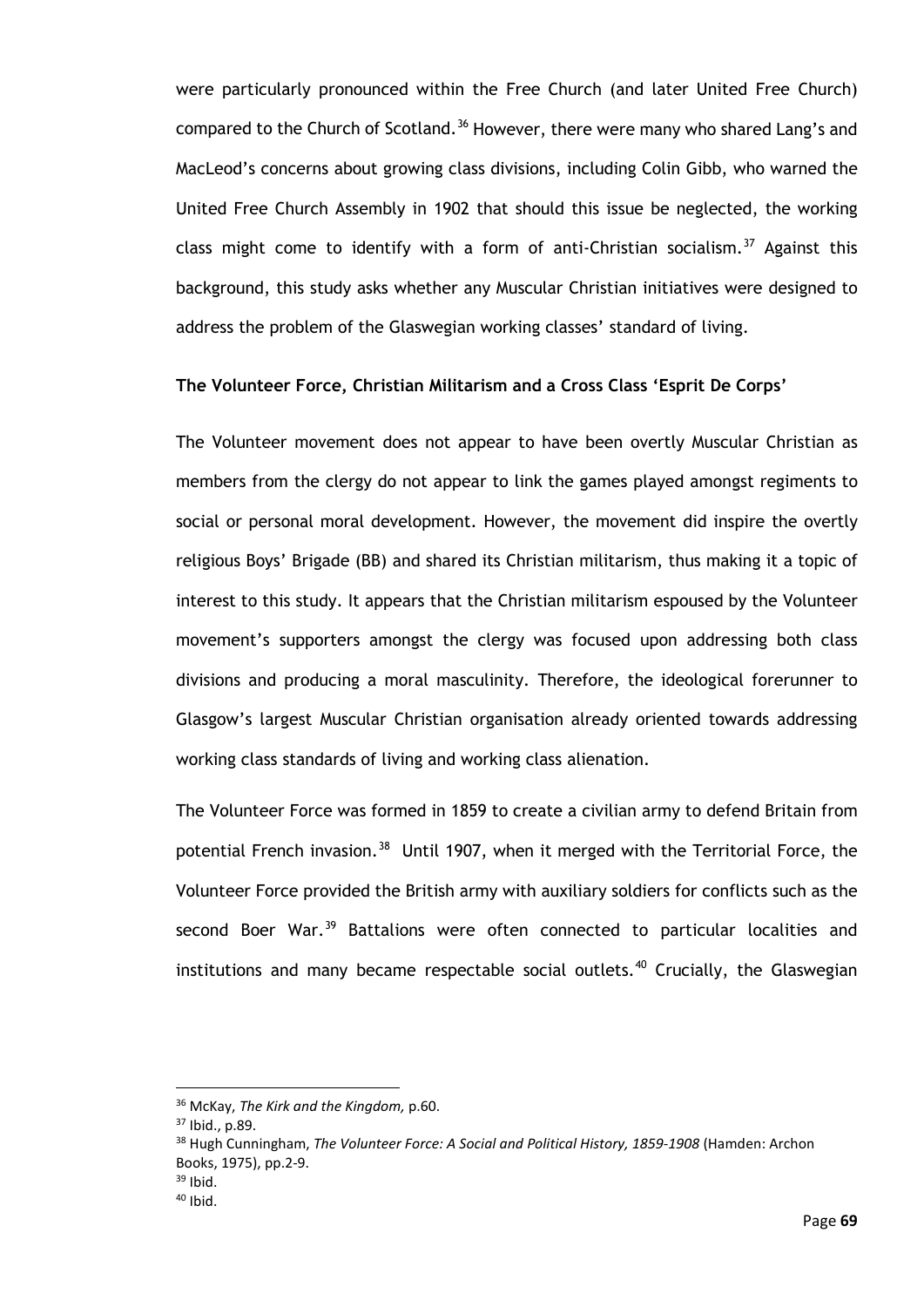Volunteer Force contained a broad mix of upper, middle and skilled working class members.

The Glaswegian Volunteer's upper and upper middle class contingent witnesses to connections between Volunteer regiments and local schools. The 1st Lanarkshire Rifles Volunteer's (1st LRV) first drill meeting was on the Glasgow Academy playground on Elmbank Street in July 27, 1859.<sup>41</sup> Thereafter, under the presidency of Charles Hutchinson Smith a meeting was held inside the Academy where the baronet Sir Archibald Islay Campbell of Garscube was recommended to the Lord-Lieutenant for appointment as Captain.[42](#page-75-1) In 1901, the directors of the Academy formed a Cadet Corps to be attached to the 1st Volunteer Battalion Highland Light Infantry regiment, which was commanded by a former pupil, Colonel R. C. Mackenzie.<sup>[43](#page-75-2)</sup> However this was not the first such cadet corps: in 1893 Kelvinside Academy had been the first school to create a Glasgow student Cadet Corps, connected to the 4th Volunteer Battalion Scottish Rifles (4th VBSR).<sup>[44](#page-75-3)</sup> Sport could cause the boundaries between such groupings to be permeable: J. W. Arthur, a former pupil of Glasgow Academy, was a member of the 4th VBSR but played tennis for the 1st LRV.<sup>[45](#page-75-4)</sup> In 1901, the 1st LRV created their own Cadet Corps at Glasgow High School.<sup>[46](#page-75-5)</sup> There was also a short lived Corps founded at University of Glasgow made up of professors, graduates and students.<sup>[47](#page-75-6)</sup>

Despite the presence of members of the Glaswegian elite in the Volunteer Force, the movement was mostly made up of the middle-to-skilled-working class. Nenadic finds a

<span id="page-75-0"></span><sup>41</sup> James Moncrieff Grierson, *Records of the Scottish Volunteer Force, 1859-1908* (Edinburgh; William Blackwood and Sons, 1909), pp.220-227.

<span id="page-75-1"></span> $42$  Ibid.

<span id="page-75-2"></span><sup>43</sup> Colonel F. W. Reid, 'Cadet Corps – Officers Training Corps – Junior Training Corps,' in *The Glasgow Academy: The First Hundred Years,* ed. C.A. Campbell, W. Barradell-Smith, T. R. Innes and Arthur G. Murray (Glasgow: Blackie and Sons Ltd, 1946), pp.47-48.

<span id="page-75-3"></span><sup>44</sup> Colin H. Mackay, *Kelvinside Academy, 1878-1978* (Glasgow: Kelvinside Academy, 1978), pp.42-43. <sup>45</sup> 'Lawn Tennis,' *Glasgow Evening Post*, 6th September 1886, p.3

<span id="page-75-4"></span><sup>(</sup>https://www.britishnewspaperarchive.co.uk/viewer/BL/0001964/18860906/059/0003); '76Th Company Boys' Brigade,' *Glasgow Evening Citizen*, 19th April 1886, p.2

<sup>(</sup>https://www.britishnewspaperarchive.co.uk/viewer/BL/0001458/18890419/077/0003).

<span id="page-75-5"></span><sup>46</sup> 'The Cadet Corps,' in *The First Lanark Rifles Gazette*, no.7, vol.2, 18th December 1902 (NLS, ABS. 4. 80. 4), pp.16-17.

<span id="page-75-6"></span><sup>47</sup> Grierson, *Records of the Scottish volunteer force,* p.221.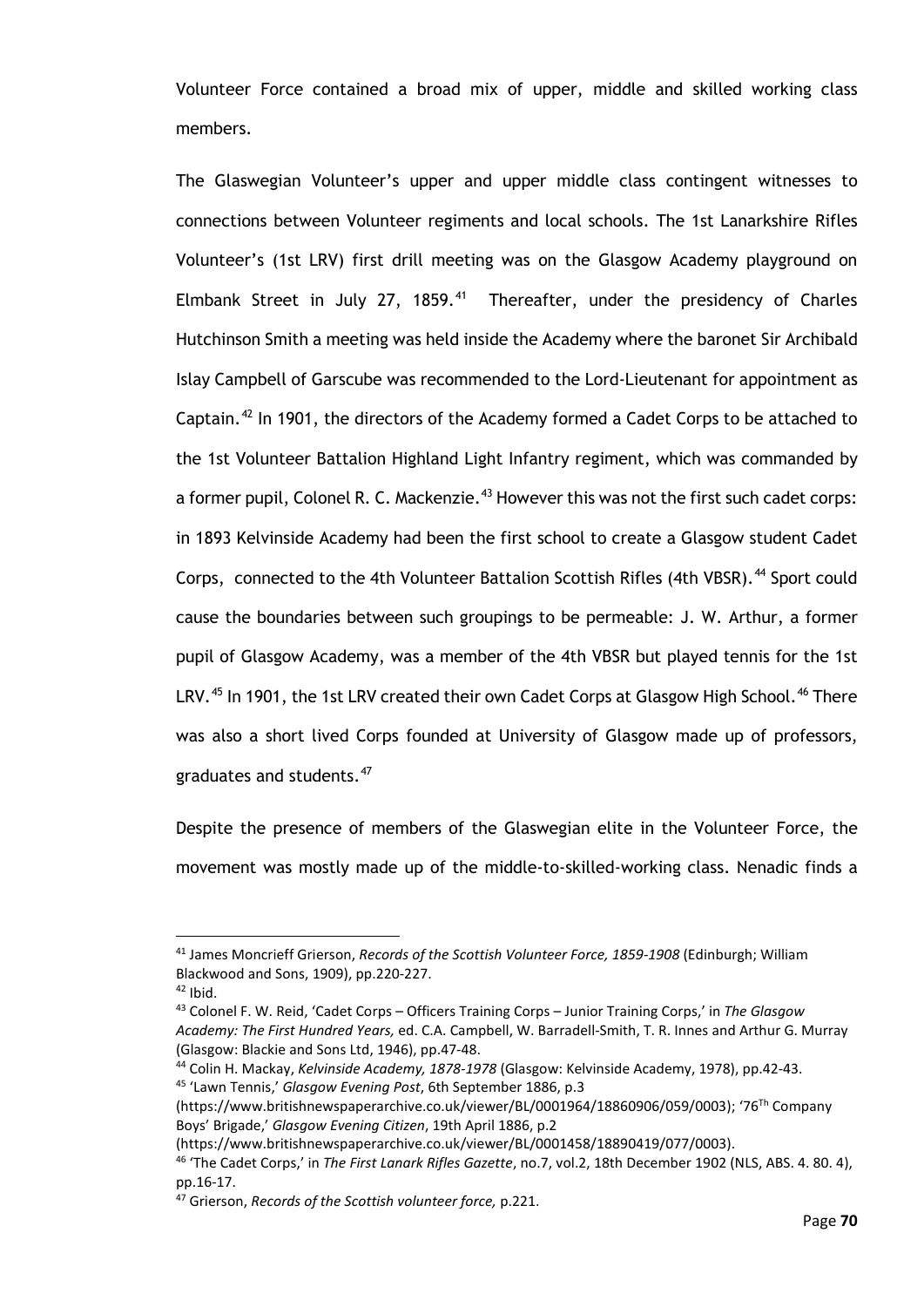remarkable level of 'occupational homogeneity' amongst the officers.<sup>[48](#page-76-0)</sup> While officers of companies like the 6th consolidated battalion of the LRV were made up mostly of iron makers and engineers, the 1st regiment of the LRV was dominated by those in commercial and professional occupations such as merchants, lawyers, jewellers, accountants and 'press-men.'<sup>49</sup> Indeed, W. A. Smith, a ship merchant, was in the 1st LRV's.<sup>50</sup> In contrast, the 2nd administrative battalion of LRVs was made up of those involved in grocery and food trades.<sup>[51](#page-76-3)</sup> 4th VBSRs included skilled working class elements such as the 12th Corps, formed of employees from the Tennents Well Park Brewery, which was given the name 'artisan.'<sup>[52](#page-76-4)</sup> For many, the Volunteer Force was an opportunity to socialise across intra-elite divisions and establish strong-relationships with the higher classes.<sup>[53](#page-76-5)</sup> In the midnineteenth century, volunteer marches were also viewed by participants as a chance to display the City's respectable middle class identity.<sup>54</sup> As a result the local Volunteer Force provided another means of cementing amicable relations between the skilled working and middle classes.

Glasgow Churches appear to have endorsed the Volunteer Movement, showing their interest in creating a 'respectable' cross class identity within the City. This is indicated by the association of many Glaswegian minsters with Volunteer Corps. Commission reports from the *Volunteer Service Gazette and Military Dispatch* show that between 1860 and 1869 at least seventeen ministers served as chaplains for Glasgow based Lanarkshire Rifle Volunteer regiments.<sup>[55](#page-76-7)</sup> In 1874, Rev. John Marshall Lang, future Moderator of the Church of Scotland, became the-chaplain for the 1st Lanarkshire Rifle Volunteers,<sup>[56](#page-76-8)</sup> holding the

<span id="page-76-0"></span><sup>48</sup> Nenadic, 'The Victorian Middle Classes,' pp.290-291.

<span id="page-76-1"></span> $49$  Ibid.

<span id="page-76-2"></span><sup>50</sup> Springhall, Fraser, Hoare, *Sure & Stedfast*, pp.30-31.

<span id="page-76-3"></span><sup>51</sup> Nenadic, 'The Victorian Middle Classes', p.291.

<sup>52</sup> Grierson, *Records of the Scottish Volunteer Force,* p.235.

<span id="page-76-5"></span><span id="page-76-4"></span><sup>53</sup> Trainor, 'The Elite' in *Glasgow,* vol.2, *1830 to 1912*, p.246.

<span id="page-76-7"></span><span id="page-76-6"></span><sup>54</sup> Nenadic, 'The Victorian Middle Classes,' p.294.

<sup>55</sup> See Appendix D*.*

<span id="page-76-8"></span><sup>56</sup> David Howie, *History of the 1st Lanark Rifle Volunteers: with list of officers, prize-winners, men present at royal reviews, etc* (Glasgow: D. Robertson, 1887), p.200.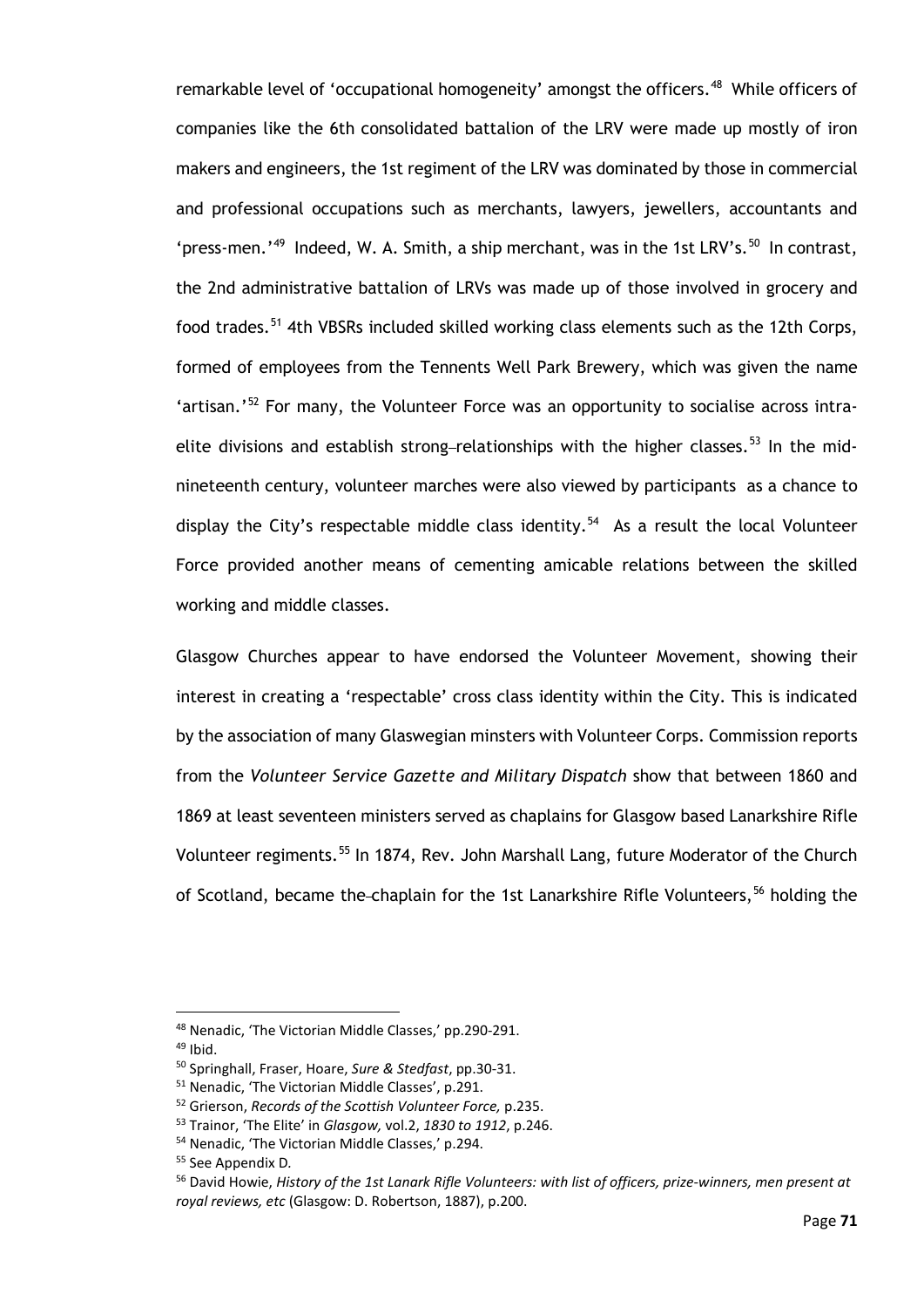post until 1900, when he was replaced by Rev. T. Martin.<sup>[57](#page-77-0)</sup> The 1st and 3rd LRV's, like the 4th Volunteer Battalion Scottish Rifles (VBSR), held annual church parades.<sup>[58](#page-77-1)</sup> As already noted, J. W. Arthur, a prominent member of the Baptist Union of Scotland, joined the 4th VBSR. [59](#page-77-2) Nenadic finds in the diary of John Smeaton that his church, Gorbals Parish, raised funds for a local battalion.<sup>[60](#page-77-3)</sup>

Sermons and writings addressed to volunteers by clergymen in and around Glasgow may indicate a desire to promote a local collective identity, individual discipline and a moral masculinity through the movement. As will be seen, it was hoped that the local and national 'esprit de corps' patriotism found in nineteenth-century Volunteer sermons would help to form a collective identity.

John Robertson, chaplain to the Glasgow Northern Battalion Rifle Volunteers,<sup>[61](#page-77-4)</sup> gave a series of sermons to members of the Movement, posthumously published in 1865.<sup>[62](#page-77-5)</sup> The *Dundee Courier* published one of these sermons in 1861, in which Robertson praised the movement for creating a 'burning patriotism which animates the breasts of all classes in our beloved country', showing a hope for a cross class identity through the corps.<sup>[63](#page-77-6)</sup> Later, Muscular Christian advocate W. W. Beveridge would speak in similar terms in an 1893 sermon to the 1st Renfrew Rifle Volunteers. While not explicitly mentioning class, the sermon reveals a desire to create a collective identity grounded in patriotism. As the *Greenock Telegraph and Clyde Shipping Gazette* reports; 'We cannot get away from this

<span id="page-77-0"></span><sup>57</sup> Rev. John Marshall Lang, 'Resignation of our Chaplain,' in *The First Lanark Rifles Gazette*, no.5, vol.2, 25th March 1901 (NLS, ABS. 4. 80. 4), p.68; Rev. Thomas Martin, 'Chaplain Martin's Address,' in *The First Lanark Rifles Gazette*, no.6, vol.2, 23rd January, 1902 (NLS, ABS. 4. 80. 4), p.10.

<span id="page-77-1"></span><sup>58</sup> 'Rev. Dr. Dods at St. Andrew's Halls,' *Glasgow Evening Post*, 28th May 1888, p.3

<sup>(</sup>https://www.britishnewspaperarchive.co.uk/viewer/BL/0001965/18880528/021/0003); 'Volunteer Intelligence,' *Glasgow Evening Citizen*, 3rd May 1867, p.2

<sup>(</sup>https://www.britishnewspaperarchive.co.uk/viewer/BL/0001458/18670503/028/0002); 'Public Notice,' *Glasgow Evening Post*, 21st May 1887, p.1

<sup>(</sup>https://www.britishnewspaperarchive.co.uk/viewer/BL/0001964/18870521/004/0001).

<span id="page-77-2"></span><sup>59</sup> '76Th Company Boys' Brigade,' *Ardrossan and Saltcoats Herald*, 6th March 1891, p.8

<sup>(</sup>https://www.britishnewspaperarchive.co.uk/viewer/BL/0001458/18890419/077/0003).

<span id="page-77-3"></span><sup>60</sup> Nenadic, 'The Victorian Middle Class,' p.289.

<span id="page-77-4"></span><sup>61</sup> 'Sermon to Volunteers,' *Dundee Courier*, 12th April 1861, p.3

<sup>(</sup>https://www.britishnewspaperarchive.co.uk/viewer/BL/0000160/18610412/009/0003).

<span id="page-77-5"></span><sup>62</sup> 'Sermon to Volunteers,' *Fife Herald*, 22nd June 1865, p.1

<sup>(</sup>https://www.britishnewspaperarchive.co.uk/viewer/BL/0000447/18650622/041/0001).

<span id="page-77-6"></span><sup>63</sup> 'Sermon to Volunteers,' *Dundee Courier*, p.3.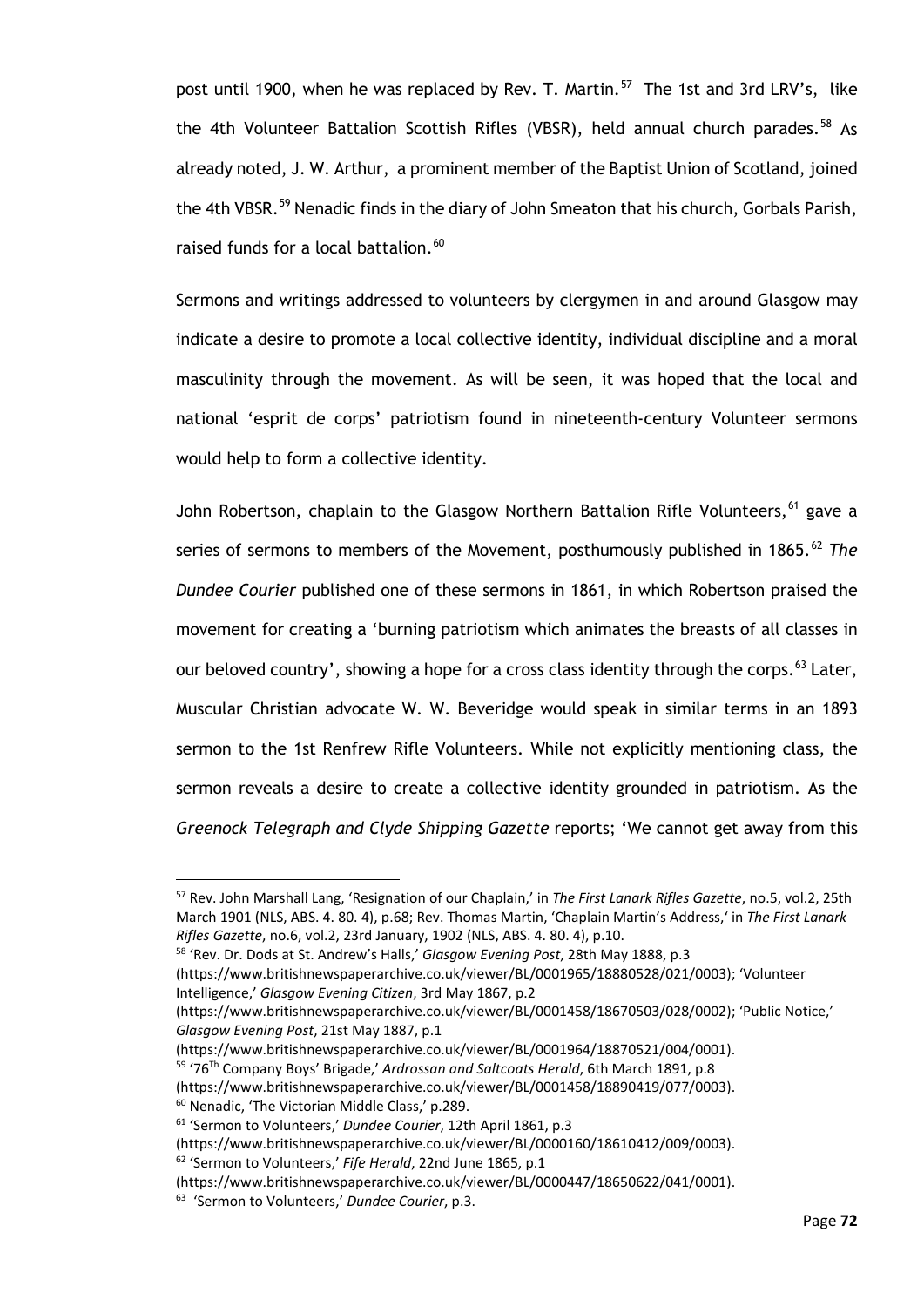strong tie of blood … It ought to lead us to dare and to endure for the welfare of our kindred and for the welfare of our country.'<sup>[64](#page-78-0)</sup> Finally, Martin, Chaplain to the 1st LRV's, wrote an article in the *First Lanark Rifles Gazette* in 1902, directly endorsing the 'esprit de corps' sentiment: 'the spirit of the society as whole takes possession of the individuals in it, and then the spirit of the individuals reacts powerfully upon the society as a whole. Thus by action and reaction a gathering force of personality is accumulated.<sup>1[65](#page-78-1)</sup> All successful societies, Martin claimed, were 'characterised by a vital esprit de corps,' and the 1st LRV was a prime example.<sup>[66](#page-78-2)</sup> These notions of cross class pride in, and devotion to, one's society may complement the cross class parochialism for which many Scottish Presbyterian clergymen hoped. Glasgow churches may therefore have supported the Volunteer Force an opportunity to create a local identity.

Military training could also produce a self-disciplined populace. Robertson believed that while Christianity was generally against war, it was a current matter of fact, and could 'sometimes [be] conducive to the advancement and welfare of the human race.'<sup>[67](#page-78-3)</sup> This was because there are 'many high qualities of mind which may be called out in the practice of military profession' such as 'truth and honour.'<sup>[68](#page-78-4)</sup> Robertson linked this individual responsibility to the overall morality of the collective, exhorting that because the 'heart of the nation must be sound' volunteers must 'provide therefore for the safety of the nation by your virtues as well as your swords. With every volunteer let it be a matter of the first concern that he shall be himself a true man … ever for God and the right.' [69](#page-78-5) In his sermon, Beveridge took the opportunity to promote individual responsibility, warning volunteers not only of enemies outside of the country but those 'within', such as 'ignorance', 'intemperance', 'gambling', 'unbelief', 'selfish luxury and

<span id="page-78-0"></span><sup>64</sup> '1st (Renfrew) V.B.A. & S. Highlanders,' *Greenock Telegraph and Clyde Shipping Gazette*, 12th July 1893, p.3 (https://www.britishnewspaperarchive.co.uk/viewer/BL/0000472/18930712/114/0003).

<span id="page-78-1"></span><sup>65</sup> Rev. Thomas Martin, 'Esprit de Corps,' in *The First Lanark Rifles Gazette*, no.7, vol.2, 18th December 1902 (NLS, ABS. 4. 80. 4), pp.11-12.

<span id="page-78-3"></span><span id="page-78-2"></span> $66$  Ibid.

<sup>67</sup> 'Sermon to Volunteers,' *Dundee Courier*, p.3.

<span id="page-78-4"></span> $68$  Ibid.

<span id="page-78-5"></span> $69$  Ibid.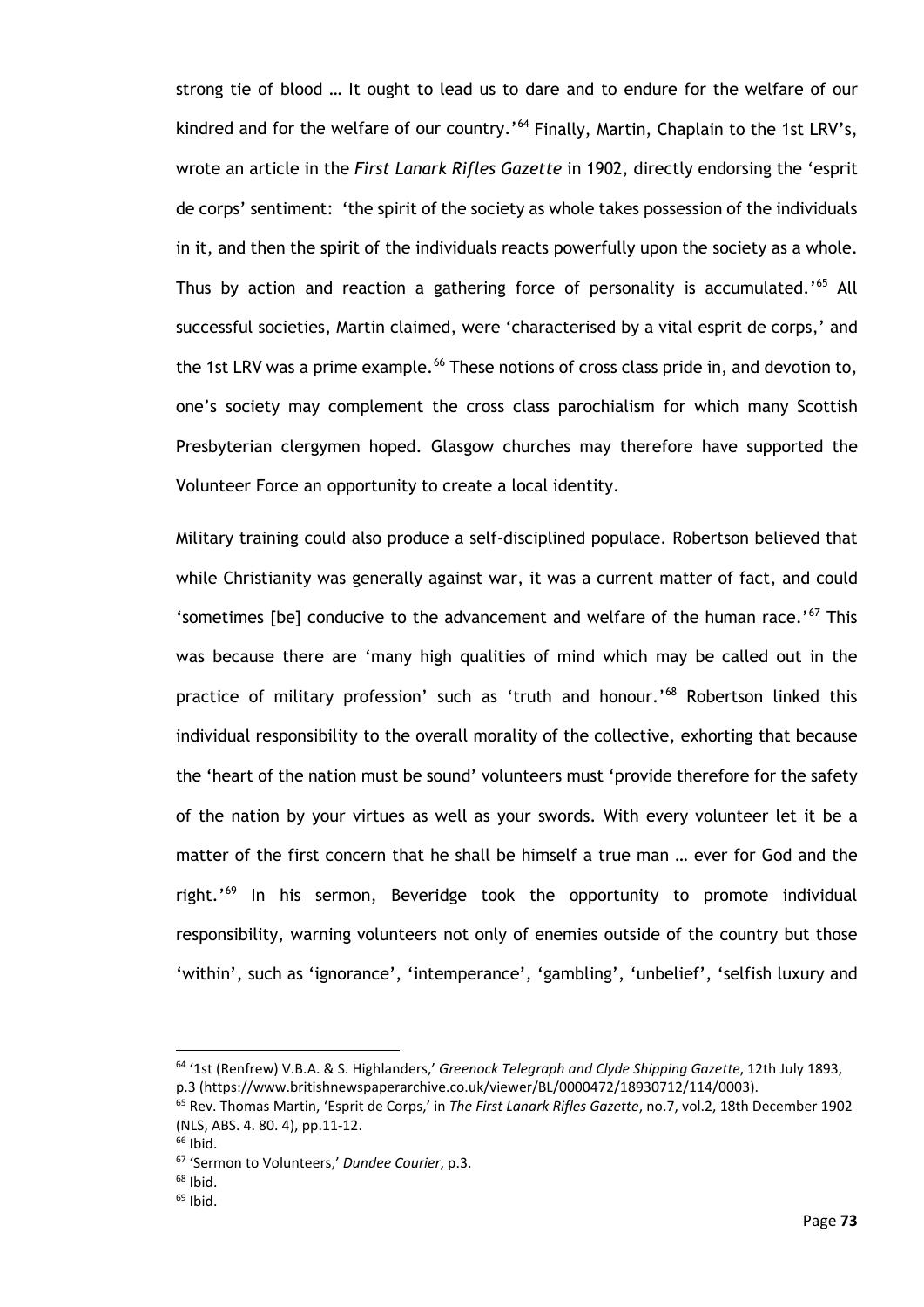dishonest greed of gold'  $\cdot$ <sup>[70](#page-79-0)</sup> In 1903, Martin contributed another article on 'Personal Efficiency' to the 1st LRV *Gazette.[71](#page-79-1)* Here he emphasised the need to develop the 'Body', the 'Mind', and most importantly the 'Soul', by which he meant 'noble character.'<sup>[72](#page-79-2)</sup> Martin wrote; 'While as Volunteers we should give care to our physical or intellectual training, we should most of all cultivate character – that pureness and nobleness of soul - without which personal efficiency must ever be incomplete.'<sup>[73](#page-79-3)</sup>

Crucially, Robertson, Beveridge and Martin all linked moral development to masculinity. For example, Robertson connected the 'perseverance' of the Movement as an 'an element in real manhood.<sup>'[74](#page-79-4)</sup> Beveridge appealed to the masculinity of volunteers when encouraging them to apply military discipline to religious morality: 'while you are ready to be courageous and play the men in behalf of your country, you ought to be no less ready to be courageous and play the men in behalf of the cause of God.<sup> $75$ </sup> Martin highlighted the practical need for moral masculinity; 'the big battalions of the strongest army will melt away like snowflakes in the river if moral manhood is not the pervasive force in the ranks.' [76](#page-79-6)

Christian Militarism's alliance with Muscular Christianity emerges from this overlapping goal of presenting an attractive religious masculinity. Muscular Christian beliefs in the ability of sport to instil healthy morals and collective spirit mirror Christian Militarist beliefs on the benefits of soldiering. The Volunteer Force also provided outlet for rational recreation, as numerous sports could be played amongst the battalions. Cunningham suggests that many Britons joined the Volunteer Force mainly to play games.<sup>[77](#page-79-7)</sup> While cricket, tennis and athletics were organised by the 1st LRV, $^{78}$  $^{78}$  $^{78}$  football was especially

<span id="page-79-0"></span> $70$  '1<sup>st</sup> (Renfrew) V.B.A. & S. Highlanders,' p.3.

<span id="page-79-1"></span><sup>71</sup> Martin, 'Esprit de Corps' (NLS, ABS. 4. 80. 4), pp.11-12.

 $72$  Ibid.

<span id="page-79-3"></span><span id="page-79-2"></span> $73$  Ibid.

<span id="page-79-4"></span><sup>74</sup> 'Sermon to Volunteers,' *Dundee Courier*, p.3.

<span id="page-79-5"></span> $75$  '1st (Renfrew) V.B.A. & S. Highlanders,' p.3.

<span id="page-79-6"></span><sup>76</sup> Martin, 'Chaplain Martin's Address' (NLS, ABS. 4. 80. 4), p.10.

<span id="page-79-7"></span><sup>77</sup> Cunningham, *The Volunteer Force*, pp.103-104, 112-113.

<span id="page-79-8"></span><sup>78</sup> Howie, *History of the 1s Lanark Rifle Volunteers,* p.166.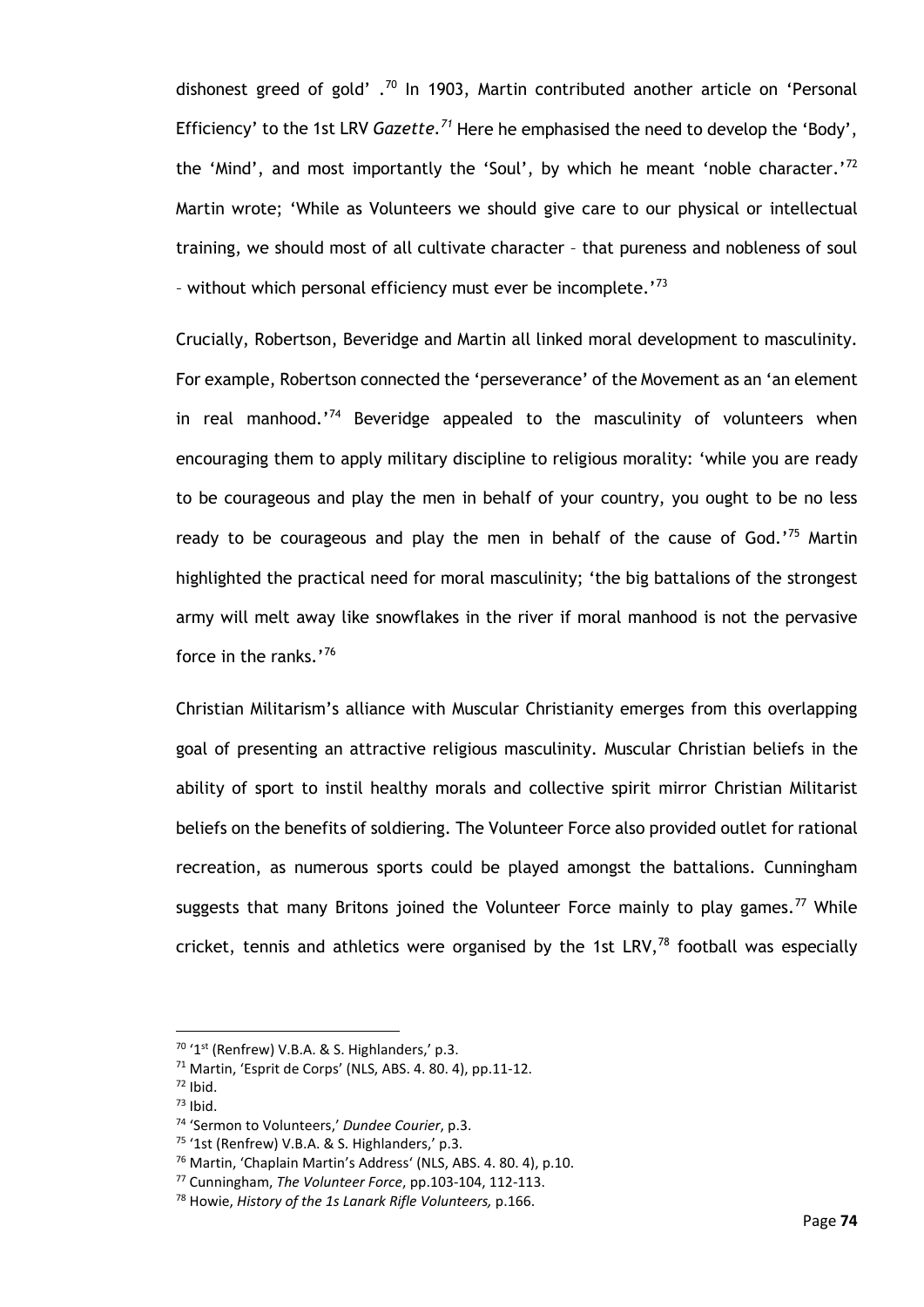popular across the Glaswegian volunteers, particularly in the 3rd LRV which had a successful football club which competed in the Scottish Football League.<sup>[79](#page-80-0)</sup>

The combination of these approaches would eventually culminate in the formation of the BB. As already mentioned, the BB founder W. A. Smith was a member of the 1st LRV. Springhall finds that in the first twenty Glasgow companies, twelve had Captains in the 1st LRV, one was in the regular army, and the remaining seven, who left office by 1889, were all succeeded by former Volunteers.<sup>[80](#page-80-1)</sup> The Muscular Christianity of the Brigade may represent a fusion of the rational recreation and the Christian Militarism of the Volunteer Force. At the outbreak of the First World War many ex-members BB were organised to join the 16th Battalion Highland Light Infantry, complementing the BB's volunteering inspiration. $81$  Below it will be argued that the cross class aspirations of the Volunteer Force also crossed over to the Brigade.

#### **The Boys Brigade and the Working Class Boy**

It is difficult to construct a definitive picture of the class composition of BB members between its inception and 1929. However, from a sample of twenty-four boys of the 1st Glasgow Company within the 1884-1885 session, Springhall found that fourteen of them (58.3%) were from a skilled working class background, suggesting a strong appeal outside of middle classes. $82$  This skilled working class bloc may have persisted into the twentieth century as indicated by Thomas Cuthbertson, an honorary treasurer of the BB in Glasgow, when speaking to the Royal Commission for Physical Training in 1902. He claimed that out of 6,000 boys in the battalion, there was a large contingent of 'sons of the small shop keeper, the artesian, and the unskilled labourer,' but also noted that some boys in his

<span id="page-80-0"></span> $79$  Ibid.

<span id="page-80-1"></span><sup>80</sup> Springhall, Fraser, and Hoare, *Sure & Stedfast,* pp.41-42.

<span id="page-80-3"></span><span id="page-80-2"></span><sup>81</sup> Thomas Chalmers and Robert S. Rait, *A Saga of Scotland: History of the 16th Battalion the Highland Light Infantry (City of Glasgow Regiment)* (Glasgow: John M'Callum & Co, 1930), pp.3-4. <sup>82</sup> Ibid., p.40.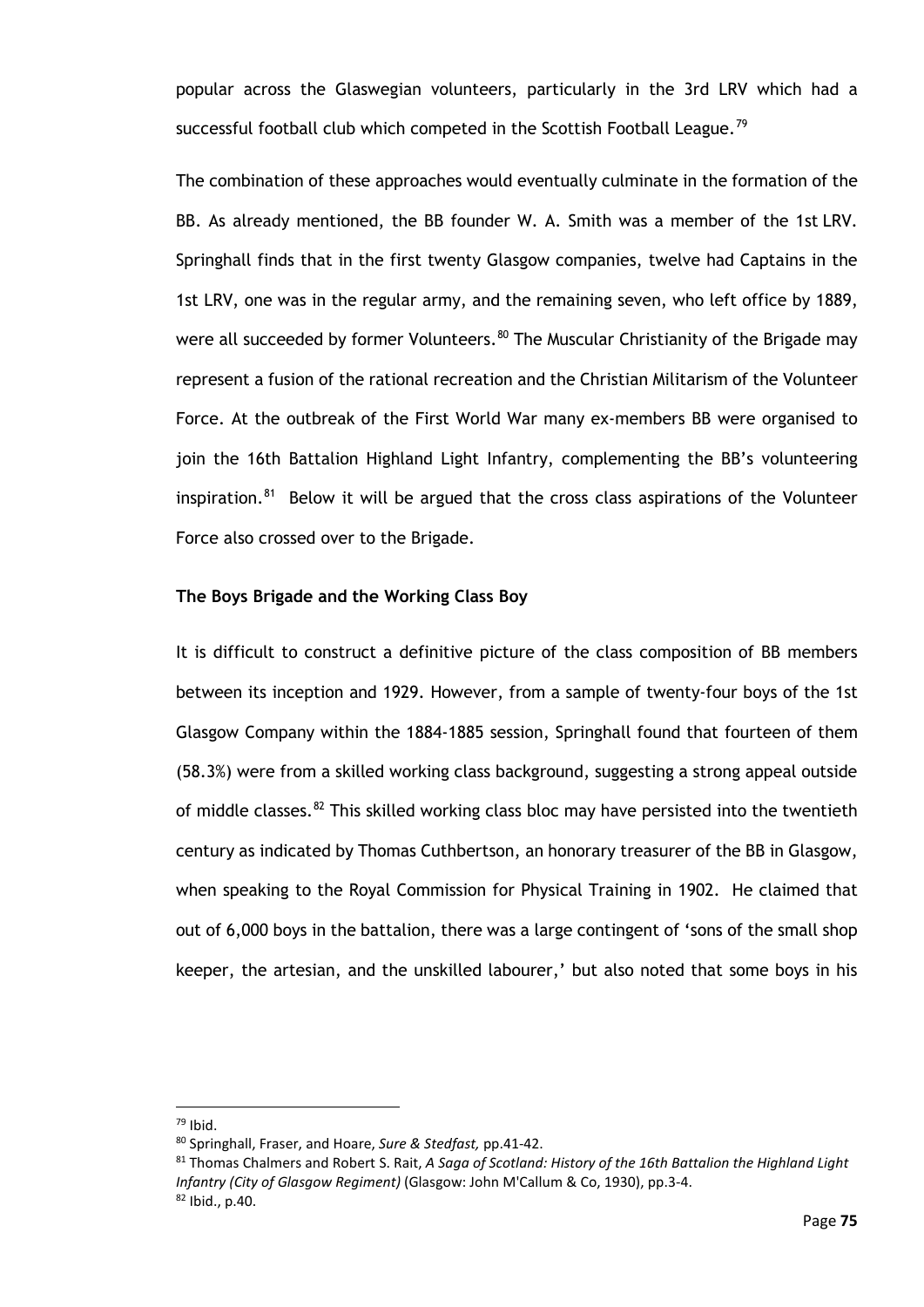own company were sons of quay labourers.<sup>[83](#page-81-0)</sup> He also conceded, however, that there were 'a few lower down' who would not consider the Brigade due to the need for obedience. $84$ 

Articles in the *Boys Brigade Gazette* reveal a clear desire to create a cross class culture. In the March 1889 edition, a copy of speeches made at the first public meeting of the Brigade was published.<sup>[85](#page-81-2)</sup> Three speeches by clergymen are of particular interest. These speeches suggest that, similar to the Volunteer Movement, clergymen hoped the Brigade could create a cross class social consciousness. The Rev. Marcus Dods, wrote that 'a boy must learn … to act in concert with others, and to forget himself in his class, or in his school, or in his city, or in his country or in the human race.'<sup>[86](#page-81-3)</sup> Through Brigade activities a boy would learn that he alone cannot 'march past in a column,' on his own; nor can he 'play more instruments than one in a band'; instead he finds that he is 'dependent upon the rest.'<sup>[87](#page-81-4)</sup> In the same edition, Rev. Donald Macleod argued that, 'It is the bringing of class into contact with class, and the teacher with those boys, in a friendly way' that would create a 'sense of duty towards those who are around us – that we belong to a body, that we have to exercise of spirt of self-sacrifice in relation to duty.' [88](#page-81-5) The Rev. John Marshall Lang appropriately attached the label of 'esprit de corps' to this desired sense of social responsibility, viewing it as a benefit to both religious and secular sectors of Glaswegian society:

The Esprit de Corps that is formed through the companies are consciously and really, in view of the promoters of this movement, to be transferred to the service of Christ and of his kingdom. The boys that are trained here will be the better of

<span id="page-81-0"></span><sup>83</sup> 'Minutes of evidence', in *Royal Commission on Physical training (Scotland)* (Edinburgh: His Majesty's Stationary Office, 1902), p.562.

<span id="page-81-1"></span> $84$  Ibid.

<span id="page-81-2"></span><sup>85</sup> 'First Public Meeting of the Boys' Brigade,' in *The Boys Brigade Gazette*, no.1, vol.1, 1st March 1889 (GCA, TDBB1/4/1/1/1), pp.4-10.

<span id="page-81-3"></span><sup>86</sup> Rev. Marcus Dods, 'First Public Meeting of the Boys' Brigade, The Boys – What he is, and what to do with him,' in *The Boys Brigade Gazette*, no.1, vol.1, 1st March 1889 (GCA, TDBB1/4/1/1/1), pp.4-5.  $87$  Ibid.

<span id="page-81-5"></span><span id="page-81-4"></span><sup>88</sup> Rev. Donald Macleod, 'The Boys' Brigade – It's Organisation and Methods,' in *The Boys Brigade Gazette*, no.1, vol.1, 1st March 1889 (GCA, TDBB1/4/1/1/1), pp.6-7.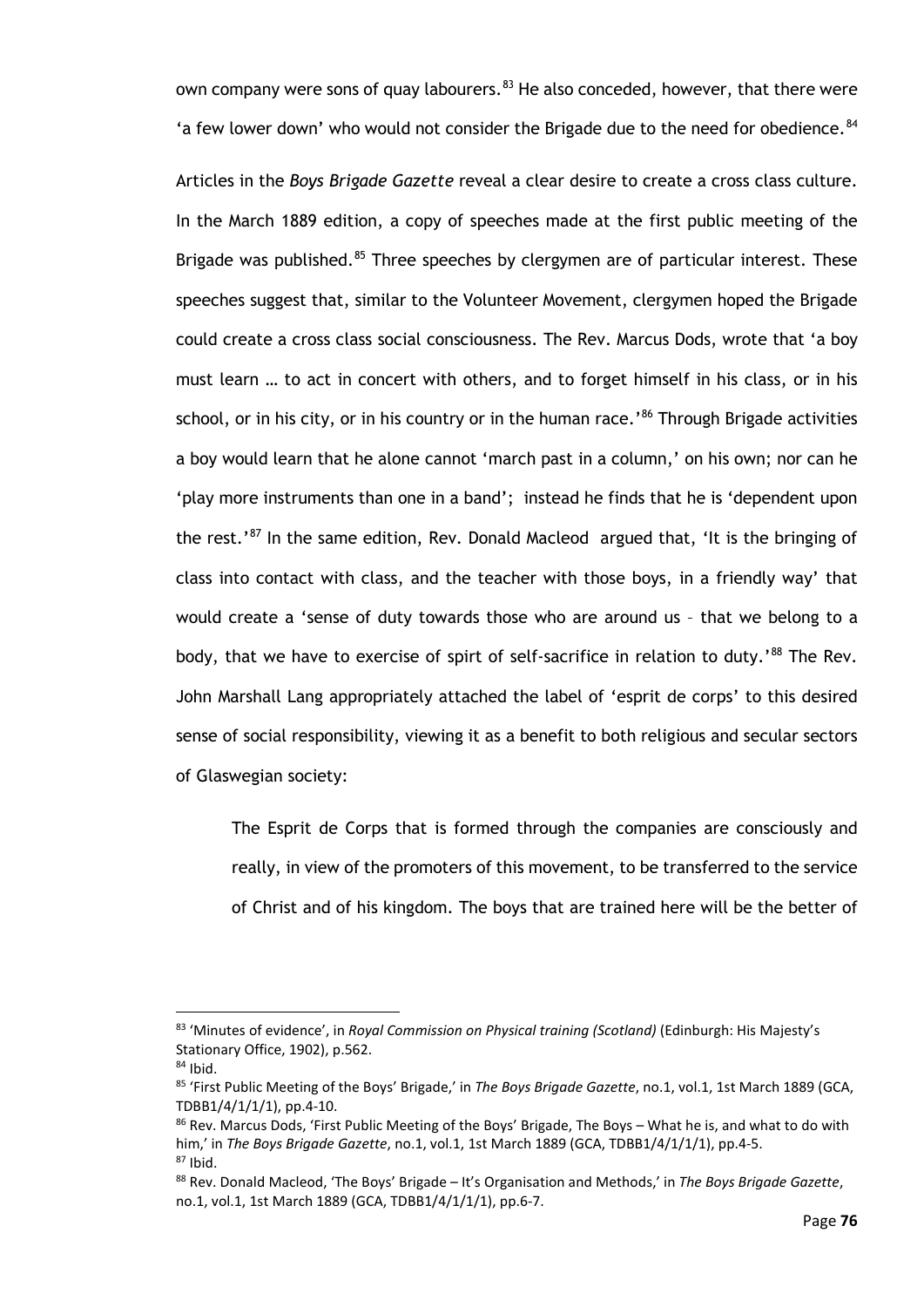their training when they go into your warehouses, shops and counting-houses, and we trust they will be better churchmen and better Christians.'<sup>[89](#page-82-0)</sup>

Lang's connection of religiosity to a good work ethic reflects the alliance between local churches and respectable culture. Promoting the BB as a mean of opening up better job opportunities for the working class perhaps reflects the need for a respectable reputation to be considered for an apprenticeship.<sup>[90](#page-82-1)</sup> This in turn is a reflection of the already existing cross class identity between the skilled working class and middle class. Therefore, it can be argued that, as with the Volunteer Movement, Glaswegian clergymen viewed the BB as means to reinforce cross class identity.

Secular supporters of the Brigade also identified the organisation as an opportunity to create and strengthen social loyalties. John Neilson Cuthbertson, chairman of the Glasgow School Board, in an address to BB officers in 1889, expressed his hope that the Brigade would encourage politeness amongst the City's youth. He hoped that the same 'physical' and 'moral and spiritual' improvements that the Volunteers had brought about, would also be 'produced upon the boys.'<sup>[91](#page-82-2)</sup> Military drill was viewed as the primary means of producing these civic values. Major-General Gildea explained that drill promoted qualities of 'obedience', 'attention' and 'cleanliness', <sup>[92](#page-82-3)</sup> while discipline was taught not through fear of punishment but through 'a strong sense of Esprit de Corps.'<sup>[93](#page-82-4)</sup> Major C. Russell expanded upon these comments in a later edition. The value of comradeship which drill encourages was an antidote to 'individual self-glorification', for 'to be a celebrity in the ranks ... is to be a drill failure.'<sup>[94](#page-82-5)</sup> Similarly, Thomas Cuthbertson displayed an awareness of the link between the ideology of the BB and that of British public school by arguing that the 'Esprit de corps' fostered through drill could create 'the same sort of feeling

<span id="page-82-0"></span><sup>89</sup> Rev. John Marshall Lang, 'The Keynote of the Brigade – The Advancement of Christ's Kingdom,' in *The Boys Brigade Gazette*, no.1, vol.1, 1st March 1889 (GCA, TDBB1/4/1/1/1), pp.9-10. <sup>90</sup> Fraser, 'The working class'*,* p.333.

<span id="page-82-2"></span><span id="page-82-1"></span><sup>91</sup> John Neilson Cuthbertson, 'The Brigade and the Citizens – its Ameliorating Influences,' in *The Boys Brigade Gazette*, no.1, vol.1, 1st March 1889 (GCA, TDBB1/4/1/1/1), pp.7-8.

<span id="page-82-4"></span><span id="page-82-3"></span> $92$  Gildea, 'Drill and Discipline – Their Use and Value' (GCA, TDBB1/4/1/1/1), pp.5-6.

 $93$  Ibid.

<span id="page-82-5"></span><sup>94</sup> Major C. Russell, 'Drill and Discipline – their Use and Value,' in *The Boys Brigade Gazette*, no.10, vol.1, 2nd February 1891 (GCA, TDBB1/4/1/1/1), p.167.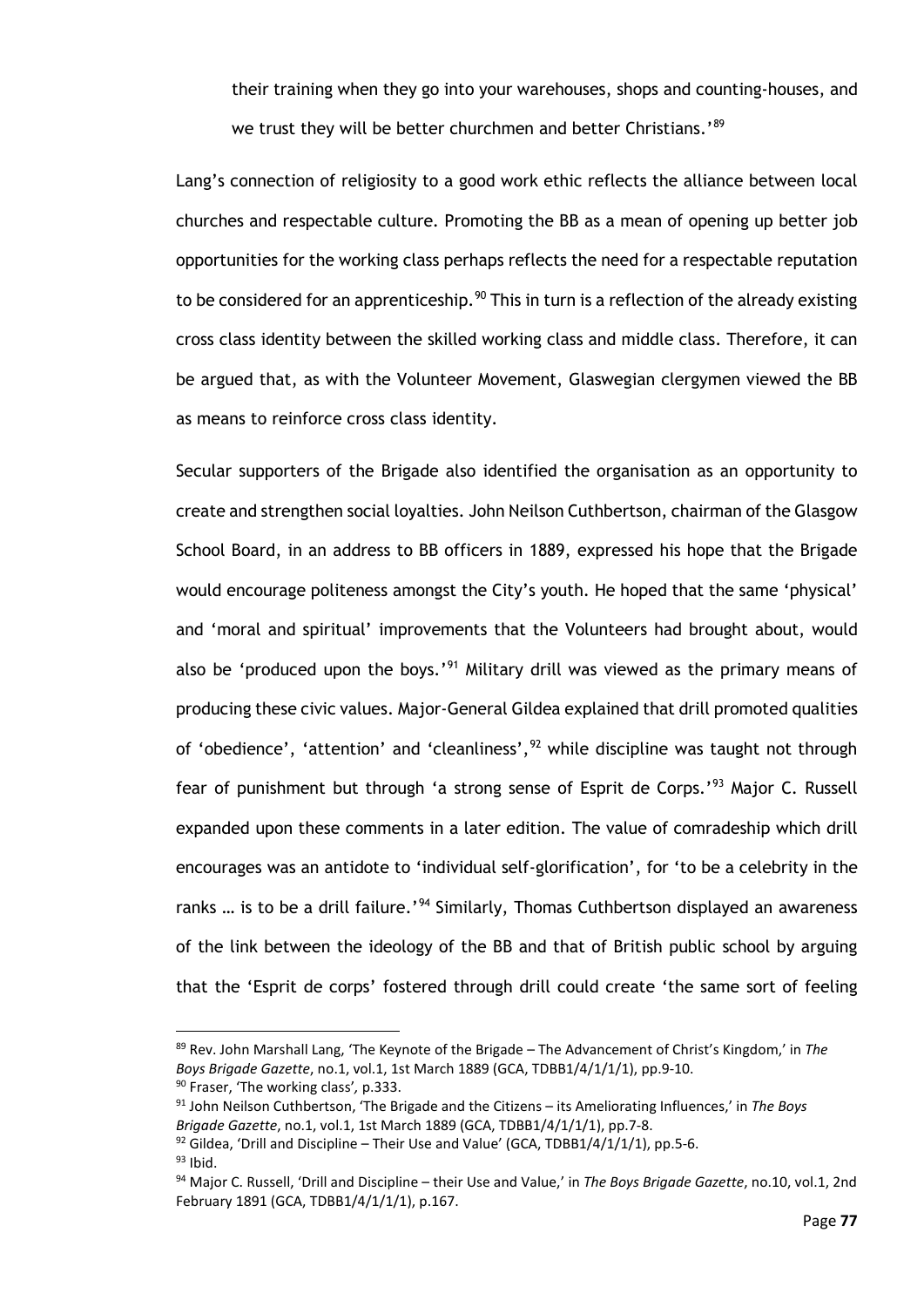that you have in an English public school.'<sup>[95](#page-83-0)</sup> It can be seen that BB supporters and members displayed an awareness of the local identity they were promoting.

The BB's cross class project was reflected in the numerous activities of the Brigade which appear to attempt to reform working class boys. This is visible within the BB's sport programme. Bilsborough notes that sport had little emphasis in both the Glasgow and Govan School Boards curricula in the late  $1880s$ ,  $96$  so that BB inter-company competitions would often have been the first time that working class Glasgow boys had an opportunity to play competitive sport.<sup>[97](#page-83-2)</sup> Concurrently, the Muscular Christian 'character', intended to be developed in these activities, was deeply attached to notions of middle class 'rational recreation.' Additionally, the 'rough' football culture that BB competitions were intended to supplant, was already associated with working class fans rather than middle class amateur players.<sup>[98](#page-83-3)</sup> Meanwhile, intercity matches against other battalions would have encouraged a civic identity.<sup>[99](#page-83-4)</sup> Values of rational recreation are perhaps seen most clearly with the Brigade's swimming activities, which taught boys valuable lifesaving skills. Spackman finds that the Glasgow battalion commended numerous boys who had used their swimming ability to save others, granting them the Brigades 'Cross for Heroism.<sup>'[100](#page-83-5)</sup> Therefore, it can be argued that the BB's sport programme played a role in its wider goal of working class reform.

Another area of the Brigade which was intended to reform working class boys, was the 'Boys' Room.' Due to cramped housing, the street was the main location of leisure for young working class men in the late Victorian era.<sup>[101](#page-83-6)</sup> However, street promenading was viewed as a danger to public safety.<sup>[102](#page-83-7)</sup> The various 'Boys' Rooms' set up by the Brigade

<span id="page-83-0"></span><sup>95</sup> *Minutes of evidence*, p.562.

<span id="page-83-1"></span><sup>96</sup> Bilsborough, 'The Development of sport in Glasgow', pp.147-148.

<span id="page-83-2"></span> $97$  Ibid.

<span id="page-83-3"></span><sup>98</sup> Bilsborough, 'The Development of Sport in Glasgow', p.223; 'Football in The Boys' Brigade' (GCA, TDBB1/4/1/1/2), p.54.

<span id="page-83-4"></span><sup>99</sup> Christopher John Spackman*, '*The Boys' Brigade and Urban Cultures, 1883-1933: A Relationship Examined' (unpublished PhD thesis, University of Portsmouth, 2016), pp.85-86.

<span id="page-83-5"></span><sup>100</sup> Ibid, p.84-86.

<span id="page-83-7"></span><span id="page-83-6"></span><sup>101</sup> King, 'Popular Culture in Glasgow,' pp.144-145. 102 Ibid.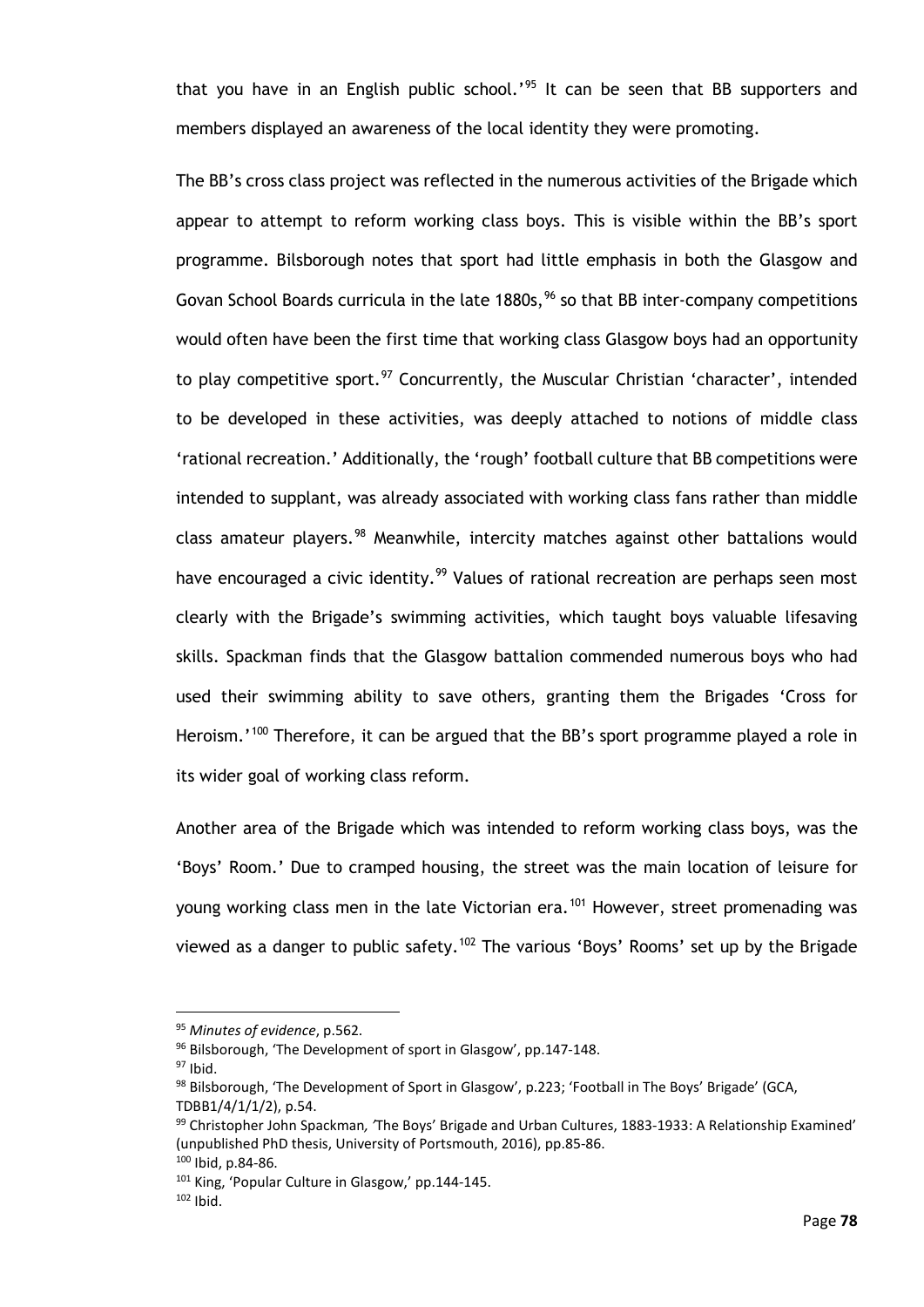throughout Glasgow were intended to counter this problem.<sup>[103](#page-84-0)</sup> As the 1914-1915 Annual Report summarises, the Boys Room was 'well fitted to counteract the allurements of our busy streets.'<sup>[104](#page-84-1)</sup> Smith had hoped that boys would make use of these rooms to read, play games or conduct band practice.<sup>[105](#page-84-2)</sup> In the 1897 session, there were twenty-five boys' rooms, increasing to forty in 1907 and forty-four by 1915.<sup>[106](#page-84-3)</sup>

A third agency aimed at working class reformation was the 'employment register.' Created in the 1894-1895 session, this was intended to ensure each boy was employed in a local business. Interested boys would fill an application form and be paired with enquiring businesses.<sup>[107](#page-84-4)</sup> Within the first year there were 146 applications with sixty placed 'in situations directly or indirectly through the efforts of the committee.' [108](#page-84-5) The report noted that most of these placements were in 'offices and warehouses' and hoped that the boys had 'an occasional opportunity of learning trade.'<sup>[109](#page-84-6)</sup> Indeed the following year it was admitted that while 'many boys are anxious to learn "their trade" … the committee have hitherto been able to give but little assistance … At the same time, it would be surely better for a boy to take a situation in an office or warehouse, or even as message boys than to be without employment of any kind.'<sup>[110](#page-84-7)</sup> This suggests that the Committee had desired to develop the work skills of the boys, however at that time, the positions available were limited only to unskilled labour. The Annual Reports suggest that while the register was a 'useful' agency, it was often neglected by officers: there are frequent encouragements to companies to remind boys of the service.<sup>[111](#page-84-8)</sup> The employment register

<span id="page-84-0"></span><sup>103</sup> Springhall, Fraser and Hoare, *Sure & Stedfast,* p.58.

<span id="page-84-1"></span><sup>104</sup> Boys Brigade Glasgow Battalion, *The Boys Brigade Glasgow Battalion, Thirtieth Annual Report, 1914- 1915*, May 1915 (GCA, TDBB1/1/30), pp.58-59.

<span id="page-84-2"></span><sup>105</sup> Springhall, Fraser and Hoare, *Sure & Stedfast,* p.58.

<span id="page-84-3"></span><sup>106</sup> Boys Brigade Glasgow Battalion, *The Boys Brigade Glasgow Battalion, Twelfth Annual Report, 1896-97*, May 1897 (GCA, TDBB1/1/12), p.40; Boys Brigade Glasgow Battalion, *The Boys Brigade Glasgow Battalion, Twenty-Second Annual Report, 1906-1907*, May 1907 (GCA, TDBB1/1/23), p.80; Boys Brigade Glasgow Battalion, *Thirtieth Annual Report, 1914-1915* (GCA, TDBB1/1/30), p.96.

<span id="page-84-4"></span><sup>107</sup> Boys Brigade Glasgow Battalion, *The Boys Brigade Glasgow Battalion Tenth Annual Report, 1894-95*, May 1895 (GCA, TDBB1/1/10), pp.18-19.

<span id="page-84-5"></span> $108$  Ibid.  $109$  Ibid.

<span id="page-84-7"></span><span id="page-84-6"></span><sup>110</sup> Boys Brigade Glasgow Battalion, *The Boys Brigade Glasgow Battalion Eleventh Annual Report, 1895-96*, May 1896 (GCA, TDBB1/1/11), p.21.

<span id="page-84-8"></span><sup>111</sup> Boys Brigade Glasgow Battalion, *The Boys Brigade Glasgow Battalion, Twentieth Annual Report, 1904 - 1905,* May 1905 (GCA, TDBB1/1/20), pp.11, 47.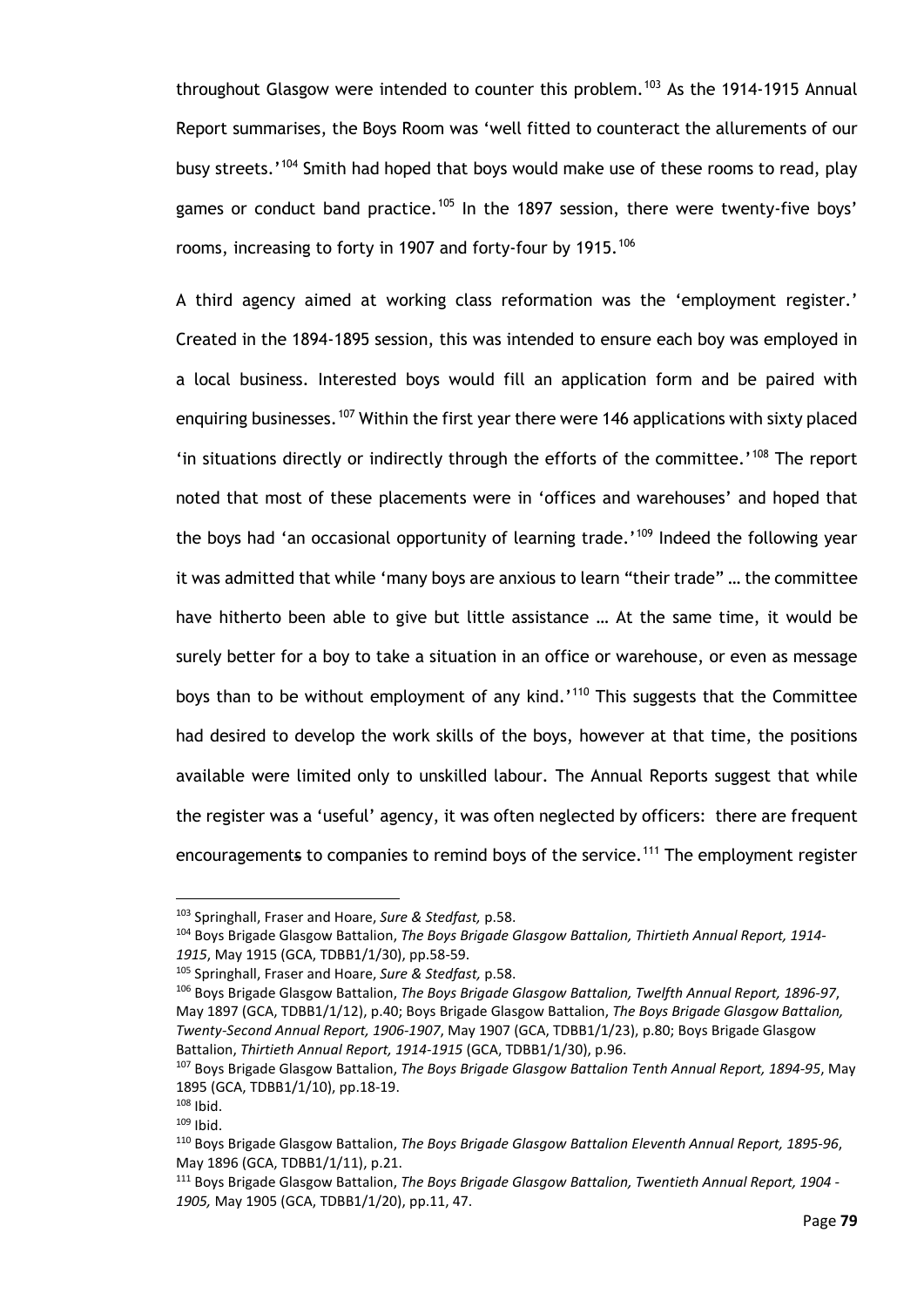finally declined during the First World War. In the 1914-1915 report it was noted that there was 'little or nothing to report', and that 'owing to the national crisis, the cooperation with the labour exchange and the school board, which was in completion, has not yet matured.'<sup>[112](#page-85-0)</sup> While the Committee was still listed within the 1916-1917 report, it was absent from 1920s editions.<sup>[113](#page-85-1)</sup> Despite its flaws, the existence of the employment register shows that the Brigade was interested in employment of boys, further indicating an intention to reform the working class towards a respectable and skilled orientation.

## **Muscular Christian Football and Class Reform**

Beyond the BB and the Church of Scotland's endorsement of the Volunteer Movement, it is not obvious whether Muscular Christian initiatives within Glasgow had any particular class-based motivation. It can only be speculated that the Young Men's Clubs that emerged in the 1890s were intended to engage with the working class in particular as there are no statements suggesting as such.

On the other hand, Muscular Christian initiatives in football may have had class-based motivations. The earliest example may be amongst the workers at Fairfield Shipping Engineering Company Yards in the 1870s. John Elder and his wife, motivated by a Christian humanitarian ethic, had promoted sport amongst his workers as a means to develop their health.<sup>[114](#page-85-2)</sup> Thus, the Fairfield sports ventures could be considered as a form of Muscular Christianity. McDowell finds that numerous amateur football clubs were created at Fairfield within the 1870s and the 1880s, such as 'John Elder FC' and 'Fairfield Reverts no.1' and 'Fairfield Reverts no.2.'<sup>[115](#page-85-3)</sup> The football culture at the Govan shipyards ultimately lent itself to support the Ibrox based Rangers Football Club, which later

<span id="page-85-1"></span><span id="page-85-0"></span><sup>112</sup> Boys Brigade Glasgow Battalion, *Thirtieth Annual Report, 1914-1915* (GCA, TDBB1/1/30), pp.58-59. <sup>113</sup> Boys Brigade Glasgow Battalion, *The Boys Brigade Glasgow Battalion, Thirty-Second Annual Report, 1916-1917,* May 1917 (GCA, TDBB1/1/32), p.5.

<span id="page-85-3"></span><span id="page-85-2"></span><sup>114</sup> McDowell, 'The origins, patronage and culture of association football in the west of Scotland,' pp.105-106.  $115$  Ibid.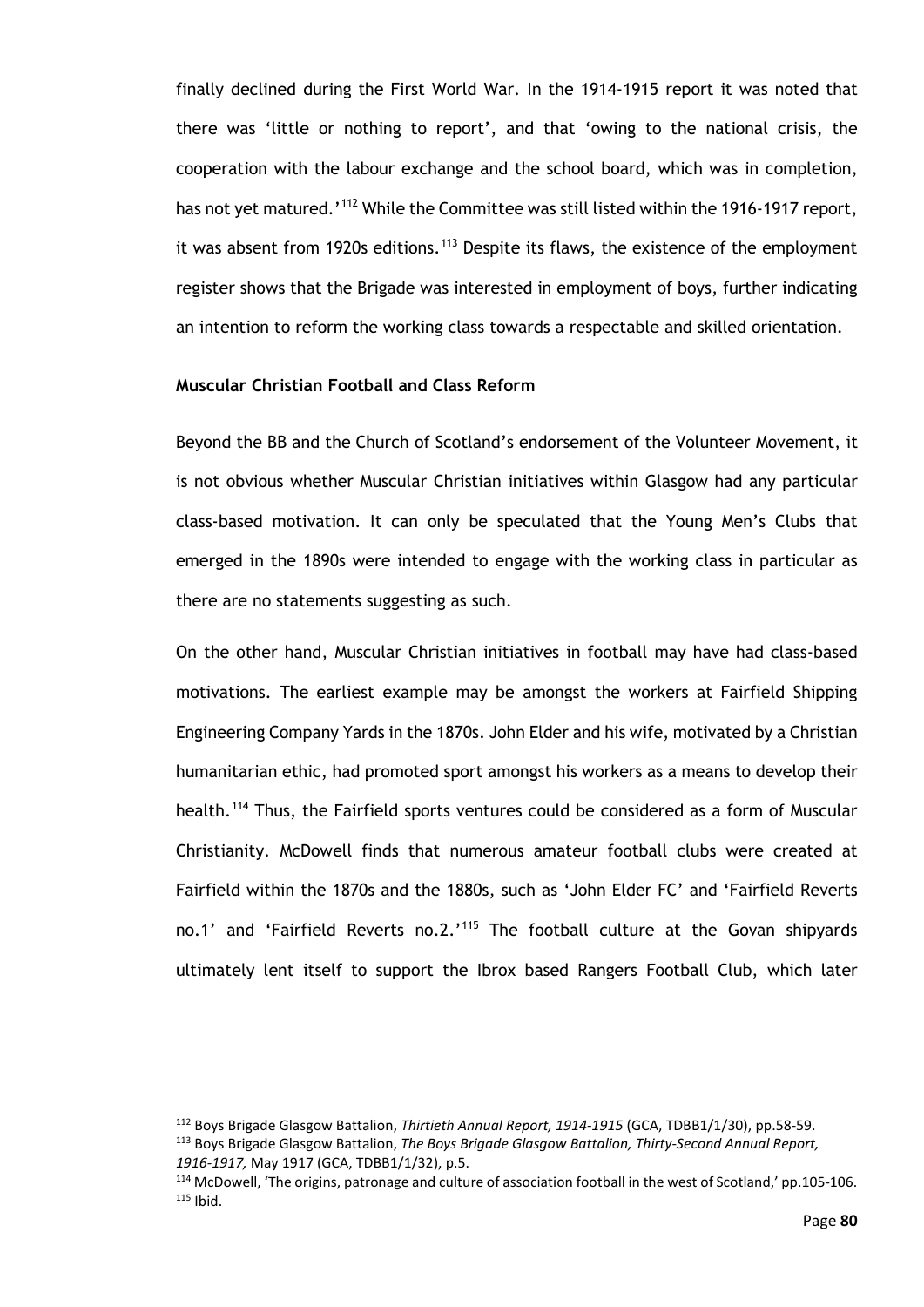became the local vanguard Protestant Loyalist club,<sup>[116](#page-86-0)</sup> which in turn fed the problematic football culture of the 1890s so objectionable to Scottish Muscular Christians.

Temperance football teams may be another attempt at Muscular Christian class reform. Both the Temperance Movement and the Total Abstinence movement, strongly supported by the United Free Church, had attempted to gain a foothold in Glaswegian football with the creation of the United Abstainers (UA) and Glasgow Temperance Athletic (GTA) clubs which appear in the 1887-1888 and 1888-1889 editions of the *Scottish Football Association Annual* respectively.[117](#page-86-1) The two clubs had their own grounds, with UA situated at Victoria Park in Crosshill and GTA in Saracen Park, Possilpark.<sup>[118](#page-86-2)</sup> GTA does not appear in any other Annual beyond its initial season, suggesting it had disbanded or dropped out of the Association. UA remained present within the Association until the 1895-1896 season, after which it was 'struck off the roll' after a 'phantom existence', according to *Scottish Referee* in 1894.<sup>[119](#page-86-3)</sup> A temperance club would have found itself out of place during the strong association between the drinks trade and Scottish football clubs in the  $1890s.120$  $1890s.120$ However temperance football returned to Glasgow in the form of the GDCL which hoped to inspire sobriety and 'Habits of Discipline' amongst its members.<sup>[121](#page-86-5)</sup> Churches from industrial areas were well represented in the League,  $122$  which included numerous teams from the eastern parts of the city such as 'St. Rollox U.F.' and 'Springburn Parish.'<sup>[123](#page-86-7)</sup> Although the location of these teams does not necessary imply that their membership was working class, by 1910 football was widely viewed as a working class dominated sport,  $124$ 

<span id="page-86-0"></span><sup>116</sup> Ibid., p.107.

<span id="page-86-1"></span><sup>117</sup> *Scottish Football Association Annual*, *1887-1888*, ed. John M'Dowell (Glasgow: H. Nisbet and Co, 1888), p.56; *Scottish Football Association Annual, 1888-1889*, ed. John M'Dowell (Glasgow: H. Nisbet and Co, 1889), p.72.

<span id="page-86-2"></span> $118$  Ibid.

<span id="page-86-3"></span><sup>119</sup> *Scottish Football Association Annual, 1894-1895*, ed. John M'Dowell (Glasgow: H. Nisbet and Co, 1895), p.91; 'Dead and Buried,' *Scottish Referee*, 27th August 1894, p.4

<span id="page-86-4"></span><sup>(</sup>https://www.britishnewspaperarchive.co.uk/viewer/BL/0001876/18940827/011/0002).<br><sup>120</sup> John Weir, 'Drink Up and Play the Game,' in *Drink, Religion and Scottish Football*, ed. John Weir (Stewart Davidson: Renfrew, 1992), unpaginated [pp.26-27, 31-32].

<span id="page-86-5"></span><sup>&</sup>lt;sup>121</sup> 'Churches' League, an Excellent Institution, a Retrospect,' p.1.

<span id="page-86-6"></span><sup>&</sup>lt;sup>122</sup> Bilsborough, 'The Development of Sport in Glasgow', p.110.

<span id="page-86-7"></span><sup>123</sup> Aileen Smart, *Villages of Glasgow: North of the Clyde* (Edinburgh: John Donald Publishers, 2002), pp.59- 165; Morgan, 'Building the city,' p.38; Both St. Rollox and Springburn were in the same industrial area, with a near-by sewage works and a locomotive industry.

<span id="page-86-8"></span><sup>124</sup> Richard Holt*, Sport and the British: A Modern History* (Oxford: Clarendon Press, 1989), pp.254-255.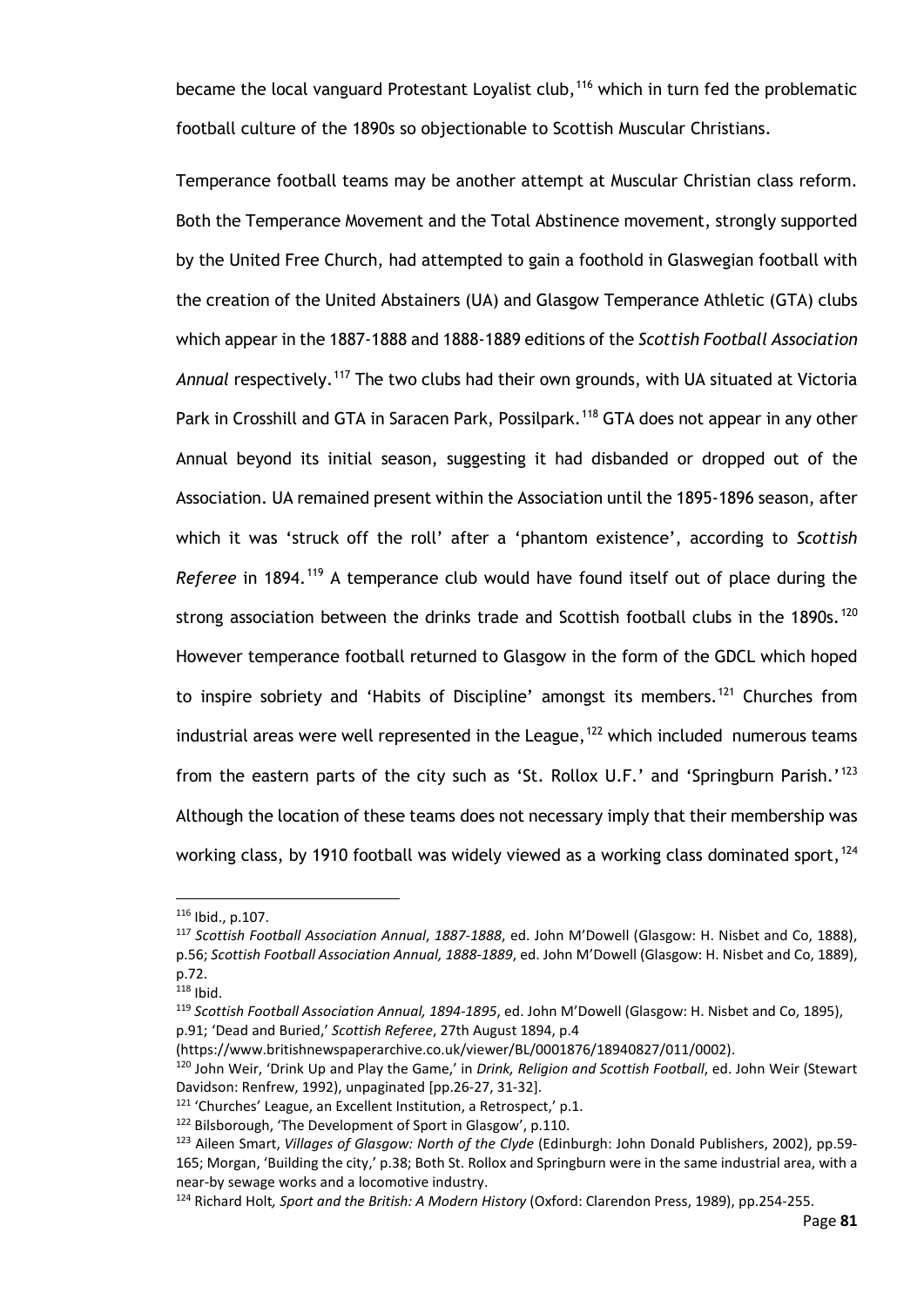despite its middle class origins. Furthermore, the GDCL was succeeding previous church use of football as a means to engage with the working class, such as John Elder's shipyard teams and the BB football leagues. Indeed, as argued in the chapter two above, the Young Men's clubs from which the GDCL had grown had been created to substitute the Boys Brigade for young men who had outgrown their time in the organisation.<sup>[125](#page-87-0)</sup> Therefore, it is plausible that the GDCL was another form of football being used as a tool to appeal to the working class.

## **Conclusion**

There are instances of Muscular Christian initiatives in Glasgow being aimed at working class reform. The Volunteer Movement, which contained upper, middle and skilled working class members, was supported by local churches. Clergyman argued that the Volunteer Force could create cross class 'esprit de corps' identity and instil values of discipline within the members. The Christian Militarism held by the volunteer Chaplains overlapped with Muscular Christianity, as both intended to present a moral masculinity to men. The Boys Brigade was the eventual fusion of these two ideologies, and it too had class reform goals. Clergy and secular supporters of the Brigade also saw it as a means to create a cross class 'esprit de corps' identity amongst the boys. Furthermore, initiatives such as the sports clubs, Boys Rooms and the Employment Register appear to have been particularly aimed at reforming working class boys away from problematic street youth culture and towards respectable middle class values. Finally, the footballing initiatives of the Muscular Christian movement may have had a class dimension. John Elders' humanitarian efforts to encourage sport amongst his employees may be an early example, while the short lived temperance teams also indicate an attempt at gaining a foothold in Scottish football culture. The GDCL's presence amongst eastern industrialised areas is perhaps an example of the continuation of these efforts.

<span id="page-87-0"></span><sup>125</sup> See Chapter 2*,* 'Glasgow Churches and Physical Recreation, 1867-1929,' pp.55-58.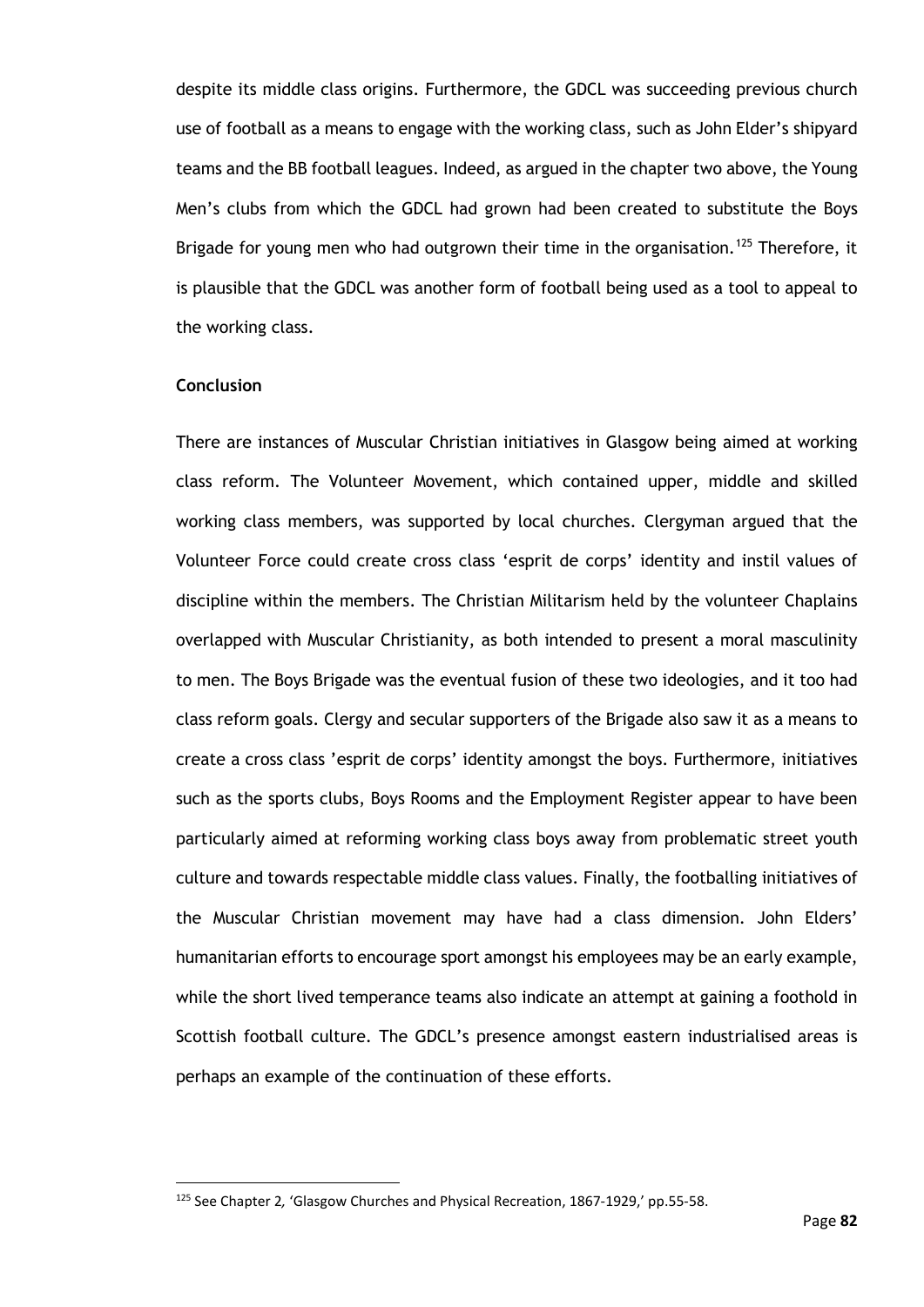# **Conclusion**

Glasgow embraced and contributed to the Muscular Christian movement in many ways. The local YMCA had casually used football as early as 1867, although not making their own official team until 1884. Under Headmaster Donald Morrison in 1865 the Glasgow Academy began to implement a programme similar to that of Hely Hutchison Almond's, inspiring the future activities of Scottish Baptist J. W. Arthur. In 1883 W. A Smith created the Boys' Brigade (BB) at Hillhead Free Church. The Brigade, with its fusion of Christian Militarism and Muscular Christianity, grew from 394 companies nationwide in 1890 to 2,257 in 1930. The main objective of the BB was to attract boys to religious instruction. However, local Presbyterian clergymen, such as Rev. John Marshal Lang, hoped the Brigade would instil self-improvement values and a cross class identity amongst working class boys, just as they had attempted with the volunteer movement. Crucially, the BB was a pioneer of sport for adolescent boys in the city with its numerous inter-company competitions. Sport was used for three main reasons: to attract and retain members, to develop the character of the participants and to play games in an environment separated from cultural vices. Indeed, Scottish Presbyterians were struggling to compose a unified attitude towards 'popular sports', like football. Critics of sport argued that it was the cause of violence, gambling and Sabbath breaking, while advocates of Muscular Christianity like W. W. Beveridge, argued that if the sport was separated from its vice ridden culture it could bring numerous moral benefits. During the years 1895 and 1896 these two views were discussed and debated in the United Presbyterian, Free Church and Congregationalist assemblies. In Glasgow, physical recreation was already beginning to be used within church groups outside of the BB, such as numerous young men's clubs in the city, which made use of physical exercises. In 1908 the Glasgow and District Churches League (GDCL) was created and by 1910, along with other church football leagues, Glasgow had at least seventy-nine church related teams. Like the BB, the GDCL may have had the goals of attracting men to bible classes as well as conducting football in a safe space and developing character. The GDCL was pro-temperance and many of teams came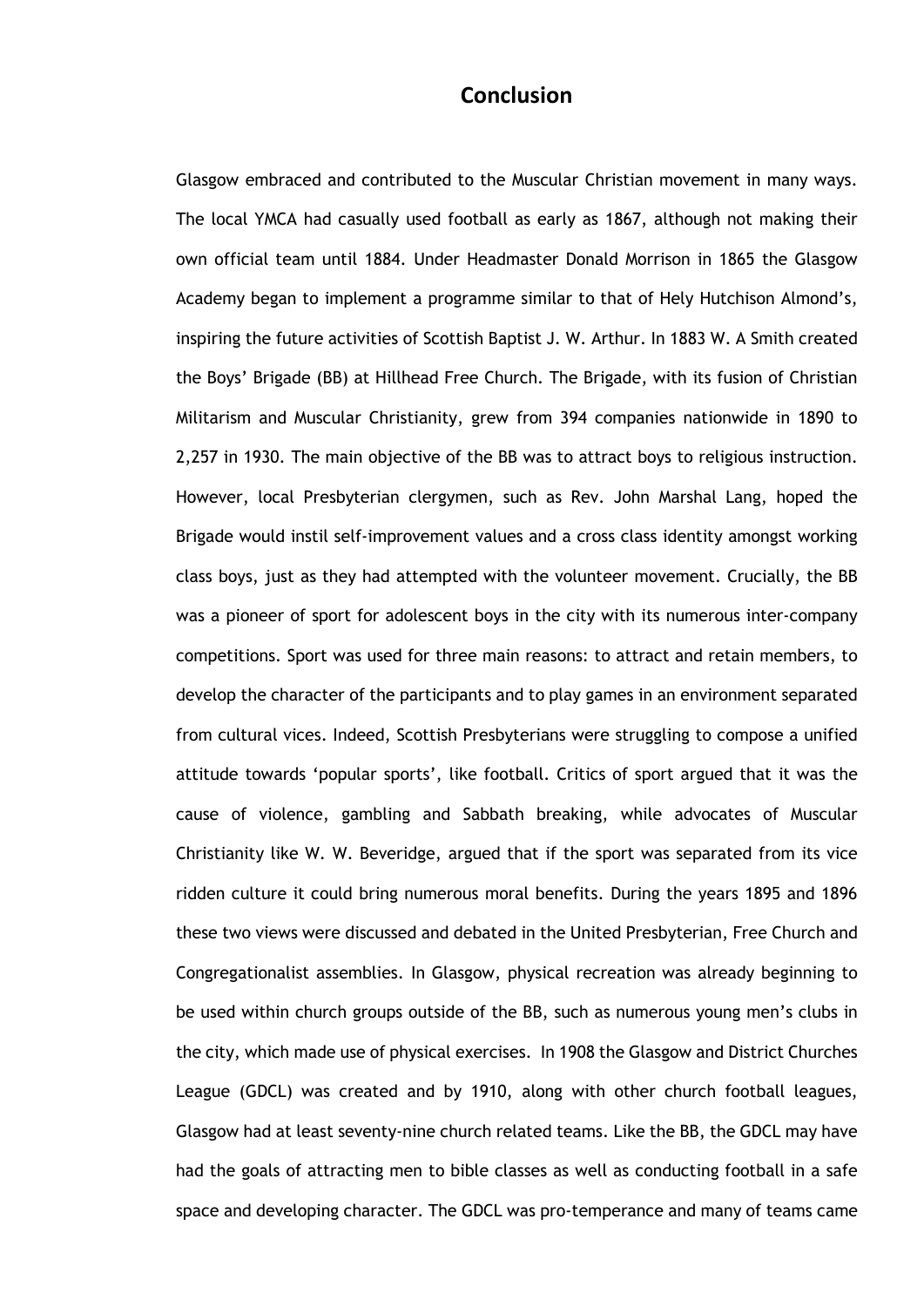from churches situated in east-end industrial areas, suggesting the initiative also intended to inspire respectable values in working class church goers. After the First World War Church sport in Glasgow greatly increased, numerous 'Athletics Clubs' being set up and tennis, badminton and ladies hockey being added to the list of activities. However, these church athletics clubs were more focused on congregational socialisation than the male character development goals of their pre-war counterparts. Nevertheless, Muscular Christianity appears to have retained much of its cultural capital in inter-war Scotland signified by the popularity of Christian sportsmen like Olympic athlete Eric Liddell and Glasgow Rangers footballer Allan Morton. However, many popular Christian footballers at this time would have been professionally paid, suggesting that Muscular Christianity had loosened its commitment to amateurism.

In many respects this thesis breaks new ground, notably being the first study of a localised Scottish experience of Muscular Christianity. This naturally prompts comparative comments with previous findings regarding England. Glasgow Presbyterians, and perhaps those across Scotland, appear to have had an experience of Muscular Christianity closer to the English nonconformist than the broad-church Anglicans. This may be due to the strength of evangelicalism in Scotland in the late Victorian era.<sup>[1](#page-89-0)</sup> Within the midnineteenth century Evangelicals sought to steer their congregations away from immoral leisure.<sup>[2](#page-89-1)</sup> This later provoked an attempt to provide an alternative moral leisure, such as congregational picnics and concerts.<sup>[3](#page-89-2)</sup> Sport gradually became a popular manifestation of sanctified leisure and despite a backlash in the 1890s, Evangelical denominations eventually came to embrace the use of 'chapel sport', almost taking it for granted.<sup>[4](#page-89-3)</sup> Glasgow Presbyterians appear to have had a quicker version of this, with a general lack of 'chapel sport' outside of the sporadic initiatives of the local YMCA until the adoption of sport by the BB in the late 1880s, followed by the growth of Young Men's clubs in the

<span id="page-89-1"></span><span id="page-89-0"></span><sup>1</sup> Brown, *Religion and Society*, p.132.

<sup>2</sup> Erdozain, *The Problem of Pleasure*, pp.68-69.

<sup>3</sup> Ibid., pp.240-256.

<span id="page-89-3"></span><span id="page-89-2"></span><sup>4</sup> McLeod, '"Thews and Sinews": Nonconformity and Sport,' p*.*30.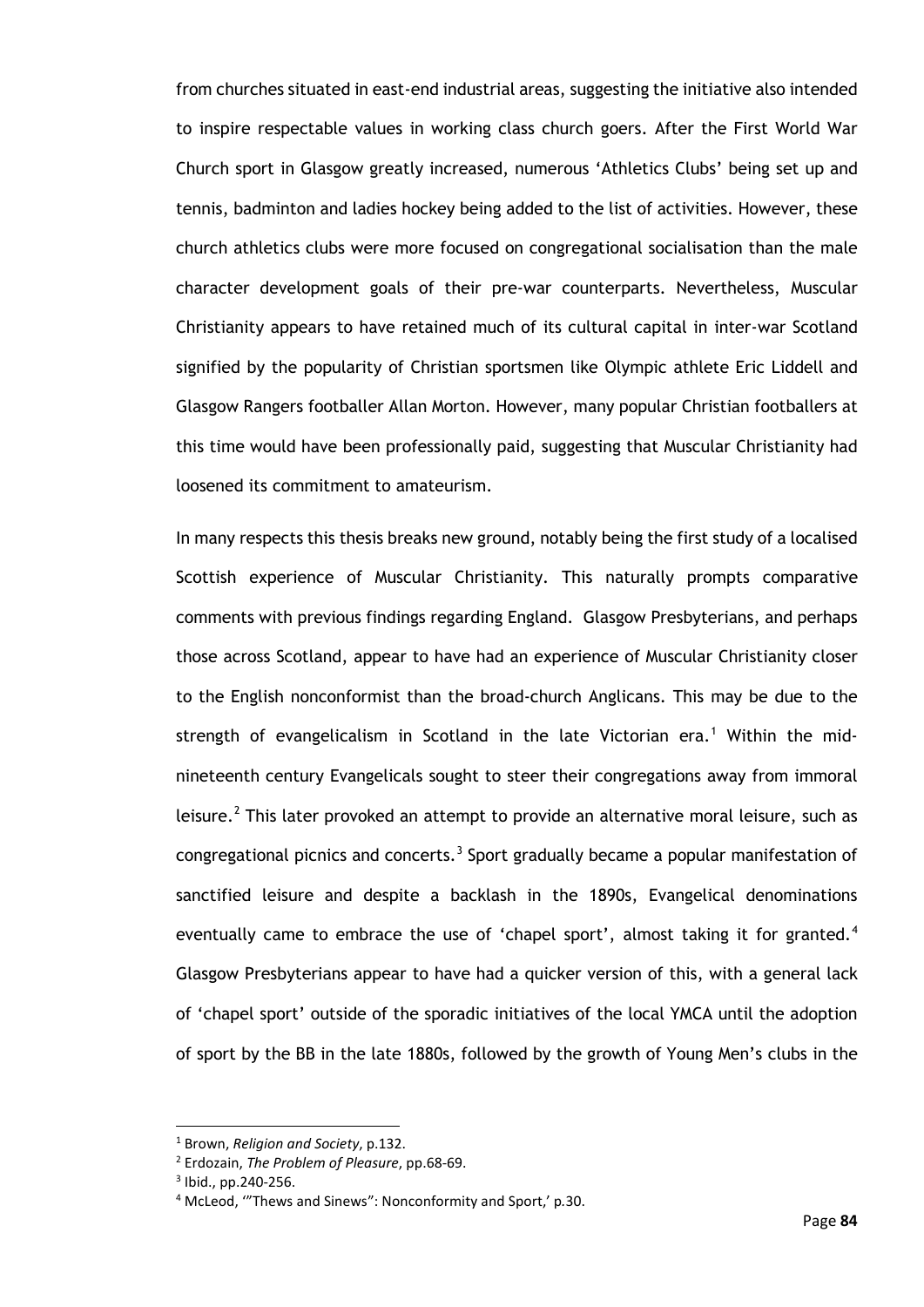1890s. This coincided with a similar backlash among some clergymen, which lost out to a conciliatory position towards sports like football. Like their English counterparts, $5$ Muscular Christian initiatives in Glasgow often tried to address the poor standard of living of the working class and provide a cross class local identity. This mostly leaned towards instilling working class members with middle class self-improvement values, seen with the BB's domestic training and employment efforts and the GDCL's commitment to temperance. This study was unable to find any Muscular Christian support for trade unions, in contrast to the support found by McLeod among Northampton Nonconformists.<sup>[6](#page-90-1)</sup> This may be due to the ambivalent relationship between the labour movement and Scottish Presbyterians.<sup>[7](#page-90-2)</sup> This study supports Vance's view that the use of Muscular Christianity in home missions continued longer in Scotland than in England by appreciating the contribution of Christian footballers like Allan Morton, John Fleming and George Brown, alongside athletes like Eric Liddell during the interwar era.<sup>[8](#page-90-3)</sup> This suggests a strengthening of relations between the church and sportsmen, in contrast to a weakening in England.

This study builds upon previous research regarding the relationship between Scottish Presbyterianism and sport. With reference to the *Boys Brigade Gazette* this dissertation supports the argument of Springhall and Bilsborough that the BB used sport to attract boys to the Brigade and develop a moral masculinity,<sup>[9](#page-90-4)</sup> while also noting that sport was used by the BB to locate games in a space separated from cultural vices such as intemperance. The writings of Drummond and Reid also shows the Muscular Christian vision of the Boys' Brigade. Previous authors such as Boyd and Weir have noted the internal debates amongst Scottish Clergymen during the 1890s over the correct attitudes

<span id="page-90-0"></span><sup>5</sup> Erdozain, *The Problem of Pleasure,* pp*.*52-53; Donald E. Hall, 'On the making and unmaking of monsters: Christian Socialism, muscular Christianity, and the metaphorization of class conflict,' p.46.

 $6$  McLeod, "Thews and Sinews": Nonconformity and Sport,' pp.44-46.

<span id="page-90-3"></span><span id="page-90-2"></span><span id="page-90-1"></span><sup>7</sup> Brown, *Religion and Society*, pp.136-138.

<sup>8</sup> Vance*, The Sinews of the Spirit*, p.169.

<span id="page-90-4"></span><sup>9</sup> Bilsborough, 'The Development of Sport in Glasgow,' pp.147-148; Springhall, Fraser, and Hoare, *Sure & Stedfast,* pp.58, 64.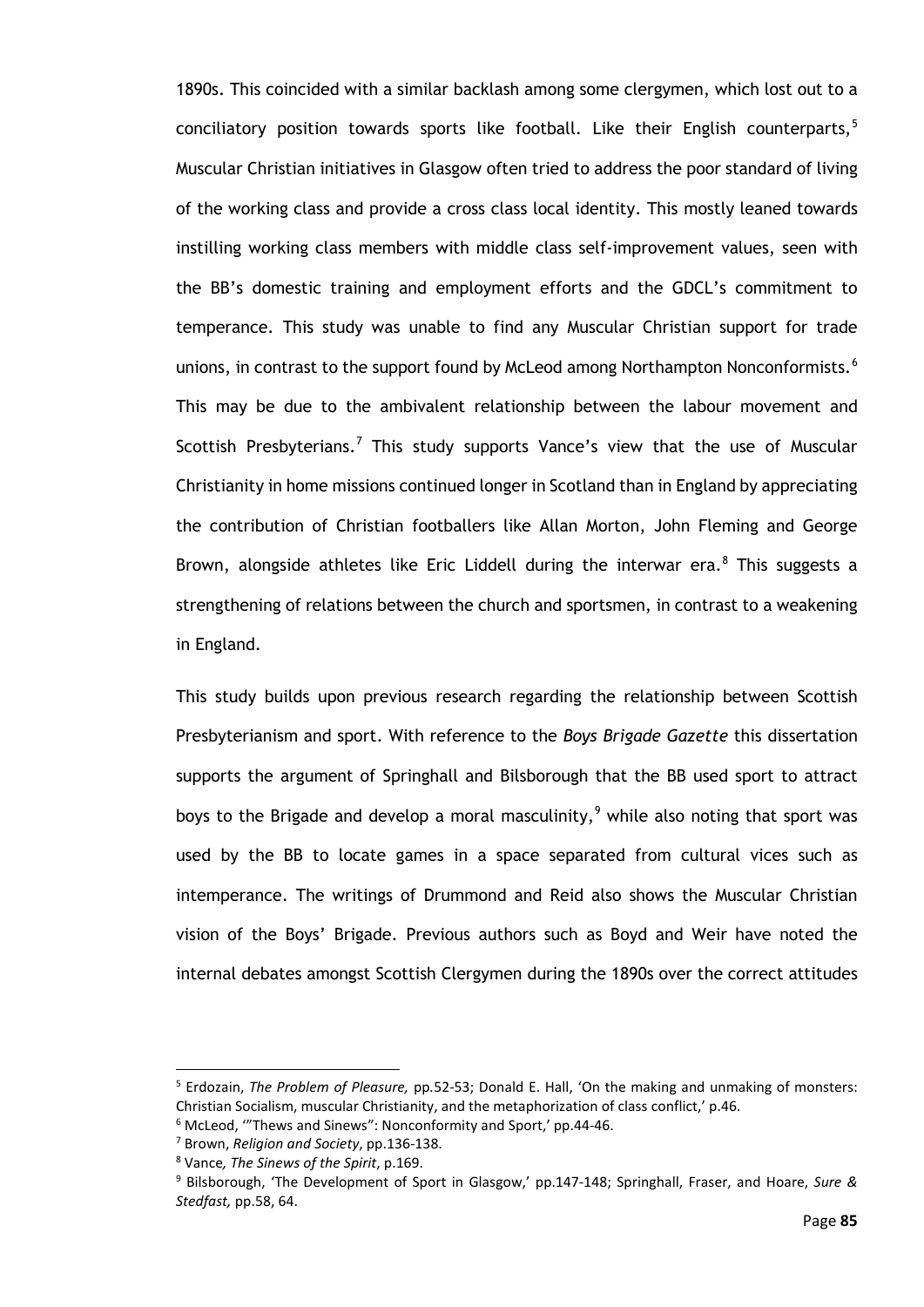the church should take to sports.<sup>[10](#page-91-0)</sup> These new findings mean that the 1890s can be viewed as a decade of development for church physical recreation with the growth of Young Men's Clubs alongside BB sport competitions and the increasing success of a conciliatory position amongst clergymen. The subsequent conclusion, that by the 1910s Glasgow Churches had embraced amateur football, addresses Weir's claim that the clergy's position on the sport was undefinable,<sup>[11](#page-91-1)</sup> at least for Glasgow. The study's discovery of a large increase of church athletics clubs after the First World War, which were focused upon congregational socialisation rather than the development of moral character, supports Callum Brown's claim that during the early twentieth century there was a shift within churches, particularly those situated in middle class areas away from mission activity and towards social initiatives.<sup>[12](#page-91-2)</sup>

There are many avenues which this study has not explored. Notably, a study of Muscular Christianity that is limited to Glasgow cannot gain a full picture of the Scottish experience of the movement. For this to be done, case studies of other Scottish localities will need to be conducted. It is possible that the large number of surviving copies of BB battalion reports from cities across Scotland would provide an opportunity for such an in-depth comparative study. An assessment of the religiosity of the Scouts and the Girl Guides would also shed light on whether Muscular Christianity expanded beyond explicitly religious youth organisations. The study is also limited by its time frame. Erdozain has noted the importance of Thomas Chalmers in laying the foundation for a later Evangelical turn towards sanctified leisure.<sup>[13](#page-91-3)</sup> It would be worth exploring whether there was any use of physical recreation by churches in Scotland before the 1860s. Furthermore, the continued existence of the BB, and the appeal of Christian footballers beyond 1929, raises the question of how long the Scottish cultural capital of Muscular Christianity lasted. This study makes no comment on how Scottish Muscular Christianity relates to research

<span id="page-91-0"></span><sup>10</sup> Weir, 'The Clergy and Early Scottish Football,' [pp.43-44]; Kenneth Boyd, *Scottish Church Attitudes to Sex, Marriage and the Family, 1850-1914* (Edinburgh: Donald, 1980), pp.139-140.

<span id="page-91-1"></span><sup>&</sup>lt;sup>11</sup> Weir, 'The Clergy and Early Scottish Football,' [p.46-47].

<span id="page-91-2"></span><sup>12</sup> Brown, *Religion and Society,* p.129.

<span id="page-91-3"></span><sup>13</sup> Erdozain, *The Problem of Pleasure*, pp.81-82.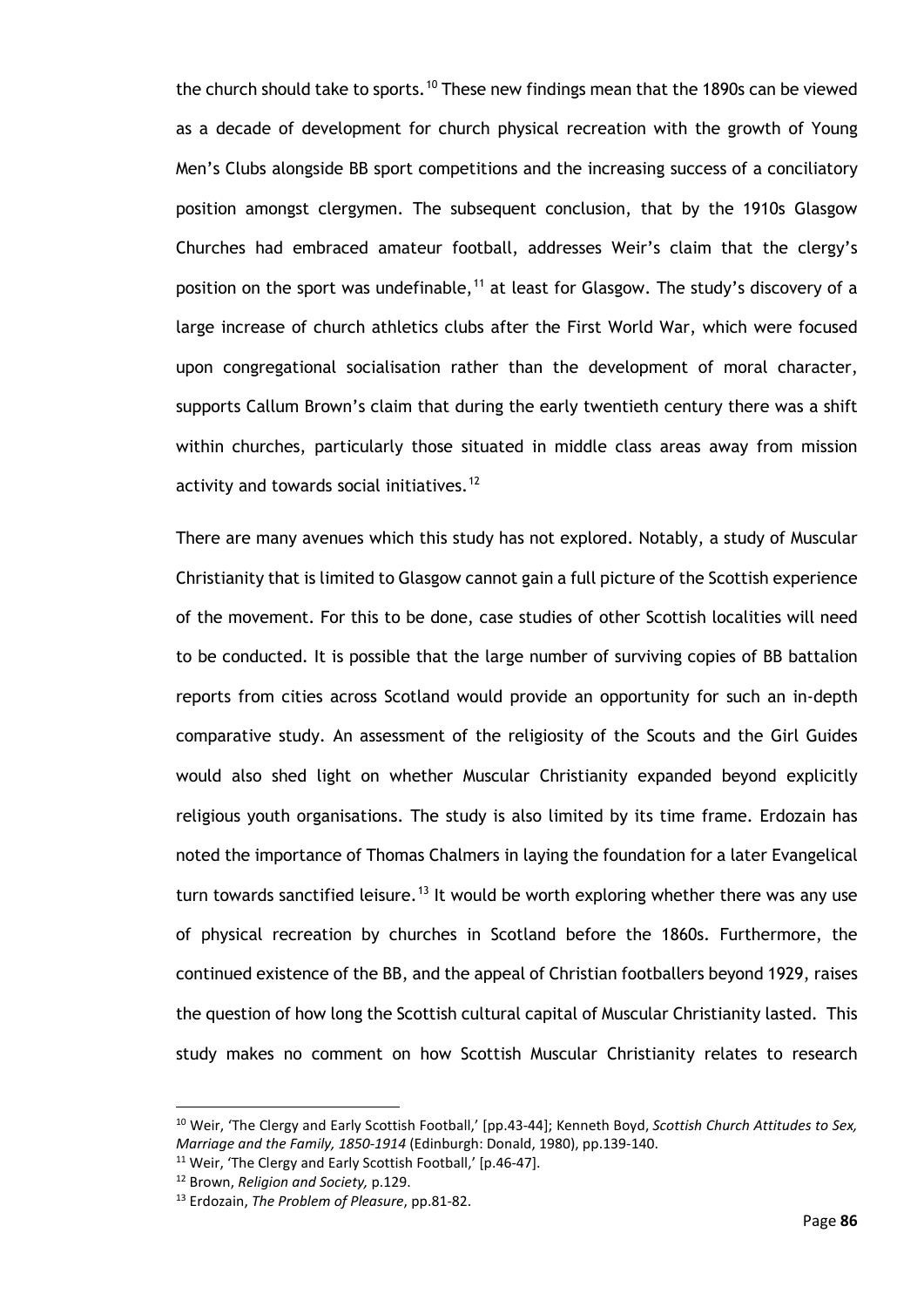regarding secularisation. Erdozain's claim that the Evangelical drive for sanctified leisure subtly developed a morality divorced from faith has been not been addressed.<sup>[14](#page-92-0)</sup> Any future study on Muscular Christianity in Scotland that wishes to capture fully the late Victorian and early twentieth century should address the secularisation thesis, especially if it adventures beyond 1929 and towards the 1960s, a decade of sharp decline in Scottish religiosity.<sup>[15](#page-92-1)</sup> Finally, and unfortunately, this thesis does not explore the female experience of the Scottish Muscular Christian movement. This had been the original intention, but the limited scope of a M(Res) dissertation meant that the context of women in Glasgow in the late Victorian and early twentieth century could not be adequately explored. A future study on the topic would do well to recognise this dimension, and the author fully intends to do so.

<span id="page-92-0"></span><sup>14</sup> Ibid., p.210.

<span id="page-92-1"></span><sup>15</sup> Brown, *Religion and society,* p.159.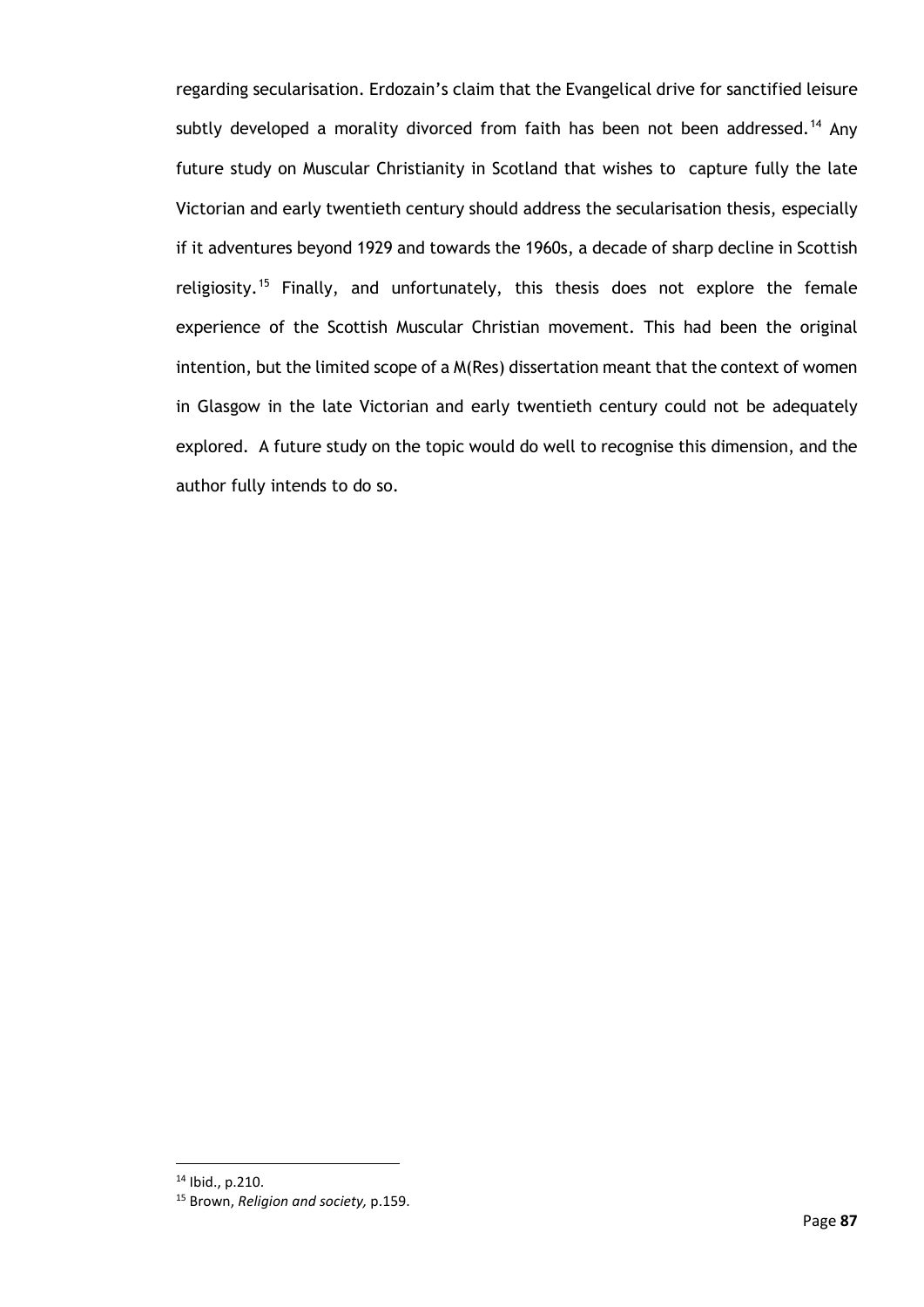# **Bibliography**

# **Primary Archival Sources**

# **City of Glasgow Archive (GCA) – Local Church Records**

# **Caledonia Road United Free Church:**

*Caledonia Road United Free Church, Glasgow, Monthly Record, June, July and August, 1922*, July 1922 (GCA, TD 1903/1/3/15).

*Caledonia Road United Free Church, Glasgow, Monthly Record, June, July and August, 1923*, July 1923 (GCA, TD 1903/1/3/16).

# **Camphill Church of Scotland:**

*Fifty Seventh Annual Report of Camphill Church of Scotland, 1929*, January 1930 (GCA, CH3/1470/28).

## **Camphill United Free Church:**

*Thirty sixth Annual Report of Camphill United Free Church, 1908*, January 1909 (GCA, CH3/1470/26).

*Fiftieth Annual Report of Camphill United Free Church of Scotland, 1922*, January 1923 (GCA, CH3/1470/28).

*Forty Fifth Annual Report of Camphill United Free Church of Scotland*, *1917*, January 1918 (GCA, CH3/1470/27).

*Twenty Eightieth Annual Report of Camphill United Free Church of Scotland, 1900*, January 1901 (GCA, CH3/1470/25).

*Thirty Third Annual Report of Camphill United Free Church of Scotland, 1905*, January 1906 (GCA, CH3/1470/26).

*Thirty Forth Annual Report of Camphill United Free Church of Scotland, 1906*, January 1907 (GCA, CH3/1470/26).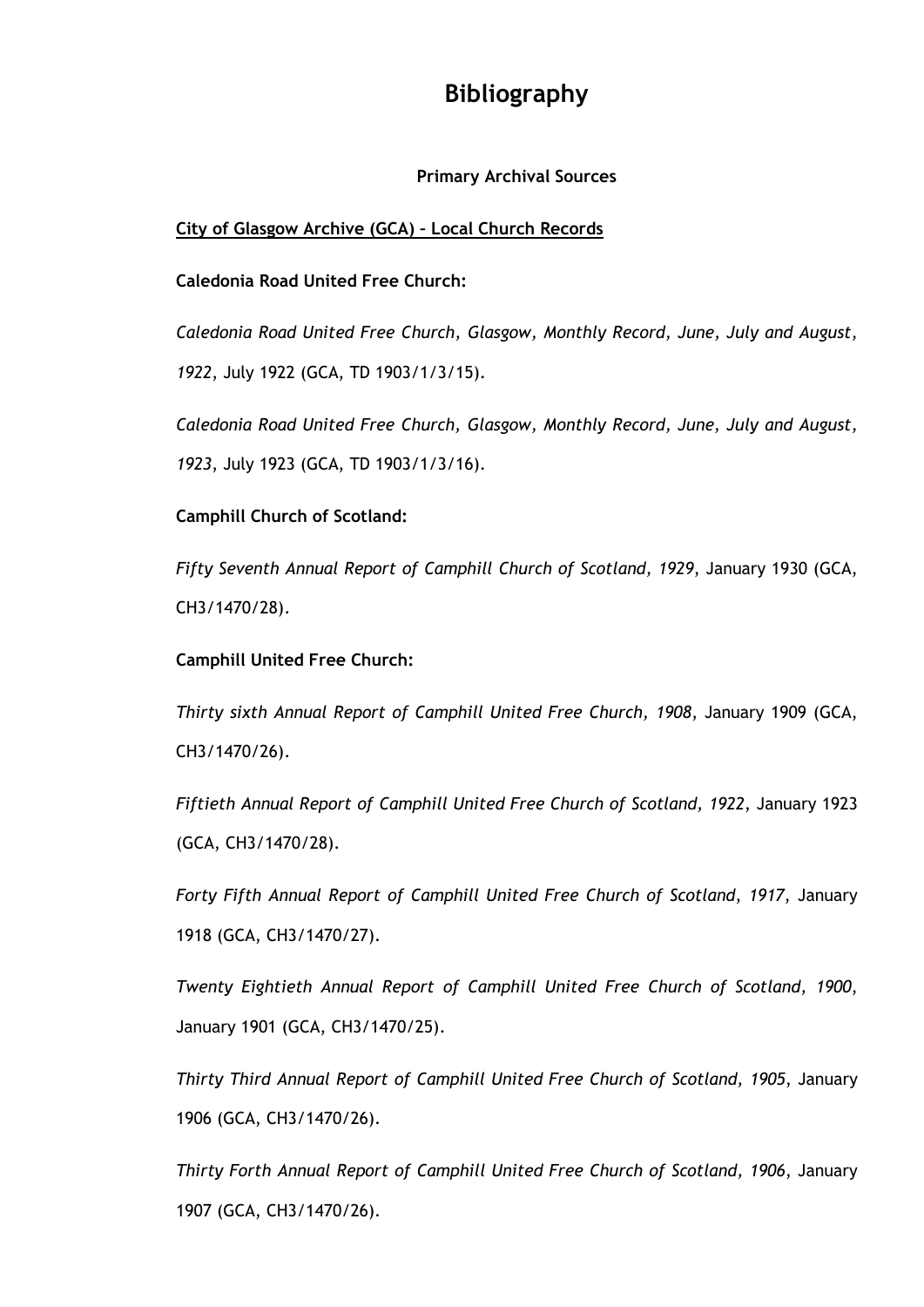*Thirty Seventh Annual Report of Camphill United Free Church of Scotland, 1909*, January 1910 (GCA, CH3/1470/26).

## **Camphill United Presbyterian Church:**

*Twenty Third Annual Report of Camphill, United Presbyterian Congregation, 1895*, January 1896 (GCA, CH3/1470/25).

*Twenty Forth Annual Report of Camphill, United Presbyterian Congregation, 1896*, January 1897 (GCA, CH3/1470/25).

#### **Lansdowne United Free Church:**

*Annual Report of the societies connected with Lansdowne United Free Church, Glasgow, for the year 1906*, January 1907 (GCA, CH3/662/16).

*Annual Report of the societies connected with Lansdowne United Free Church, Glasgow, for the year 1908*, January 1909 (GCA, CH3/662/16).

*Annual Report of the societies connected with Lansdowne United Free Church, Glasgow, for the year 1925*, January 1926 (GCA, CH3/662/17).

## **Queens Park East United Free Church:**

*Our Monthly Record, Queens Park East United Free Church*, January 1922 (GCA, CH3/1471/31).

*Our Monthly Record, Queens Park East United Free Church*, February 1922 (GCA, CH3/1471/31).

*Our Monthly Record, Queens Park East United Free Church*, November 1922 (GCA, CH3/1471/31).

*The Year Book (Fifty Sixth) of Queen's Park East United Free Church For 1922*, January 1923 (GCA, CH3/1471/26).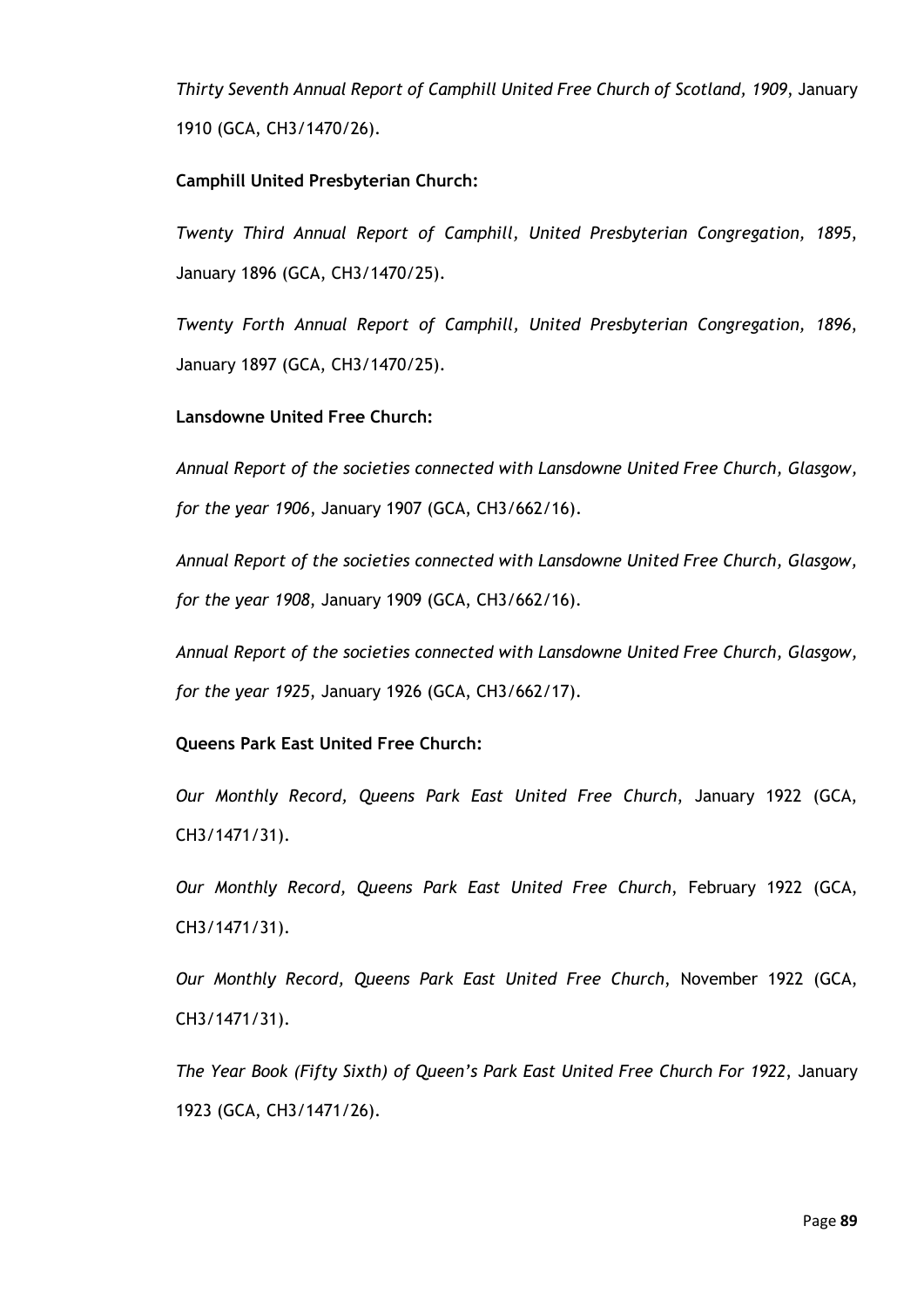*The Year Book (Fifty Seventh) of Queen's Park East United Free Church For 1923*, January 1924 (GCA, CH3/1471/26).

*The Year Book (Fifty Ninth) of Queens Park East United Free For 1925*, January 1926 (GCA, CH3/1471/26).

*The Year Book (Sixty Second) of Queen's Park East United Free Church For 1928*, January 1929 (GCA, CH3/1471/26).

'Meeting of the Committee, 14th April,' in *Queen's Park East U.F. Church, Amateur Athletic Club, Minutes Book,* April 1923 (GCA, CH3/1471/40), unpaginated [p.222].

'Meeting of the Committee, 28th of April, 1925,' in *Queen's Park East U.F. Church, Amateur Athletic Club, Minutes Book,* April 1925 (GCA, CH3/1471/40), unpaginated [p.219].

'Meeting of the Committee, 19th of May, 1928,' in *Queen's Park East U.F. Church, Amateur Athletic Club, Minutes Book,* May 1928 (GCA, CH3/1471/41), unpaginated [pp. 459-460].

#### **Renwick Free Church:**

*The Free Church of Scotland Monthly of Home and Foreign Missionary Record, Renwick Free Church*, October 1899 (GCA, TD 396/39/9).

*The Free Church of Scotland Monthly of Home and Foreign Missionary Record, Renwick Free Church*, February 1891 (GCA, TD 396/39/1).

*The Free Church of Scotland Monthly of Home and Foreign Missionary Record, Renwick Free Church*, April 1891 (GCA, TD 396/39/1).

*The Free Church of Scotland Monthly of Home and Foreign Missionary Record, Renwick Free Church*, May 1891 (GCA, TD 396/39/1).

*The Free Church of Scotland Monthly of Home and Foreign Missionary Record, Renwick Free Church*, June 1891 (GCA, TD 396/39/1).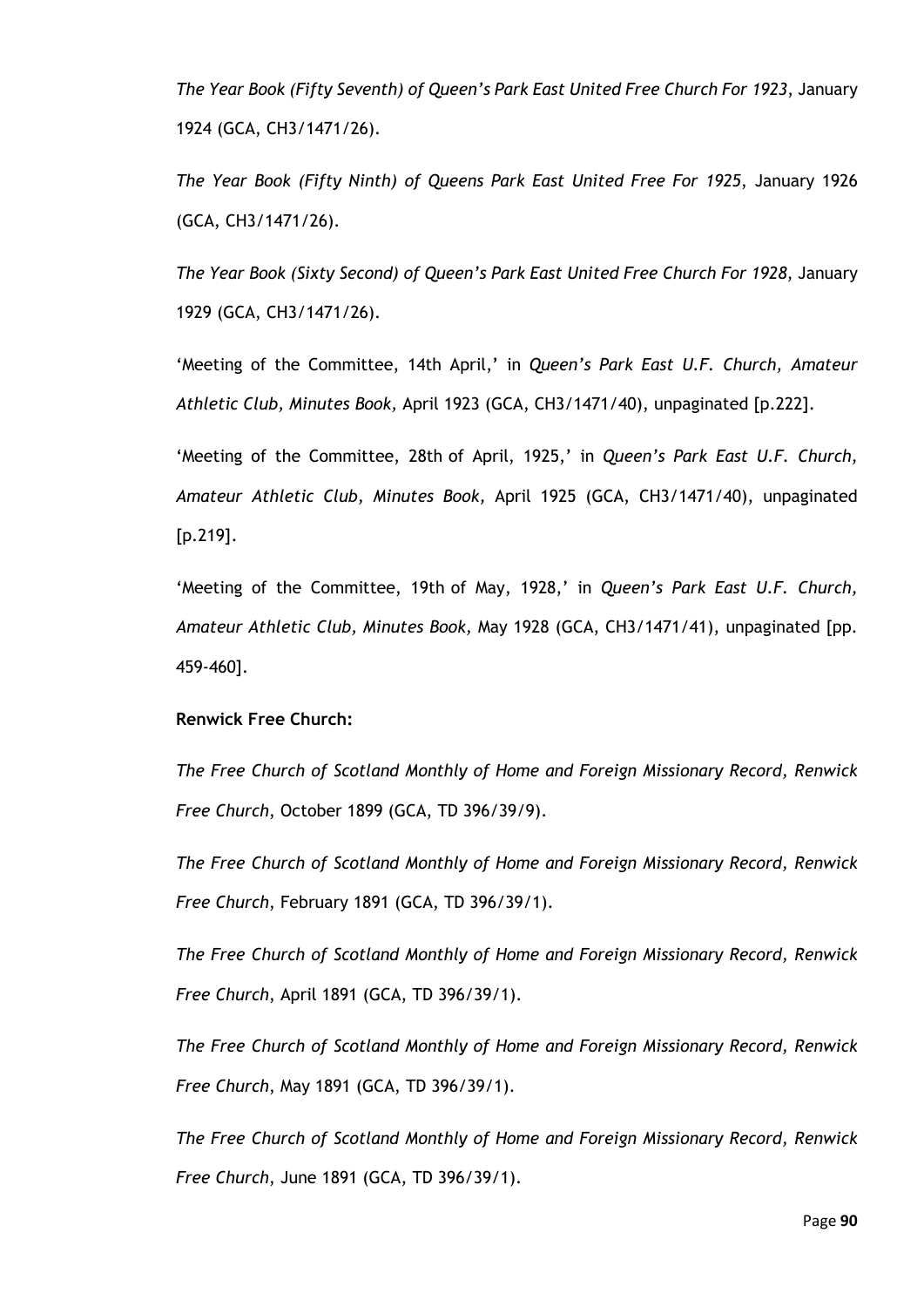*The Free Church of Scotland Monthly of Home and Foreign Missionary Record, Renwick Free Church*, May 1896 (GCA, TD 396/39/6).

*The Free Church of Scotland Monthly of Home and Foreign Missionary Record, Renwick Free Church*, July 1897 (GCA, TD 396/39/9).

*The Free Church of Scotland Monthly of Home and Foreign Missionary Record, Renwick Free Church*, August 1897 (GCA, TD 396/39/7).

#### **Renwick United Free Church:**

*The Missionary Record of the U.F Church of Scotland and Congregational Supplement of Renwick Church, Glasgow,* February 1905 (GCA, TD 396/39/5).

*The Missionary Record of the U.F Church of Scotland and Congregational Supplement of Renwick Church, Glasgow*, November 1905 (GCA, TD 396/39/15).

*Renwick United Free Church Monthly Magazine*, July 1922 (GCA, TD 396/39/30).

*Renwick United Free Church Monthly Magazine*, January 1923 (GCA, TD 396/39/31).

*Renwick United Free Church Monthly Magazine,* April 1925 (GCA, TD 396/39/33).

*Renwick United Free Church Monthly Magazine,* July 1927 (GCA, TD 396/39/35).

*Renwick United Free Church Monthly Magazine,* January 1928 (GCA, TD 396/39/36).

#### **City of Glasgow Archive (GCA) – Boys Brigade Records**

#### **Boys Brigade Glasgow Battalion (Annual Reports):**

*The Boys' Brigade Glasgow Battalion, Second Annual Report, 1886-87*, May 1887 (GCA, TDBB1/1/2).

*The Boys Brigade Glasgow Battalion, Third Annual Report, 1887-88*, May 1888 (GCA, TDBB1/1/3).

*The Boys Brigade Glasgow Battalion, Eight Annual Report, 1892-1893,* May 1893 (GCA, TDBB1/1/8).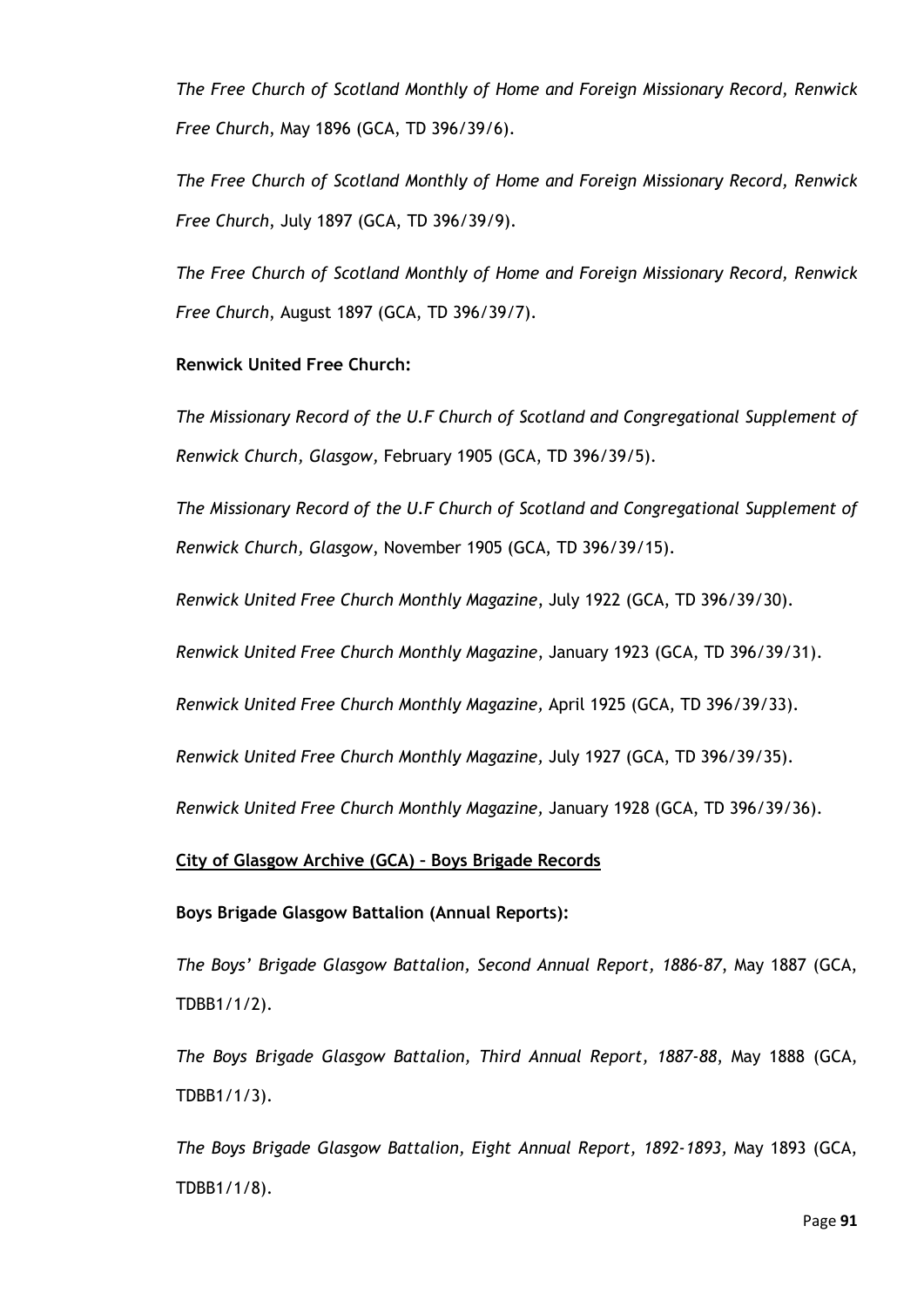*The Boys Brigade Glasgow Battalion Tenth Annual Report, 1894-95*, May 1895 (GCA, TDBB1/1/10).

*The Boys Brigade Glasgow Battalion Eleventh Annual Report, 1895-96*, May 1896 (GCA, TDBB1/1/11).

*The Boys Brigade Glasgow Battalion, Twelfth Annual Report, 1896-97*, May 1897 (GCA, TDBB1/1/12).

*The Boys Brigade Glasgow Battalion, Twentieth Annual Report, 1904 -1905,* May 1905 (GCA, TDBB1/1/20).

*The Boys Brigade Glasgow Battalion, Twenty-Second Annual Report, 1906-1907*, May 1907 (GCA, TDBB1/1/23).

*The Boys Brigade Glasgow Battalion, Thirtieth Annual Report, 1914-1915*, May 1915 (GCA, TDBB1/1/30).

*The Boys Brigade Glasgow Battalion, Thirty-Second Annual Report, 1916-1917,* May 1917 (GCA, TDBB1/1/32).

*Thirty-Ninth Annual Report of the Glasgow Battalion the Boys Brigade, 1924-1925*, May 1925 (GCA, TDBB1/1/40).

## **Boys Brigade Glasgow Battalion (The Boys Brigade Gazette):**

'Football in The Boys' Brigade,' in *The Boys Brigade Gazette*, no.3, vol.2, 1st February 1892 (GCA, TDBB1/4/1/1/2).

'Athletics and the Boys' Brigade,' in *The Boys' Brigade Gazette*, no.3, vol.1, 2nd September 1889 (GCA, TDBB1/4/1/1/1), p.43.

'First Public Meeting of the Boys' Brigade,' in *The Boys Brigade Gazette*, no.1, vol.1, 1st March 1889 (GCA, TDBB1/4/1/1/1), pp.4-10.

Smith, William Alexander. 'The Boys Brigade: Its Organisation and Methods,' in *The Boys Brigade Gazette*, no.10, vol.1, 2nd February 1891 (GCA, TDBB1/4/1/1/1), pp. 168-169.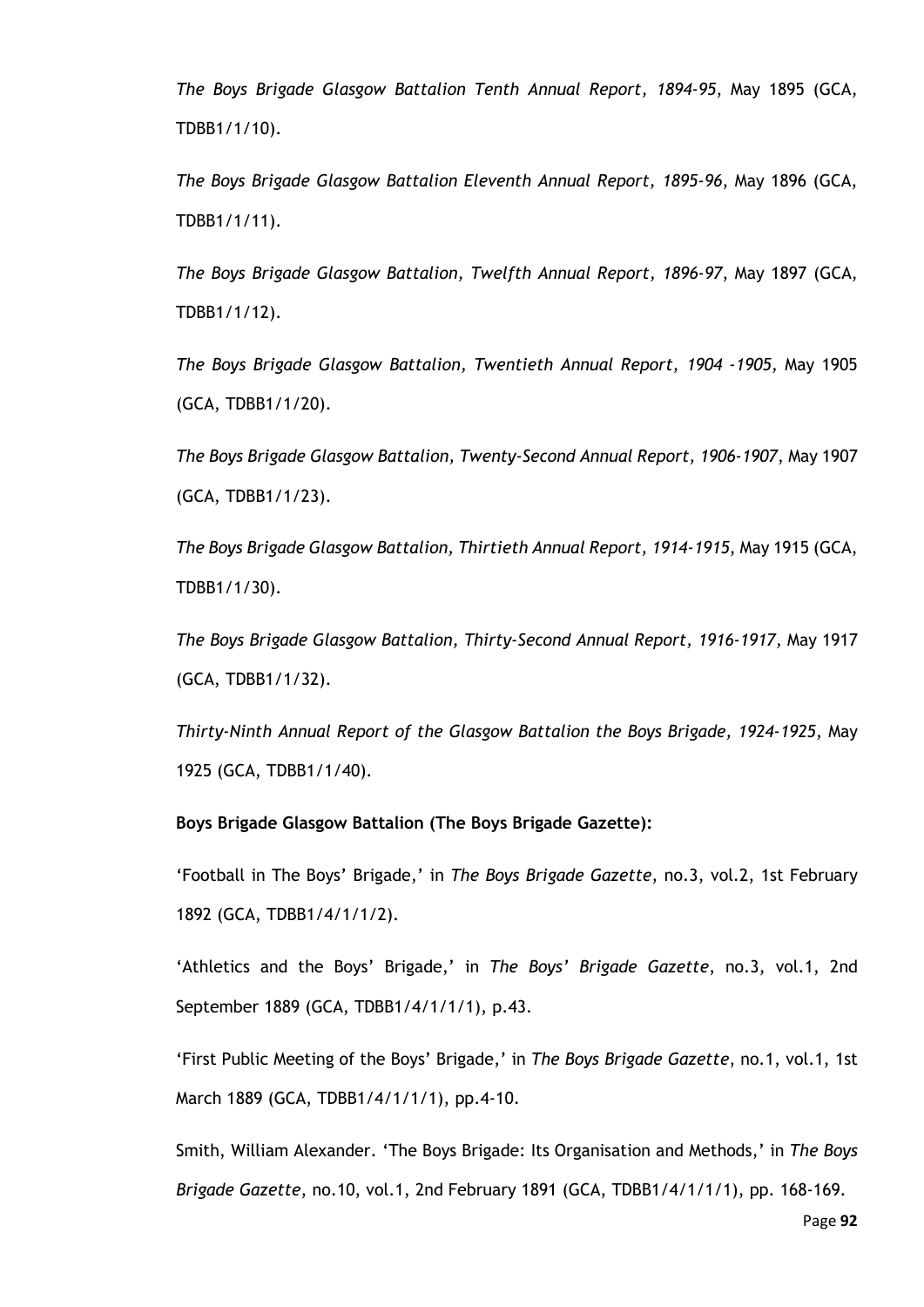Gildea, Major-General. 'Drill and Discipline – Their Use and Value' in *The Boys Brigade Gazette*, no.1, vol.1, 1st March 1889 (GCA, TDBB1/4/1/1/1), pp.5-6.

Macleod, Rev. Donald. 'The Boys' Brigade – It's Organisation and Methods,' in *The Boys Brigade Gazette*, no.1, vol.1, 1st March 1889 (GCA, TDBB1/4/1/1/1), pp.6-7.

Lang, Rev. John Marshall. 'The Keynote of the Brigade – The Advancement of Christ's Kingdom,' in *The Boys Brigade Gazette*, no.1, vol.1, 1st March 1889 (GCA, TDBB1/4/1/1/1), pp.9-10.

Dods, Rev. Marcus. 'First Public Meeting of the Boys' Brigade, The Boys – What he is, and what to do with him,' in *The Boys Brigade Gazette*, no.1, vol.1, 1st March 1889 (GCA, TDBB1/4/1/1/1), pp.4-5.

Peterson, A.F. 'The Officer's Part in providing Recreation for His Boys' in *The Boys' Brigade Gazette*, no.4, vol.5, 1st December 1896 (GCA TDBB1/4/1/1/4), pp.52-53.

Cuthbertson, John Neilson. 'The Brigade and the Citizens – its Ameliorating Influences,' in *The Boys Brigade Gazette*, no.1, vol.1, 1st March 1889 (GCA, TDBB1/4/1/1/1), pp.7-8.

#### **National Library of Scotland (NLS)**

#### **British Weekly Records:**

Unknown, 'Literature, Loretto Sermon,' in *British Weekly*, no.681, vol.32, 16th November 1899 (NLS, GIVB.3/57), p.104.

Unknown, 'Notes of the Week, The Glasgow Football Disaster,' in *The British Weekly*, no.806, vol.31, April 10th 1902 (NLS, GIVB.3/57), p.469.

Unknown, 'British Table Talk, Scotland,' *The British Weekly,* no.807, vol.31, April 20th 1902 (NLS, GIVB.3/57), p.469.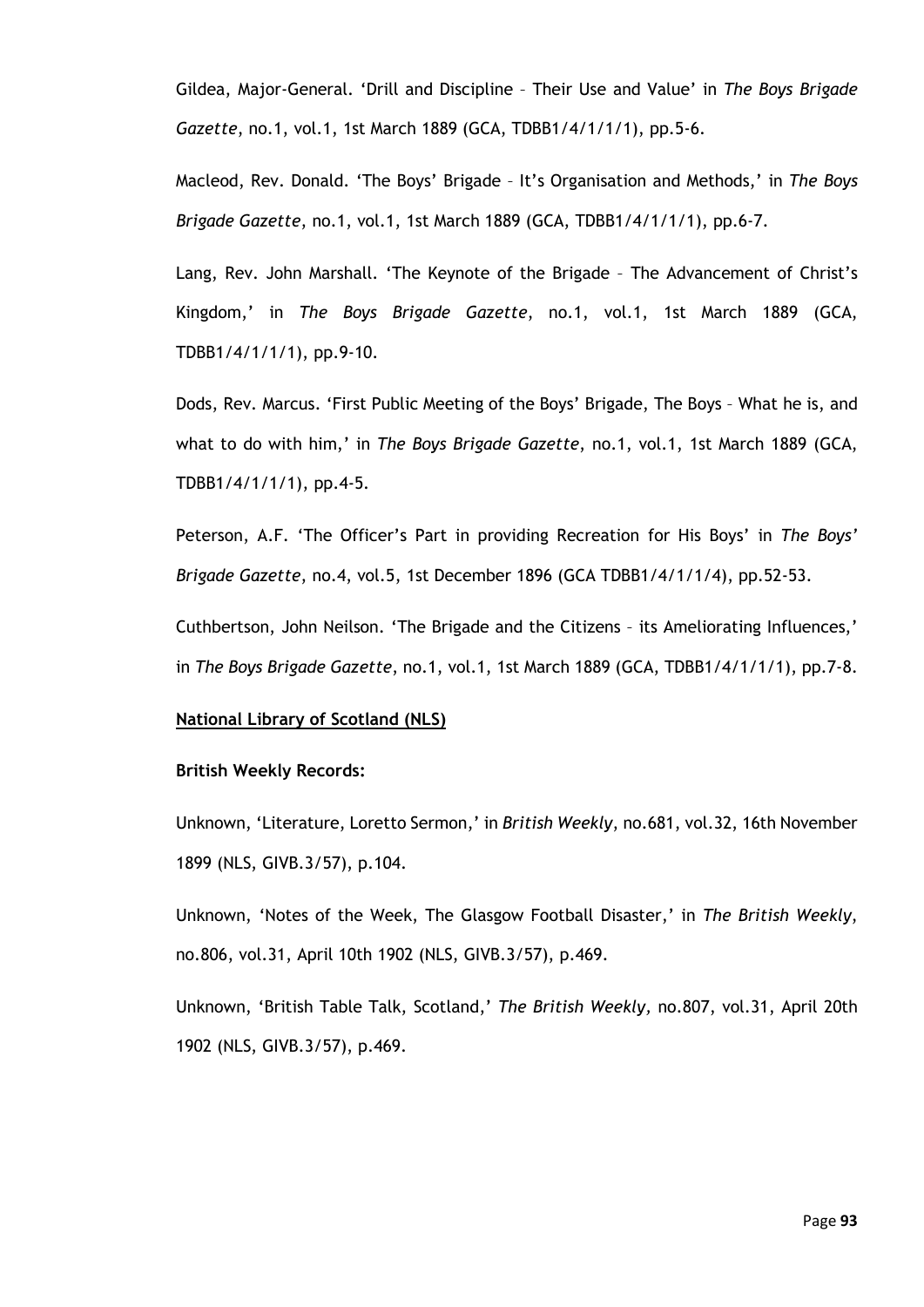#### **The First Lanark Rifles Gazette:**

Lang, John Marshall. 'Resignation of our Chaplain,' in *The First Lanark Rifles Gazette*, no.5, vol.2, 25th March 1901 (NLS, ABS. 4. 80. 4), p.68.

Martin, Thomas. 'Chaplain Martin's Address,' in *The First Lanark Rifles Gazette*, no.6, vol.2, 23rd January, 1902 (NLS, ABS. 4. 80. 4), p.10.

Martin, Thomas. 'Esprit de Corps,' in *The First Lanark Rifles Gazette*, no.7, vol.2, 18th December 1902 (NLS, ABS. 4. 80. 4), pp.11-12.

Unknown, 'The Cadet Corps,' in *The First Lanark Rifles Gazette*, no.7, vol.2, 18th December 1902 (NLS, ABS. 4. 80. 4), pp.16-17.

# **University of Glasgow Archive (UGA)**

**Glasgow Union of Young Men's Christian Associations:**

Glasgow United Young Men's Christian Association, *Annual Report, Glasgow United Young Men's Christian Association, 1883*, March 1884 (UGA, MU22-D.13).

## **University of Stirling Archive (USA)**

Drummond, Peter. *Races, Games and Balls,* November 1853 (USA, Stirling Tracts, Drummond 0,00.9515/1849/339). Primary Archival Sources.

## **Primary Online Archival Sources**

## **The British Newspaper Archive**

URL: https://www.britishnewspaperarchive.co.uk

*Aberdeen Free Press.* 

*Ardrossan and Saltcoats Herald.*

*Bellshill Speaker.*

*Coatbridge Express.*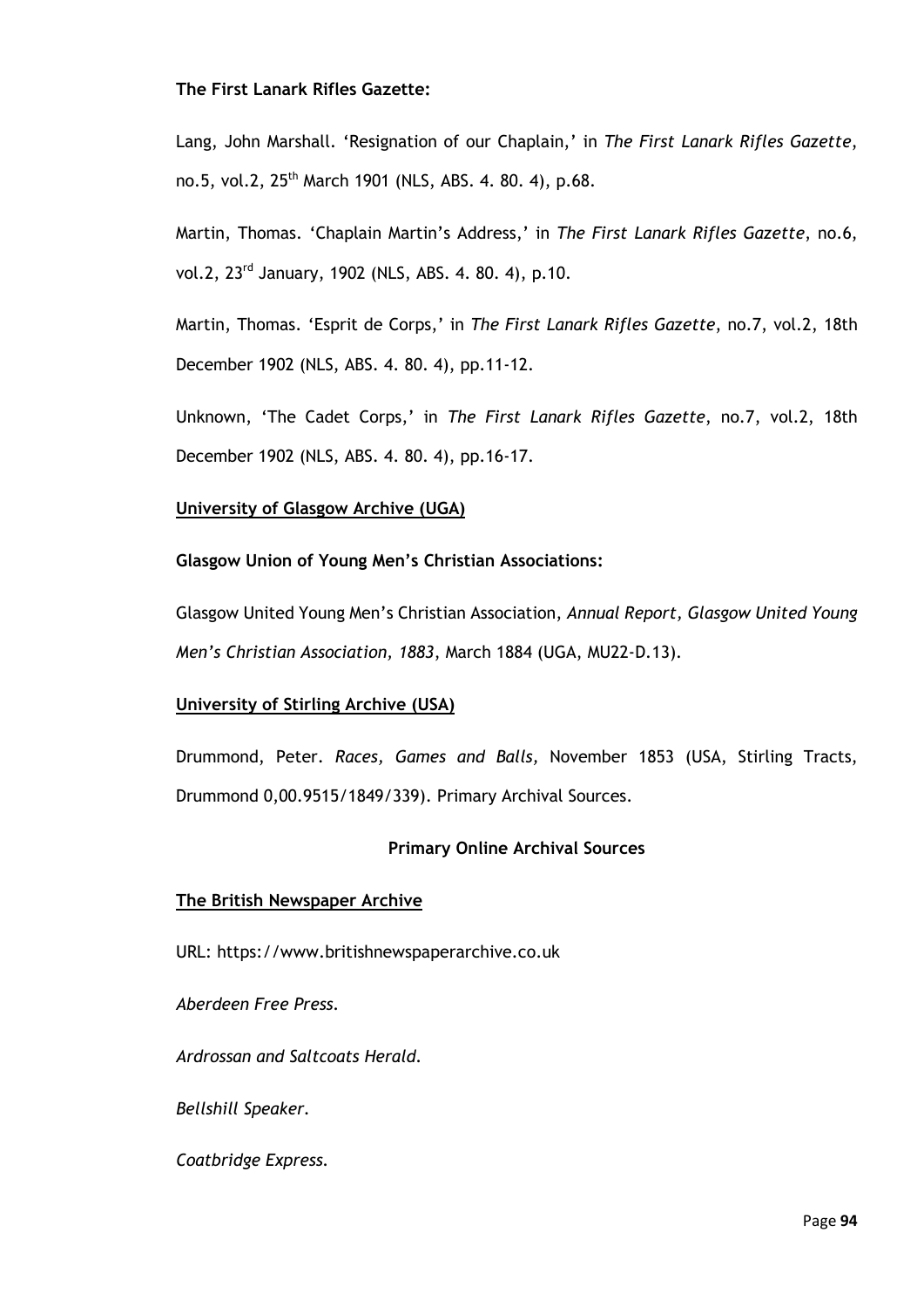*Daily Record.*

*Dumfries and Galloway Standard.*

*Dundee Courier.*

*Dundee Evening Telegraph.*

*Edinburgh Evening News.*

*Falkirk Herald.*

*Fife Herald.* 

*Glasgow Evening Citizen.*

*Glasgow Evening Post.*

*Greenock Telegraph and Clyde Shipping Gazette.*

*Hamilton Herald and Lanarkshire Weekly News.*

*Kirkintilloch Gazette.*

*Lanarkshire Upper Ward Examiner.*

*Lennox Herald.*

*Linlithgowshire Gazette.*

*Milngavie and Bearsden Herald.*

*Motherwell Times.*

*Perthshire Advertiser.*

*Portsmouth Evening News.* 

*Scottish referee.*

*St. Andrews Citizen.*

*Stirling Observer.*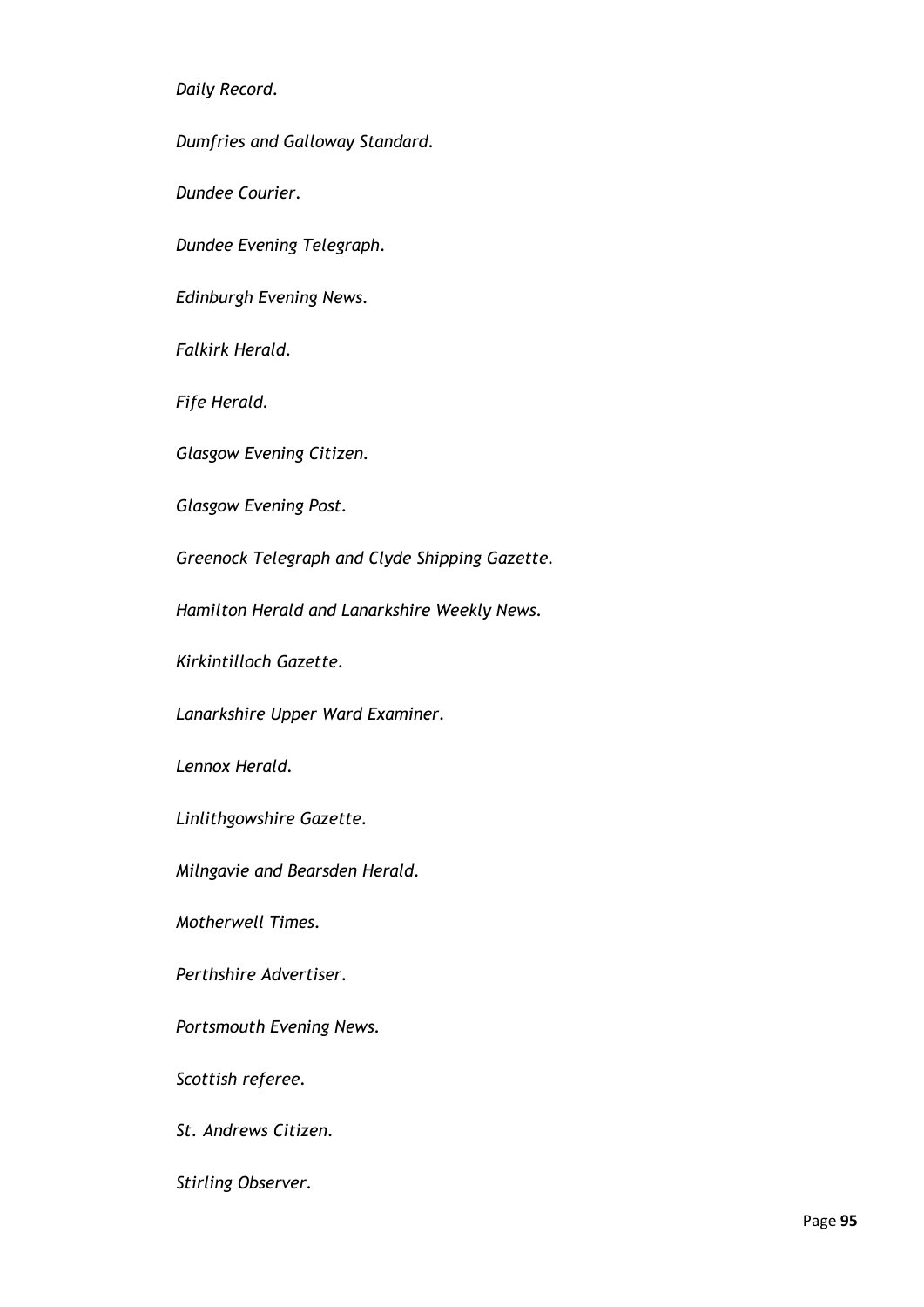*The Dundee Courier and Argus.*

*The Glasgow Herald.*

*The Sportsman.*

*Volunteer Service Gazette and Military Dispatch.*

*Wishaw Press.* 

*Yorkshire Gazette.*

# **Proquest Academic**

URL: https://www.proquest.com

*The Scotsman.*

# **Published Primary Sources**

Almond, Hely Hutchinson. 'To A. M. Paterson, 1882,' in *Almond of Loretto: Being the Life and a Selection from the Letters of Hely Hutchinson Almond*, edited by Robert Jameson Mackenzie, pp. 355-356. London: Constable, 1905.

Birker, Lord Lindsay of. King, John. Miller, Douglas and Wallace, A. S. 'Academy Memories' in *The Glasgow Academy: The First Hundred Years,* edited by C. A. Campbell, W. Barradell-Smith, T. R. Innes and Arthur G. Murray, pp.62-145. Glasgow: Blackie and Sons Ltd, 1946.

Chalmers, Thomas and Rait, Robert S. *A Saga of Scotland: History of the 16th Battalion the Highland Light Infantry (City of Glasgow Regiment)*. Glasgow: John M'Callum & Co, 1930.

Drummond, Henry. *Baxter's Second Innings: Specially reported for the school eleven*. London: Hodder and Stoughton, 1892.

Drummond, Henry. *Baxter's Second Innings: The Christmas Gift-book for the Boys Brigade*, Glasgow: Boys' Brigade, 1891.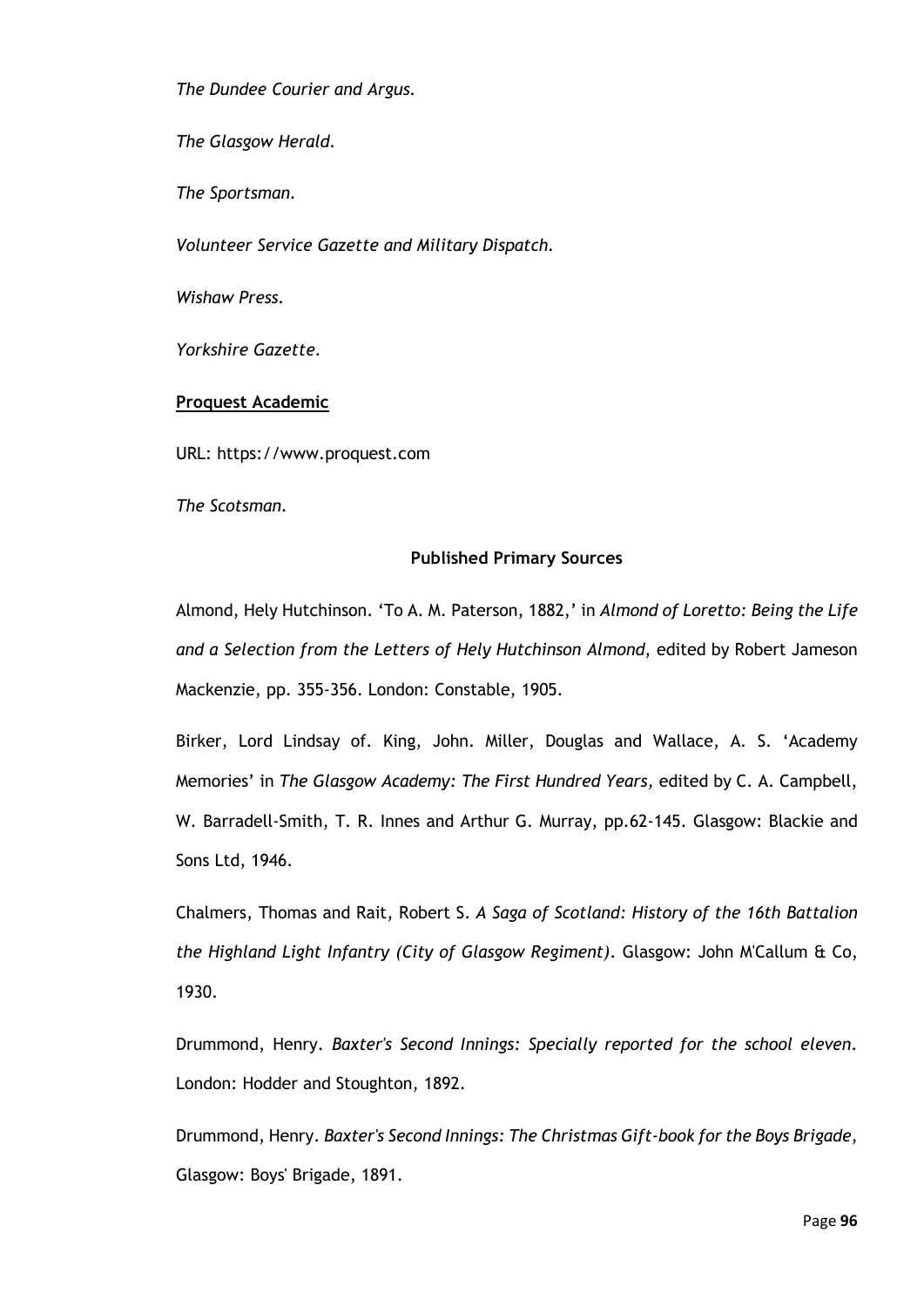Grierson, James Moncrieff. *Records of the Scottish volunteer force, 1859-1908*. Edinburgh; William Blackwood and Sons, 1909.

Howie, David. *History of the 1st Lanark Rifle Volunteers: with list of officers, prizewinners, men present at royal reviews, etc*. Glasgow: D. Robertson, 1887.

Lang, Rev. John Marshall. 'Report of the Commission of the Religious condition of the people,' in *Reports of the schemes of the Church of Scotland for the year 1896*. Edinburgh: William Blackwood and Sons, 1896.

Maclaren, Ian. *Church Folks: Being practical studies in congregational life.* New York: Doubleday, Page & Co. 1900.

Reid, Herbert. *Play the Man: Talks with Boys on The Battle of Life.* Edinburgh: Oliphant, Anderson & Ferrier, 1900.

'Minutes of evidence' in *Royal Commission on Physical training (Scotland)*. Edinburgh: His Majesty's Stationary officer, 1902.

*Scottish Football Association Annual, 1879-1880*, edited by John M'Dowell. Glasgow: H. Nisbet and Co, 1880.

*Scottish Football Association Annual, 1881-1882*, edited by John M'Dowell. Glasgow: H. Nisbet and Co, 1882.

*Scottish Football Association Annual, 1884-1885*, edited by John M'Dowell. Glasgow: H. Nisbet and Co, 1885.

*Scottish Football Association Annual, 1885-1886*, edited by John M'Dowell. Glasgow: H. Nisbet and Co, 1886.

*Scottish Football Association Annual, 1887-1888*, edited by John M'Dowell. Glasgow: H. Nisbet and Co, 1888.

*Scottish Football Association Annual, 1888-1889*, edited by John M'Dowell. Glasgow: H. Nisbet and Co, 1889.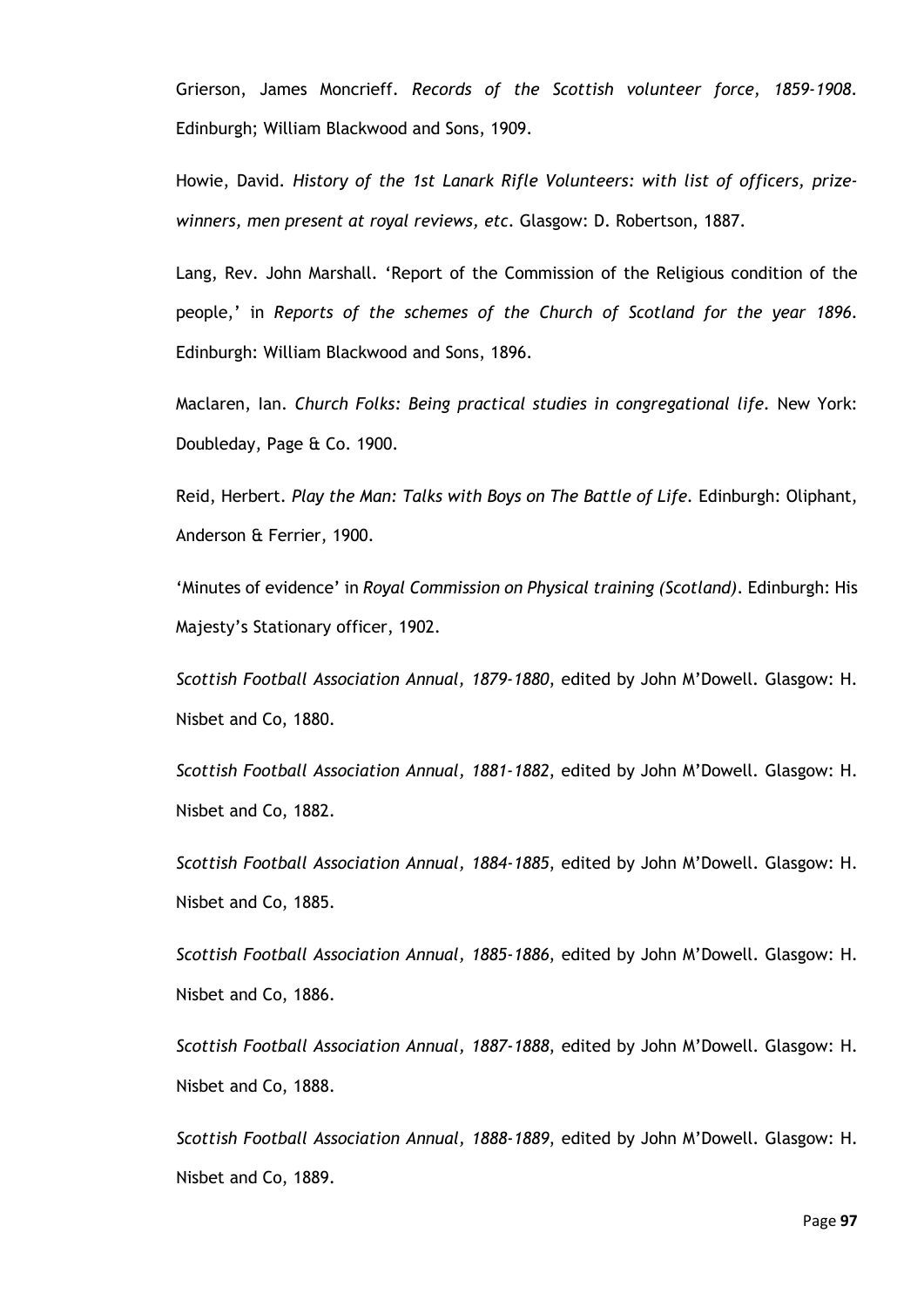*Scottish Football Association Annual, 1889-1890,* edited by John M'Dowell. Glasgow: H. Nisbet and Co, 1890.

*These Fifty Years - The Jubilee Story of Hillhead Baptist Church 1883 – 1933*. Glasgow: Hillhead Baptist Church, 1933. Made available by the current secretary of Hillhead Baptist Church, Anne Muir.

#### **Published Secondary Sources**

Bebbington, D. W. 'Henry Drummond, Evangelicalism and Science,' in *Henry Drummond: A Perpetual Benediction: Essays to Commemorate the Centennial of His Death*, edited by Thomas E. Corts, pp.19-38. Edinburgh: T. & T. Clark, 1999.

Bebbington, D. W. *The Baptists in Scotland: A History*. Glasgow: Baptist Union of Scotland, 1988.

Bebbington, D. W. 'Drummond, Henry (1851–1897), writer on theology,' In the *Oxford Dictionary of National Biography* (23 September 2004); accessed 13.07.2020. DOI: https://www.oxforddnb.com/view/10.1093/ref:odnb/9780198614128.001.0001/odnb-9780198614128-e-8068.

Bilsborough, Peter. 'School Sport for Boys in Glasgow, 1866–1914,' in *Physical Education Review* 11, no.2, 1988: 97-105.

Bilsborough, Peter. 'Swimming,' in *Sport, Scotland and the Scots*, edited by Grant Jarvie and John Burnett, pp.229-247. East Lothian: Tuckwell Press, 2000.

Bilsborough, Peter. 'The Development of Sport in Glasgow, 1850-1914.' Unpublished Master's Thesis, University of Stirling, 1983.

Brand, David E. 'Foreword,' in *The Glasgow Academy: The First Hundred Years*, edited by C. A. Campbell, W. Barradell-Smith, T. R. Innes and Arthur G. Murray, pp.xv-xvi. Glasgow: Blackie and Sons Ltd, 1946.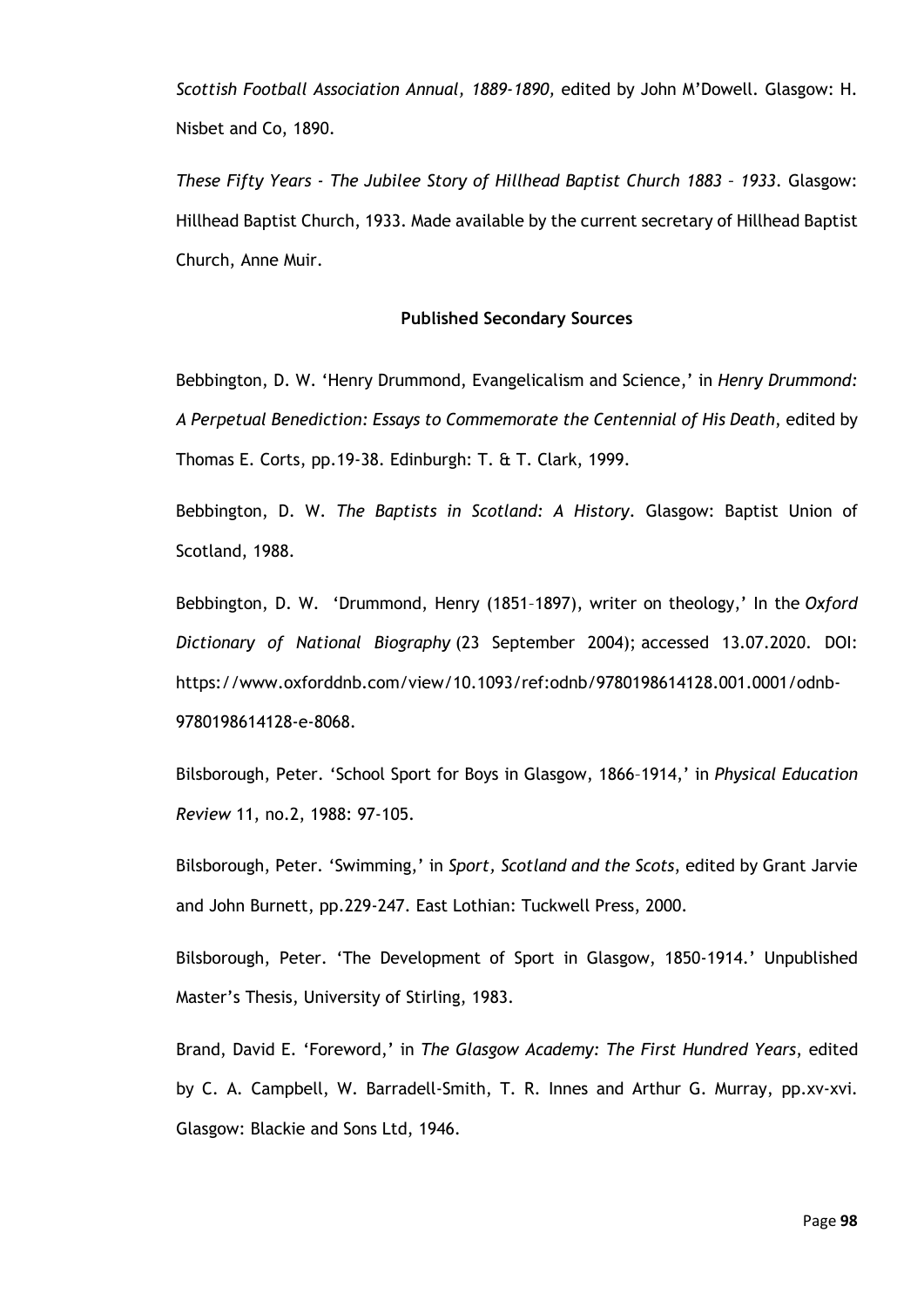Brown, Callum. 'Popular culture and the continuing struggle for rational recreation,' in *Scotland in the Twentieth Century,* edited by T. M. Devine and Richard J. Finlay, pp.210- 229. Edinburgh: Edinburgh University Press, 1996.

Brown, Callum. 'Religion and the development of an urban society: Glasgow 1780-1914,' 2 vols. Unpublished PhD thesis, University of Glasgow, 1981.

Brown, Callum. *Religion and Society in Scotland since 1707*. Revised edition. Edinburgh: Edinburgh University Press, 1997.

Brown, Stewart J. 'The Christian Socialist Movement in Scotland C. 1850–1930,' *Political Theology*, 1, no.1 (1999): pp.59-84.

Brown, Stewart J. 'The Ten Years Conflict and the Disruption of 1843,' in *Scotland in the age of the disruption*, edited by Stewart J. Brown and Michael Fry, pp.1-27. Edinburgh: Edinburgh University Press, 1993.

Corts, Thomas E. 'Introduction: who was Henry Drummond,' in *Henry Drummond: A Perpetual Benediction: Essays to Commemorate the Centennial of His Death*, edited by Thomas E. Corts, pp.xxx-xxxiii. Edinburgh: T. & T. Clark, 1999.

Cunningham, Hugh. *The Volunteer Force: A Social and Political History, 1859-1908.*  Hamden: Archon Books, 1975.

Curthoys, M. C. 'Almond, Hely Hutchinson (1832–1903), headmaster,' in *Oxford Dictionary of National Biography* (23 September 2004); accessed 29.9.2019. DOI: https://www.oxforddnb.com/view/10.1093/ref:odnb/9780198614128.001.0001/odnb-9780198614128-e-30397.

Delap, Lucy. 'Be Strong and Play the Man': Anglican Masculinities in the Twentieth Century,' *in Men, Masculinities and Religious Change in Twentieth-Century Britain,*  edited by Lucy Delap and Sue Morgan*,* pp.119-145. Basingstoke: Palgrave Macmillan, 2013.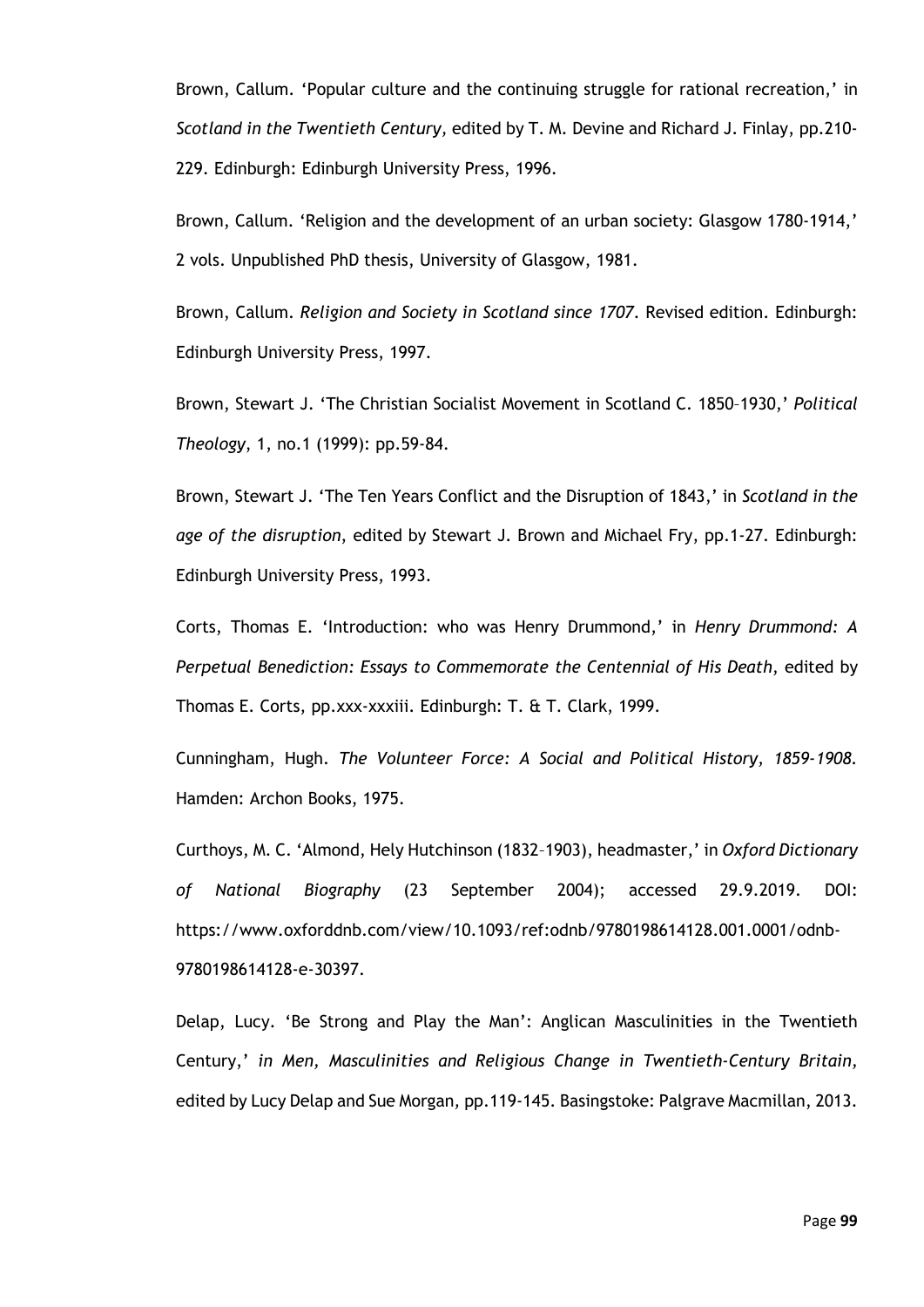Erdozain, Dominic. *The Problem of Pleasure: Sport, Recreation and the Crisis of Victorian Religion (Studies in Modern British Religious History)*. Illustrated Edition, Woodbridge: Boydell Press, 2010.

Finn, G. P. T. 'Racism, Religion and Social Prejudice: Irish Catholic Clubs, Soccer and Scottish Society – part i: the Historical Roots of Prejudice,' in *The International Journal of the History of Sport* 8, no.1 (1991): 72-95.

Fraser, W. Hamish and Maver, Irene. 'The social problems of the city,' in *Glasgow,* vol.2*: 1830 to 1912*, edited by T. M. Devine and Gordon Jackson, pp.352-393. Manchester: Manchester University Press, 1996.

Fraser, W. Hamish. 'The Working Class,' in *Glasgow,* vol.2: *1830 to 1912,* edited by T.M. Devine and Gordon Jackson, pp.300-393. Manchester: Manchester University Press, 1996.

Fry, Michael. *Glasgow: A History of the City*. London: Head of Zeus, 2017.

Hall, Donald E. 'Muscular Christianity: reading and writing the male social body,' in *Muscular Christianity, Embodying the Victorian age*, edited by Donald E. Hall, pp.3-13. Cambridge: Cambridge University Press, 1994.

Hall, Donald E. 'On the making and unmaking of monsters: Christian Socialism, muscular Christianity, and the metaphorization of class conflict,' in *Muscular Christianity, Embodying the Victorian age,* edited by Donald E. Hall, pp.45-65. Cambridge: Cambridge University Press, 1994.

Hillis, Peter. *The Barony of Glasgow: A Window* onto *Church and People in Nineteenth Century Scotland*. Edinburgh: Dunedin Academic Press, 2007.

Holt*,* Richard. *Sport and the British: A Modern History*. Oxford: Clarendon Press, 1989.

King, Elspeth. 'Popular Culture in Glasgow,' in *The working class in Glasgow 1750-1914*, edited by R. A. Cage, pp.142-187. London: Croom Helm, 1987.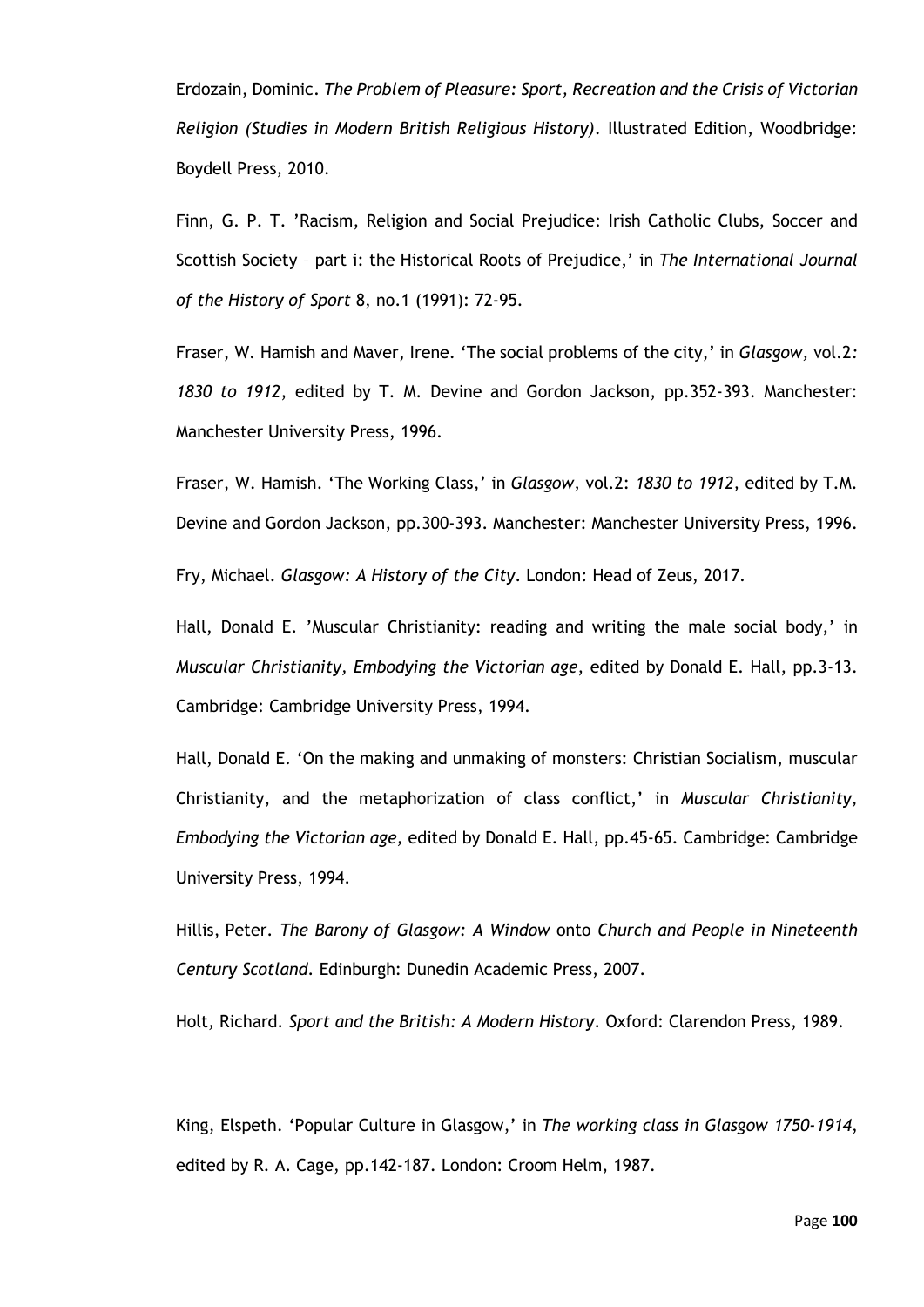Lynch, Michael. *Scotland: A New History*. London: Century, 1991.

McDowell, Matthew Lynn. 'The origins, patronage and culture of association football in the west of Scotland, c. 1865-1902.' Unpublished PhD thesis, University of Glasgow, 2010.

Mackay, Colin H. *Kelvinside Academy, 1878-1978.* Glasgow: Kelvinside Academy, 1978.

Mackenzie, Robert Jameson. *Almond of Loretto: Being the life and Selection from the letters of Hely Hutchinson Almond*. London: Constable, 1905.

MacLeod, Iain. *The Glasgow Academy: 150 Years*. Glasgow: Glasgow Academicals' War Memorial Trust, 1997.

Magnusson, Magnus. 'Liddell, Eric Henry (1902–1945), missionary and athlete.' In the *Oxford Dictionary of National Biography* (23 September 2004); accessed 13.06.2020. DOI: https://www.oxforddnb.com/view/10.1093/ref:odnb/9780198614128.001.0001/odnb-9780198614128-e-37676.

Mangan, J. A. *Athleticism in the Victorian and Edwardian Public School: The Emergence and Consolidation of the Educational Ideology*. Cambridge: Cambridge University Press, 1981.

Mangan, J. A. *The Games Ethic and Imperialism: Aspects of the Diffusion of an Ideal*, vol.2. London: Frank Cass, 1998.

Mangan. J. A. 'Almond of Loretto: Scottish Educational Visionary and Reformer,' *The International Journal of the History of Sport* 27, no.1-2 (2010): 296-307.

Maver, Irene, 'Glasgow's Civic Government,' in *Glasgow,* vol.2*: 1830 to 1912*, edited by T.M. Devine and Gordon Jackson, pp.441-485. Manchester: Manchester University Press, 1996.

McCaffery, John F. 'Political Issues and Developments,' in *Glasgow,* vol.2*: 1830 to 1912,* edited by T. M. Devine and Gordon Jackson, pp.168-226. Manchester: Manchester University Press, 1996.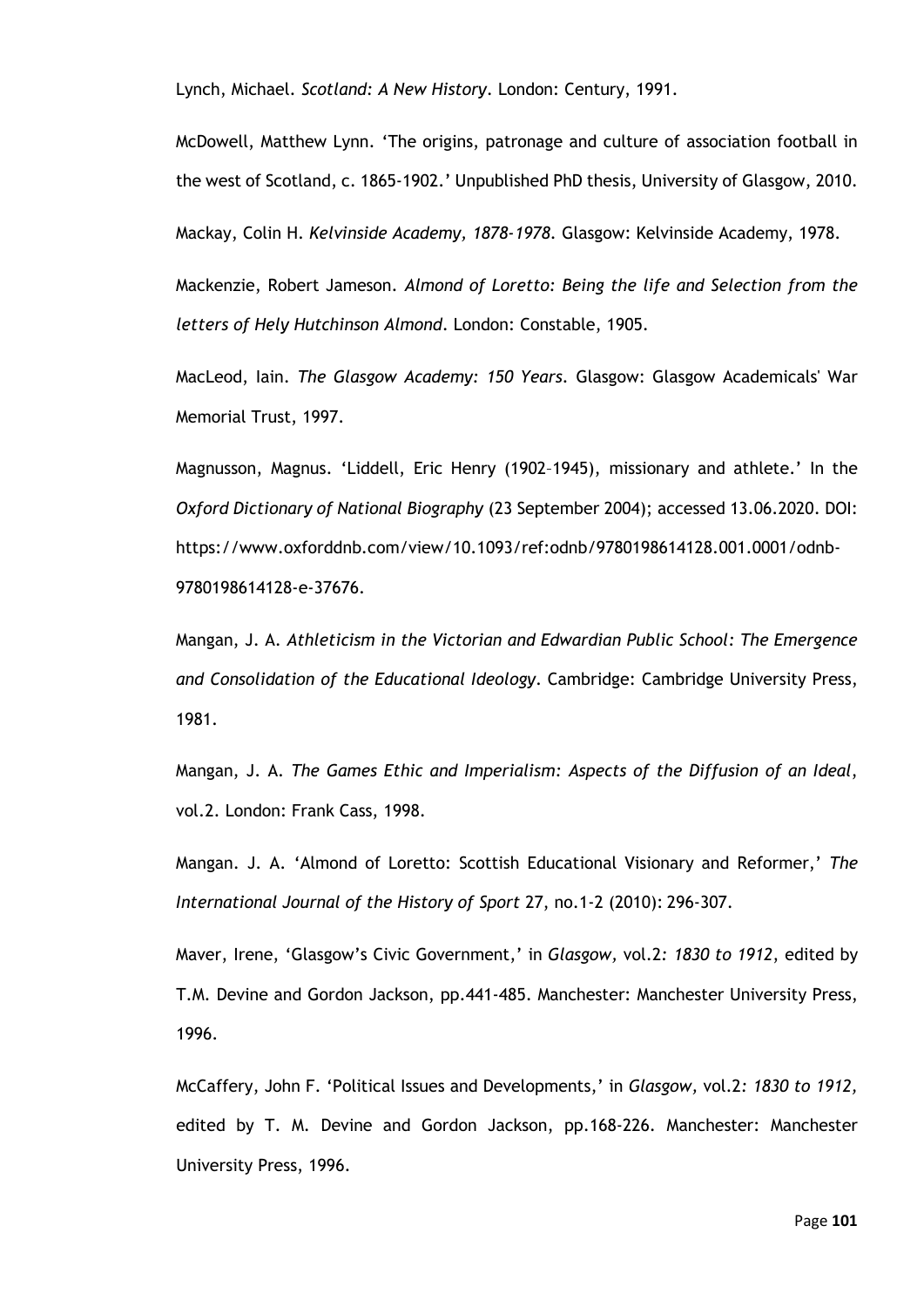McGillycuddy Eagar, Waldo. *Making Men: The History of Boys' Clubs and Related Movements in Great Britain.* London: University of London Press, 1953.

McKay, Johnston. *The Kirk and the Kingdom: A Century of Tension in Scottish Social Theology 1830–1929.* Edinburgh: Edinburgh University Press, 2012*.*

McLeod, Hugh. "Thews and Sinews": Nonconformity and Sport,' in *Modern Christianity and Cultural Aspirations*, edited by D. W. Bebbington and Timothy Larsen, pp.28-46*.*  Sheffield Academic Press: London, 2003.

McLeod, Hugh. 'Sport and Religion in England, c. 1790-1914,' in *Sport and Christianity: Historical and Contemporary Perspectives*, edited by Nick J. Watson and Andrew Parker, pp.112-130. Routledge: London, 2013.

McLeod, Hugh. *Religion and Society in England, 1850-1914*. Basingstoke: Macmillan, 1996. Morgan, Nicholas J. 'Building the city,' in *Glasgow,* vol.2*: 1830 to 1912*, edited by T. M. Devine and Gordon Jackson, pp.8-51. Manchester: Manchester University Press, 1996.

Murray, William. 'Morton, Alan Lauder (1893–1971), footballer.' In the *Oxford Dictionary of National Biography* (23 September 2004); accessed 13.06.2020. DOI: https://www.oxforddnb.com/view/10.1093/ref:odnb/9780198614128.001.0001/odnb-9780198614128-e-58828

Murray*,* William. *The Old Firm: Sectarianism, Sport and Society in Scotland*. Revised Edition. Edinburgh: John Donald Publishers, 2000.

Nenadic, Stana. 'The Victorian Middle Classes,' in *Glasgow,* vol.2*: 1830 to 1912*, edited by T. M. Devine and Gordon Jackson, pp.265-299. Manchester: Manchester University Press, 1996.

P. Leinster-Mackay, Donald. 'Thring, Edward (1821–1887), headmaster.' In the *Oxford Dictionary of National Biography* (23 September 2004); accessed 29.09.2019. DOI: https://www.oxforddnb.com/view/10.1093/ref:odnb/9780198614128.001.0001/odnb-9780198614128-e-27389.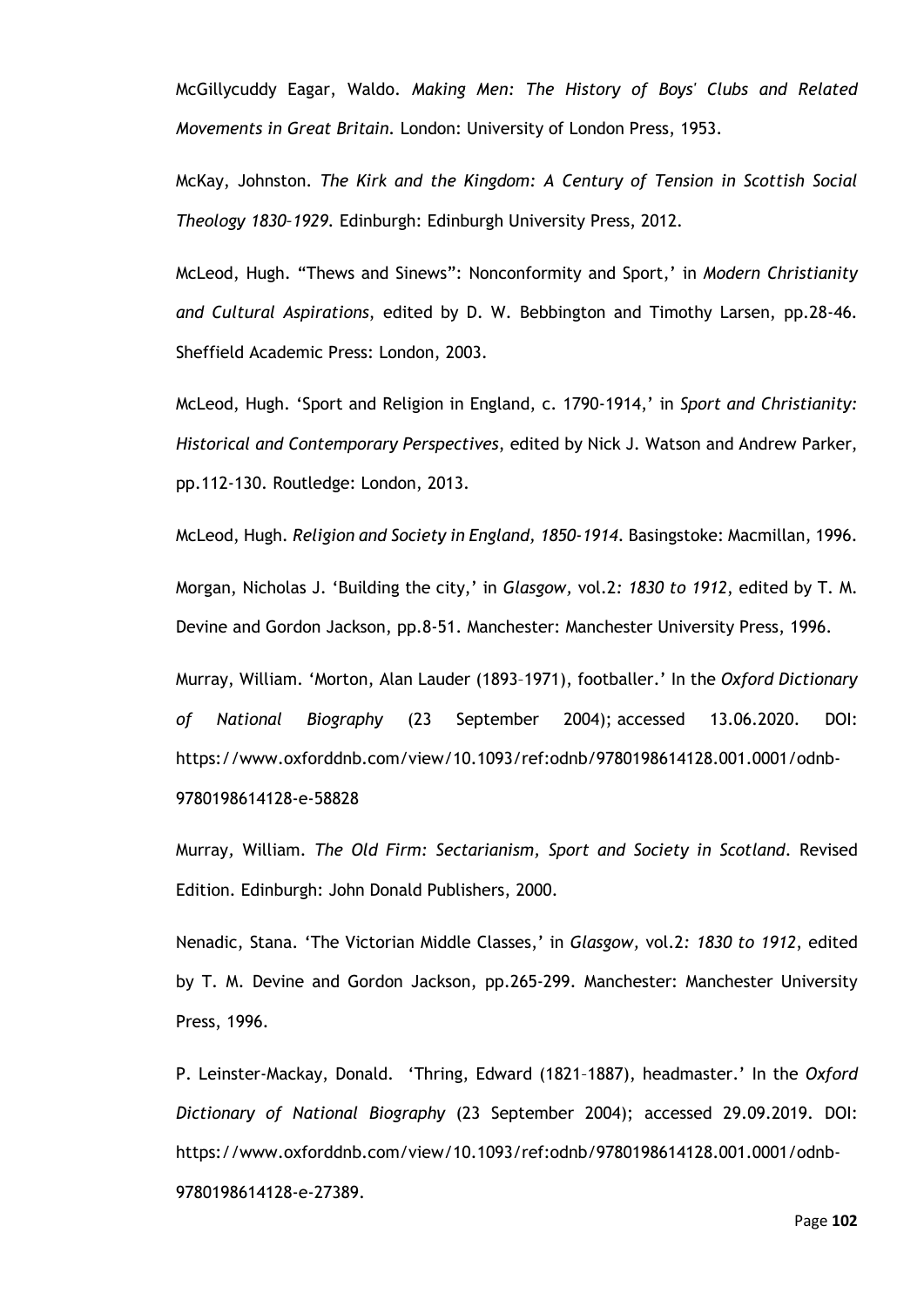Shaw, J. Berend. *Glasgow Battalion, the Boys' Brigade, 1883-1983*. Edinburgh: Saint Andrew Press, 1983.

Smart, Aileen. *Villages of Glasgow: North of the Clyde*, Edinburgh: John Donald Publishers, 2002.

Solan, Sir Tennant. 'The Glasgow Academicals Club,' in *The Glasgow Academy: The First Hundred Years,* edited by C.A. Campbell, W. Barradell-Smith, T. R. Innes and Arthur G. Murray, pp. 160-183. Glasgow: Blackie and Sons Ltd, 1946.

Spackman, Christopher John. 'The Boys' Brigade and Urban Cultures, 1883 – 1933: A Relationship Examined.' Unpublished PhD thesis, University of Portsmouth, 2016.

Springhall, John; Brian Fraser, and Michael E. Hoare. *Sure & Stedfast: A History of the Boys' Brigade, 1883-1983.* London: Collins, 1983.

Thorburn, Sandy. *The History of Rugby*, London: Cassel, 1980.

Trainor, Richard H. 'The Elite,' in *Glasgow,* vol.2*: 1830 to 1912*, edited by T. M. Devine and Gordon Jackson, pp.227-299. Manchester: Manchester University Press, 1996.

Vance, Norman. *The Sinews of the Spirit: The Ideal of Christian Manliness in Victorian Literature and Religious Thought*. Cambridge: Cambridge University Press, 1985.

Weir, John. 'Drink Up and Play the Game,' in *Drink, Religion and Scottish Football*, edited by John Weir, unpaginated [pp. 20-36]. Stewart Davidson: Renfrew, 1992.

Weir, John. 'The Clergy and Early Scottish Football,' *in Drink, Religion and Scottish Football*, edited by John Weir, unpaginated [pp.41-48]. Stewart Davidson: Renfrew, 1992.

#### **Film Sources**

*Chariots of Fire*. Directed by Hugh Hudson. London: Twentieth Century Fox Home Entertainment, 1981. DVD, 2002.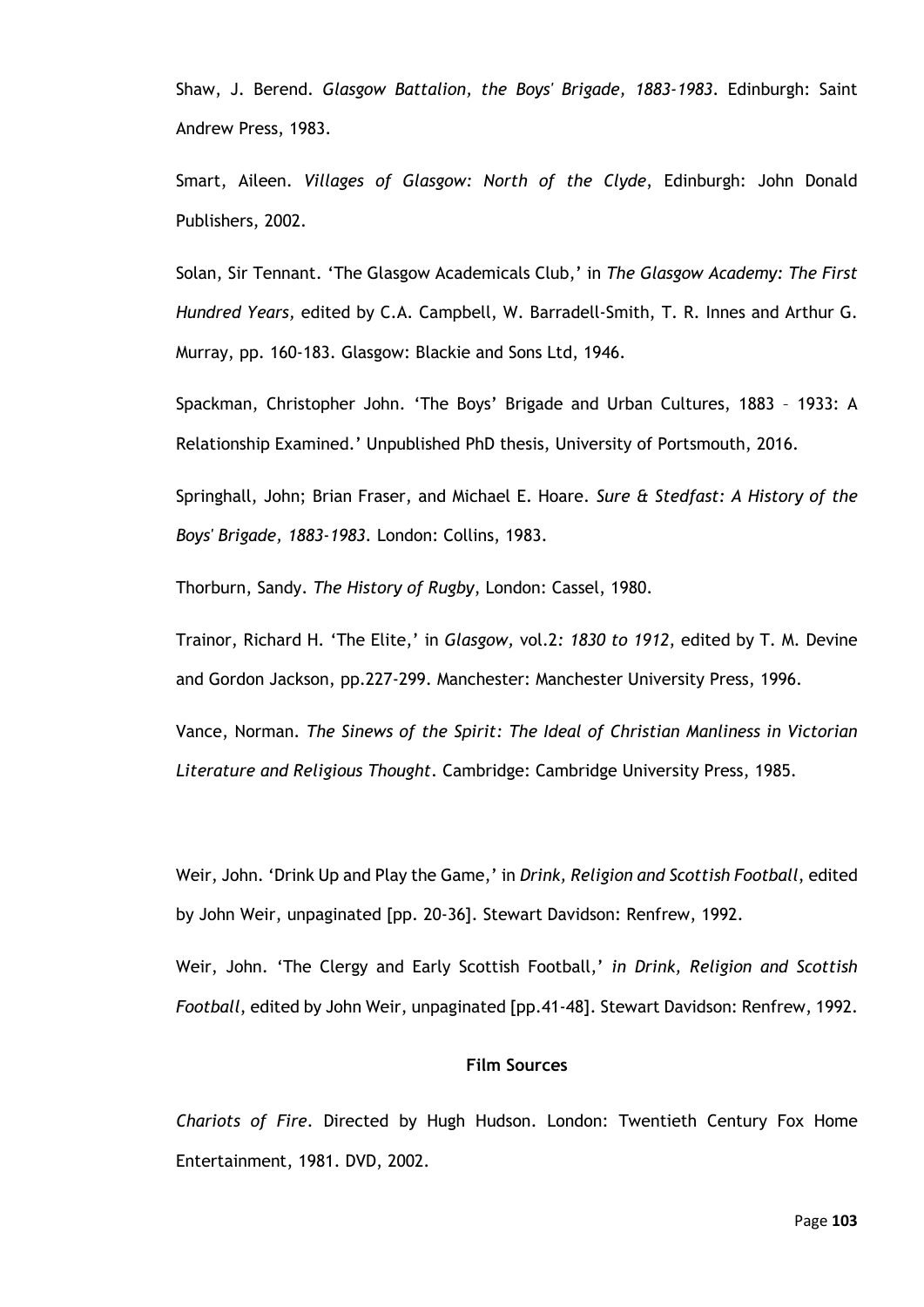**Scriptural References are taken from the King James Version**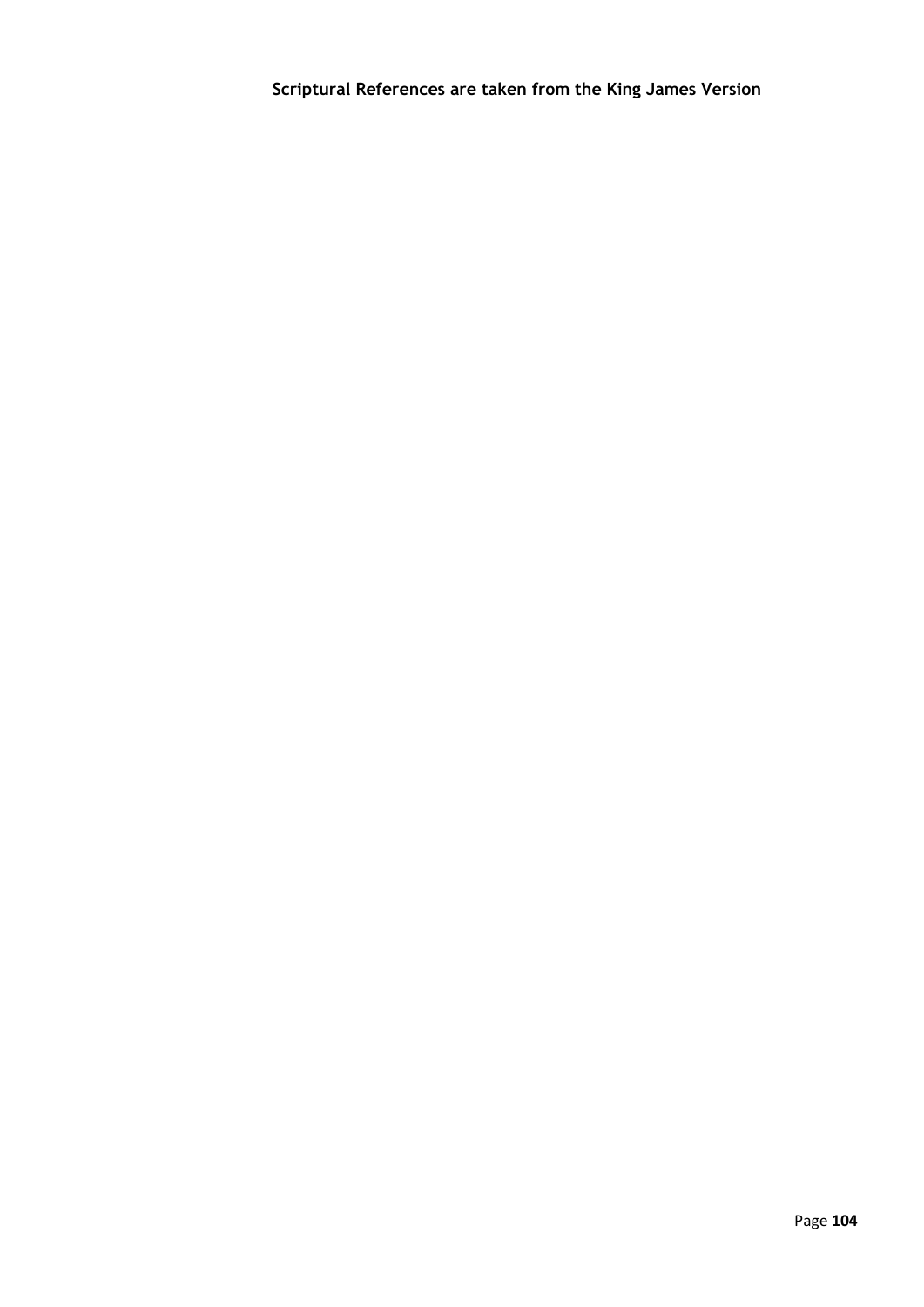## **Appendix A**

# **Tracking Approximate Boys Brigade Membership and Bible Class Attendance, 1887 – 1925.**

(As referenced on pages 25, 31, 32.)

### **Table 1.** Approximate Boys Brigade Membership and Bible Class Attendance, 1887-1925.

| Year | Companies | Boys and Non-<br>Commissioned<br><b>Officers</b> | <b>Officers</b><br>(inc. Staff<br>Sergeants) | <b>Boys</b><br>and<br><b>Officers</b> | Companies<br>hosting<br>bible<br>classes | <b>Bible Class</b><br>attendance | <b>Bible Class</b><br>attendance<br>as % of<br>members |
|------|-----------|--------------------------------------------------|----------------------------------------------|---------------------------------------|------------------------------------------|----------------------------------|--------------------------------------------------------|
|      |           |                                                  |                                              |                                       |                                          |                                  |                                                        |
| 1887 | 63        | 3,213                                            | 206                                          | 3419                                  | 22                                       | 508                              | 14.86%                                                 |
|      |           |                                                  |                                              |                                       |                                          |                                  |                                                        |
| 1895 | 87        | 3,845                                            | 300                                          | 4.145                                 | 41                                       | '2000'                           | 48.25%                                                 |
|      |           |                                                  |                                              |                                       |                                          |                                  |                                                        |
| 1905 | 128       | 6,652                                            | 871                                          | 7,523                                 | 91                                       | 3,476                            | 46.20%                                                 |
|      |           |                                                  |                                              |                                       |                                          |                                  |                                                        |
| 1915 | 160       | 11,156                                           | 1,345                                        | 12,501                                | 142                                      | 6,138                            | 49.10%                                                 |
| 1925 | 208       | 13,063                                           | 1,782                                        | 14,845                                | N/A                                      | 10,420.16                        | 70.19%                                                 |
|      |           |                                                  |                                              |                                       |                                          |                                  |                                                        |

Source: Boys' Brigade Glasgow Battalion, The Boys' Brigade Glasgow Battalion, Second Annual Report, 1886-87, May 1887 (GCA, TDBB1/1/2), pp. 2-3; Boys' Brigade Glasgow Battalion, The Boys' Brigade Glasgow Battalion, Tenth Annual Report, 1894-1895, May 1895 (GCA, TDBB1/1/10), pp.6-11; Boys' Brigade Glasgow Battalion, The Boys' Brigade Glasgow Battalion, Twentieth Annual Report, 1904 -1905, May 1905 (GCA, TDBB1/1/20), pp.7-8; Boys' Brigade Glasgow Battalion, *The Boys' Brigade Glasgow Battalion, Thirtieth Annual Report, 1914-1915,* May 1915 (GCA, TDBB1/1/30), pp.13-14; Boys' Brigade Glasgow Battalion, *Thirty-Ninth Annual Report of the Glasgow Battalion the Boys Brigade, 1924-1925*, May 1925 (GCA, TDBB1/1/40), pp.4-5.

From 1887 onwards The Boys Brigade annual reports provide information on the total number of members, companies, companies hosting bible classes and the overall bible class attendance across the battalion. From this information the author has calculated the percentage of members attending bible classes in one session.

Some reports list the number of staff-sergeants alongside officers. The above table has added the number officers and staff sergeants together.

These numbers should be views as approximate figures as the reports themselves are not consistent in their presentation. For instance, the report from 1895 states that there was 'about 2000 Boys on the rolls' for bible class attendance rather than giving an exact number.<sup>[1](#page-110-0)</sup> Furthermore, the 1915 and 1925 report list the number of 'Bandmasters' with in the battalion, with sixty-nine listed in in 1915 and 145 in 19[2](#page-110-1)5.<sup>2</sup> I have excluded this

<span id="page-110-0"></span><sup>1</sup> Boys' Brigade Glasgow Battalion, *The Boys' Brigade Glasgow Battalion, Tenth Annual Report, 1894-1895,*  May 1895 (GCA, TDBB1/1/10), pp.6-11.

<span id="page-110-1"></span><sup>2</sup> Boys' Brigade Glasgow Battalion, *The Boys' Brigade Glasgow Battalion, Thirtieth Annual Report, 1914- 1915,* May 1915 (GCA, TDBB1/1/30), pp.13-14; Boys' Brigade Glasgow Battalion, *Thirty-Ninth Annual Report of the Glasgow Battalion the Boys Brigade, 1924-1925*, May 1925 (GCA, TDBB1/1/40), pp.4-5.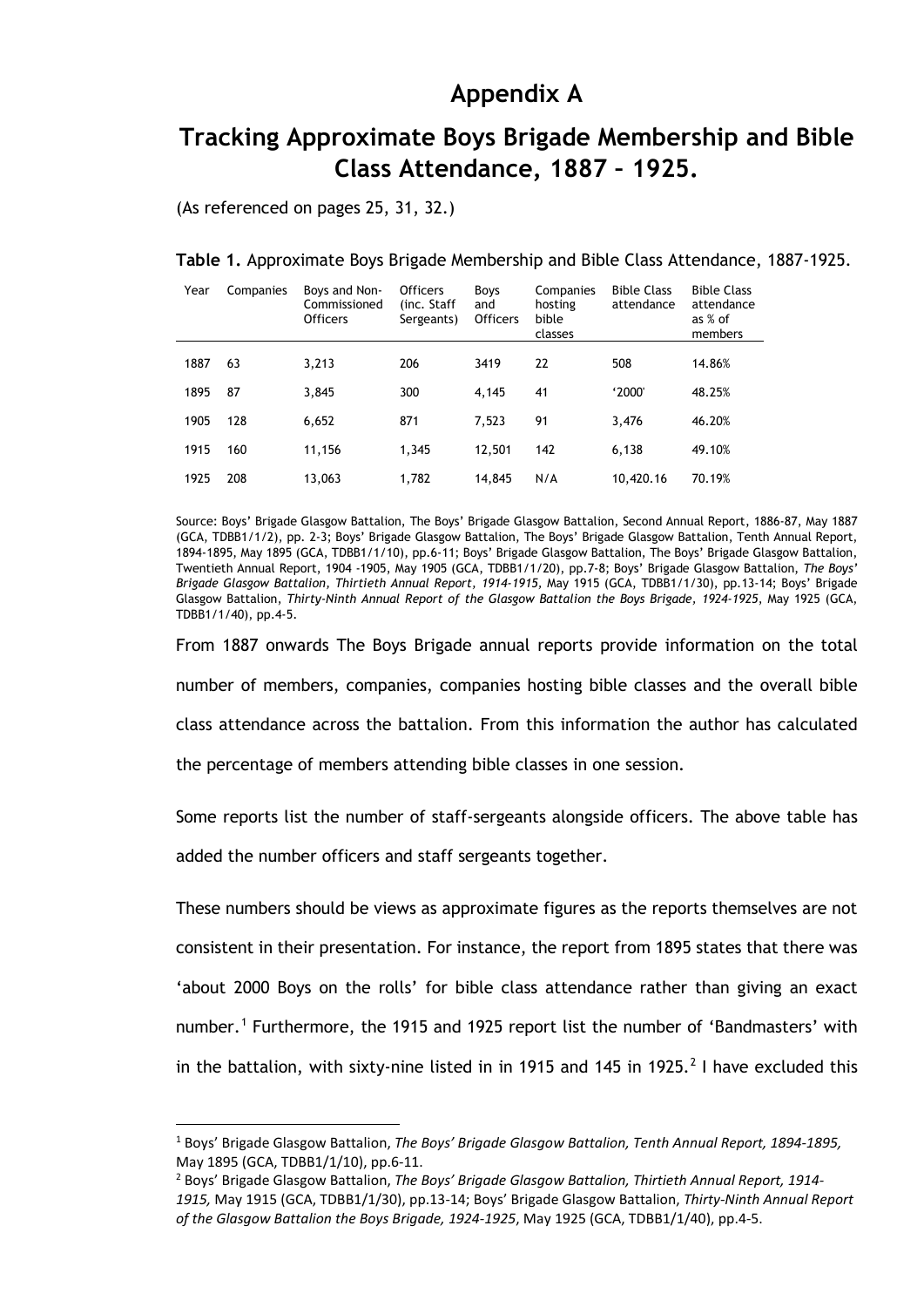group from the officer overall number as the nature of their membership and their expected attendance at bible classes was unclear.

The numbers for 1925 are calculated differently than the previous years. Rather than give an overall number of Bible Class attendees, the report provides percentage breakdowns for officers, staff-sergeants and boys. They were as follows: 'Officers, 66 per cent. , Staff-sergeants, 67 per cent., Boys, 71 per cent.'<sup>[3](#page-111-0)</sup> The report also provides the number of officers, staff sergeant and boys within the battalion. They were as 1,233 officers, 495 staff-sergeants and 13,063 boys and non-commissioned officers.<sup>[4](#page-111-1)</sup> With these two pieces of information the author reversed the bible class percentages to reach a number approximate to the number of offices, staff-sergeants and boys attending bibles classes. This was found to be 813.78 Officers, 331.65 staff-sergeants and 9174.736 boys and noncommissioned officers. In total this number was 10,420.16. As the total number of Boys and officers was recorded to be 14,845, the author then calculated that the percentage of members attending bible classes from the year 1925 was approximately 70.19%.

Despite only producing approximate numbers, the calculations reveal an initial struggle to grow bible class attendance, followed by a strong but later stagnated increase near the end of the nineteenth century. Thereafter the battalion achieved a majority of members attending bible classes in the nineteen-twenties.

<sup>3</sup> Boys' Brigade Glasgow Battalion, *Thirty-Ninth Annual Report* (GCA, TDBB1/1/40), pp.4-5.

<span id="page-111-1"></span><span id="page-111-0"></span> $4$  Ibid.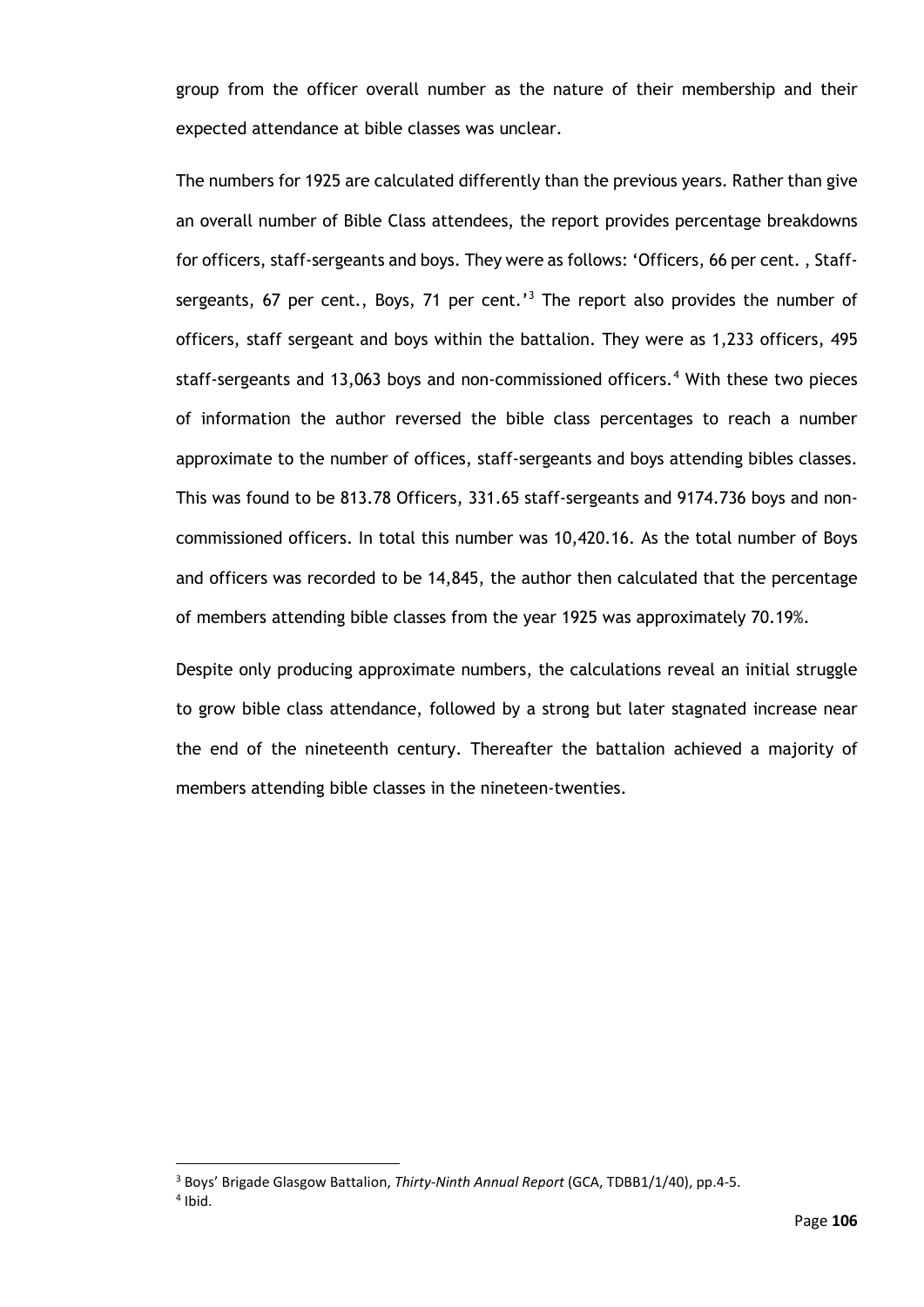# **Appendix B**

# **Total Number of Teams Competing in Church Football Leagues for the Year 1910**

(As referenced in page 57.)

*Scottish Referee* often provided the league tables for various different church football leagues such as the 'Churches Union', the 'Churches Federation', the 'Churches League' (Also referred to as the 'Glasgow and District Churches Football League') and the 'Young Men's Guild League'.

The total number of seventy-nine teams was reached by simply adding up the teams listed in these tables for the year 1910.

### **'Young Men's Guild League' listed teams:**

'Govanhill', 'Cumbernauld', 'Dean Park', 'St. Mary's', 'Laurieston', 'St. David's', 'Bellahouston', 'Settleston', 'Blythswood', 'Chryston', 'Townhead' - [1](#page-112-0)1 teams.<sup>1</sup>

## **'Govan and District Churches League' listed teams:**

'Thornliebank Meth', 'Copeland Road U.F', 'Kilbowie St John's Est.', 'Kinning Park Parish', 'St Columba U.F', 'White Memorial U.F', 'Plantation Parish', 'Clydebank Wesleyan', 'Paisley Road U.F', 'Lorne Hall F.B' - 10 teams.<sup>[2](#page-112-1)</sup>

### **'Churches' League Table' Listed teams:**

'Section A'

(https://www.britishnewspaperarchive.co.uk/viewer/BL/0001876/19100422/101/0004).

<span id="page-112-0"></span><sup>1</sup> 'Young Men's Guild League,' *Scottish Referee*, 22nd April 1910, p.4

<span id="page-112-1"></span><sup>2</sup> 'Govan and District Churches' League,' *Scottish Referee*, 19th May 1910, p.4

<sup>(</sup>https://www.britishnewspaperarchive.co.uk/viewer/bl/0001876/19100519/087/0004).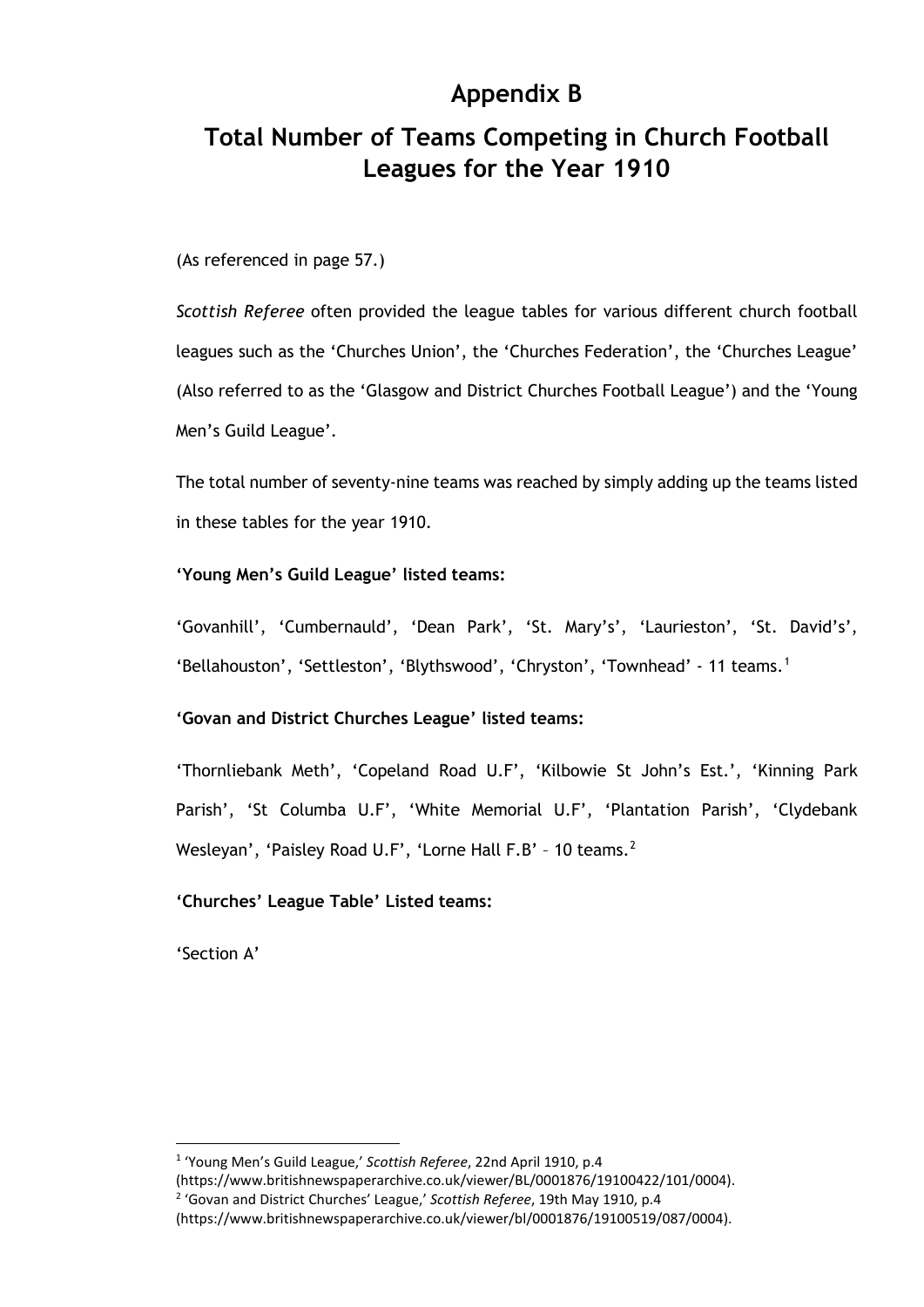'Gorbals U.F', 'London Road U.F', 'Bluevale Parish', 'North Kelvinside U.F', 'St. Barnabas' Episcopal', 'Round Toll F.B', 'Barony U.F', 'Sighthill U.F', 'St. James Parish', 'Dalmarnock U.F', 'Bellgrove U.F' - 11 Teams.<sup>[3](#page-113-0)</sup>

### 'Section B'

'St. Rollox', 'Dennistoun Estab', 'St. Mark's U.F', 'Whitevale U.F', 'Alexandra Parade U.F', 'London Road U.F', 'Pollokshaws Parish', 'W. Maryston B.C', 'Crosshill U.F', 'Hutchesontown Parish', 'Springburn', 'Rutherglen Parish' - 12 teams.<sup>[4](#page-113-1)</sup>

'Reserve League'

'Dennistoun Est', 'Barony U.F', 'Round Toll F.B', 'Alexandra Par. U.F', 'St. Mark's U.F', 'Bluevale Parish', 'West Maryston B.C', 'N. Kelvinside U.F', 'Rutherglen Par', 'London Road  $U.F' - 10$  Teams.<sup>[5](#page-113-2)</sup>

### **'Church's Union' listed teams:**

'Fairbairn U.F', 'Boys' Home', 'Govanhill U.F ', 'St. Columba Episcopal', 'Bridgegate U.F.', 'Govanhill Wesleyan', 'Sandilands Mem. B.C', 'Buchanan Memorial', 'Anderston U.F', 'Elgin Street U.F', 'St. Matthews B.C', 'Govanhill Parish' - 12 Teams.<sup>[6](#page-113-3)</sup>

## **'Churches Federation' listed teams:**

'Paisley St. James', 'Calton Crusaders', 'Newlands Parish', 'Cathcart St. P.S.A'. 'Kilbowie St. John's Est.', 'St Clement's Parish', 'Plantation Parish', 'Gillespie Crusaders', 'White Memorial U.F', 'Greenhead P. Crusaders', 'Tollcross Bible Class', 'Greenhead U.F', 'St. Bernard's Parish' - 13 Teams.<sup>[7](#page-113-4)</sup>

Total Teams: 79

<span id="page-113-0"></span><sup>3</sup> 'Churches' Federation,' *Scottish Referee*, 10th October 1910, p.5

<sup>(</sup>https://www.britishnewspaperarchive.co.uk/viewer/BL/0001876/19101010/077/0005).

<span id="page-113-1"></span> $4$  Ibid.

<span id="page-113-2"></span> $<sup>5</sup>$  Ibid.</sup>

<span id="page-113-3"></span><sup>6</sup> 'Churches' Union,' *Scottish Referee*, 5th December 1910, p.5

<sup>(</sup>https://www.britishnewspaperarchive.co.uk/viewer/BL/0001876/19101205/083/0005).

<span id="page-113-4"></span> $<sup>7</sup>$  Ibid.</sup>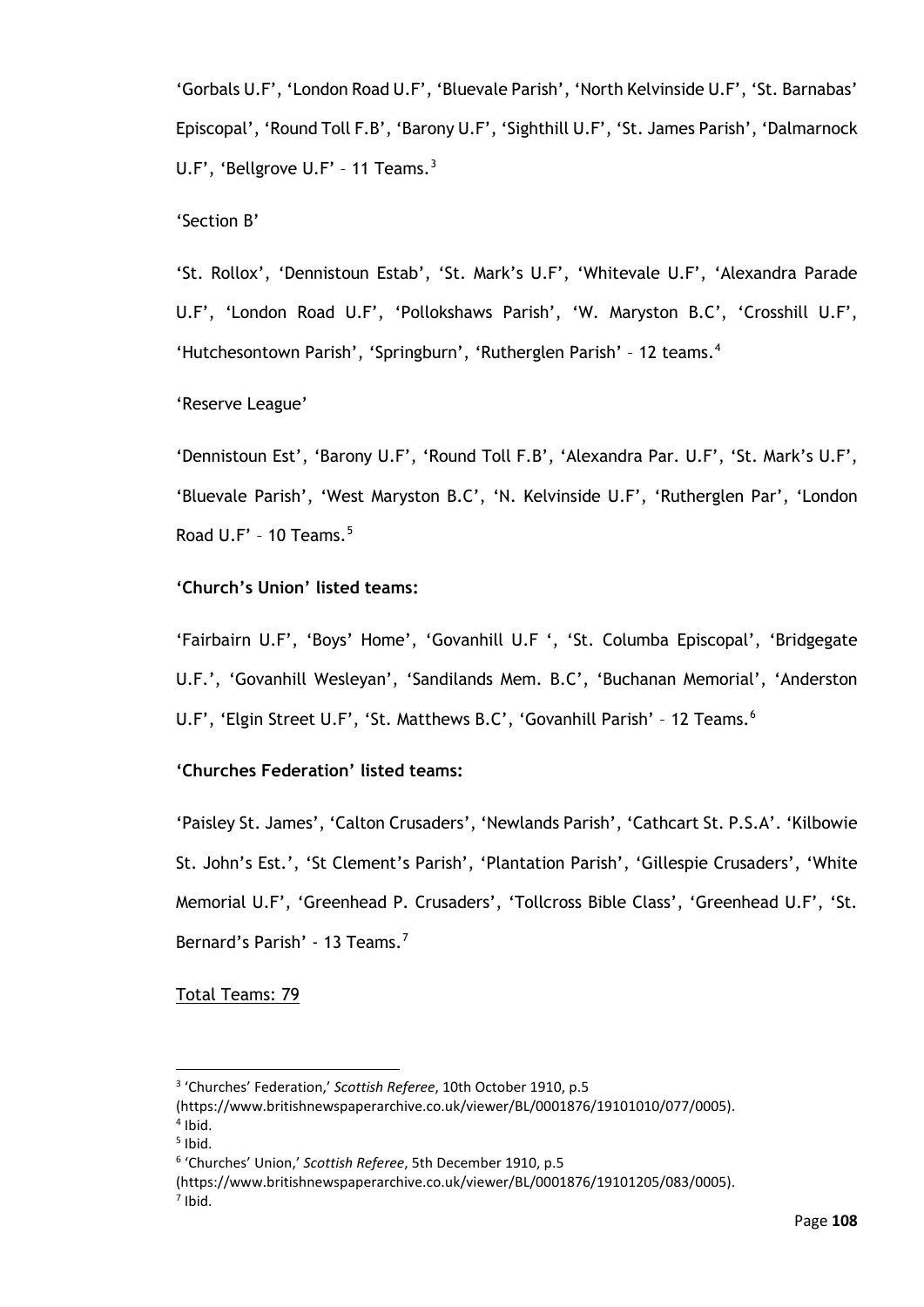Secondary teams: 'St Columba U.F', 'Kilbowie St. John's Est.', 'Plantation Parish', 'White Memorial U.F', 'London Road U.F' (x 2), 'Bluevale Parish', 'Round Toll F.B', 'Barony U.F', 'Dennistoun Estab', 'St. Mark's U.F', 'Alexandra Parade U.F', 'West Maryston B.C', 'Rutherglen Parish', \*'Govanhill' – 15.

\*As 'Established' 'United Free' and 'Episcopalian' are listed it was deemed highly likely that the team named 'Govanhill' in the 'Young Men's Guild League' belonged to one of these churches and was thus secondary team.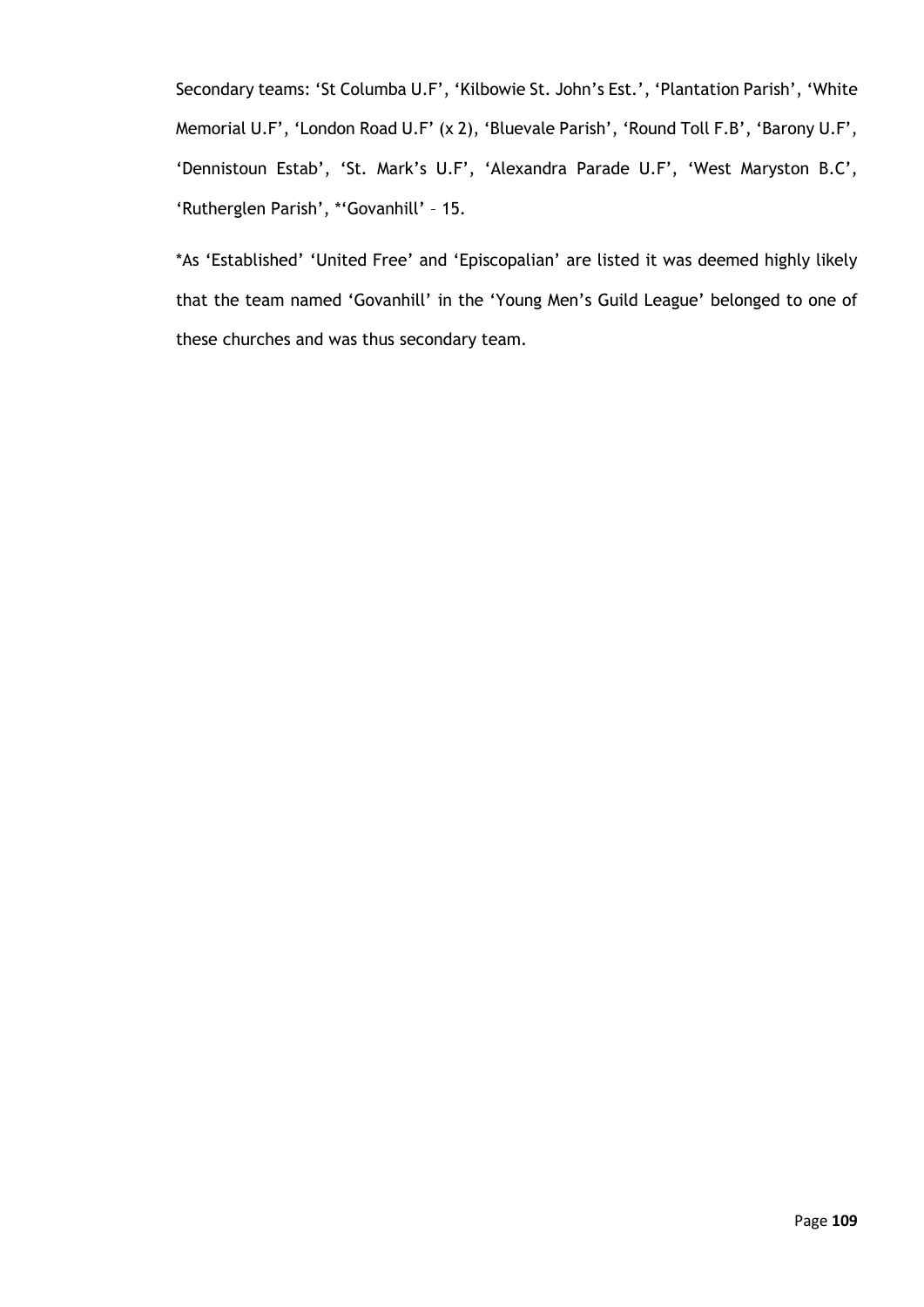# **Appendix C**

# **Teams within the Langside and District Churches League**

(As referenced on page 59-60.)

Within the minute book for Queens Park East United Free Church's Athletic Club league tables of the Langisde and District League have been included. One entry from the '14th April' 1923 lists seventeen teams. They are as follows:

'Queen's Park E. U.F', 'Battlefield Parish', 'S. Shawlands Y.M' , 'Rose Street U.F', 'Victoria U.F', 'Mt. Florida U.F', 'Pollokshaws O.S', 'Crosshill U.F', 'Battlefield U.F', 'Waverley Athletic', 'Langside Parish', 'Albert Crescent', 'Shawlands U.F.', 'Langside Hill U.F', 'Eastwood Parish', 'Shawlands Parish', 'Chalmers'.[1](#page-115-0)

### **Total: 17**

'U.F' being the largest group with 8 teams.

<span id="page-115-0"></span><sup>1</sup> Queen's Park East United Free Church, 'Meeting of the Committee, 14th April,' in *Queen's Park East U.F. Church, Amateur Athletic Club, Minutes Book,* April 1923 (GCA, CH3/1471/40), unpaginated [pp.222].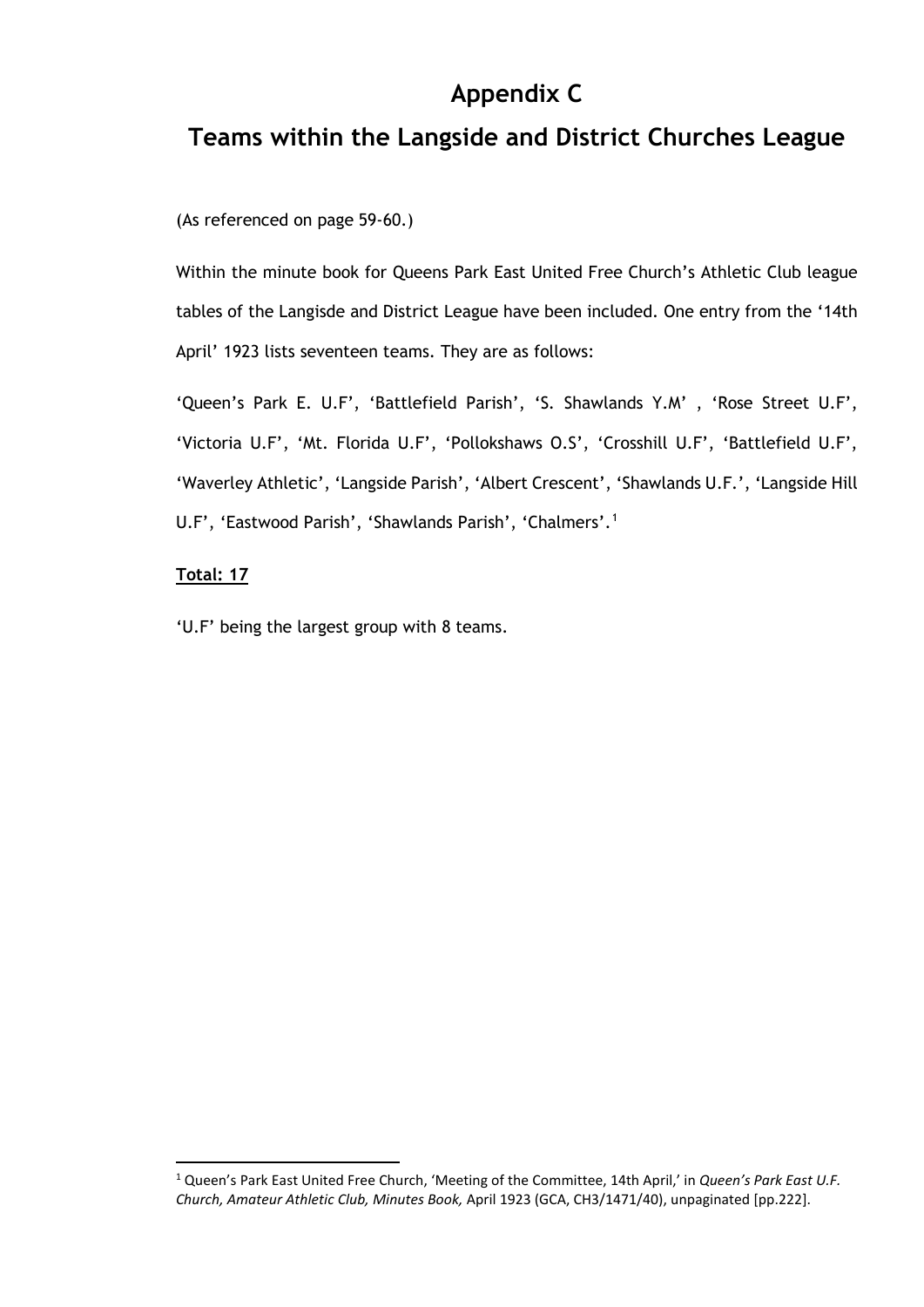# **Appendix D**

# **Glasgow Volunteer Chaplains, 1860-1869**

(As referenced on page 71.)

The National Newspaper Archive has records of the Volunteer Service Gazette and Military Dispatch. Within this publication there are records of appointments, resignations and meetings of members of the volunteer corps, including those stationed in Glasgow. I searched through the record with the key works 'Lanarkshire Rifle Volunteers' and 'Chaplain' for the years 1860 to 1869. After making a list of chaplains mentioned in connections to 'Lanarkshire Rifle Volunteer' corps I refined the results by eliminating those groups which were stationed outside of Glasgow by looking up their history in James Moncrieff Grierson's *Records of the Scottish Volunteer Force, 1859-1908*. Below is the final list.

#### **1860**

• 'Commissions,' *Volunteer Service Gazette and Military Dispatch*, 3rd March 1860, p.211 (https://www.britishnewspaperarchive.co.uk/viewer/BL/0001104/18600303/022 /0006):

'19<sup>th</sup> Corps (Glasgow  $2^{nd}$  Northern Battalion)... Rev. B. Brown to be hon. Chaplain.'

• 'Commissions,' *Volunteer Service Gazette and Military Dispatch*, 16th June 1860, pp.10-11 (https://www.britishnewspaperarchive.co.uk/viewer/BL/0001104/18600616/041 /0010):

'1<sup>st</sup> Lanarkshire Engineer Volunteers (Glasgow)... The Rev. R.T. Jeffery to be hon. Chaplain.'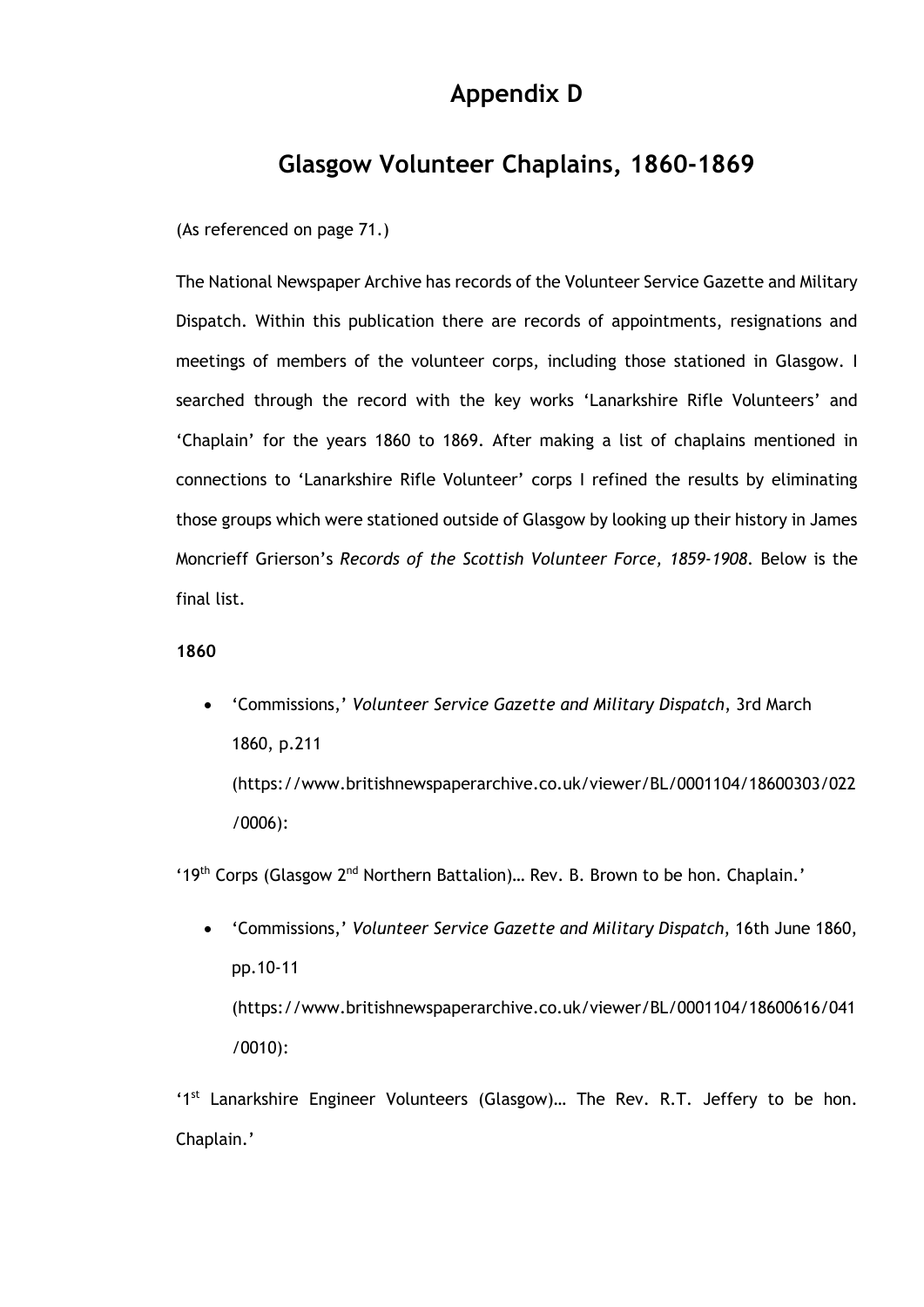• 'Scottish Mem,' *Volunteer Service Gazette and Military Dispatch*, 8th December 1860, p.110 (https://www.britishnewspaperarchive.co.uk/viewer/BL/0001104/18601208/045 /0013):

'4th Lanarkshire Rifle Volunteer Corps - Rev Dr John Robertson to be Hon. Chapl.'

The 4th Lanarkshire Rifle Volunteer Corps is based in Glasgow, 6th, 7th, 8th, 12th, and [1](#page-117-0)3th Lanarkshire Rifle Volunteer Corps folded into it on December 12, 1859.<sup>1</sup>

Worth noting John Robertson died in 1865.<sup>[2](#page-117-1)</sup>

1860 total: 3.

### **1861**

• 'Commissions,' *Volunteer Service Gazette and Military Dispatch*, 23rd November 1861, p.78 (https://www.britishnewspaperarchive.co.uk/viewer/BL/0001104/18611123/037

/0016):

'97th Lanarkshire Rifles Volunteer Corps… the Rev. Duncan M'Nab to be honorary chaplain.'

The  $97<sup>th</sup>$  were also known as the 'Glasgow Guards' are were amalgamated into the 1st Lanarkshire Engineer Volunteers.<sup>[3](#page-117-2)</sup>

1861 total: 1.

### **1862**

• 'Commissions,' *Volunteer Service Gazette and Military Dispatch*, 28th June 1862, pp.573-574

<span id="page-117-0"></span><sup>1</sup> James Moncrieff Grierson, *Records of the Scottish volunteer force, 1859-1908* (Edinburgh; William Blackwood and Sons, 1909), p.234.

<span id="page-117-1"></span><sup>2</sup> 'Sermon to Volunteers,' *Fife Herald*, 22nd June 1865, p.827

<sup>(</sup>https://www.britishnewspaperarchive.co.uk/viewer/BL/0000447/18650622/041/0001).

<span id="page-117-2"></span><sup>3</sup> Grierson, *Records of the Scottish volunteer force*, pp.27,167.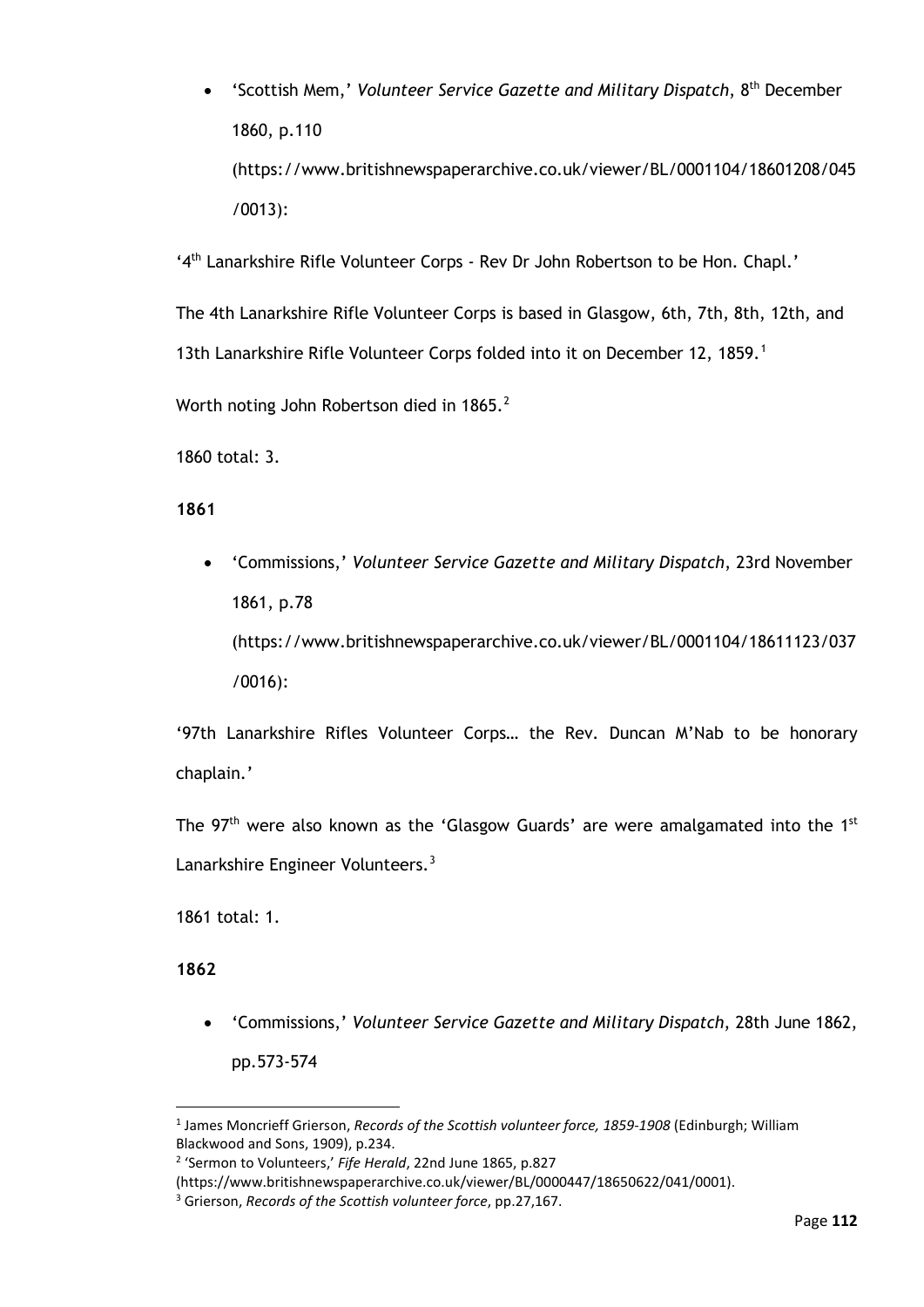(https://www.britishnewspaperarchive.co.uk/viewer/BL/0001104/18620628/042 /0013):

'75th Lanarkshire Rifle Volunteer Corps – The Rev. David Mitchell to be honorary chaplain.'

• 'Commissions,' *Volunteer Service Gazette and Military Dispatch*, 24th May 1862, p.493 (https://www.britishnewspaperarchive.co.uk/viewer/BL/0001104/18620524/041 /0013):

'1<sup>st</sup> Lanarkshire Artillery Volunteer Corps...the Rev. Norman MacLeod, D.D., formerly honorary chaplain 1<sup>st</sup> Administrative brigade Lanarkshire Artillery Volunteers, to be honorary chaplain'

1862 total: 2.

### **1863**

• 'Commissions,' *Volunteer Service Gazette and Military Dispatch*, 2nd May 1863, p.446 (https://www.britishnewspaperarchive.co.uk/viewer/BL/0001104/18630502/060 /0016):

'2<sup>nd</sup> Administrative Battalion Lanarkshire Rifle Volunteers - The Rev. James Taylor, D.D., to be honorary chaplain, vice Robert Gillan, D.D., resigned'

• 'Commissions,' *Volunteer Service Gazette and Military Dispatch*, 7th November 1863, p.879 (https://www.britishnewspaperarchive.co.uk/viewer/BL/0001104/18631107/047 /0015):

'86th Lanarkshire Rifle Volunteer Corps…the Rev. David Brown to be honorary chaplain'.

The 2nd Administrative Battalion was formed in March 1861 when the 86th and 96th Corps were added to the 4th Battalion Lanarkshire Rifle Volunteers. In 1864 the 88th, and in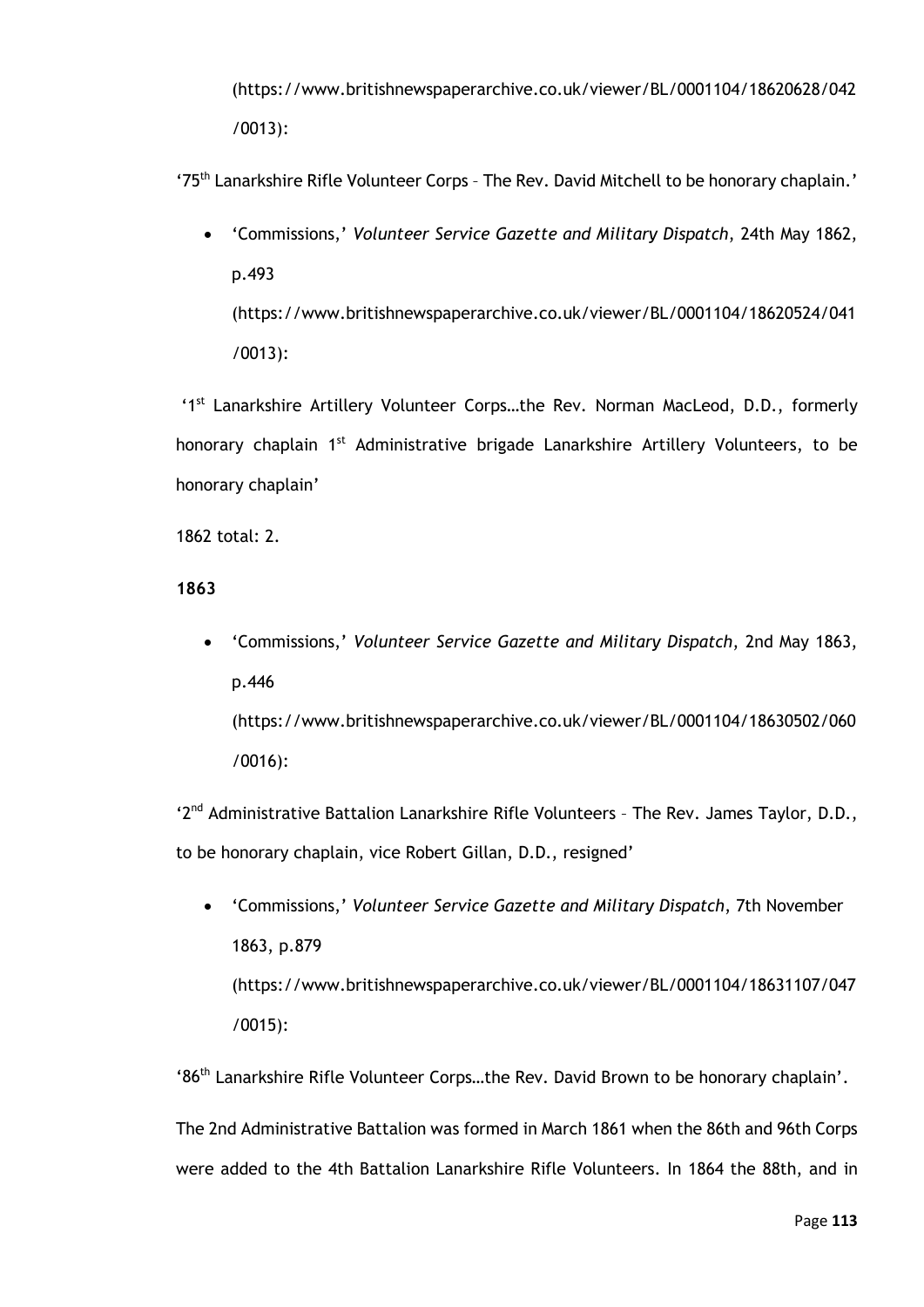1865 the 30th Corps were disbanded, and on 10th May 1865 the battalion was consolidated as the 31st Lanark Rifle Volunteers comprising ten companies, with headquarters in North John Street, Glasgow.<sup>[4](#page-119-0)</sup> For this information it was reasoned that both Rev. James Taylor and Rev. David Brown were Glasgow based.

It is worth mentioning that Rev. Taylor is later mentioned as the chaplain to the  $31^{st}$ Lanarkshire Rifles as well. $5$ 

1863 total: 2.

### **1864**

• 'Commissions,' *Volunteer Service Gazette and Military Dispatch*, 24 December 1864, p.50 (https://www.britishnewspaperarchive.co.uk/viewer/BL/0001104/18641224/047 /0015?):

'19th Lanarkshire Rifles…On December 13, the new drill-hall in Parliamentary Road, Glasgow, was formally inaugurated by a grand soiree, concern, and dramatic performance… on the platform were the Rev. Dr Eadie chaplain to the regiment…'

In 1860 the 19<sup>th</sup> Lanarkshire (also known as the Glasgow,  $2^{nd}$  Northern) comprised of 15 companies.<sup>[6](#page-119-2)</sup> The original 19<sup>th</sup> corps contained 'artisans in the Western and Clyde Engineering Works'.[7](#page-119-3)

• '4th Lanarkshire Rifles,' *Volunteer Service Gazette and Military Dispatch*, 31st December 1864, p.73 (https://www.britishnewspaperarchive.co.uk/viewer/BL/0001104/18641231/059 /0013):

<span id="page-119-0"></span> $4$  Ibid, pp.265-266.

<span id="page-119-1"></span><sup>5</sup> 'Soiree of the 31st Lanarkshire Rifles,' *Volunteer Service Gazette and Military Dispatch*, 20th February 1864, p.175 (https://www.britishnewspaperarchive.co.uk/viewer/BL/0001104/18640220/014/0003).

<sup>6</sup> Grierson, *Records of the Scottish volunteer force,* p.258.

<span id="page-119-3"></span><span id="page-119-2"></span> $<sup>7</sup>$  Ibid.</sup>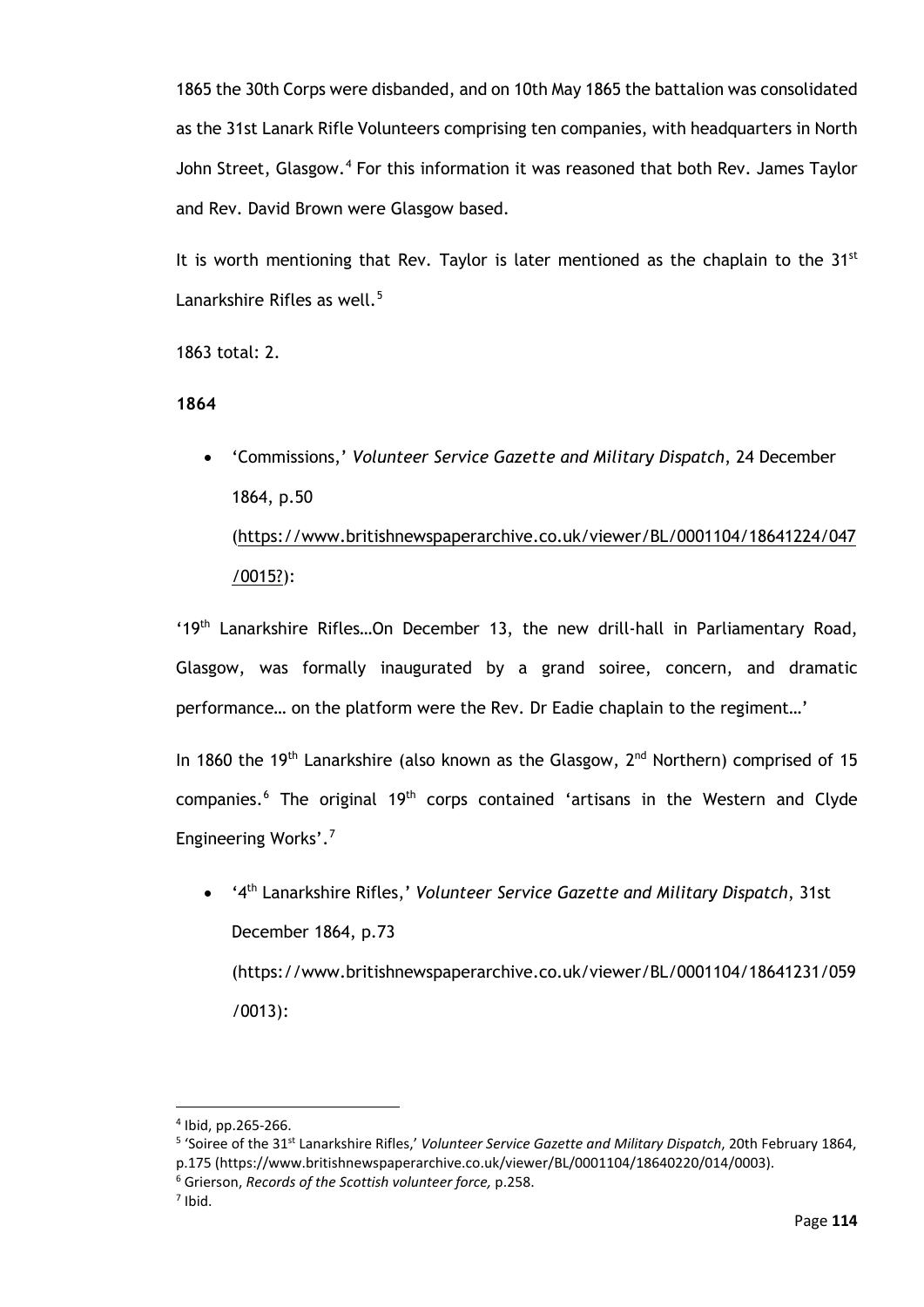'Grande soiree of the '4<sup>th</sup> Lanarkshire Rifles Volunteers (Glasgow 1<sup>st</sup> Northern)'. 'Rev. Dr. M' Taggart' is listed in attendance and the chairman's speech does mention 'our chaplain'. Therefore, even if it cannot be confirmed that Dr. M' Taggart is the chaplain we do have confirmation that there is one in place.

• 'Commissions,' *Volunteer Service Gazette and Military Dispatch*, 23 April 1864, p.329 (https://www.britishnewspaperarchive.co.uk/viewer/BL/0001104/18640423/082 /0013):

'5th Lanarkshire Rifles Volunteer Corps – The Rev William Ferrie Stevenson to be honorary chaplain.'

The 5<sup>th</sup> Lanarkshire Rifles were formed in 1860. They later merged with the 31<sup>st</sup> Lanarkshire Rifle Volunteers in 1873 to make the  $3<sup>rd</sup>$  '(the Blytheswood) Volunteer Battalion, the Highland Light Infantry', with headquarters in 69 Main Street, Bridgeton, Glasgow.<sup>[8](#page-120-0)</sup>

1865 total: 3.

**1866**

• '4th Lanarkshire (Glasgow 1st Northern) Rifles,' *Volunteer Service Gazette and Military Dispatch*, 29th December 1866, p. 66 (https://www.britishnewspaperarchive.co.uk/viewer/BL/0001104/18661229/018 /0006):

'4<sup>th</sup> Lanarkshire (Glasgow 1<sup>st)</sup> Northern) Rifles. - The annual soiree and distribution of prizes of the  $4<sup>th</sup>$  Lanarkshire Rifles took place on the  $14<sup>th</sup>$  instant, in the City Hall, Glasgow… On the platform were the following… Rev. G. S. Burns, chaplain to the corps' 1866 total: 1.

<span id="page-120-0"></span><sup>8</sup> Grierson, *Records of the Scottish volunteer force,* pp.265-267-268.